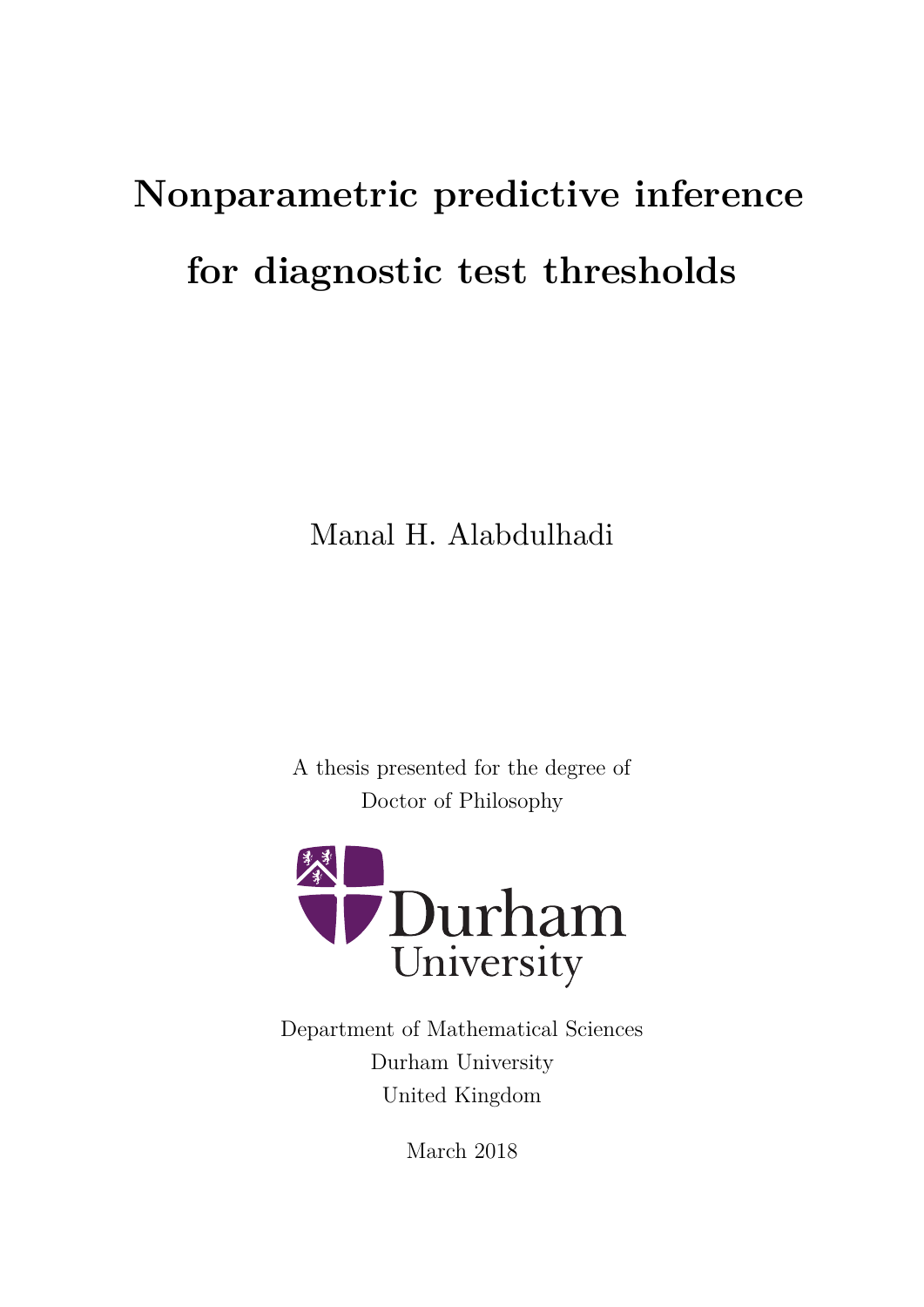# <span id="page-1-0"></span>**Nonparametric predictive inference for diagnostic test thresholds**

Manal H. Alabdulhadi

Submitted for the degree of Doctor of Philosophy

March 2018

#### **Abstract**

Nonparametric Predictive Inference (NPI) is a frequentist statistical method that is explicitly aimed at using few modelling assumptions, with inferences in terms of one or more future observations. NPI has been introduced for diagnostic test accuracy, yet mostly restricting attention to one future observation. In this thesis, NPI for the accuracy of diagnostic tests will be developed for multiple future observations. The present thesis consists of three main contributions related to studying the accuracy of diagnostic tests. We introduce NPI for selecting the optimal diagnostic test thresholds for two-group and three-group classification, and we compare two diagnostic tests for multiple future individuals.

For the two- and three-group classification problems, we present new NPI approaches for selecting the optimal diagnostic test thresholds based on multiple future observations. We compare the proposed methods with some classical methods, including the two-group and three-group Youden index and the maximum area (volume) methods. The results of simulation studies are presented to investigate the predictive performance of the proposed methods along with the classical methods, and example applications using data from the literature are used to illustrate and discuss the methods.

NPI for comparison of two diagnostic tests is presented, assuming the tests are applied on the same individuals from two groups, namely healthy and diseased individuals. We also introduce weights to reflect the relative importance of the two groups.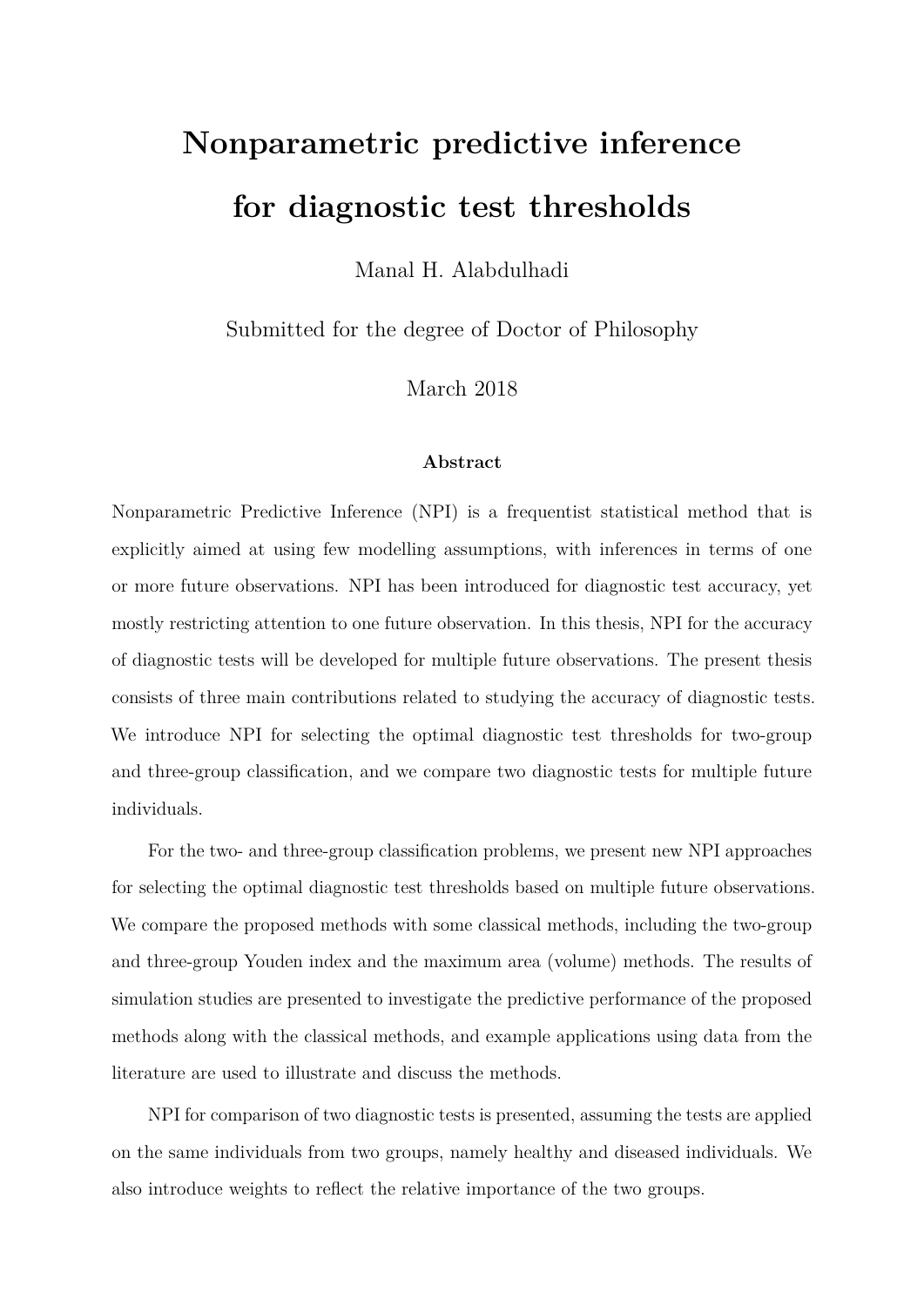# **Declaration**

The work in this thesis is based on research carried out in the Department of Mathematical Sciences at Durham University. No part of this thesis has been submitted elsewhere for any degree or qualification.

#### **Copyright © 2018 Manal H. Alabdulhadi**.

"The copyright of this thesis rests with the author. No quotation from it should be published without the author's prior written consent and information derived from it should be acknowledged."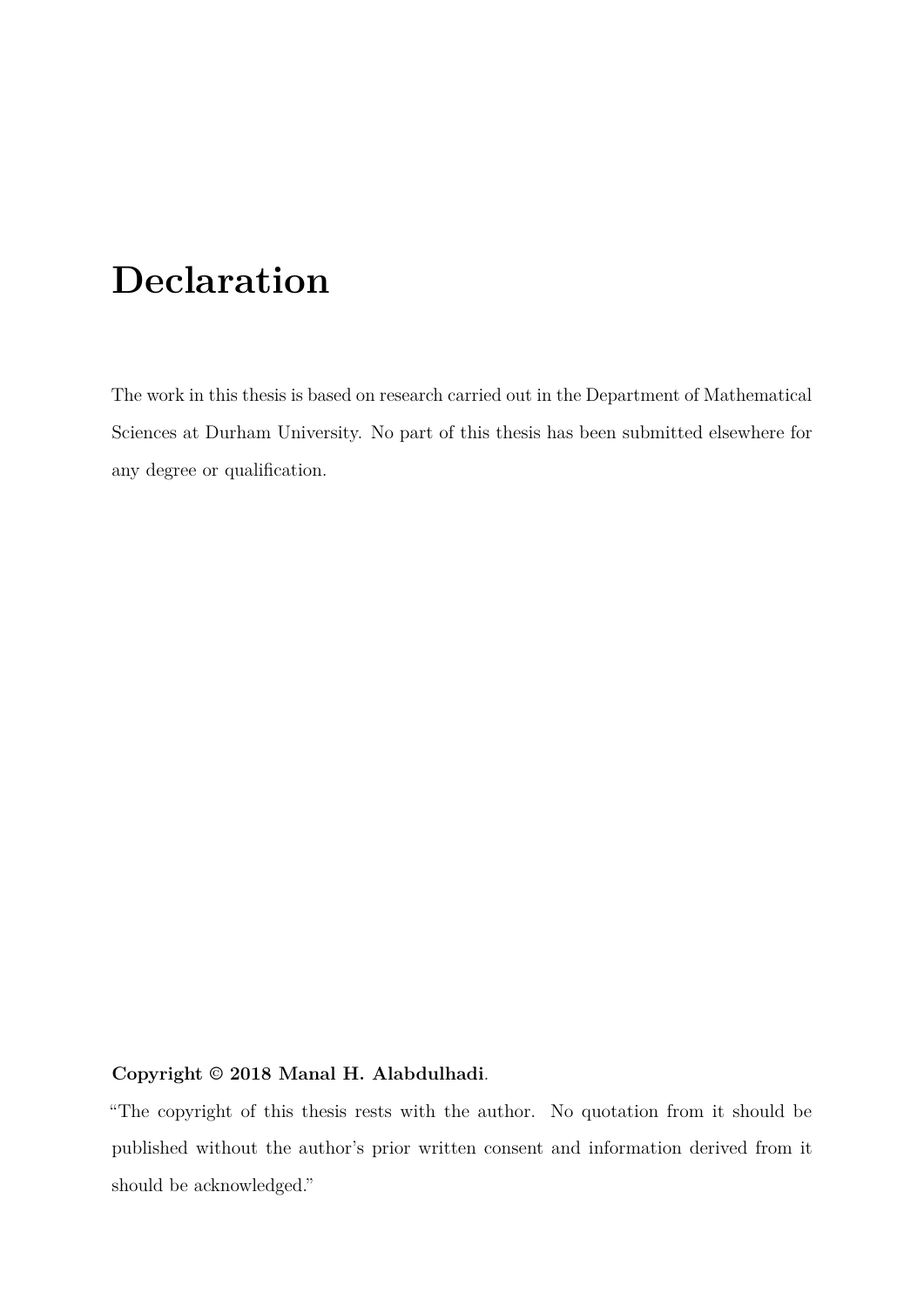# **Acknowledgements**

Alhamdullilah, Allah my God, I am truly grateful for the countless blessings you have bestowed on me generally and in accomplishing this thesis especially.

My sincere gratitude and thanks go to my supervisors Prof. Coolen and Dr. Tahani Coolen-Maturi for their unlimited support, expert advice and guidance. I really appreciate their patience, kindness and invaluable suggestions with immense knowledge. I am very grateful that I have great supervisors.

My special thanks to my husband Abdullah for being very supportive and my lovely children for understanding that my work kept me very busy. I am internally grateful to my mother for all her unlimited love and prayers and all my brothers and sisters for encouraging and believing.

I would like to thank the sponsors and supporters of my study, Saudi Arabian Cultural Bureau in London, the Ministry of Higher Education in Saudi Arabia and Qassim University.

Many thanks to the Durham University for offering an enjoyable academic atmosphere and for the facilities that have enabled me to study smoothly.

Also, I would like to thank Prof. Sarafidis for providing the interleukin-6 (IL-6) data [\[61\]](#page-105-0), and Prof. Nakas for providing the n-acetyl aspartate over creatine (NAA/Cr) data [\[54\]](#page-104-0).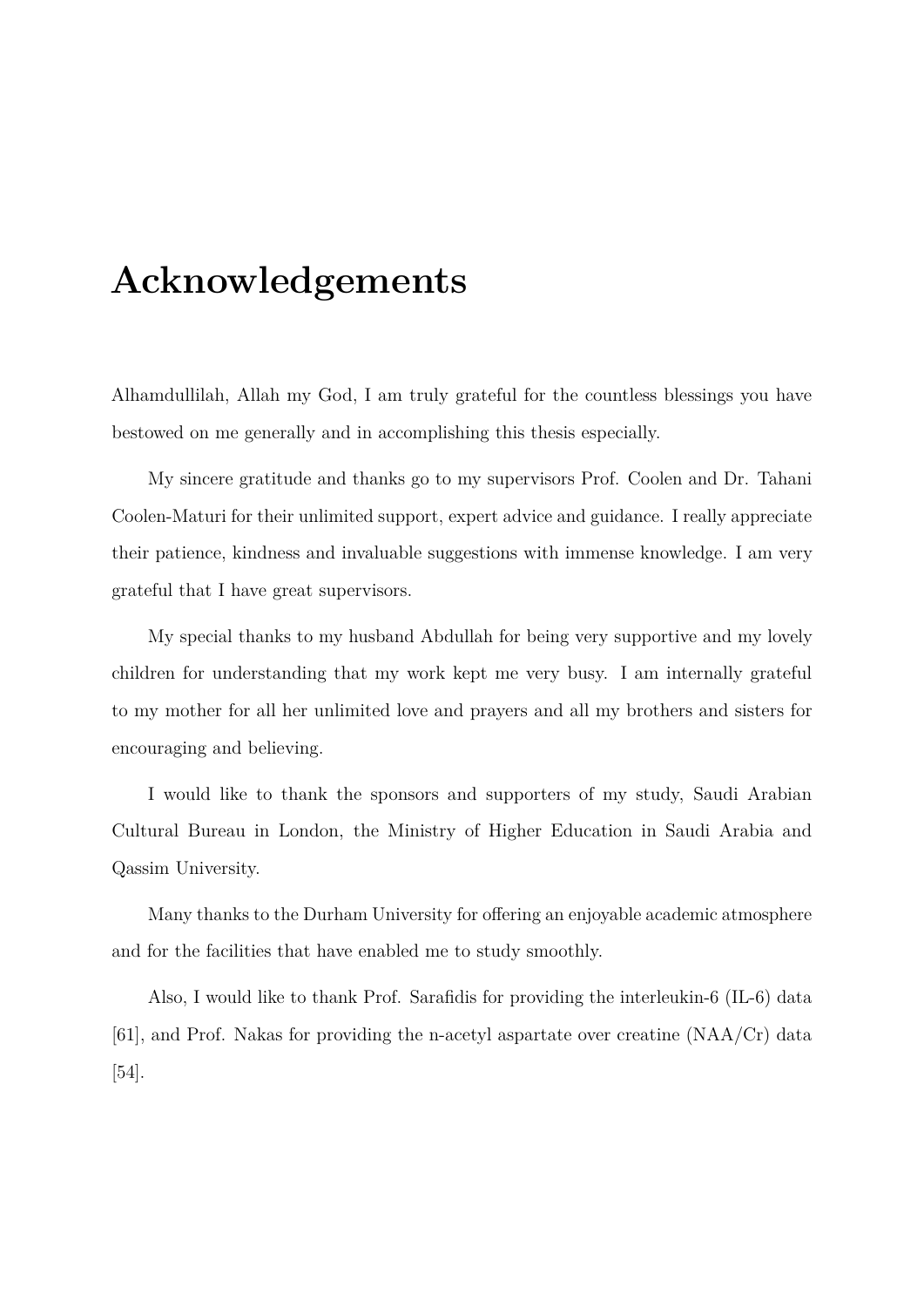# **Contents**

|                | Abstract |                                                                                                                                                                                                                                                | <i>ii</i>      |
|----------------|----------|------------------------------------------------------------------------------------------------------------------------------------------------------------------------------------------------------------------------------------------------|----------------|
| 1              |          | Introduction                                                                                                                                                                                                                                   | $\mathbf{1}$   |
|                | 1.1      |                                                                                                                                                                                                                                                | 3              |
|                | 1.2      |                                                                                                                                                                                                                                                | $\overline{5}$ |
|                | 1.3      | Nonparametric Predictive Inference                                                                                                                                                                                                             | 8              |
|                |          | A brief introduction<br>1.3.1<br>and the contract of the contract of the contract of the                                                                                                                                                       | 8              |
|                |          | NPI for future order statistics<br>1.3.2                                                                                                                                                                                                       | 10             |
|                |          | 1.3.3<br>NPI for Bernoulli quantities                                                                                                                                                                                                          | 11             |
|                | 1.4      | Outline of thesis                                                                                                                                                                                                                              | 12             |
| $\overline{2}$ |          | NPI for two-group diagnostic test threshold                                                                                                                                                                                                    | 14             |
|                | 2.1      | and the contract of the contract of the contract of the contract of the contract of the contract of the contract of the contract of the contract of the contract of the contract of the contract of the contract of the contra<br>Introduction | 14             |
|                | 2.2      | NPI for two-group diagnostic test threshold $\ldots$                                                                                                                                                                                           | 15             |
|                | 2.3      | NPI method related to the two-group Youden index $\ldots$                                                                                                                                                                                      | 19             |
|                | 2.4      | Searching for the optimal threshold $\ldots$ , $\ldots$ , $\ldots$ , $\ldots$ , $\ldots$                                                                                                                                                       | 19             |
|                | 2.5      |                                                                                                                                                                                                                                                | 20             |
|                | 2.6      | Simulation                                                                                                                                                                                                                                     | 24             |
|                | 2.7      |                                                                                                                                                                                                                                                | 32             |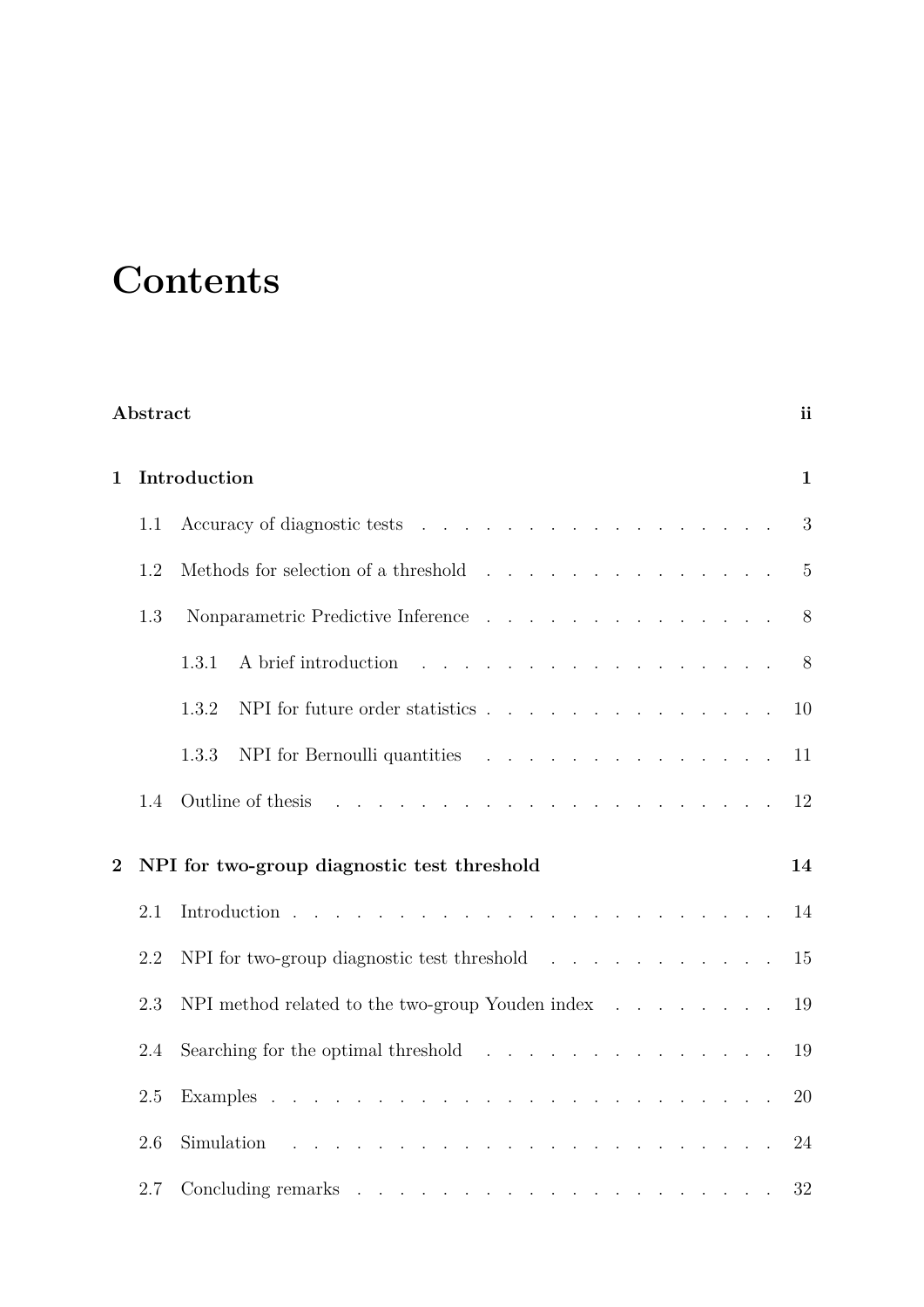| 3           |         | NPI for three-group diagnostic test thresholds                                                                                       | 33  |
|-------------|---------|--------------------------------------------------------------------------------------------------------------------------------------|-----|
|             | 3.1     |                                                                                                                                      | 33  |
|             | 3.2     | Thresholds selection in three-group classification $\ldots$ ,                                                                        | 34  |
|             | 3.3     | NPI pairwise analysis for three-group diagnostic test thresholds $\ldots$ .                                                          | 37  |
|             | 3.4     | NPI for three-group diagnostic test thresholds                                                                                       | 39  |
|             | 3.5     |                                                                                                                                      | 43  |
|             | 3.6     |                                                                                                                                      | 43  |
|             | $3.7\,$ | <u>. A shekarar ta shekara ta 1989, a shekara ta 1989, a shekara ta 1989, a shekara ta 1989, a shekara ta 1989, a </u><br>Simulation | 54  |
|             | 3.8     |                                                                                                                                      | 65  |
| 4           |         | NPI for comparison of two diagnostic tests                                                                                           | 67  |
|             | 4.1     |                                                                                                                                      | 67  |
|             | 4.2     | NPI of two diagnostic tests based on order statistics                                                                                | 68  |
|             | 4.3     | Comparison of two diagnostic tests using NPI for Bernoulli quantities                                                                | 79  |
|             | 4.4     | Comparison of tests using weighted numbers of successful diagnoses                                                                   | 81  |
|             | 4.5     | Examples<br>المواطن والمتواطن والمتواطن والمتواطن والمتواطن والمتواطن والمتواطن والمتواطن والمتواطن                                  | 83  |
|             | 4.6     | Concluding remarks                                                                                                                   | 90  |
| $5^{\circ}$ |         | <b>Concluding Remarks</b>                                                                                                            | 92  |
|             |         | A Proof for the case $m_x = m_y = 1$                                                                                                 | 102 |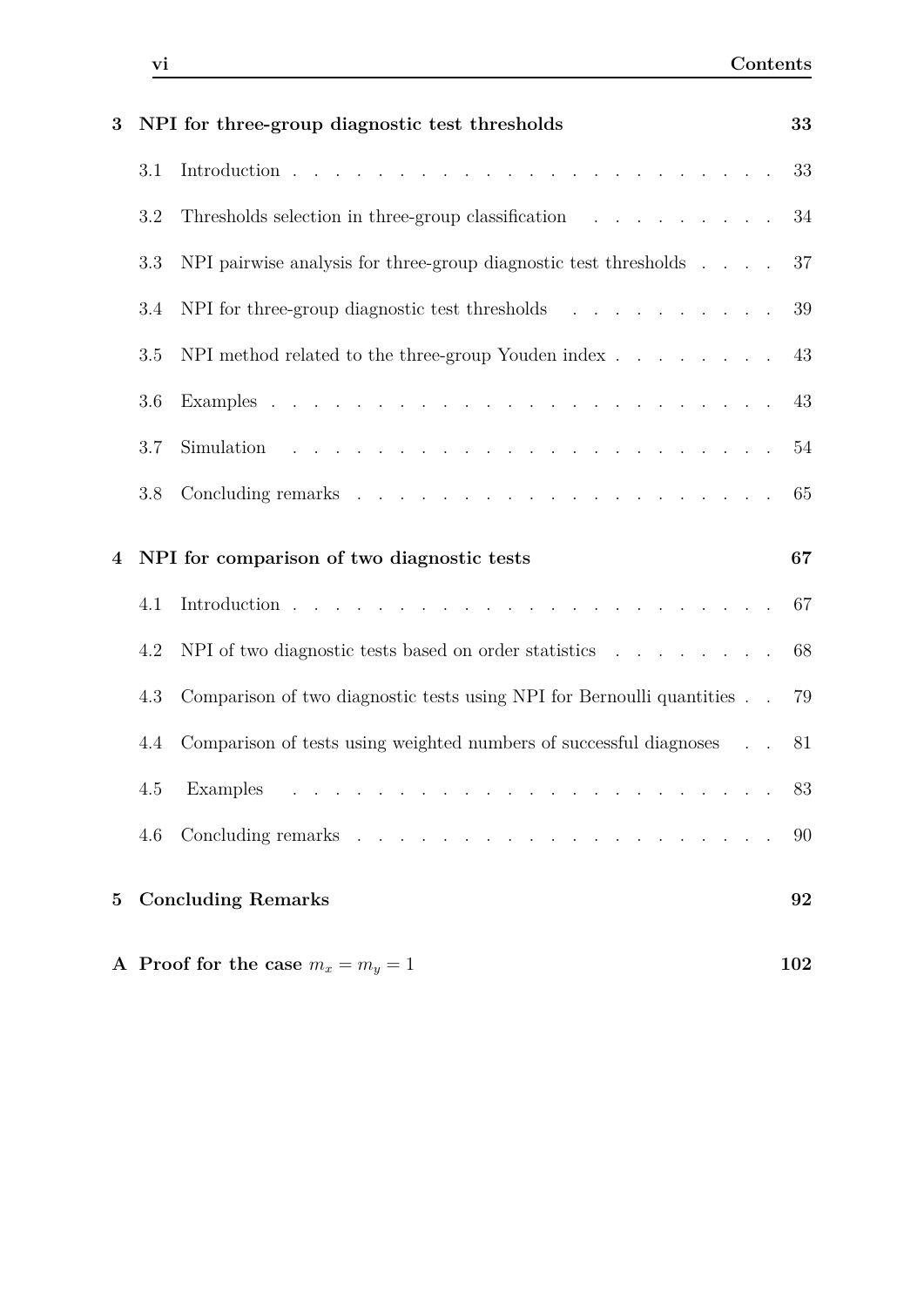# <span id="page-6-0"></span>**Chapter 1**

# **Introduction**

Diagnostic tests are often used to differentiate patients between two states, healthy and diseased. The results of the diagnostic test may take two values (binary tests), or real values (continuous tests), or a value in a finite number of ordered categories (ordinal tests) [\[59\]](#page-105-1). The focus in this thesis is on tests that yield real-valued results.

Assessing the accuracy of diagnostic tests is crucial in many application areas including medicine and health care. The receiver operating characteristic (ROC) curve is a useful tool to assess the diagnostic test accuracy, and the area under the ROC curve (AUC) is often used as a single global measure of the overall performance of the diagnostics test. For medical applications, it is important to select an appropriate threshold, or differentiation value, such that a person is assessed to be diseased or healthy, depending on ehether their corresponding diagnostic test result is greater than the threshold value or not. Therefore, threshold selection methods have been an active field of study [\[11,](#page-100-0) [35,](#page-102-0) [47,](#page-103-0) [72\]](#page-106-0). Several methods for selecting thresholds are based on the ROC curve, including the Youden index [\[33,](#page-102-1) [72\]](#page-106-0), closest-to- $(0,1)$  [\[11,](#page-100-0) [65\]](#page-105-2), maximum area [\[47\]](#page-103-0) methods and other methods as discussed by Greiner et al. [\[35\]](#page-102-0).

In this thesis, we introduce a nonparametric predictive approach, called NPI, for selecting the optimal threshold of a diagnostic test, where the inferences focus on future observations. The NPI method uses a direct predictive method to select an optimal threshold, focusing on a limited number of future individuals. NPI is a frequentist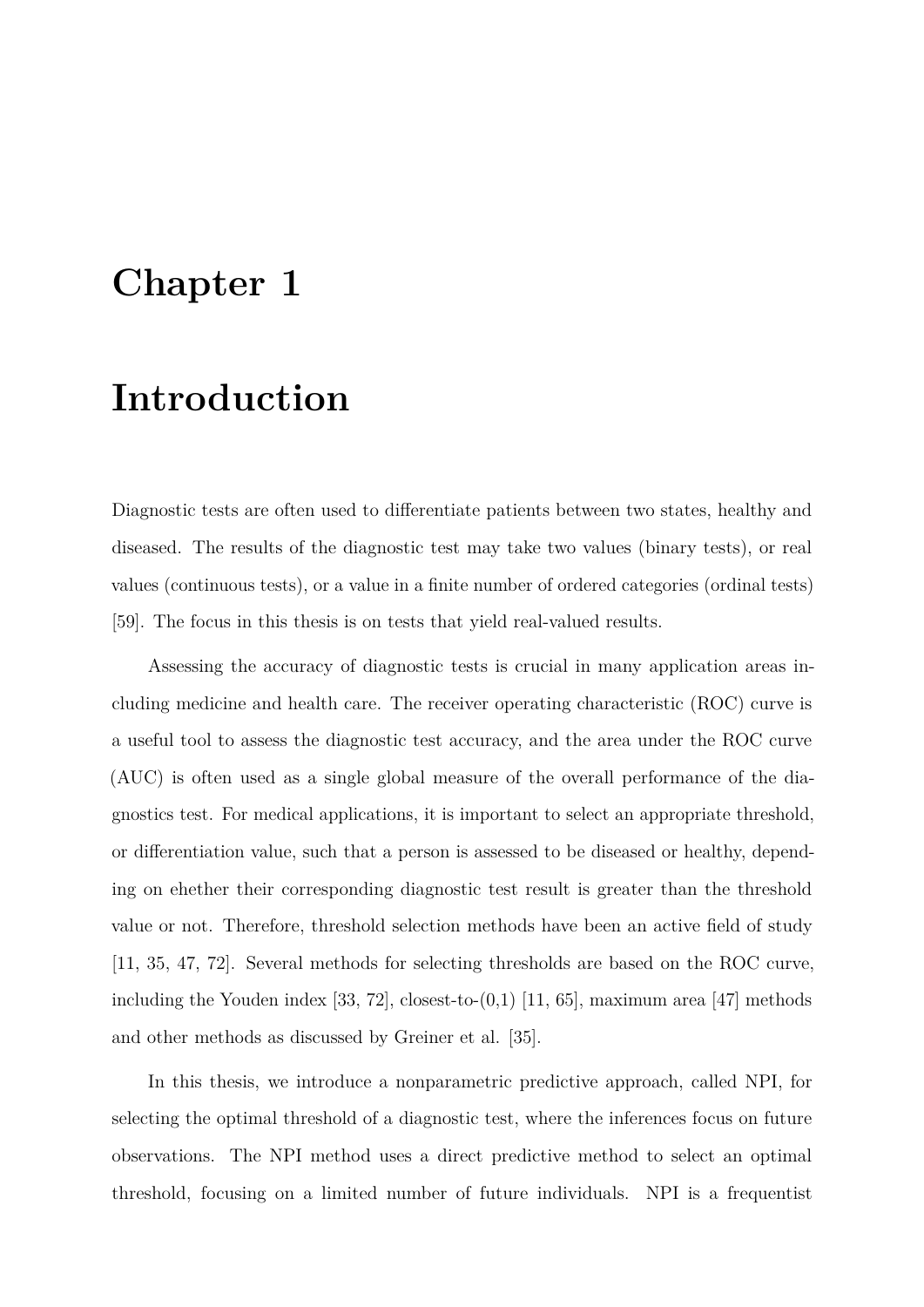statistical method that is explicitly aimed at using few modelling assumptions, enabled through the use of lower and upper probabilities to quantify uncertainty. NPI has been introduced for many application areas where the predictive nature of this method plays an important role, including reliability, survival analysis, operations research and finance. Restricting attention to one future observation, NPI has been developed for diagnostic test accuracy considering different types of data. For example, Coolen-Maturi et al. [\[25\]](#page-101-0) introduced NPI for diagnostic test accuracy with binary data, while Elkhafifi and Coolen [\[32\]](#page-102-2) presented NPI for diagnostic tests with ordinal data. Coolen-Maturi et al. [\[24,](#page-101-1) [26\]](#page-101-2) proposed NPI for two- and three-group ROC analysis with continuous data. The results in [\[32\]](#page-102-2) have been generalised by Coolen-Maturi [\[21\]](#page-101-3) for three-group ROC analysis with ordinal data. Recently, Coolen-Maturi [\[22\]](#page-101-4) considered NPI for scenarios where two or more diagnostic tests are combined in order to improve the overall accuracy.

This thesis develops a new NPI approach, based on multiple future individuals, for selecting the optimal diagnostic test threshold for the two-group scenario and also for selecting the two thresholds needed in a three-group scenario. We focus on the two- and three-group classification problems which are the most used in practice. However, the proposed NPI method is straightforward to generalise for a disease with *k* groups (stages), as will be briefly mentioned in Section [3.8,](#page-70-0) the concluding remarks.

Classical methods often focus on estimation rather than prediction. The end goal of studying the accuracy of diagnostic tests is to apply these tests on future patients. Thus, it is of interest to consider the use of a predictive inference method. Another issue would be the validity of the underlying assumptions required by some of these classical methods, which are often difficult to justify in practice.

The important difference of the NPI approach compared with the alternatives in the literature is that the inferences are explicitly in terms of a given number of future individuals. In this thesis, we will show that the number of future individuals considered might influence the choice of the optimal thresholds. If one should make a decision for a predetermined number of future patients, the direct prediction of NPI-based inferences in terms of *m* patients is clearly attractive. We compare our proposed methods with some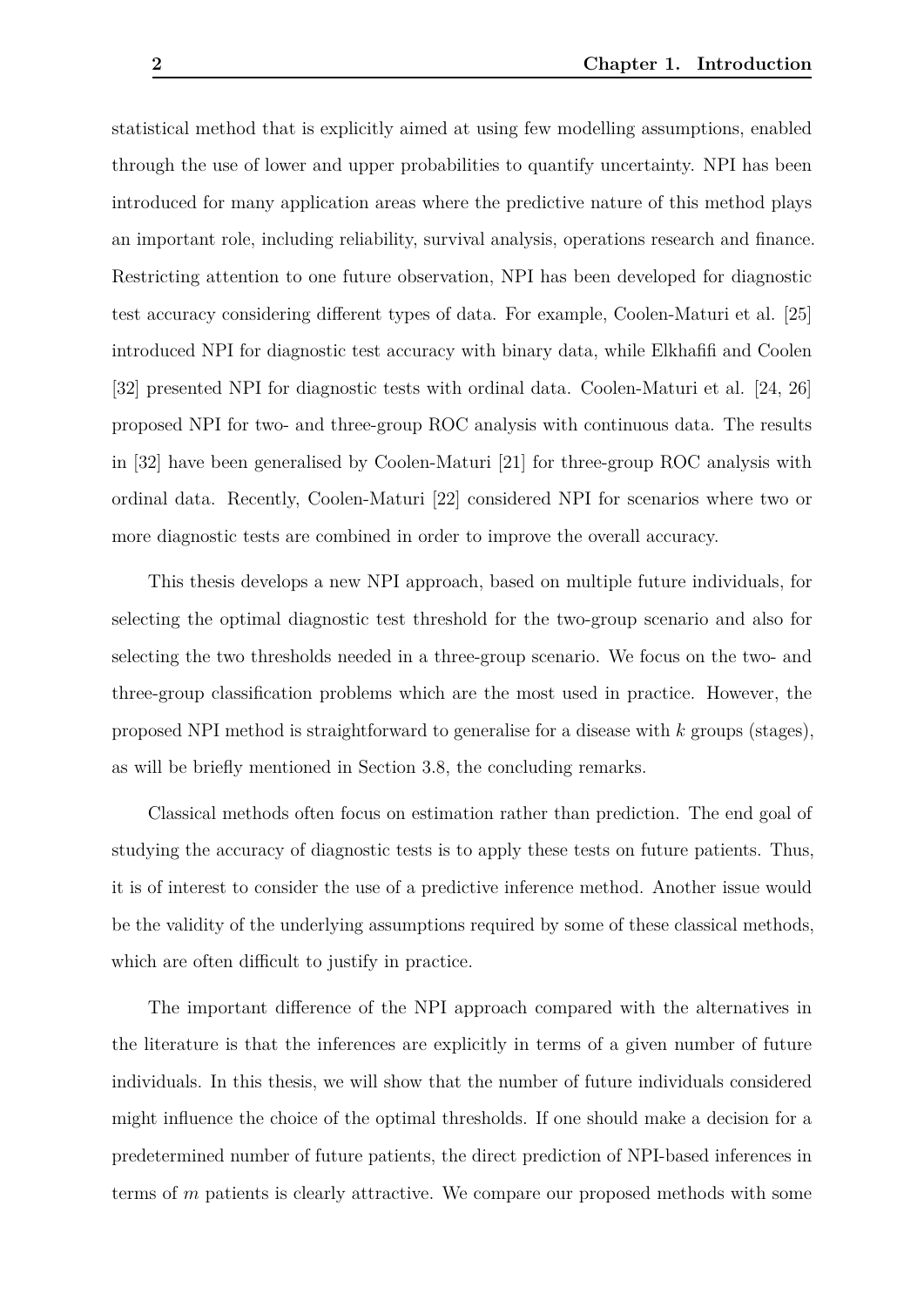empirical classical methods, including the empirical Youden index and maximum area methods, as these methods also take only few model assumptions.

This chapter is organised as follows. Section [1.1](#page-8-0) presents an introduction to the concepts of the accuracy of diagnostic tests. Section [1.2](#page-10-0) introduces methods in the literature for establishing the thresholds. In Section [1.3,](#page-13-0) we provide a brief introduction to NPI. A detailed outline of this thesis is given in Section [1.4.](#page-17-0)

### <span id="page-8-0"></span>**1.1 Accuracy of diagnostic tests**

In two-group classification, accuracy of a diagnostic test is determined by the ability of a test to distinguish between healthy and diseased individuals. Measuring the accuracy of diagnostic tests is an important goal in medical research. Parametric and nonparametric approaches have been introduced for accuracy of diagnostic tests [\[59,](#page-105-1) [73\]](#page-106-1). Test outcomes can be either binary, continuous or ordinal. The focus in this thesis is on continuous diagnostic tests. Let *Y* be a continuous random quantity representing the outcome of a diagnostic test. Studying a suitable choice of a value of *c*, called threshold, is the main objective for the accuracy of diagnostic tests. We assume through this thesis that for a specific value of a threshold  $c \in \mathbb{R}$ , the test result indicates disease if  $Y > c$  ('positive' test results), and if  $Y \leq c$  the test result indicates non-disease ('negative' test results) [\[59\]](#page-105-1). Sensitivity (*Sn*) of a diagnostic test is the probability of a positive test result for an individual with the disease, it is also known as True Positive Fraction (TPF). Specificity (*Sp*) is the probability of a negative test result for an individual without the disease [\[59\]](#page-105-1). A diagnostic test is considered ideal if it has both sensitivity and specificity equal to one [\[59\]](#page-105-1). The False Positive Fraction (FPF) is the probability of a positive test result for an individual without the disease, so  $\text{FPF}=1 - Sp$ .

Let *X* be used to refer to the test result for the healthy group and let *Y* be used to refer to the test result for the diseased group, and let  $n_x$  and  $n_y$  be the numbers of individuals in the healthy and the diseased groups, respectively. Let the FPF and TPF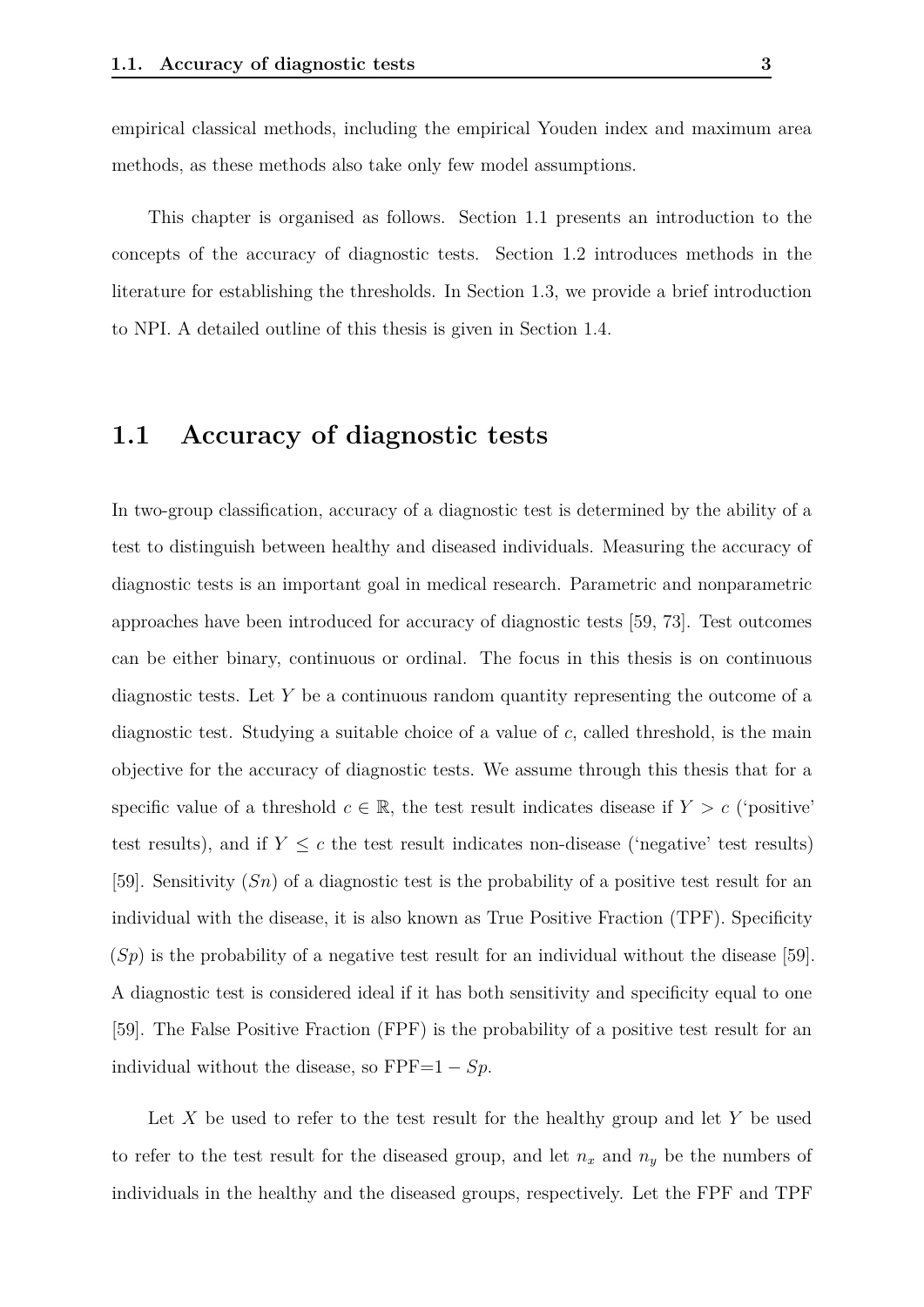corresponding to the threshold *c* be  $\text{FPF}(c)$  and  $\text{TPF}(c)$ , respectively, so

$$
TPF(c) = P[Y > c] \tag{1.1}
$$

$$
FPF(c) = P[X \ge c] \tag{1.2}
$$

The Receiver Operating Characteristic (ROC) curve plots TPF(*c*) versus FPF(*c*) over all possible diagnostic thresholds  $c \in \mathbb{R}$ . The ROC curve has become a popular statistical tool for assessing the accuracy of a diagnostic test. The ROC curve can be defined as

$$
ROC = \{ (FPF(c), TPF(c)), c \in (-\infty, \infty) \}
$$
\n
$$
(1.3)
$$

A perfect diagnostic test completely distinguishes between healthy and diseased individuals for a particular threshold  $c^*$ , so  $\text{FPF}(c^*) = 0$  and  $\text{TPF}(c^*) = 1$ . In contrast, the diagnostic test has no ability to separate individuals with and without disease if  $FPF(c)=TPF(c)$ for all  $c \in \mathbb{R}$  [\[59\]](#page-105-1).

The ROC curve depends on the distributions of *X* and *Y* , however these distributions are usually unknown. A nonparametric empirical approach has been introduced for estimating the ROC curve for a diagnostic test with continuous results [\[59\]](#page-105-1). This approach is commonly used due to its flexibility to adjust entirely to the available data [\[59,](#page-105-1) [73\]](#page-106-1). The corresponding ROC curve is called the empirical ROC curve.

To introduce the empirical ROC curve, we use the following notation. Suppose that we have test data on  $n_x$  individuals from a healthy group and  $n_y$  individuals from a disease group, denoted by  $\{x_j, j = 1, ..., n_x\}$  and  $\{y_i, i = 1, ..., n_y\}$ , respectively. Assume that these two groups are fully independent, in the sense that any information about measurements on individuals in one group does not contain any information about measurements on individuals in the other group. For the empirical ROC approach, these observations for both groups are assumed to be realisations of random quantities that are identically distributed as *X* for the healthy group, and as *Y* for the disease group. The empirical ROC curve is defined by [\[59\]](#page-105-1)

$$
ROC_e = \{ (FPF_e(c), TPF_e(c)), c \in (-\infty, \infty) \}
$$
\n
$$
(1.4)
$$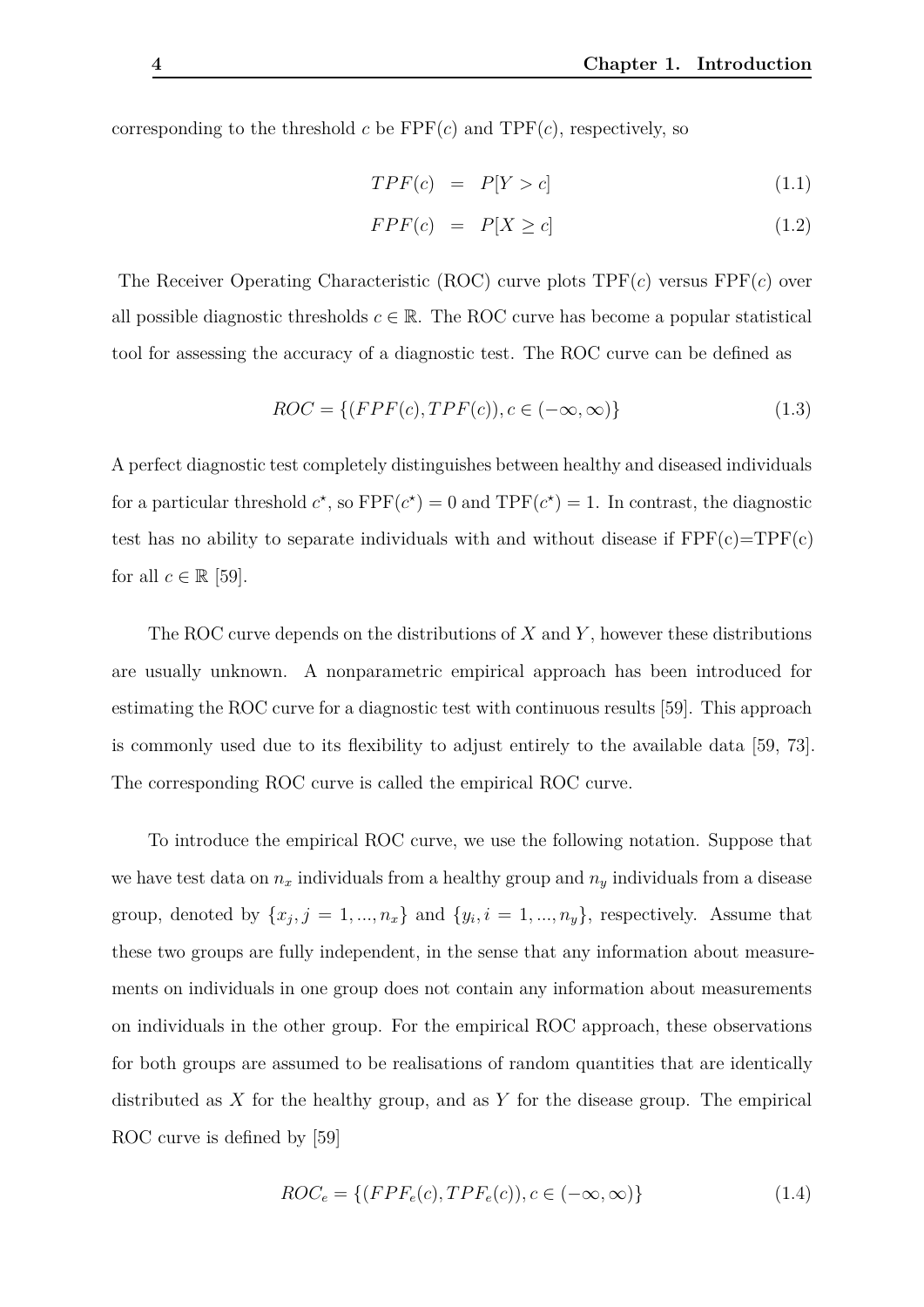with

$$
TPF_e(c) = \frac{\sum_{i=1}^{n_y} 1[y_i > c]}{n_y} \tag{1.5}
$$

$$
FPF_e(c) = \frac{\sum_{j=1}^{n_x} 1[x_j \ge c]}{n_x}
$$
\n(1.6)

where  $1|A|$  is the indicator function which is equal to 1 if A is true and 0 otherwise.

The area under the ROC curve, AUC, is a global measure of the overall ability of the diagnostic test to distinguish among those individuals with and without disease, which has been widely studied in the literature  $[42, 59, 73]$  $[42, 59, 73]$  $[42, 59, 73]$  $[42, 59, 73]$  $[42, 59, 73]$ . It is equal to the probability that a randomly selected individual from the diseased group has a test result that is higher than that of a randomly chosen individual from the healthy group, so  $P[Y > X]$ [\[59\]](#page-105-1). The maximum possible value of the AUC is 1, which indicates an ideal test, and AUC= 0*.*5 indicates an uninformative test [\[59,](#page-105-1) [73\]](#page-106-1). Pepe [\[59\]](#page-105-1) and Zhou et al. [\[73\]](#page-106-1) presented overviews of statistical methodology for diagnostic test accuracy and ROC curve, considering parametric and nonparametric methods of inference on the ROC curve. The ROC curve has been applied in a variety of areas such as medical imaging and radiology [\[48\]](#page-103-2), credit scoring [\[9\]](#page-100-1), psychiatry [\[40\]](#page-103-3) and epidemiology [\[3\]](#page-99-0).

### <span id="page-10-0"></span>**1.2 Methods for selection of a threshold**

To completely define a diagnostic test, selecting the optimal threshold is needed such that the test provides good differentiation of the individuals with and without the disease. Methods for the selection of the optimal threshold based on the ROC analyses have been discussed by Greiner et al. [\[35\]](#page-102-0) and Schäfer [\[62\]](#page-105-3); one of these methods is to maximise the Youden index  $(YI)$  [\[33,](#page-102-1) [72\]](#page-106-0). Formally, the Youden index is defined as

<span id="page-10-1"></span>
$$
YI = \max_{c} \{ Sn(c) + Sp(c) - 1 \}
$$
\n(1.7)

Geometrically, YI represents the maximum vertical distance between the ROC curve and the diagonal line. The empirical estimate of the Youden index (EYI) is given by

$$
EYI(c) = \frac{1}{n_x} \sum_{i=1}^{n_x} \mathbf{1}\{x_i \le c\} + \frac{1}{n_y} \sum_{j=1}^{n_y} \mathbf{1}\{y_j > c\} - 1
$$
\n(1.8)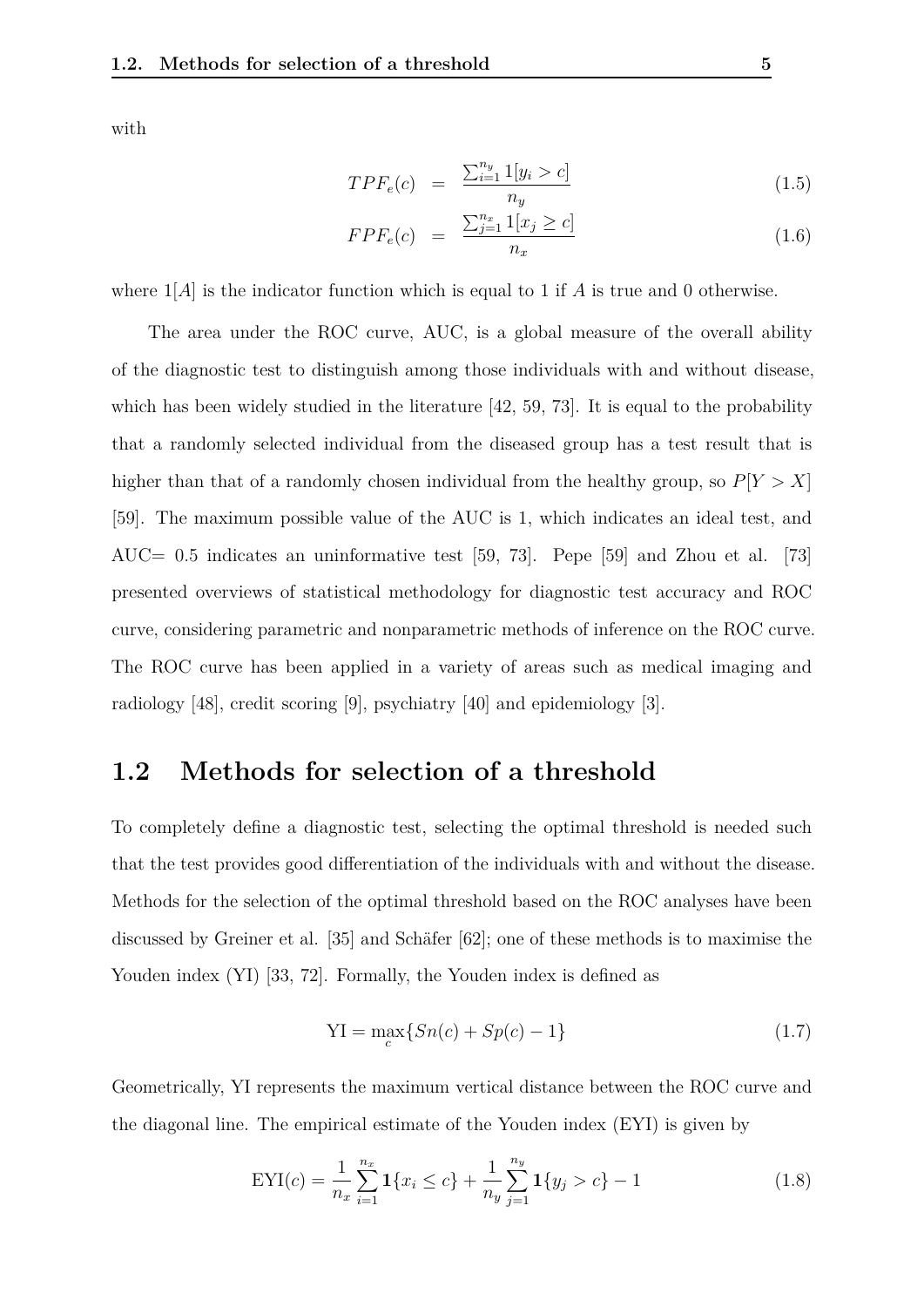where perfect separation of the two groups results in  $EY = 1$  whereas complete overlap vields  $EYI= 0$  [\[64\]](#page-105-4).

In medical applications, the Youden index is presented as a useful measure for evaluating the diagnostic test procedures. For example, Aoki et al. [\[3\]](#page-99-0) identified the optimal threshold level of serum pepsinogens for gastric cancer screening using the Youden index. They suggested that the Youden index is useful for identifying the optimal threshold level of serum pepsinogens for gastric cancer screening. Pekkanen and Pearce [\[58\]](#page-104-1) examined the assessment between bronchial hyperresponsiveness (BHR) and symptom questionnaires of discriminating between asthma and nonasthma by computing the Youden index. The results showed that the symptom questionnaires have a higher Youden index, which could be considered more accurate than BHR. Demir et al. [\[30\]](#page-102-3) applied the Youden index to measure and compare the assessment of eight discrimination indices in differentiating between thalassemia and iron deficiency anemia (IDA). First, they calculated eight discrimination indices in a number of patients with IDA and a number of patients with thalassemia, then they applied the Youden index for each index to determine which is the best for differentiating thalassemia from IDA. The Youden index was shown to be useful to obtain accurate indices in differentiating thalassemia from IDA. Jalali and Rezaie [\[41\]](#page-103-4) compared the predicting pressure ulcer risk (PrUs) validity of 4 commonly used PrUs assessment tools using the Youden index as measure of validity between them.

There is a recognizable large body in literature of the Youden index, which addresses other issues such as the estimation of the Youden index and its optimal threshold [\[33,](#page-102-1) [43,](#page-103-5) [50,](#page-104-2) [63,](#page-105-5) [64\]](#page-105-4). This is not directly related to our work.

Another approach for establishing the optimal threshold is the closest-to- $(0,1)$  method (MD). This method selects the optimal threshold that corresponds to the point on the curve closest to (0,1) (i.e. the point closest to perfection with  $Se(c) = 1$  and  $Sp(c) = 1$ ). The optimal threshold is the value that minimises the distance between a point on the curve and (0,1) point. This method can be found mathematically by

$$
MD = \min_{c} \{ \sqrt{(1 - Sp(c))^2 - (1 - Sn(c))^2} \}
$$
\n(1.9)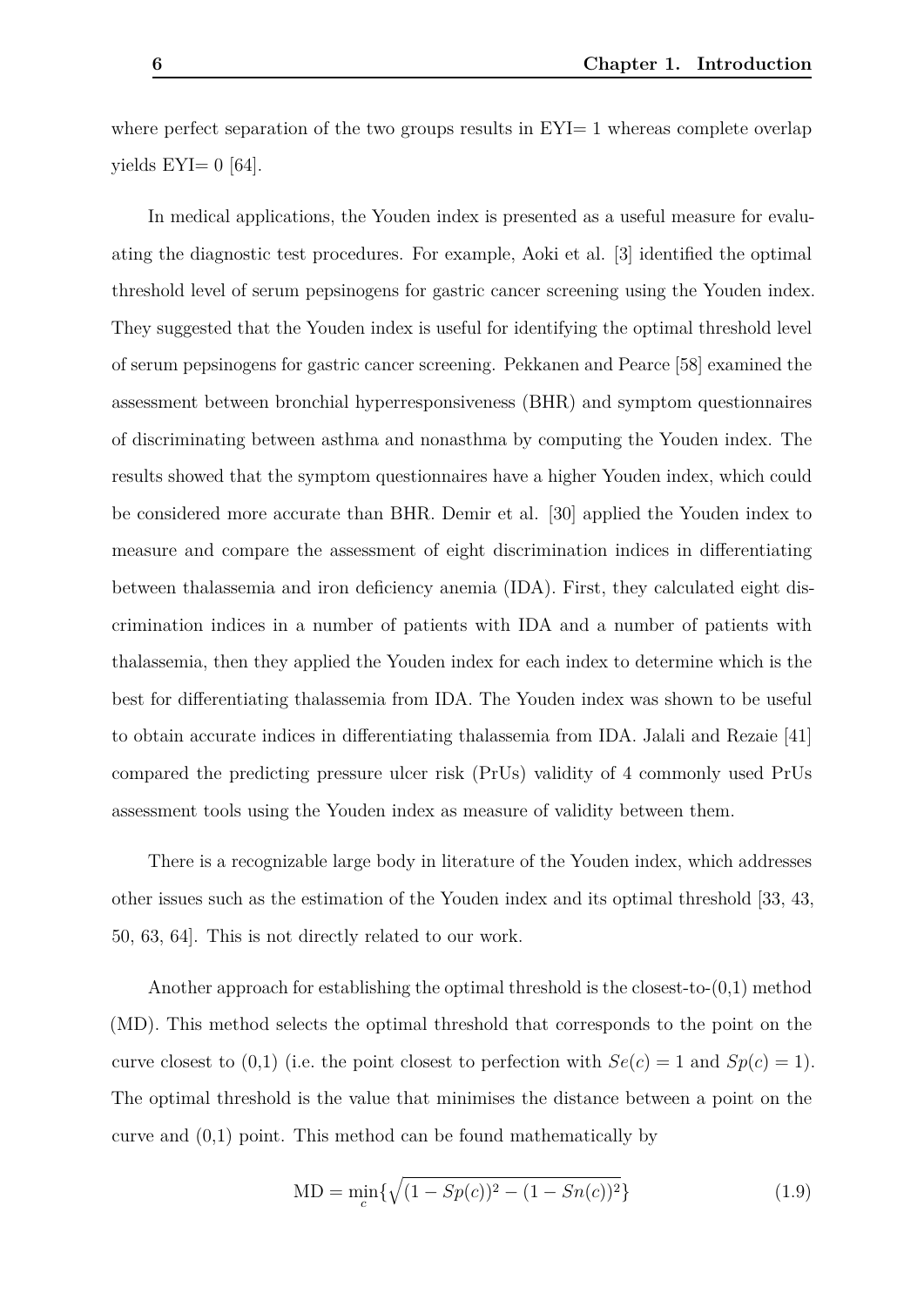Perkins and Schisterman [\[60\]](#page-105-6) discussed a comparison of optimal thresholds selected by this method and the Youden index method. They recommend the use of the Youden index as it offers clear clinical meaning in terms of the probability of correct classification rate. In the literature, the closest-to- $(0,1)$  method has received little attention compared to the Youden index [\[60\]](#page-105-6).

Recently, Liu [\[47\]](#page-103-0) proposed an alternative to these methods based on the concept of the area under the ROC curve (AUC), which is the maximum area method (MA). This method defines the optimal threshold as the point that maximising the product of specificity and sensitivity, given by

$$
MA = \max_{c} \{ Sp(c) \times Sn(c) \}
$$
\n(1.10)

Liu [\[47\]](#page-103-0) also discussed a comparison of optimal thresholds selected by this method, the Youden index and the closest-to- $(0,1)$  methods, via a simulation study. The maximum area criterion has a simple and more meaningful maximising function, which evaluates the classification accuracy of binary classification at threshold *c*. The empirical estimator for the maximum area method (EMA) is given by

<span id="page-12-0"></span>
$$
EMA(c) = \frac{1}{n_x} \sum_{i=1}^{n_x} \mathbf{1} \{ x_i \le c \} \times \frac{1}{n_y} \sum_{j=1}^{n_y} \mathbf{1} \{ y_j > c \}
$$
(1.11)

Several other approaches for selecting the optimal threshold based on the ROC curve are discussed by [\[35,](#page-102-0) [59,](#page-105-1) [62,](#page-105-3) [66\]](#page-105-7). For example, Unal [\[66\]](#page-105-7) proposed an approach called Index of Union (IU). In this method the value of AUC is computed first, then we search for a threshold *c* from the coordinates of the ROC curve whose specificity and sensitivity values are simultaneously very close or equal to the value of AUC. Mathematically, the IU method can be defined by the following equation

$$
IU = \min_{c}(|Se(c) - AUC| + |Sp(c) - AUC|)
$$
\n(1.12)

such that the optimal threshold *c* can be found by minimising the IU(c) function [\[66\]](#page-105-7). A different method for the optimal threshold selection, which is not based on the ROC curve, employs the use of a maximally selected statistics that maximises a measure of difference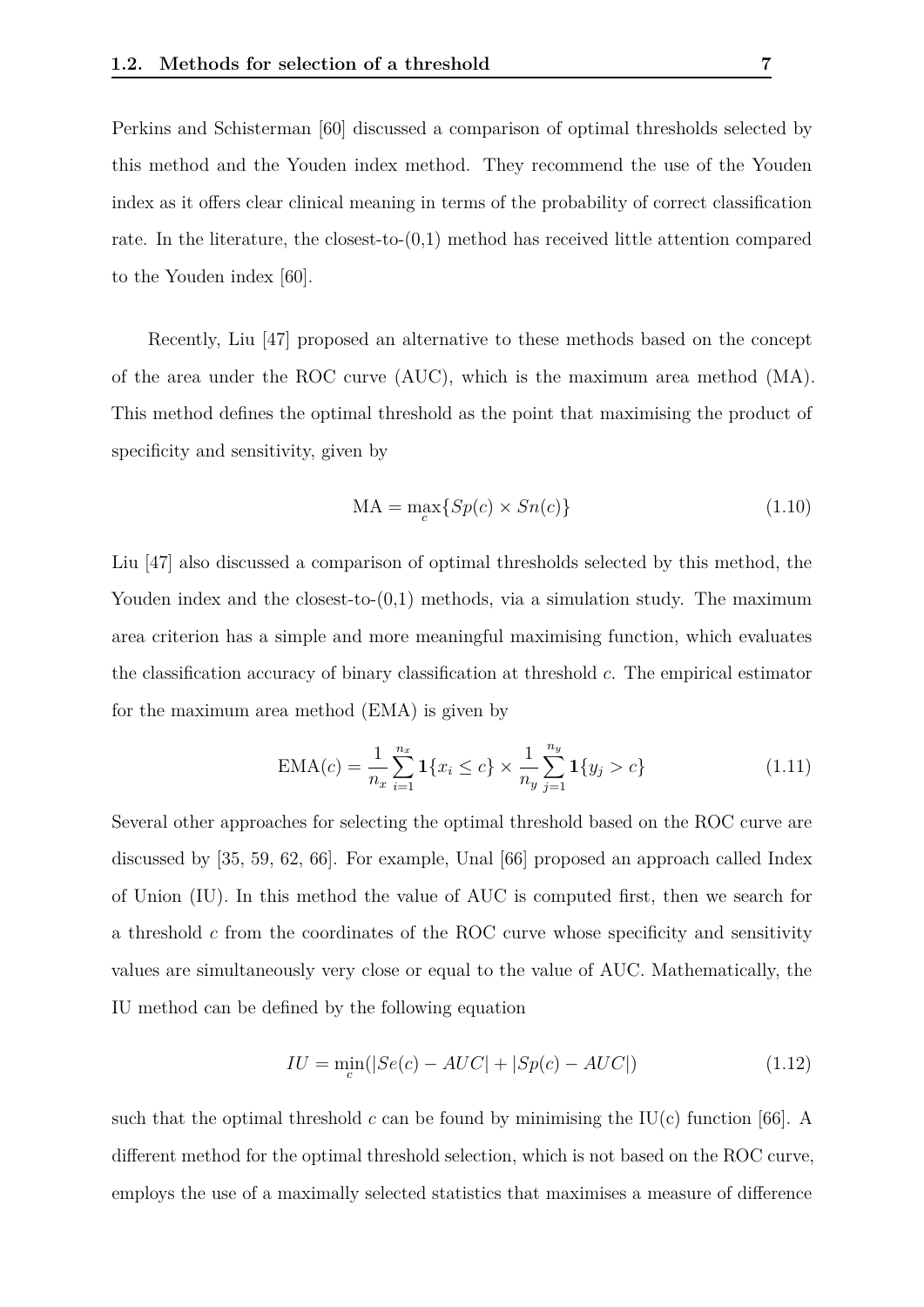among the two groups [\[10,](#page-100-2) [39,](#page-103-6) [49\]](#page-103-7). For example, the minimum P value method (min P) presented by Miller and Siegmund [\[49\]](#page-103-7), defines the optimal threshold that maximises the standard chi-square statistic with one degree of freedom. In Section [2.5](#page-25-0) we will compare our proposed NPI method with the EYI method, Equation [\(1.7\)](#page-10-1), and EMA method, Equation [\(1.11\)](#page-12-0), since both methods also take only few model assumptions. It is of interest to compare our NPI approach with, for example, IU and min P methods, but we leave that for further research.

### <span id="page-13-0"></span>**1.3 Nonparametric Predictive Inference**

#### <span id="page-13-1"></span>**1.3.1 A brief introduction**

Nonparametric Predictive Inference (NPI) is a frequentist statistical framework based on Hill's assumption  $A_{(n)}$  [\[37\]](#page-102-4), which yields direct probabilities for one or more future observations, based on *n* observations for related random quantities.  $A_{(n)}$  does not assume anything else and it can be considered as a post-data assumption related to exchangeability. Inferences based on  $A_{(n)}$  are nonparametric and predictive, and can be considered appropriate if there is hardly any information or knowledge about the random quantities of interest, other than the *n* observations [\[38\]](#page-102-5). Such inferences based on limited knowledge have also been called 'low structure' predictive inferences [\[34\]](#page-102-6).

The assumption  $A_{(n)}$  partially specifies a predictive probability distribution for one future observation as follows. Suppose that  $X_1, \ldots, X_n, X_{n+1}$  are continuous, real-valued and exchangeable random quantities. Suppose that the ordered observations of  $X_1, \ldots, X_n$ are denoted by  $x_1 < x_2 < ... < x_n$ , and define  $x_0 = -\infty$  and  $x_{n+1} = \infty$  for ease of notation (or  $x_0 = 0$  when dealing with non-negative random quantities). We assume that ties do not occur between the data observations; ties can be dealt with by assuming that tied observations differ by small amounts, a common approach to break ties in statistics [\[38\]](#page-102-5). These *n* observations partition the real-line into  $n + 1$  intervals  $I_j = (x_{j-1}, x_j)$ , for  $j = 1, 2, \ldots, n + 1$ . The assumption  $A_{(n)}$  is that the future observation  $X_{n+1}$  is equally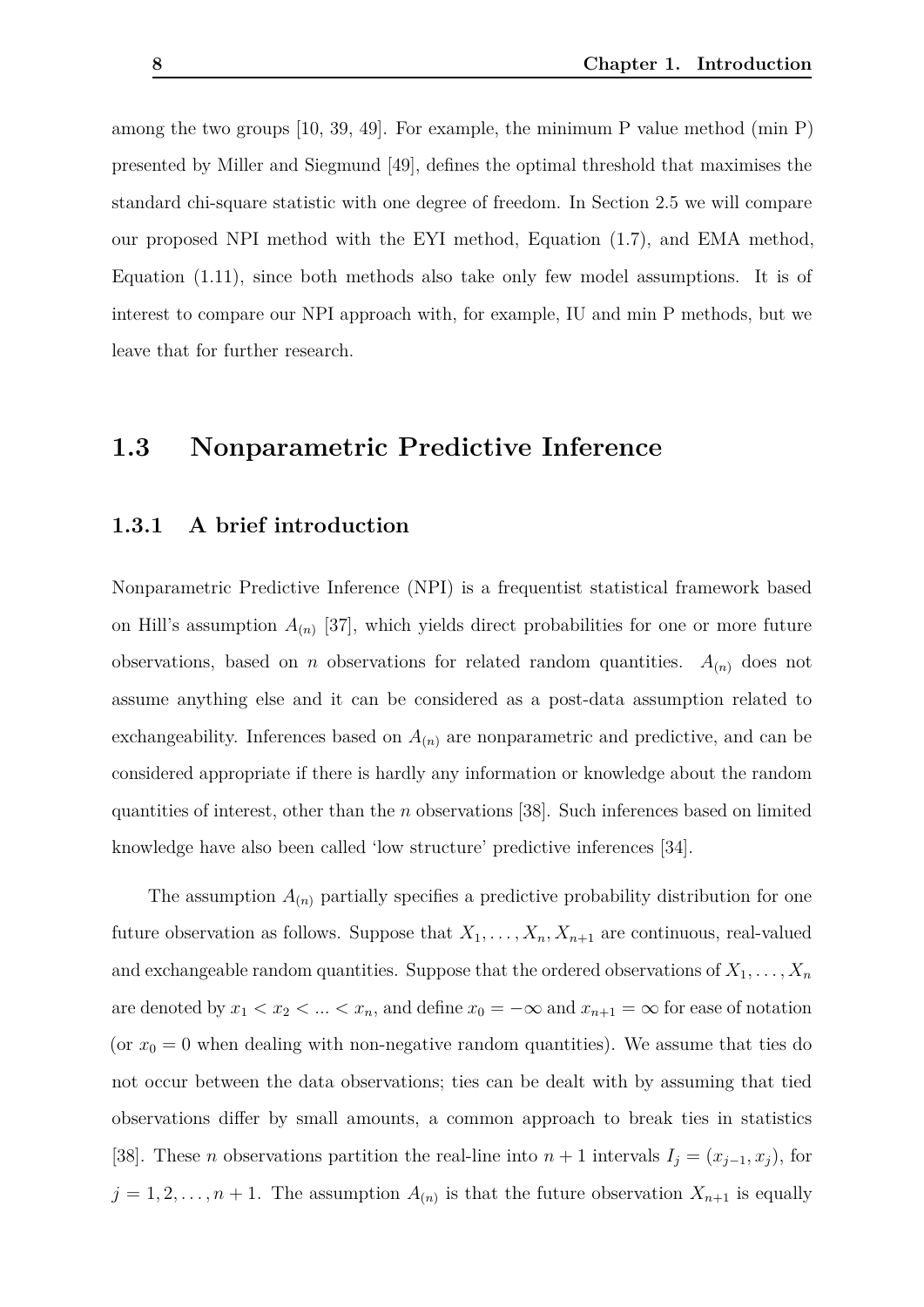likely to fall in any of these intervals with probability  $\frac{1}{n+1}$  [\[14\]](#page-100-3), for each  $j = 1, \ldots, n+1$ ,

$$
P(X_{n+1} \in I_j) = \frac{1}{n+1}
$$
\n(1.13)

NPI has been introduced as predictive methodology, based only on the *A*(*n*) assumption. It is important to emphasize that no further assumptions are made on the distribution of probability  $\frac{1}{n+1}$  within an interval  $I_j$ . In NPI uncertainty is quantified by lower and upper probabilities for events of interest. Augustin and Coolen [\[6\]](#page-99-1) introduced predictive lower and upper probabilities based on  $A_{(n)}$ , which are in line with De Finetti's fundamental theorem of probability [\[29\]](#page-102-7). The lower probability  $P(.)$  and upper probability  $\overline{P}(.)$  for the event  $X_{n+1} \in B$  with  $B \subset \mathbb{R}$ , based on the intervals  $I_j = (x_{j-1}, x_j)$  for  $j = 1, 2, \ldots, n+1$ , created by *n* real-valued non-tied observations, and the assumption  $A_{(n)}$ , are given by

<span id="page-14-1"></span><span id="page-14-0"></span>
$$
\underline{P}(X_{n+1} \in B) = \frac{1}{n+1} \sum_{j=1}^{n+1} \mathbf{1} \{ I_j \subseteq B \}
$$
\n(1.14)

$$
\overline{P}(X_{n+1} \in B) = \frac{1}{n+1} \sum_{j=1}^{n+1} \mathbf{1} \{ I_j \cap B \neq \emptyset \}
$$
\n(1.15)

The lower probability [\(1.14\)](#page-14-0) is achieved by taking only probability mass into account that is necessarily within *B*, which is only the case for the probability mass  $\frac{1}{n+1}$  per interval  $I_j$ if this interval is completely contained within *B*. The upper probability [\(1.15\)](#page-14-1) is achieved by taking all the probability mass into account that could possibly be within *B*, which is the case for the probability mass  $\frac{1}{n+1}$ , per interval  $I_j$ , if the intersection of  $I_j$  and  $B$  is non-empty. NPI has strong consistency properties in the theory of interval probability [\[6,](#page-99-1) [69\]](#page-106-2), and it never leads to results that are in conflict with inference based on empirical distributions.

NPI has been introduced for a variety of data types, NPI for multinomial data with an unknown number of unordered categories was presented by Coolen and Augustin [\[15\]](#page-100-4) and Baker [\[7\]](#page-99-2). Elkhafifi and Coolen [\[32\]](#page-102-2) presented NPI for ordinal data, based on a latent variable representation with the categories represented by intervals on the real line to reflect the known ordering of the categories. NPI for right-censored data was introduced by Coolen and Yan [\[19,](#page-101-5) [20\]](#page-101-6). In Chapters [2](#page-19-0) and [3,](#page-38-0) we apply NPI for future order statistics as presented by Coolen et al. [\[16\]](#page-100-5) and Alqifari [\[2\]](#page-99-3), and in Chapter [4](#page-72-0) we apply NPI for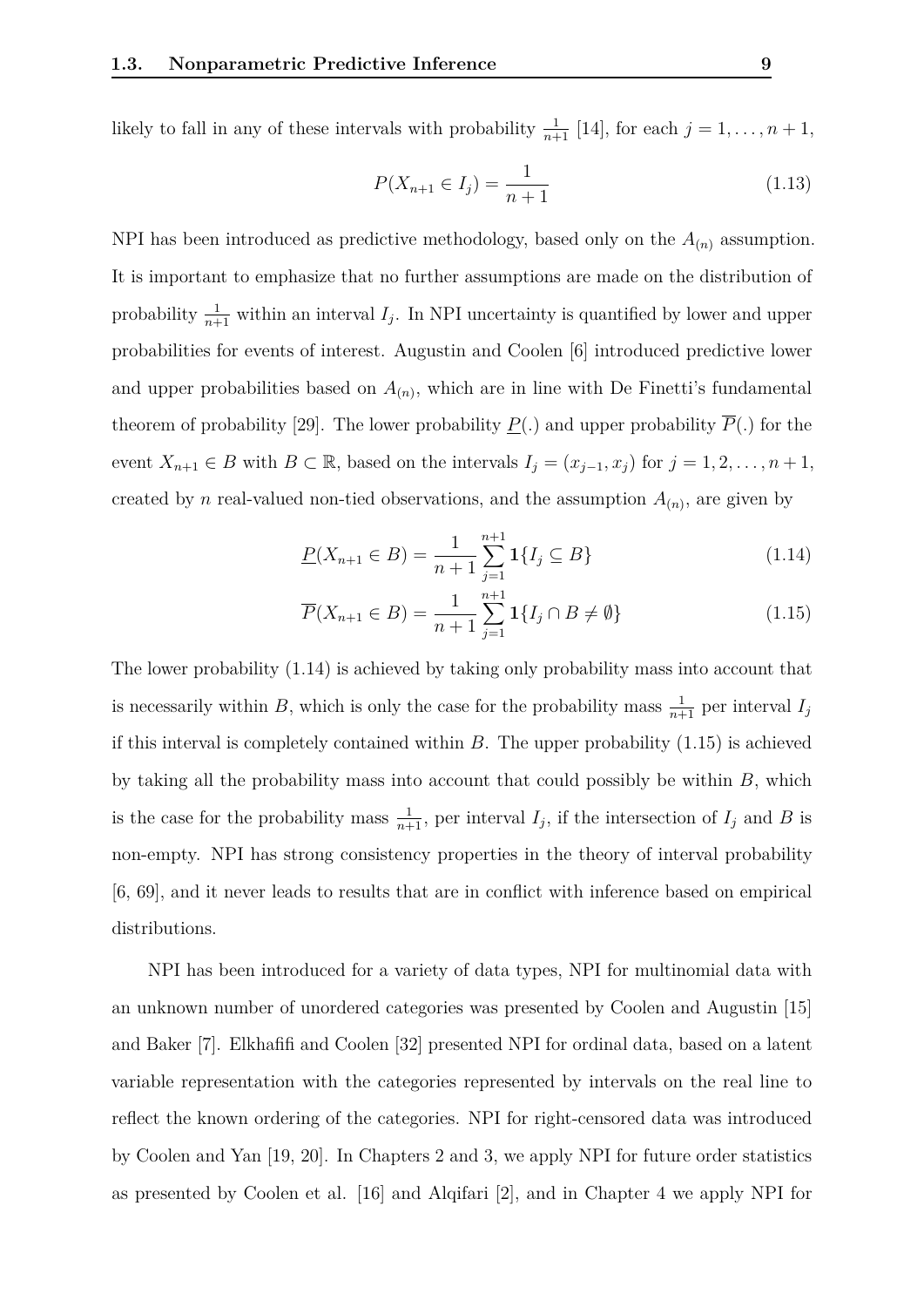Bernoulli data introduced by Coolen [\[13\]](#page-100-6).

#### <span id="page-15-0"></span>**1.3.2 NPI for future order statistics**

In Section [1.3](#page-13-0) NPI was only introduced for one future observation, but it can also be generalized for multiple future observations, where we are interested in  $m \geq 1$  future observations,  $X_{n+i}$  for  $i = 1, \ldots, m$ . It is important to emphasize that the future observations  $X_{n+i}$  are assumed to derive from the same data collection process as the *n* data observations. We link the data and future observations via Hill's assumption  $A_{(n)}$ [\[37\]](#page-102-4), or more precisely, via consecutive application of  $A_{(n)}, A_{(n+1)}, \ldots, A_{(n+m-1)}$ , we refer to these all together as  $A_{(.)}$ , which can be considered as a post-data version of a finite exchangeability assumption for  $n + m$  random quantities.  $A_{(.)}$  implies that all possible orderings of the *n* data observations and the *m* future observations are equally likely, where the *n* data observations are not distinguished among each other, and neither are the *m* future observations. Let  $S_j = \# \{X_{n+i} \in I_j, i = 1, \ldots, m\}$ , then assuming  $A_{(.)}$  we have [\[16\]](#page-100-5)

<span id="page-15-1"></span>
$$
P(\bigcap_{j=1}^{n+1} \{S_j = s_j\}) = {n+m \choose n}^{-1}
$$
\n(1.16)

for any non-negative integers  $s_j$  with  $\sum_{j=1}^{n+1} s_j = m$ . Equation [\(1.16\)](#page-15-1) implies that all  $\binom{n+m}{n}$ *n* ). orderings of *m* future observations among the *n* observations are equally likely.

The probability distribution of a single order statistic of *m* future observations is important in this thesis which will be used in Chapters [2](#page-19-0) and [3.](#page-38-0) Let  $X_{(r)}$ , for  $r = 1, \ldots, m$ , be the *r*-th ordered future observation, so  $X_{(r)} = X_{n+i}$  for one  $i = 1, \ldots, m$  and  $X_{(1)} <$  $X_{(2)} < \ldots < X_{(m)}$ . The following probabilities are derived by counting the relevant orderings, and hold for  $j = 1, \ldots, n + 1$  and  $r = 1, \ldots, m$  [\[16\]](#page-100-5)

<span id="page-15-2"></span>
$$
P(X_{(r)} \in I_j) = {j + r - 2 \choose j - 1} {n - j + 1 + m - r \choose n - j + 1} {n + m \choose n}^{-1}
$$
(1.17)

For this event NPI provides a precise probability, as each of the  $\binom{n+m}{n}$ *n* equally likely orderings of *n* past and *m* future observations has the *r*-th ordered future observation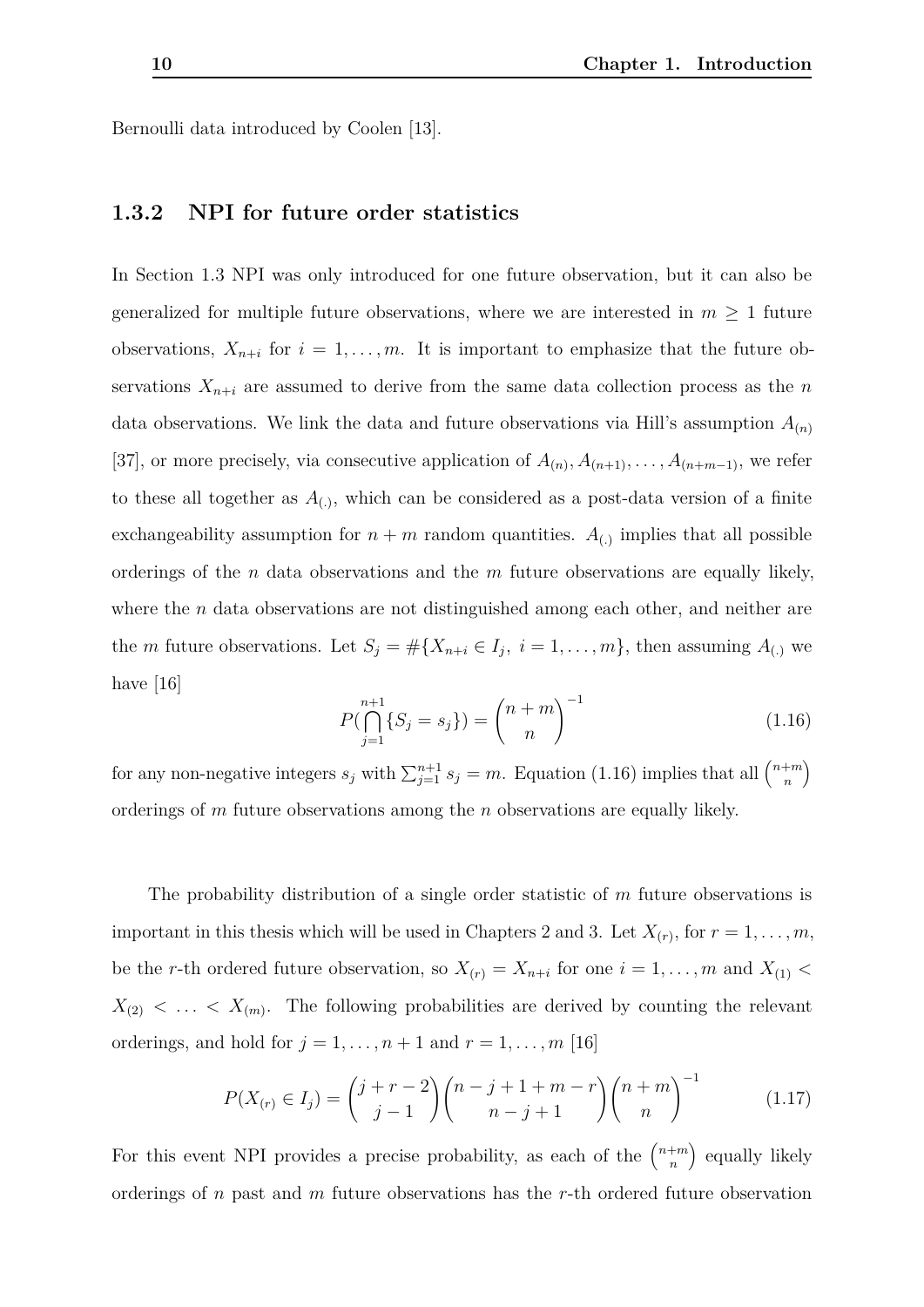in precisely one interval *I<sub>j</sub>* [\[16\]](#page-100-5). Generally, consider the event  $X_{(r)} \in B$ , where  $B \subset \mathbb{R}$ . NPI provides bounds for the probability for such an event, where the maximum lower bound and minimum upper bound are the lower and upper probabilities, respectively  $[5, 6, 68, 69]$  $[5, 6, 68, 69]$  $[5, 6, 68, 69]$  $[5, 6, 68, 69]$  $[5, 6, 68, 69]$  $[5, 6, 68, 69]$  $[5, 6, 68, 69]$ . Following Equations  $(1.14)$  and  $(1.15)$  in Section [1.3,](#page-13-0) we can derive the lower and upper probabilities

$$
\underline{P}(X_r \in B) = \sum_{j=1}^{n+1} \mathbf{1}\{I_j \subseteq B\} P(X_{(r)} \in I_j)
$$
\n(1.18)

$$
\overline{P}(X_r \in B) = \sum_{j=1}^{n+1} \mathbf{1}\{I_j \cap B \neq \emptyset\} P(X_{(r)} \in I_j)
$$
\n(1.19)

The event that the number of future observations in an interval  $(x_a, x_b)$ , with  $1 \leq$  $a < b \leq n+1$  and denoted by  $S_{a,b}^m$ , is greater than or equal to a particular value  $v \in \mathbb{N}$ , has the following precise probability [\[2\]](#page-99-3),

<span id="page-16-1"></span>
$$
P(S_{a,b}^{m} \ge v) = \sum_{i=v}^{m} {n+m \choose n}^{-1} {b-a-1+i \choose i} {n-b+a+m-i \choose m-i}
$$
(1.20)

Equation [1.20](#page-16-1) will be used in Chapter [3.](#page-38-0)

#### <span id="page-16-0"></span>**1.3.3 NPI for Bernoulli quantities**

Coolen [\[13\]](#page-100-6) presented NPI for Bernoulli quantities, which is based on the  $A_{(.)}$  assumption, for *m* future observations given *n* observed values, and a latent variable representation of Bernoulli quantities represented as observations on the real line, with a threshold such that observations to one side are successes and to the other side failures. Suppose that there is a sequence of  $n + m$  exchangeable Bernoulli trials, each with 'success' and 'failure' as possible outcomes, and data consisting of *s* successes in *n* trials. Let  $Y_1^n$  denote the random number of successes in trials 1 to *n*; then a sufficient representation of the data for NPI is  $Y_1^n = s$ , due to assumed exchangeablility of all trials. Let  $Y_{n+1}^{n+m}$  denote the random number of successes in trials  $n + 1$  to  $n + m$ . Coolen and Coolen-Schrijner [\[18\]](#page-100-7) presented the lower and upper probabilities for events  $Y_{n+1}^{n+m} \geq y$  and  $Y_{n+1}^{n+m} < y$ . The upper probabilities for these events are as follows. For  $y \in \{0, 1, ..., m\}$  and  $0 < s < n$ ,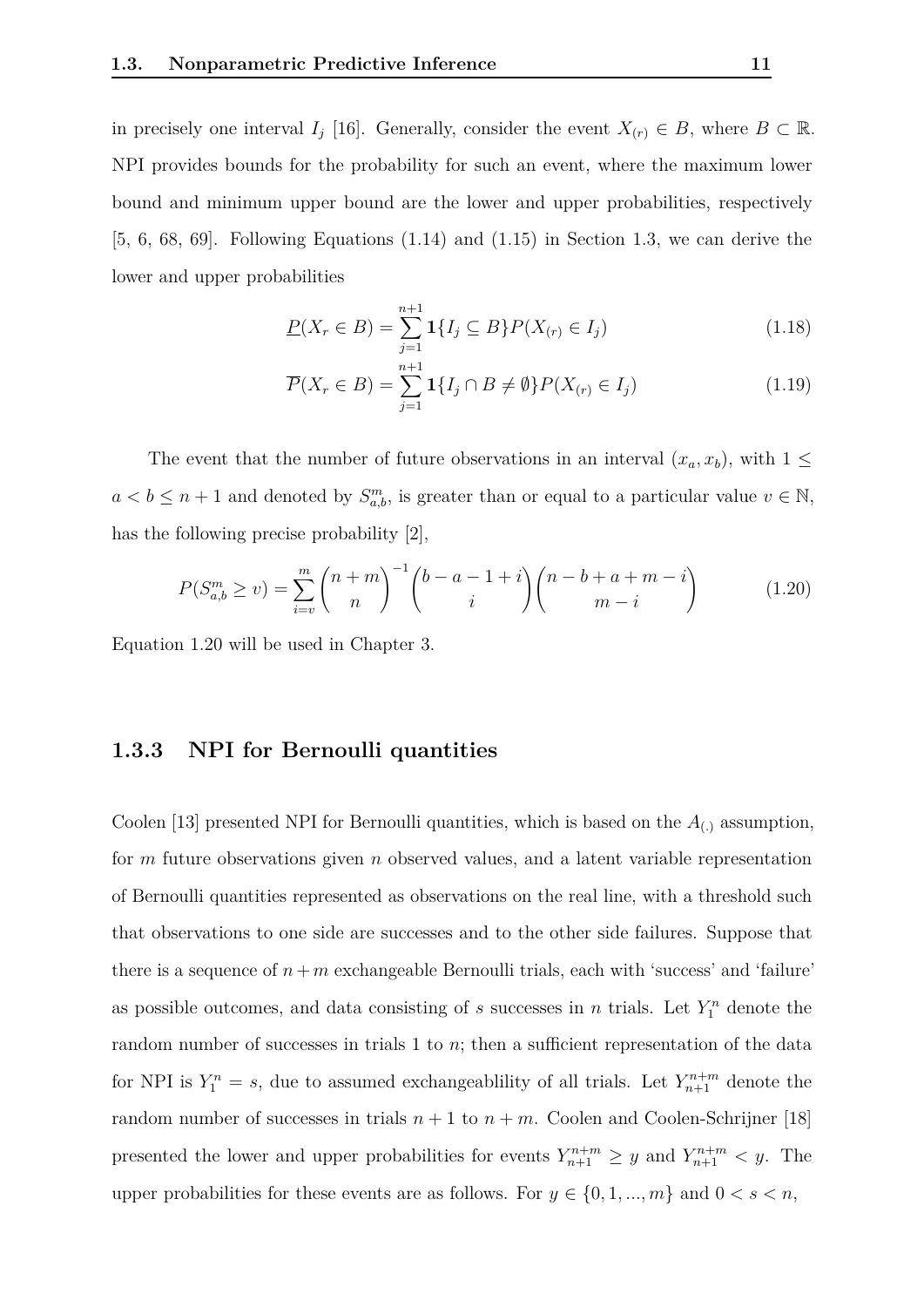$$
\overline{P}(Y_{n+1}^{n+m} \ge y | Y_1^n = s) = \binom{n+m}{n}^{-1} \left[ \binom{s+y}{s} \binom{n-s+m-y}{n-s} + \sum_{l=y+1}^m \binom{s+l-1}{s-1} \binom{n-s+m-l}{n-s} \right]
$$
\n(1.21)

and for  $y \in \{1, ..., m + 1\}$  and  $0 < s < n$ ,

$$
\overline{P}(Y_{n+1}^{n+m} < y | Y_1^n = s) = \binom{n+m}{n}^{-1} \left[ \binom{n-s+m}{n-s} + \sum_{l=1}^{y-1} \binom{s+l-1}{s-1} \binom{n-s+m-l}{n-s} \right] \tag{1.22}
$$

The corresponding lower probabilities can be derived via the conjugacy property [\[13\]](#page-100-6),

$$
P(Y_{n+1}^{n+m} \ge y | Y_1^n = s) = 1 - \overline{P}(Y_{n+1}^{n+m} < y | Y_1^n = s)
$$
\n
$$
P(Y_{n+1}^{n+m} < y | Y_1^n = s) = 1 - \overline{P}(Y_{n+1}^{n+m} \ge y | Y_1^n = s)
$$

For  $m = 1$ , the two non-trivial values of these upper probabilities are  $\overline{P}(Y_{n+1}^{n+1} \geq 1 | Y_1^n =$  $s$ ) =  $(s + 1)/(n + 1)$  and  $\overline{P}(Y_{n+1}^{n+1} < 1 | Y_1^n = s) = (n - s + 1)/(n + 1)$ .

If the observed data are all successes, so  $s = n$ , or all failures, so  $s = 0$ , then these upper probabilities are, for all  $y \in \{0, 1, ..., m\}$ ,

$$
\overline{P}(Y_{n+1}^{n+m} \ge y | Y_1^n = n) = 1,
$$
  

$$
\overline{P}(Y_{n+1}^{n+m} \ge y | Y_1^n = 0) = \frac{\binom{n+m-y}{n}}{\binom{n+m}{n}},
$$

and for all  $y \in \{0, 1, ..., m + 1\}$ ,

$$
\overline{P}(Y_{n+1}^{n+m} < y | Y_1^n = n) = \frac{\binom{n+y-1}{n}}{\binom{n+m}{n}},
$$
\n
$$
\overline{P}(Y_{n+1}^{n+m} < y | Y_1^n = 0) = 1.
$$

The results in this section will be used in Chapter [4.](#page-72-0)

### <span id="page-17-0"></span>**1.4 Outline of thesis**

This thesis is organized as follows. In Chapter 2, we introduce NPI for selecting the optimal diagnostic test threshold with two groups, healthy or diseased individuals, taking into account a fixed number of future individuals per group. We also introduce NPI method related to the two-group Youden index. Chapter 3 extends the NPI methods to three ordered groups of test outcomes. We further present NPI method related to the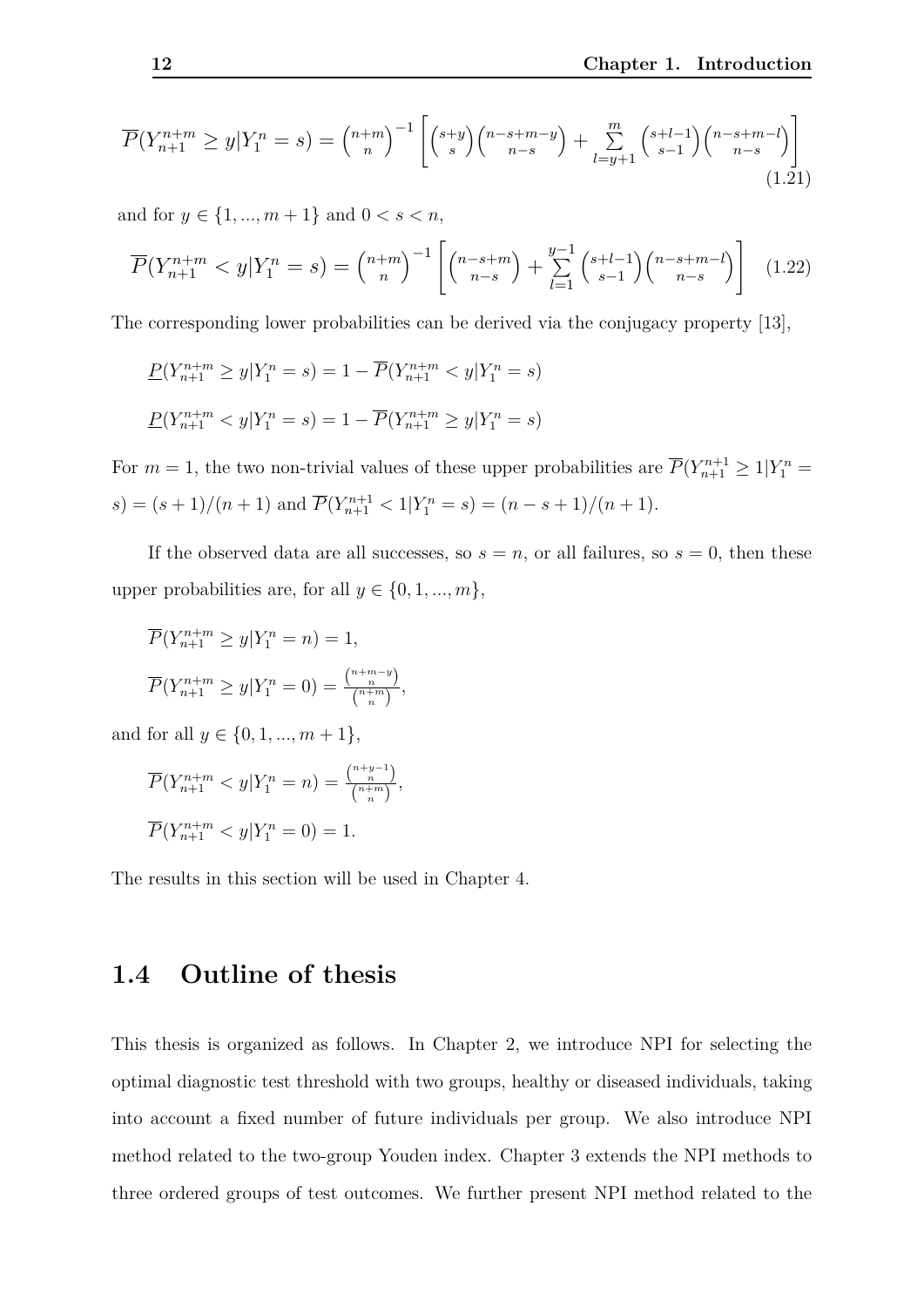three-group Youden index. We investigate the performance of the two- and three-group NPI methods via simulation studies.

The results in Chapters 2 and 3 have been presented at the International Conference of the Royal Statistical Society (RSS) at Manchester University in September 2016, and at the 9th International Conference of the ERCIM WG on Computational and Methodological Statistics and 10th International Conference on Computational and Financial Econometrics (CFE-CMStatistics) at University of Seville, Spain in December 2016. The results of Chapters 2 and 3 are included in the paper " Nonparametric predictive inference for diagnostic test thresholds", which is in submission.

Chapter 4 presents a comparison of two diagnostic tests applied on the same individuals from two groups, healthy and diseased individuals, based on NPI for future order statistics and also based on NPI for Bernoulli quantities. Further, to reflect the relative importance of the groups, weights are added. This chapter has been presented at the Research Students' Conference in Probability and Statistics in Durham in April 2017. A journal paper representing the results in Chapter 4 is being prepared for submission. Chapter 5, provides some concluding remarks.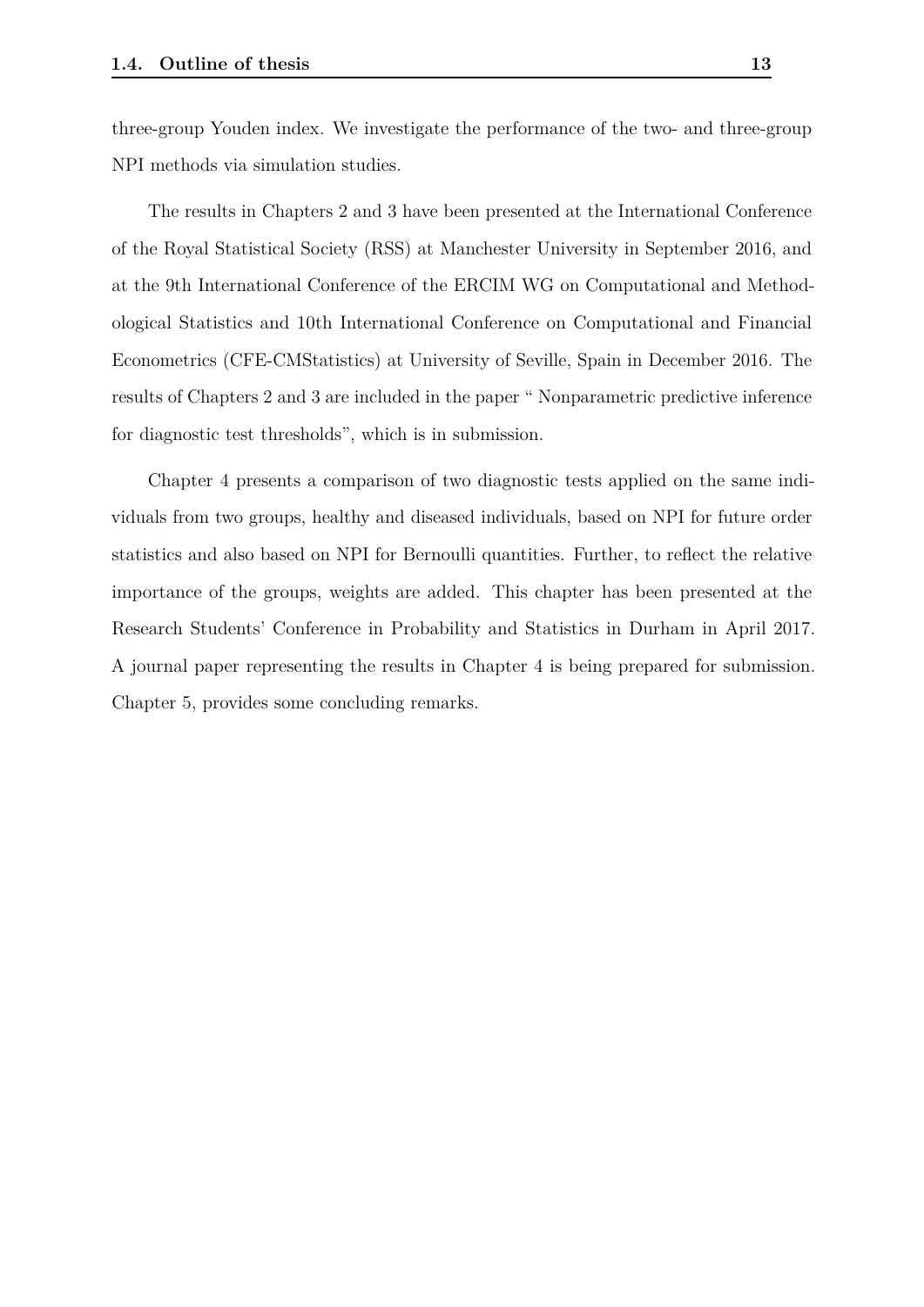## <span id="page-19-0"></span>**Chapter 2**

# **NPI for two-group diagnostic test threshold**

## <span id="page-19-1"></span>**2.1 Introduction**

The goal in a two-group classification study is to measure the ability of a diagnostic test to differentiate individuals with the disease of interest ('positive' test results) from those without the disease ('negative' test results). The critical point in measuring the accuracy of a diagnostic test is to select an optimal threshold to identify the positive and negative test results. There is a recognisable inverse relationship between the specificity and sensitivity, meaning that shifting the threshold leads to increasing one of these while decreasing the other. Selecting a classification threshold *c* usually leads to two different kinds of misclassification, as healthy individuals maybe classified as diseased, and diseased individuals maybe classified as healthy. Ideally, one would choose an optimal *c*, which effectively reflects one's belief of which group is more important to be correctly diagnosed.

Researchers in the literature use the utility concept, for example Hand [\[36\]](#page-102-8) discussed the choice of *c* if one believes that misclassifying a healthy person as diseased is a more serious error than misclassifying a diseased person as healthy, or vice versa. In this chapter, we introduce NPI for selecting the optimal diagnostic test threshold for twogroup classification settings, where the inference is based on multiple future individuals.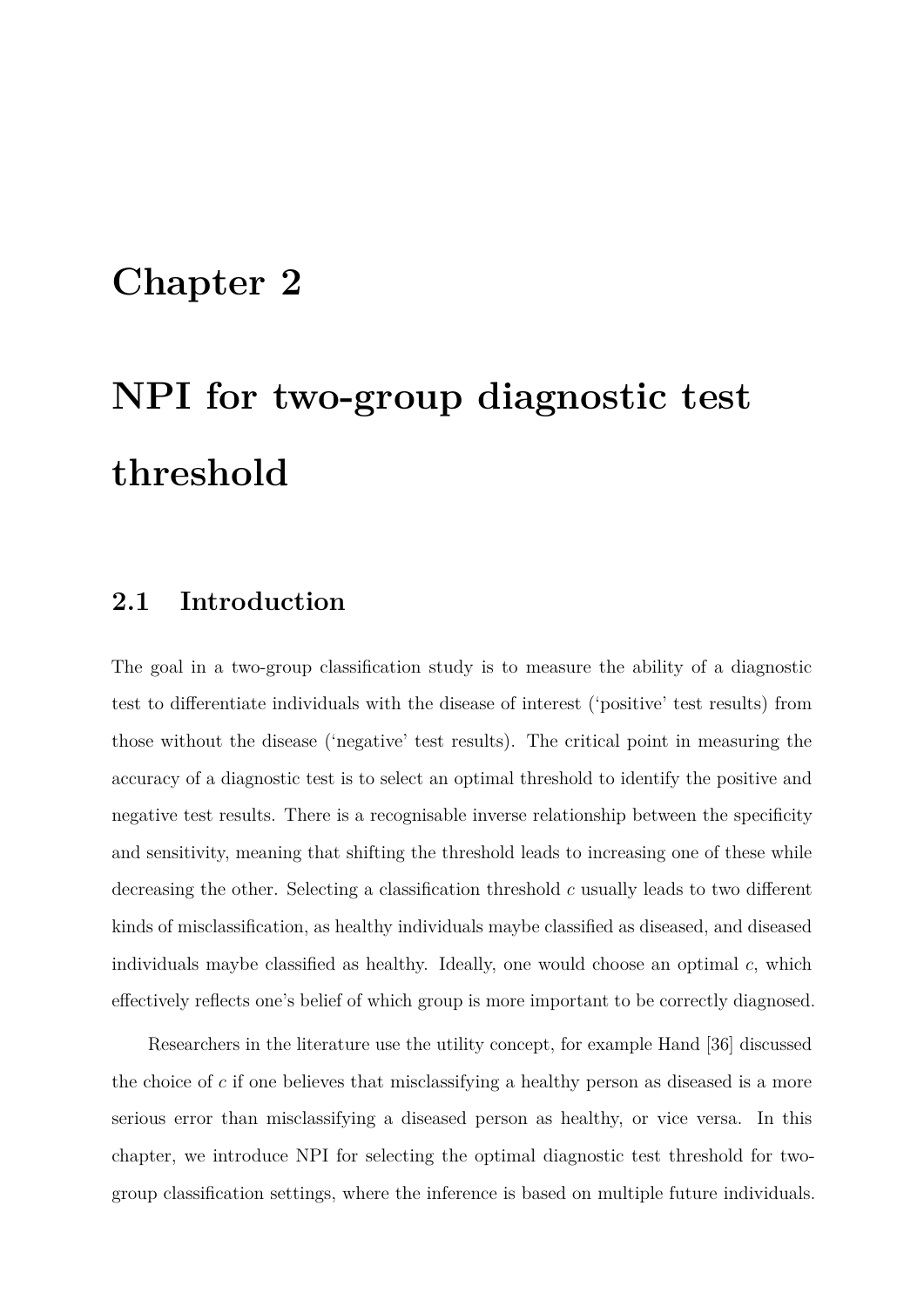We present a direct criterion for introducing the relative importance of the two groups.

It is important to discuss a general feature in the NPI approach, which is for small number of future observations, there is relatively more variability in the values than for large *m*. This is close in nature to the classical situation covered by the central limit theorem, except in NPI where we do not assume an underling population, therefore we also do not use characteristics of population such as mean value. We will refer to this feature latter in this thesis as *randomness effect*.

Section [2.2](#page-20-0) introduces NPI for selecting the optimal threshold for two-group diagnostic tests. In Section [2.3,](#page-24-0) we also introduce a NPI method related to the two-group Youden index. Section [2.4](#page-24-1) discusses a property of searching for the optimal threshold. Section [2.5](#page-25-0) presents some examples to illustrate and discuss the new approaches. We compare and investigate the performance of the two-group NPI methods and some classical methods via a simulation study in Section [2.6.](#page-29-0) Finally, some concluding remarks are made in Section [2.7.](#page-37-0)

### <span id="page-20-0"></span>**2.2 NPI for two-group diagnostic test threshold**

Assume that we have real-valued data from a diagnostic test on individuals from two groups, and there are  $n_x$  observations from the healthy group X and  $n_y$  observations from the disease group *Y* . Throughout this thesis it is assumed that these two groups are fully independent, in the sense that any information about the individuals in one group does not contain any information about the individuals in the other group. The ordered data of groups *X* and *Y* are denoted by  $x_1 < x_2 < \ldots < x_{n_x}$  and  $y_1 < y_2 < \ldots < y_{n_y}$ , respectively. For ease of presentation, we define  $x_0 = y_0 = -\infty$  and  $x_{n_x+1} = y_{n_y+1} = \infty$ . These  $n_x$  observations partition the real-line into  $n_x + 1$  intervals  $I_i^X = (x_{i-1}, x_i)$ , for  $i = 1, 2, \ldots, n_x + 1$ , and the  $n_y$  observations partition the real-line into  $n_y + 1$  intervals  $I_j^Y = (y_{j-1}, y_j)$ , for  $j = 1, \ldots, n_y + 1$ . In this section, we consider  $m_x$  future individuals from group *X*, with diagnostic test results  $X_{n_x+r}$ ,  $r = 1, \ldots, m_x$ , and  $m_y$  future individuals from group *Y*, with diagnostic test results  $Y_{n_y+s}$ ,  $s = 1, \ldots, m_y$ . Let the  $m_x$  and  $m_y$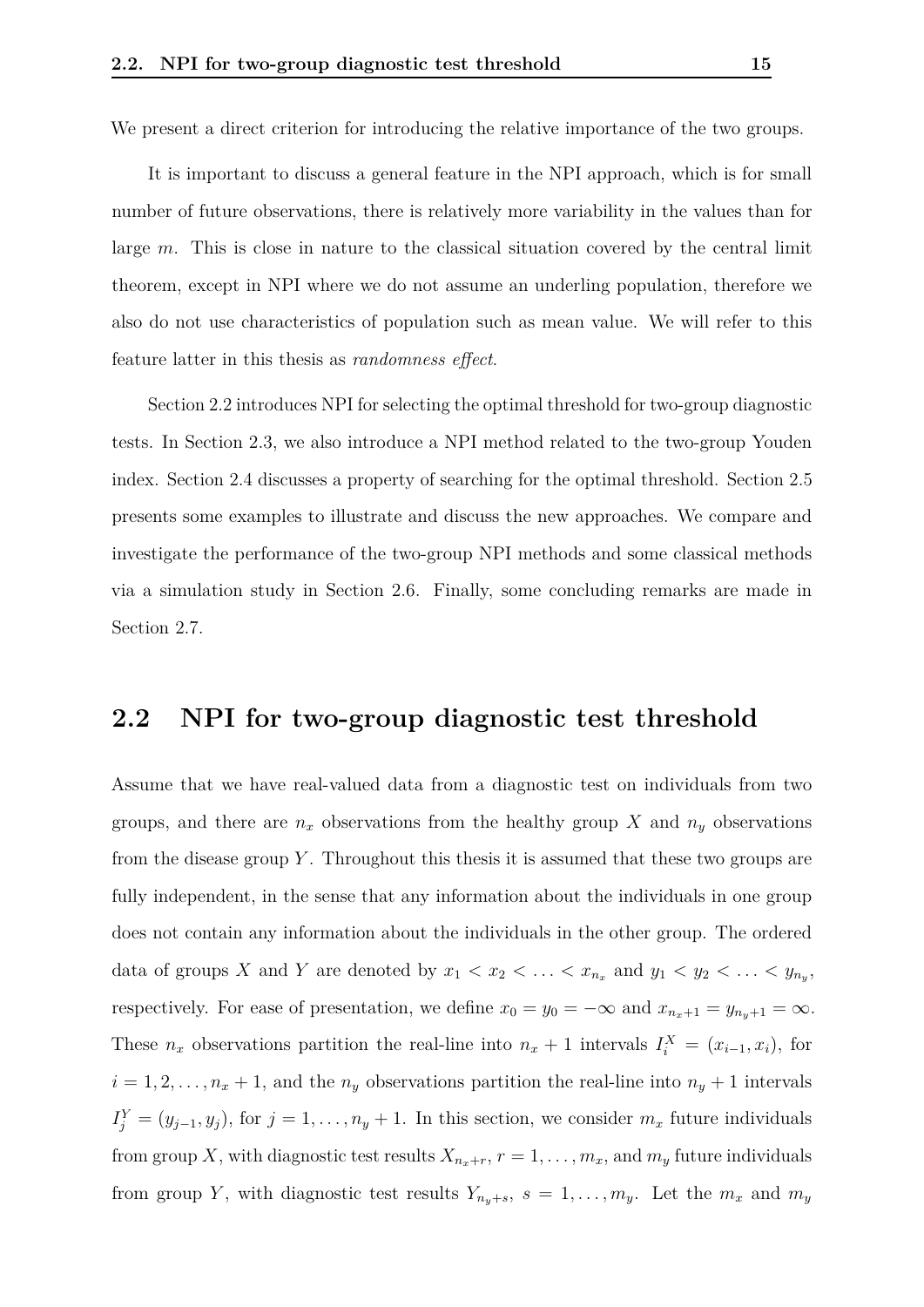ordered future observations from groups *X* and *Y* be denoted by  $X_{(1)} < X_{(2)} < \ldots < X_{(m_x)}$ and  $Y_{(1)} < Y_{(2)} < \ldots < Y_{(m_y)}$ , respectively.

Small values of the diagnostic test results are assumed to be associated with absence of the disease and large values of the test results with presence of the disease. To this end, a threshold  $c \in \mathbb{R}$  can be used to classify individuals to either being healthy (absence of the disease) if their test result is below or equal to the threshold *c*, or having the disease if their test result is greater than the threshold *c*. Then the main question is how to find or select the optimal threshold *c* that maximizes the correct classification of patients and healthy people. As the NPI-based inferences are in terms of future observations, we will select the value *c* that gives the best classification based on the  $m_x$  and  $m_y$  future individuals. To this end, we will make use of NPI for future order statistics as summarized in Section [1.3.2,](#page-15-0) but first we need to introduce further notation.

For a specific value of  $c, C_c^X$  denotes the number of correctly classified future individuals from the healthy group *X*, that is those with test results  $X_{n_x+r} \leq c$  (for  $r = 1, \ldots, m_x$ ), and  $C_c^Y$  denotes the number of correctly classified future individuals from the disease group *Y*, that is those with test results  $Y_{n_y+s} > c$  (for  $s = 1, \ldots, m_y$ ). Let  $\alpha$  and  $\beta$  be any two values in (0*,* 1] that are selected to reflect the desired importance of one group over another. We consider the aim that the number of correctly classified future individuals of the healthy group X is at least  $\alpha m_x$ , and that the number of correctly classified future individuals of the disease group *Y* is at least  $\beta m_{y}$ . To gain intuitive insight, varying the values of  $\alpha$  and  $\beta$  will depend on one's believes of which group is more important to be correctly diagnosed, for example, if giving medication to diseased patients is crucial, yet does not have serious adverse effects for healthy people, one can take the value of *β* higher than the value of  $\alpha$ . This would be expected to lead to a higher proportion of diseased persons being correctly diagnosed than healthy persons. Of course one can choose  $\alpha$  and  $β$  to be equal if one prefers to give the same importance of correct classification of the future individuals to both groups. This criterion in terms of the proportions of successful diagnoses seems to be sensible from predictive perspective. Note that  $\alpha$  and  $\beta$  are target proportions per group, hence their is no constraint on their values except being in (0*,* 1].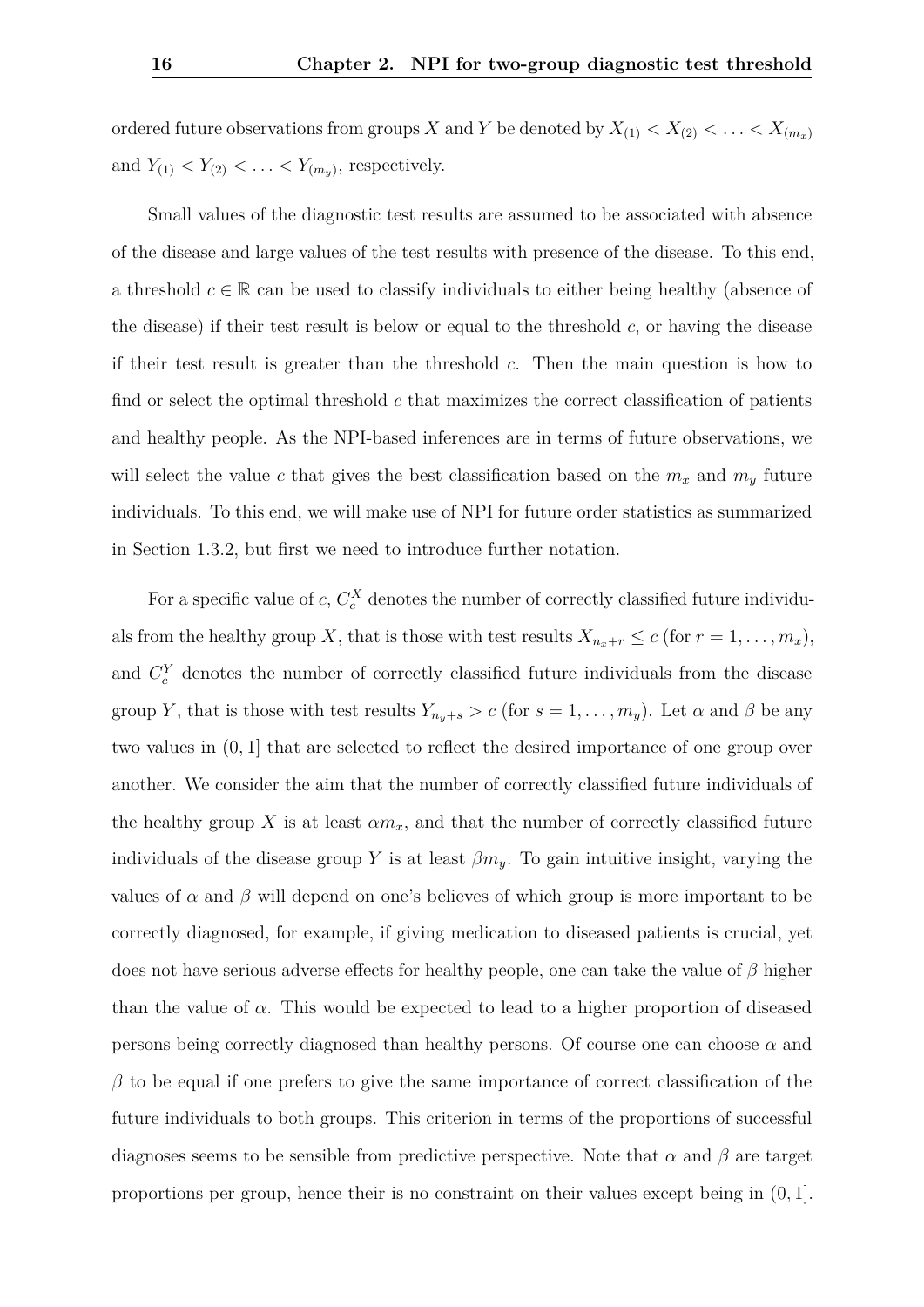As the two groups are assumed to be independent, the joint NPI lower and upper probabilities can be derived as the products of the corresponding lower and upper probabilities for the individual events that involve  $C_c^X$  and  $C_c^Y$ , thus

<span id="page-22-0"></span>
$$
\underline{P}(C_c^X \ge \alpha m_x, C_c^Y \ge \beta m_y) = \underline{P}(C_c^X \ge \alpha m_x) \times \underline{P}(C_c^Y \ge \beta m_y)
$$
\n(2.1)

<span id="page-22-1"></span>
$$
\overline{P}(C_c^X \ge \alpha m_x, C_c^Y \ge \beta m_y) = \overline{P}(C_c^X \ge \alpha m_x) \times \overline{P}(C_c^Y \ge \beta m_y)
$$
\n(2.2)

We will refer to Equations  $(2.1)$  and  $(2.2)$  as 2-NPI-L and 2-NPI-U, respectively, and to the method in general as 2-NPI.

Next we will use the NPI results for future order statistics in Section [1.3.2,](#page-15-0) in particular Equation [\(1.17\)](#page-15-2), to derive the NPI lower and upper probabilities in Equations [\(2.1\)](#page-22-0) and [\(2.2\)](#page-22-1). We first present the results for group *X* in detail, followed by those for group *Y* , for which deriving the results follows similar steps. We note that the event  $C_c^X \geq \alpha m_x$  is equivalent to  $X_{(\lceil \alpha m_x \rceil)} \leq c$ , where  $\lceil \alpha m_x \rceil$  is the smallest integer greater than  $\alpha m_x$ , and similarly that the event  $C_c^Y \geq \beta m_y$  is equivalent to  $Y_{(m_y - \lceil \beta m_y \rceil + 1)} > c$ , where  $\lceil \beta m_y \rceil$  is the smallest integer greater than  $\beta m_y$ .

For  $I_i^X = (x_{i-1}, x_i)$ ,  $i = 1, ..., n_x + 1$ , and  $c \in I_{i_c}^X = (x_{i_c-1}, x_{i_c})$ ,  $i_c = 2, 3, ..., n_x$ , the NPI lower and upper probabilities for the event  $C_c^X \ge \alpha m_x$  are given by

<span id="page-22-2"></span>
$$
\underline{P}(C_c^X \ge \alpha m_x) = \underline{P}(X_{(\lceil \alpha m_x \rceil)} \le c) = \sum_{i=1}^{i_c - 1} P(X_{(\lceil \alpha m_x \rceil)} \in I_i^X)
$$
\n(2.3)

<span id="page-22-3"></span>
$$
\overline{P}(C_c^X \ge \alpha m_x) = \overline{P}(X_{(\lceil \alpha m_x \rceil)} \le c) = \sum_{i=1}^{i_c} P(X_{(\lceil \alpha m_x \rceil)} \in I_i^X)
$$
\n(2.4)

where the precise probabilities on the right hand sides of Equations  $(2.3)$  and  $(2.4)$  can be obtained from Equation [\(1.17\)](#page-15-2). For  $i_c = 1$ , Equations [\(2.3\)](#page-22-2) and [\(2.4\)](#page-22-3) become

$$
\underline{P}(C_c^X \ge \alpha m_x) = 0 \text{ and } \overline{P}(C_c^X \ge \alpha m_x) = P(X_{(\lceil \alpha m_x \rceil)} \in I_1^X)
$$

and for  $i_c = n_x + 1$ ,

$$
\underline{P}(C_c^X \ge \alpha m_x) = 1 - P(X_{(\lceil \alpha m_x \rceil)} \in I_{n_x+1}^X) \quad \text{and} \quad \overline{P}(C_c^X \ge \alpha m_x) = 1
$$

If *c* is equal to one of the observations  $x_i$ , say  $c = x_{i_c}$  for the specific value  $i_c \in \{2, ..., n_x\}$ ,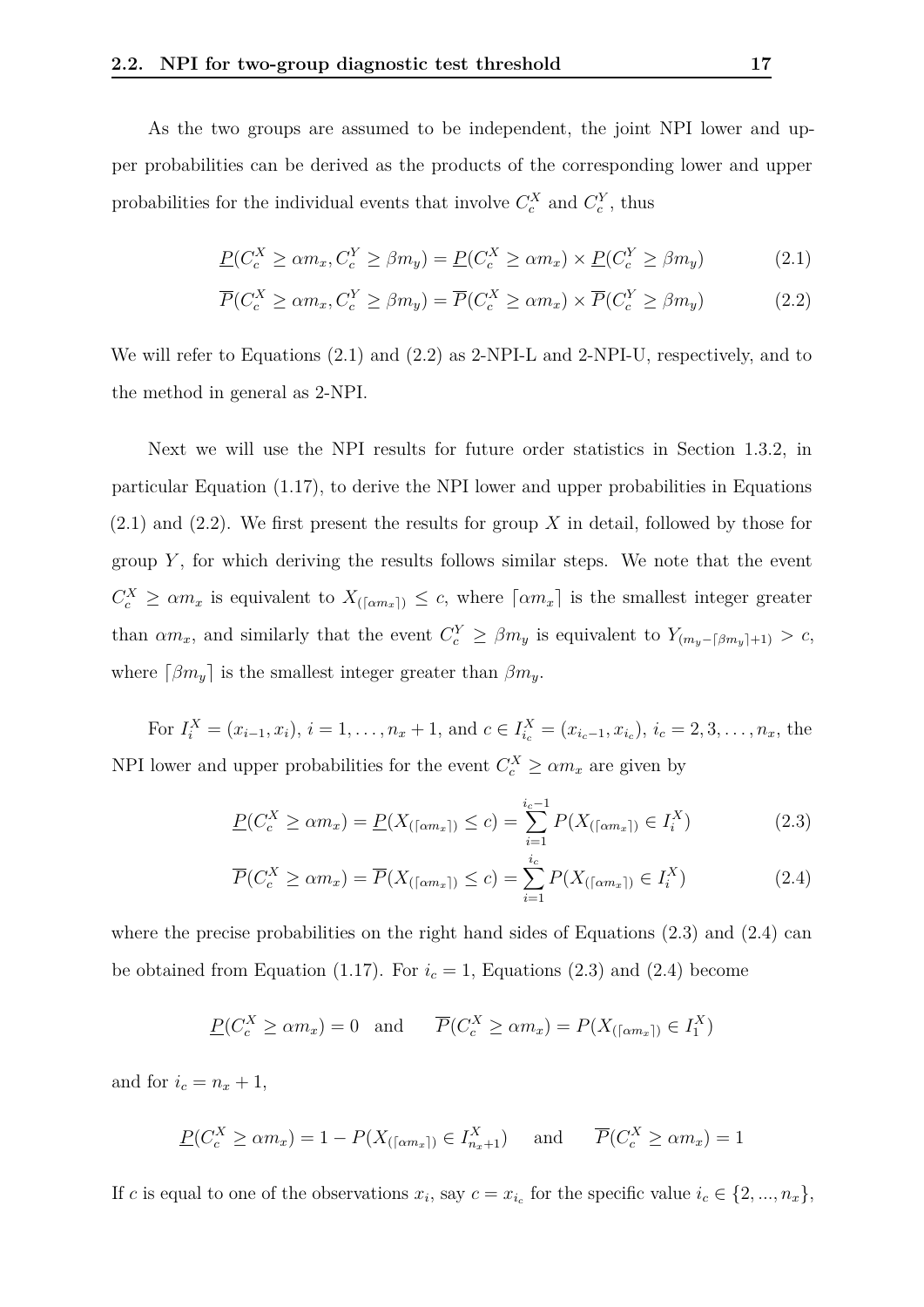then this event has the following precise probability,

$$
P(C_c^X \ge \alpha m_x) = P(X_{(\lceil \alpha m_x \rceil)} \le c) = \sum_{i=1}^{i_c} P(X_{(\lceil \alpha m_x \rceil)} \in I_i^X)
$$
 (2.5)

Of course, this means that for such a value of *c* we have  $\underline{P}(C_c^X \ge \alpha m_x) = \overline{P}(C_c^X \ge$  $a_m$   $P(C_c^X \geq \alpha m_x)$ .

The NPI lower and upper probabilities for the event  $C_c^Y \ge \beta m_y$  are derived similarly. For  $I_j^Y = (y_{j-1}, y_j)$ ,  $j = 1, ..., n_y + 1$ , and  $c \in I_{j_c}^Y = (y_{j_c-1}, y_{j_c})$ ,  $j_c = 2, 3, ..., n_y$ , the NPI lower and upper probabilities for the event  $C_c^Y \geq \beta m_y$  are

<span id="page-23-1"></span><span id="page-23-0"></span>
$$
\underline{P}(C_c^Y \ge \beta m_y) = \underline{P}(Y_{(m_y - \lceil \beta m_y \rceil + 1)} > c) = \sum_{j=j_c+1}^{n_y+1} P(Y_{(m_y - \lceil \beta m_y \rceil + 1)} \in I_j^Y) \tag{2.6}
$$

$$
\overline{P}(C_c^Y \ge \beta m_y) = \overline{P}(Y_{(m_y - \lceil \beta m_y \rceil + 1)} > c) = \sum_{j=j_c}^{n_y + 1} P(Y_{(m_y - \lceil \beta m_y \rceil + 1)} \in I_j^Y) \tag{2.7}
$$

For  $j_c = 1$ , Equations [\(2.6\)](#page-23-0) and [\(2.7\)](#page-23-1) become

$$
\underline{P}(C_c^Y \ge \beta m_y) = 1 - P(Y_{(m_y - \lceil \beta m_y \rceil + 1)} \in I_1^Y) \text{ and } \overline{P}(C_c^Y \ge \beta m_y) = 1 \quad (2.8)
$$

and for  $j_c = n_y + 1$ ,

$$
\underline{P}(C_c^Y \ge \beta m_y) = 0 \text{ and } \overline{P}(C_c^Y \ge \beta m_y) = P(Y_{(m_y - \lceil \beta m_y \rceil + 1)} \in I_{n_y+1}^Y)
$$

Furthermore, for  $c = y_{j_c}$  we have

$$
P(C_c^Y \ge \beta m_y) = P(Y_{(m_y - \lceil \beta m_y \rceil + 1)} > c) = \sum_{j=j_c+1}^{n_y+1} P(Y_{(m_y - \lceil \beta m_y \rceil + 1)} \in I_j^Y) \tag{2.9}
$$

Of course, this means that for such a value of *c* we have  $P(Y_{(m_y - \lceil \beta m_y \rceil + 1)} > c)$  $\overline{P}(Y_{(m_y - \lceil \beta m_y \rceil + 1)} > c) = P(Y_{(m_y - \lceil \beta m_y \rceil + 1)} > c)).$ 

The optimal diagnostic threshold is selected by maximisation of Equation [\(2.1\)](#page-22-0) for the lower probability or Equation [\(2.2\)](#page-22-1) for the upper probability. It should be emphasised that the 2-NPI-L and 2-NPI-U are different criterion, hence they may lead to different optimal thresholds. This method will be illustrated in examples in Section [2.5.](#page-25-0)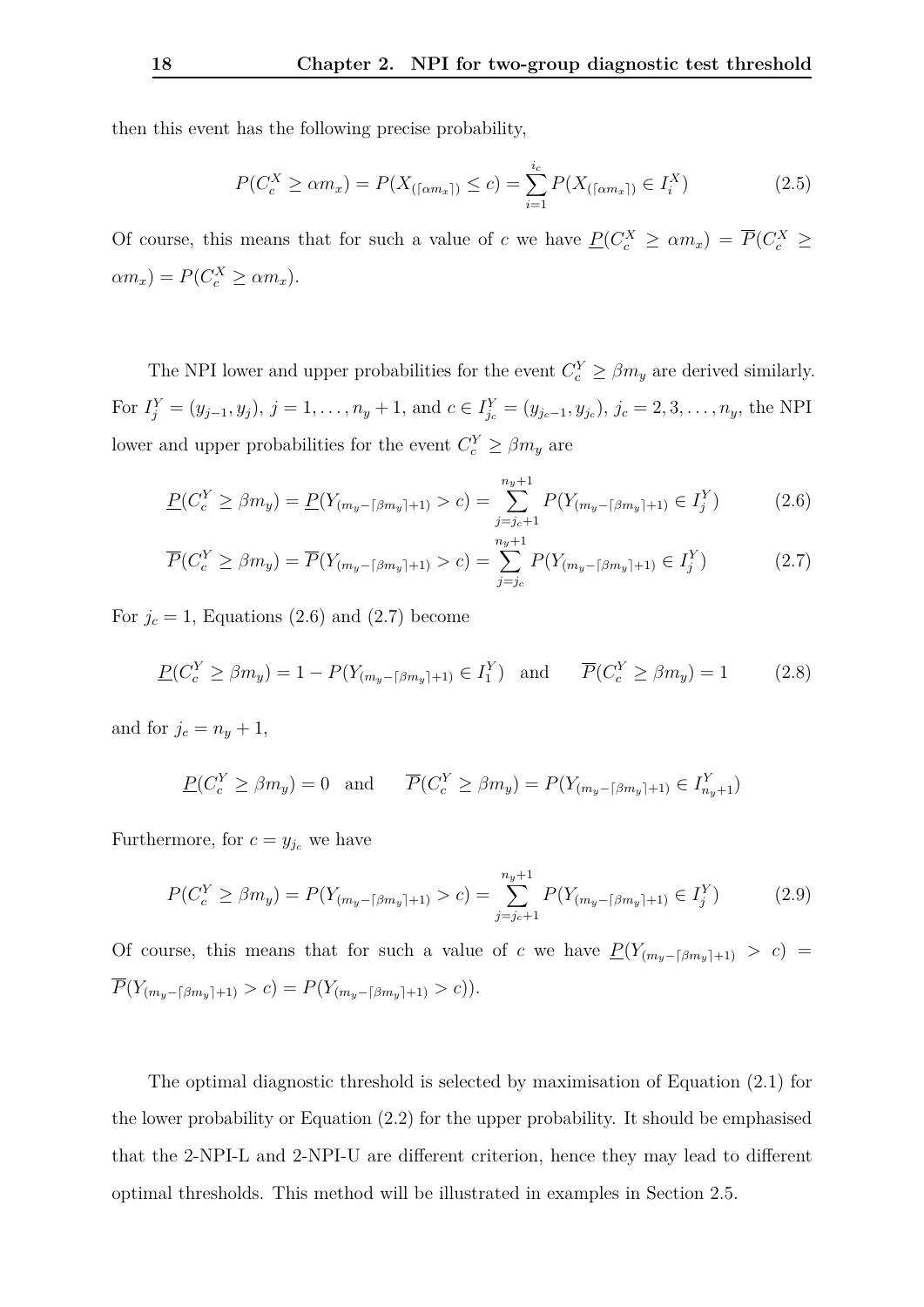# <span id="page-24-0"></span>**2.3 NPI method related to the two-group Youden index**

In this section we introduce the NPI method for the two groups classification problem related to the Youden index procedure. We apply the 2-NPI method presented in Section [2.2,](#page-20-0) specifically Equations [\(2.1\)](#page-22-0) and [\(2.2\)](#page-22-1), to the Youden index method, in the sense that the criterion of the Youden index maximises the sum of the probabilities of the correct classification for the two groups. Let the NPI lower and upper probabilities related to the Youden index be denoted by 2-NPI-Y-L and 2-NPI-Y-U, respectively, and the method in general as 2-NPI-Y, and they are given by

<span id="page-24-2"></span>
$$
2-NPI-Y-L = \underline{P}(C_c^Y \ge \beta m_y) + \underline{P}(C_c^X \ge \alpha m_x) - 1 \tag{2.10}
$$

$$
2-NPI-Y-U = \overline{P}(C_c^Y \ge \beta m_y) + \overline{P}(C_c^X \ge \alpha m_x) - 1 \tag{2.11}
$$

These probabilities are calculated as explained in Section [2.2.](#page-20-0) The 2-NPI-Y-L and 2-NPI-Y-U may lead to different optimal thresholds. This method will be illustrated in examples in Section [2.5.](#page-25-0)

## <span id="page-24-1"></span>**2.4 Searching for the optimal threshold**

Following the setting introduced in Section [2.2,](#page-20-0) to find the optimal threshold *c*, there is no need to go through each of the  $n_x + n_y + 1$  intervals created by the data observations. As for any sensible method, if *c* is moved such that one more data observation is correctly classified for one group while not changing the number of correctly classified data observation for the other group, it is an improvement. In this reasoning, we call a method 'sensible' if such a move of the threshold leads to a greater value of the target function, so typically our NPI lower and upper probabilities. Our methods are indeed sensible in this way, which follows from the expressions of the NPI lower and upper probabilities involved. Thus, the optimal threshold *c* for the two groups classification setting can only be in intervals where the left end point of the interval is an observation from group *X* and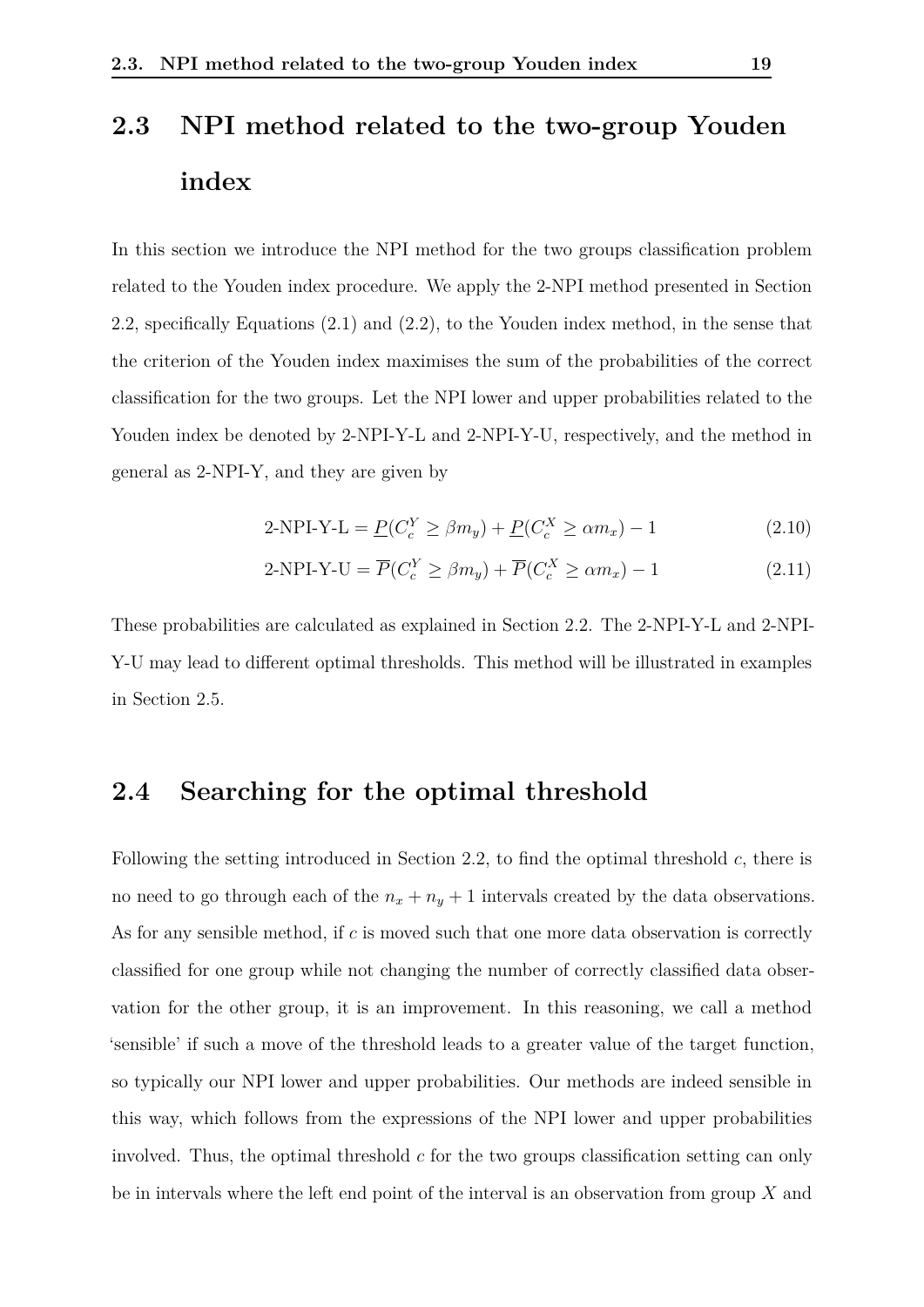the right end point is an observation from group *Y*, that is  $c \in (x_i, y_j)$ . We should also consider the first and the last interval for the optimal threshold *c*. In the simulation study which will be presented in Section [2.6,](#page-29-0) we use this property to speed up the derivation of the optimal threshold *c*.

### <span id="page-25-0"></span>**2.5 Examples**

In the following examples, we illustrate the 2-NPI and 2-NPI-Y methods as presented in Sections [2.2](#page-20-0) and [2.3,](#page-24-0) and we compare them with the empirical estimate of maximum area (EMA) and Youden index (EYI) methods presented in Section [1.2.](#page-10-0) As it is irrelevant how *c* is chosen within the respective intervals, the reported values of *c* in these examples are set be a value in the interval that is between two consecutive observations of the *X* and *Y* data combined. In the tables for all the examples, we represent the interval for the optimal threshold *c* by its left end point.

<span id="page-25-2"></span>**Example 2.1.** For a specific gene, the relative gene expression intensities for 23 nondisease ovarian tissues, and 30 disease ovarian tumor tissues, are displayed in Table [2.1](#page-25-1) [\[59\]](#page-105-1). This data set has three pairs of tied observations between the two groups (0*.*571*,* 0*.*628 and 0*.*641), we avoid the ties by adding 0*.*0001 to the three relevant observations from the cancer tissues group [\[24\]](#page-101-1), see Table [2.2.](#page-26-0)

<span id="page-25-1"></span>

| Normal tissues l |       |                                                 |  |               |                   |             | $\mid$ 0.442  0.500  0.510  0.568  0.571  0.574  0.588  0.595  0.595  0.595  0.598  0.606  0.617                                           |             |  |
|------------------|-------|-------------------------------------------------|--|---------------|-------------------|-------------|--------------------------------------------------------------------------------------------------------------------------------------------|-------------|--|
|                  | 0.628 | $0.641$ $0.641$ $0.680$ $0.699$ $0.746$ $0.793$ |  |               | 0.884 1.149 1.785 |             |                                                                                                                                            |             |  |
|                  |       |                                                 |  |               |                   |             |                                                                                                                                            |             |  |
| Cancer tissues   |       | $0.543$ $0.571$ $0.602$ $0.609$ $0.628$         |  | $0.641$ 0.666 | 0.694 0.769       | 0.800 0.800 |                                                                                                                                            | 0.847 0.877 |  |
|                  | 0.892 |                                                 |  |               |                   |             | $0.925 \quad 0.943 \quad 1.041 \quad 1.075 \quad 1.086 \quad 1.123 \quad 1.136 \quad 1.90 \quad 1.234 \quad 1.315 \quad 1.428 \quad 1.562$ |             |  |
|                  |       | 1.612 1.666 1.666 2.127                         |  |               |                   |             |                                                                                                                                            |             |  |

Table 2.1: The relative gene expression intensities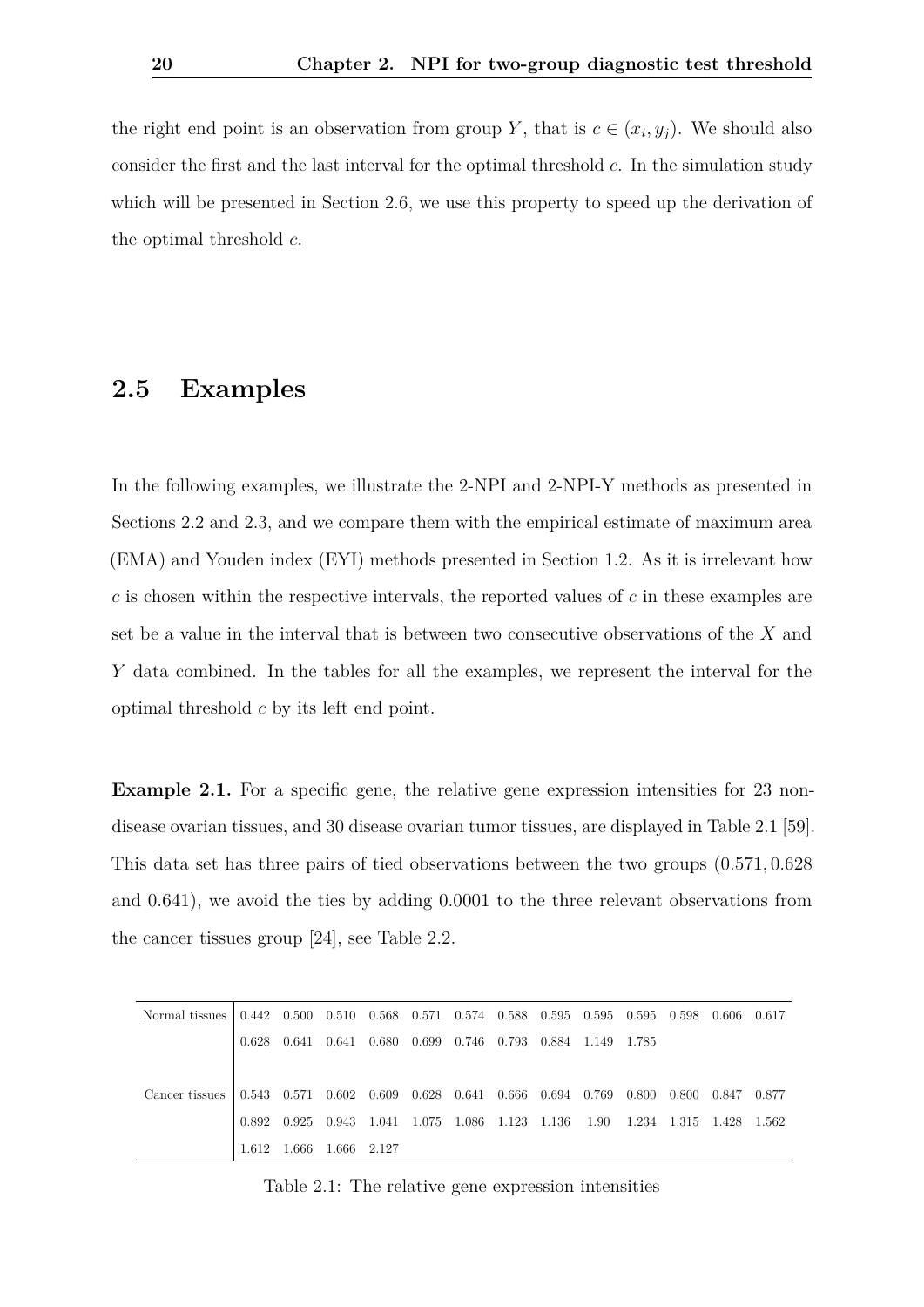<span id="page-26-0"></span>

|  |  |  |                                                             |  | $0.442$ $0.500$ $0.510$ $0.543$ $0.568$ $0.571$ $0.572$ $0.574$ $0.588$ $0.595$ $0.5951$  |       |
|--|--|--|-------------------------------------------------------------|--|-------------------------------------------------------------------------------------------|-------|
|  |  |  |                                                             |  | $0.5952$ $0.598$ $0.602$ $0.606$ $0.609$ $0.617$ $0.628$ $0.629$ $0.641$ $0.6411$ $0.642$ |       |
|  |  |  |                                                             |  | 0.666 0.680 0.694 0.699 0.746 0.769 0.793 0.800 0.8001 0.847 0.877                        |       |
|  |  |  | 0.884 0.892 0.925 0.943 1.041 1.075 1.086 1.123 1.136 1.149 |  |                                                                                           | 1.190 |
|  |  |  | 1.234 1.315 1.428 1.562 1.612 1.666 1.6661 1.785 2.127      |  |                                                                                           |       |

Table 2.2: The relative gene expression intensities, the healthy group (black) and diseased group (red)

<span id="page-26-1"></span>

|       |             |            | 2-NPI method |                                | 2-NPI-Y method |             |          |            |  |
|-------|-------------|------------|--------------|--------------------------------|----------------|-------------|----------|------------|--|
| $\,m$ |             | Lower case |              | Upper case                     |                | Lower case  |          | Upper case |  |
|       | $\mathbf c$ | $2-NPI-L$  | $\mathbf c$  | $2-NPI-U$                      | $\rm ^{c}$     | $2-NPI-Y-L$ | $\rm ^c$ | 2-NPI-Y-U  |  |
|       |             |            |              | $\alpha=\beta=0.6$             |                |             |          |            |  |
| 5     | 0.746       | 0.7651     | 0.746        | 0.8282                         | 0.746          | 0.7514      | 0.746    | 0.8214     |  |
| 10    | 0.746       | 0.7783     | 0.746        | 0.8506                         | 0.746          | 0.7671      | 0.746    | 0.8464     |  |
| 30    | 0.746       | 0.8243     | 0.746        | 0.8993                         | 0.746          | 0.8184      | 0.746    | 0.8979     |  |
| 100   | 0.746       | 0.8635     | 0.746        | 0.9328                         | 0.746          | 0.8605      | 0.746    | 0.9323     |  |
|       |             |            |              | $\alpha = \beta = 0.8$         |                |             |          |            |  |
| 5     | 0.746       | 0.3954     | 0.746        | 0.4893                         | 0.793          | 0.2839      | 0.793    | 0.4183     |  |
| 10    | 0.746       | 0.2800     | 0.746        | 0.3886                         | 0.793          | 0.1100      | 0.793    | 0.2828     |  |
| 30    | 0.746       | 0.1574     | 0.746        | 0.2743                         | 0.510          | $-0.0053$   | 0.793    | 0.1267     |  |
| 100   | 0.746       | 0.0955     | 0.746        | 0.2077                         | 0.510          | $-0.0023$   | 0.793    | 0.0407     |  |
|       |             |            |              | $\alpha = \beta = 0.2$         |                |             |          |            |  |
| 5     | 0.746       | 0.9948     | 0.746        | 0.9970                         | 0.746          | 0.9948      | 0.746    | 0.9970     |  |
| 10    | 0.746       | 0.9992     | 0.746        | 0.9996                         | 0.746          | 0.9992      | 0.746    | 0.9996     |  |
| 30    | 0.746       | 1.0000     | 0.746        | 1.0000                         | 0.746          | 1.0000      | 0.746    | 1.0000     |  |
| 100   | 0.746       | 1.0000     | 0.746        | 1.0000                         | 0.746          | 1.0000      | 0.746    | 1.0000     |  |
|       |             |            |              | $\alpha = 0.4, \, \beta = 0.7$ |                |             |          |            |  |
| 5     | 0.628       | 0.7064     | 0.628        | 0.7847                         | 0.628          | 0.6826      | 0.628    | 0.7724     |  |
| 10    | 0.6411      | 0.8259     | 0.6411       | 0.8888                         | 0.6411         | 0.8201      | 0.6411   | 0.8867     |  |
| 30    | 0.628       | 0.8715     | 0.628        | 0.9355                         | 0.628          | 0.8671      | 0.628    | 0.9345     |  |
| 100   | 0.628       | 0.9127     | 0.628        | 0.9646                         | 0.628          | 0.9107      | 0.628    | 0.9643     |  |
|       |             |            |              | $\alpha = 0.1, \beta = 0.9$    |                |             |          |            |  |
| 5     | 0.598       | 0.5813     | 0.598        | 0.6986                         | 0.598          | 0.5574      | 0.598    | 0.6866     |  |
| 10    | 0.598       | 0.7389     | 0.571        | 0.8564                         | 0.598          | 0.7371      | 0.598    | 0.8512     |  |
| 30    | 0.571       | 0.7277     | 0.571        | 0.8887                         | 0.571          | 0.7072      | 0.571    | 0.8854     |  |
| 100   | 0.571       | 0.7422     | 0.571        | 0.9178                         | 0.571          | 0.7256      | 0.571    | 0.9161     |  |

Table 2.3: Optimal threshold *c* and corresponding value of 2-NPI-L, 2- NPI-U, 2-NPI-Y-L, 2-NPI-Y-U, using the 2-NPI and 2-NPI-Y methods and  $m_x = m_y = m$ 

Table [2.3](#page-26-1) provides the optimal threshold value *c* obtained from the two NPI-based methods along with their corresponding lower and upper probabilities, for  $m_x = m_y$ . We have considered different scenarios of  $\alpha$  and  $\beta$ . As we can see from the table, for  $\alpha = \beta =$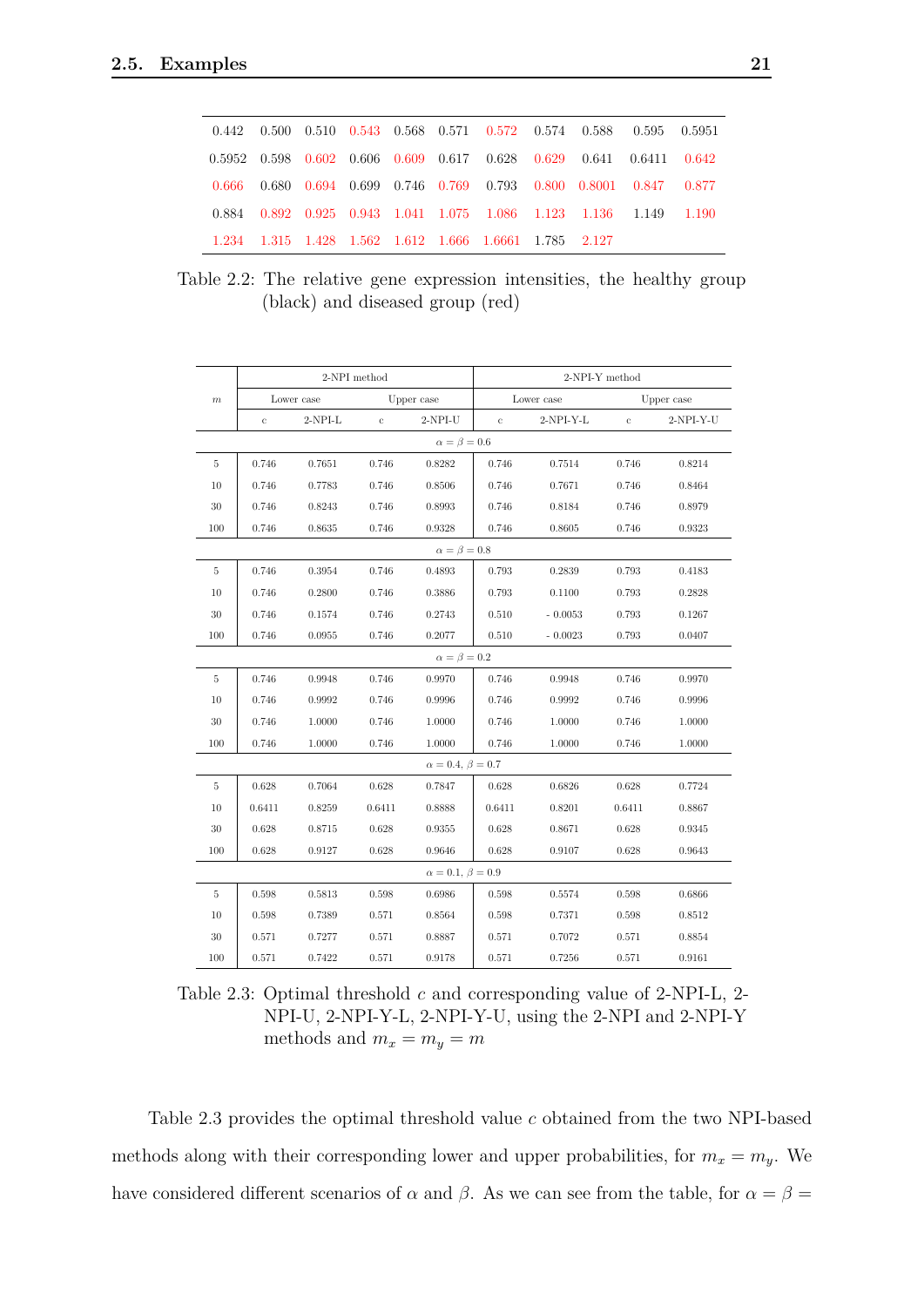0.6, both NPI-based methods give the same optimal threshold value,  $c \in (0.746, 0.769)$ , regardless of the value of *m*.

On increasing the values of  $\alpha$  and  $\beta$  ( $\alpha = \beta = 0.8$ ), the 2-NPI method gives the same optimal threshold value as  $\alpha = \beta = 0.6$  scenario, whereas for the 2-NPI-Y the optimal threshold is  $c \in (0.793, 0.800)$ , regardless of the value of m; except for the 2-NPI-Y-L, the optimal threshold is  $c \in (0.510, 0.543)$  for  $m = 30, 100$ . In this scenario the values of lower and upper probabilities for both the methods are very low as they struggle to meet the required criterion. It is noticed that the 2-NPI-Y-L can be less than zero, this is because the lower probability of the number of correctly classified future individuals from groups *X* and *Y* in Equation [\(2.10\)](#page-24-2) are very low. When the required criteria are easy to achieve ( $\alpha = \beta = 0.2$ ), both the methods perform well as these corresponding lower and upper probabilities are very high and both the 2-NPI and 2-NPI-Y methods provide the same optimal threshold, which is  $c \in (0.746, 0.769)$ , regardless of the value of *m*.

For  $\alpha = 0.4$ ,  $\beta = 0.7$ , as this scenario requests to put more emphasis on the number of correctly classified future individuals from group  $Y$  than that of group  $X$ , it is clear that the optimal threshold *c* for both methods decreases in order to achieve the desired criteria in comparison to the  $\alpha = \beta$  scenario. In addition, the optimal threshold changes with different values of *m*, for example, for  $m = 10$  the optimal threshold for both the NPI-based lower and upper probabilities is  $c \in (0.6411, 0.642)$ , whereas for  $m = 5, 30, 100$ , the optimal threshold is  $c \in (0.628, 629)$ . For the extreme case with  $\alpha = 0.1, \beta = 0.9$ where the desired criterion strongly emphasises the number of future observations from group  $Y$ , the optimal threshold value  $c$  decreases to achieve the required criterion in comparison to the  $\alpha = \beta$  scenario, which is  $c \in (0.598, 0.602)$  for  $m = 5, 10$  for both the methods, except for  $m = 10$ , the optimal threshold for the 2-NPI-U is  $c \in (0.571, 0.572)$ , and for larger values of  $m$ ,  $m = 30, 100$ , the optimal threshold for both the methods is  $c \in (0.571, 0.572)$ .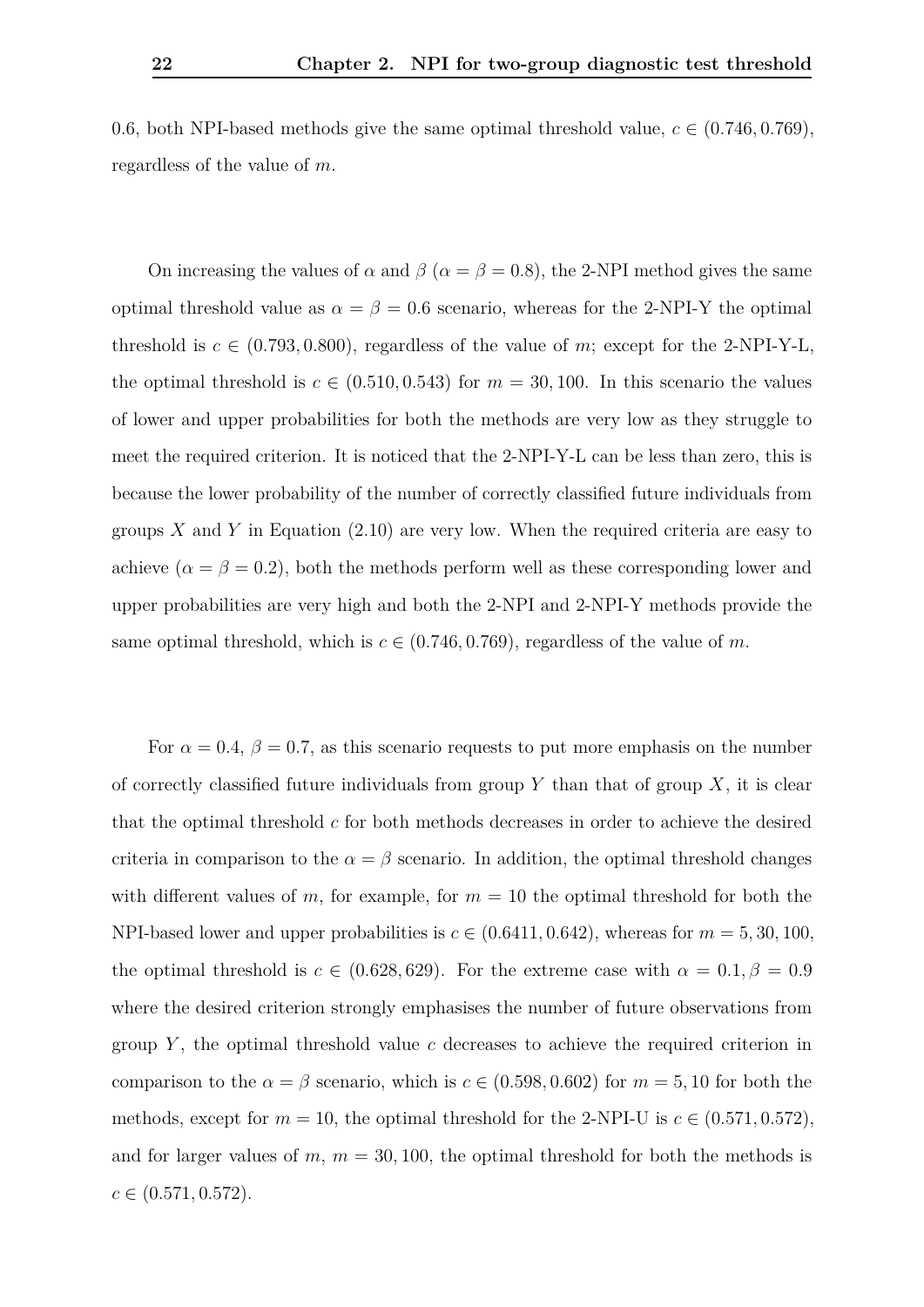<span id="page-28-0"></span>

|                |                |              |            | 2-NPI method |                             | 2-NPI-Y method |             |              |             |  |
|----------------|----------------|--------------|------------|--------------|-----------------------------|----------------|-------------|--------------|-------------|--|
| m <sub>x</sub> | m <sub>y</sub> |              | Lower case |              | Upper case                  |                | Lower case  | Upper case   |             |  |
|                |                | $\mathbf{c}$ | $2-NPI-L$  | $\mathbf{c}$ | $2-NPI-U$                   | $\mathbf{c}$   | $2-NPI-Y-L$ | $\mathbf{c}$ | $2-NPI-Y-U$ |  |
|                |                |              |            |              | $\alpha = \beta = 0.6$      |                |             |              |             |  |
| 10             | 6              | 0.746        | 0.6971     | 0.746        | 0.7723                      | 0.746          | 0.6799      | 0.746        | 0.7651      |  |
| 30             | 40             | 0.746        | 0.8315     | 0.746        | 0.9070                      | 0.746          | 0.8259      | 0.746        | 0.9057      |  |
| 60             | 100            | 0.746        | 0.8592     | 0.746        | 0.9306                      | 0.746          | 0.8557      | 0.746        | 0.9299      |  |
|                |                |              |            |              | $\alpha = \beta = 0.8$      |                |             |              |             |  |
| 10             | 6              | 0.746        | 0.2955     | 0.746        | 0.3962                      | 0.793          | 0.1457      | 0.793        | 0.3066      |  |
| 30             | 40             | 0.746        | 0.1404     | 0.746        | 0.2550                      | 0.510          | $-0.0042$   | 0.793        | 0.0964      |  |
| 60             | 100            | 0.746        | 0.0981     | 0.746        | 0.2087                      | 0.510          | $-0.0023$   | 0.793        | 0.0371      |  |
|                |                |              |            |              | $\alpha = 0.4, \beta = 0.7$ |                |             |              |             |  |
| 10             | 6              | 0.628        | 0.6656     | 0.628        | 0.7585                      | 0.628          | 0.6387      | 0.628        | 0.7458      |  |
| 30             | 40             | 0.628        | 0.8774     | 0.628        | 0.9398                      | 0.628          | 0.8734      | 0.628        | 0.9389      |  |
| 60             | 100            | 0.628        | 0.9056     | 0.628        | 0.9597                      | 0.628          | 0.9033      | 0.628        | 0.9593      |  |

Table 2.4: Optimal threshold *c* and corresponding value of 2-NPI-L, 2- NPI-U, 2-NPI-Y-L, 2-NPI-Y-U, using the 2-NPI and 2-NPI-Y methods and  $m_x \neq m_y$ 

Table [2.4](#page-28-0) provides the optimal threshold value *c* obtained from the two NPI-based methods along with their corresponding lower and upper probabilities for  $m_x \neq m_y$ . Comparing this table with Table [2.4,](#page-28-0) with respect to the optimal threshold, the optimal thresholds for  $\alpha = \beta = 0.6$  and  $\alpha = \beta = 0.8$  are found to be the same, whereas for  $\alpha = 0.4, \beta = 0.7$ , the optimal threshold is  $c \in (0.628, 0.629)$ , regardless of the values of  $m_x$  and  $m_y$ . Again, in this table, the 2-NPI-Y-L can be less than zero since the lower probability of the number of correctly classified future individuals from groups *X* and *Y* in Equation [\(2.10\)](#page-24-2) are very low.

Over all, it is clear from the results in this example that the optimal threshold can change depending on the values of  $\alpha$  and  $\beta$  and also on the value of *m*. The maximum values of the empirical Youden index (EYI) and maximum area (EMA) are equal to 0*.*5696 and 0.6087, respectively, and the optimal threshold for both methods is  $c \in (0.793, 0.800)$ 

As Example [2.1](#page-25-2) involved a data set with the data from the two groups quite a bit overlapping, we now consider a small example with more separate data for the two groups.

**Example 2.2.** Consider an artificial data set for groups *X* and *Y* with  $n_x = n_y = 10$ , consisting of the ranks, *X* = {1*,* 2*,* 3*,* 4*,* 6*,* 7*,* 8*,* 9*,* 10*,* 12} and *Y* = {5*,* 11*,* 13*,* 14*,* 15*,* 16*,* 17*,* 18*,* 19*,* 20}.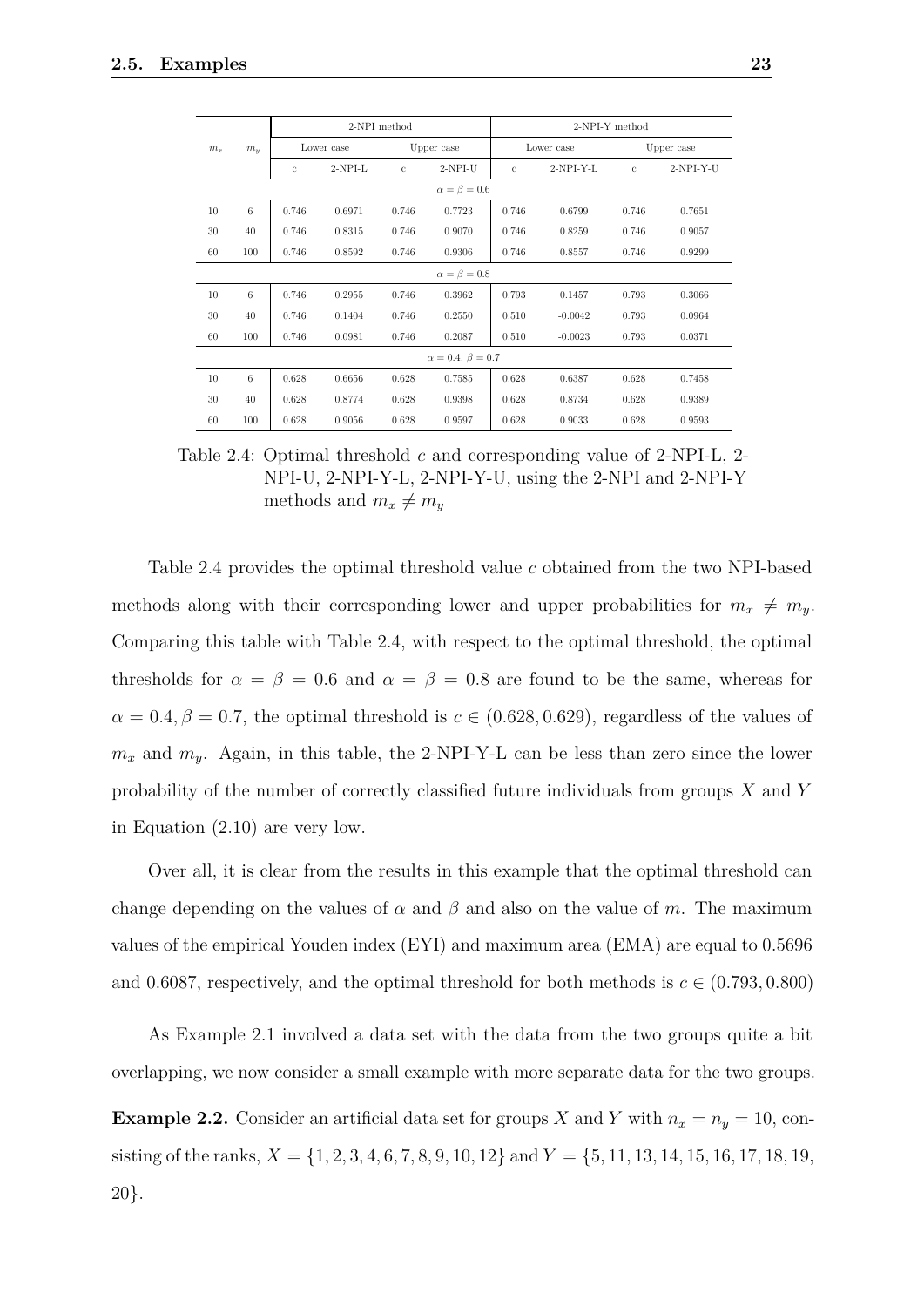<span id="page-29-1"></span>

|                  |              |           | 2-NPI method |                        | 2-NPI-Y method |             |              |             |  |  |  |
|------------------|--------------|-----------|--------------|------------------------|----------------|-------------|--------------|-------------|--|--|--|
| $\boldsymbol{m}$ | Lower case   |           |              | Upper case             |                | Lower case  | Upper case   |             |  |  |  |
|                  | $\mathbf{c}$ | $2-NPI-L$ | $\mathbf{c}$ | $2-NPI-U$              | $\mathbf{c}$   | $2-NPI-Y-L$ | $\mathbf{c}$ | $2-NPI-Y-U$ |  |  |  |
|                  |              |           |              | $\alpha = \beta = 0.6$ |                |             |              |             |  |  |  |
| 5                | 10           | 0.8521    | 10           | 0.9565                 | 10             | 0.8462      | 10           | 0.9560      |  |  |  |
| 10               | 10           | 0.8641    | 10           | 0.9678                 | 10             | 0.8591      | 10           | 0.9675      |  |  |  |
| 25               | 10           | 0.8843    | 10           | 0.9787                 | 10             | 0.8807      | 10           | 0.9786      |  |  |  |
| 100              | 10           | 0.9019    | 10           | 0.9856                 | 10             | 0.8993      | 10           | 0.9855      |  |  |  |
|                  |              |           |              | $\alpha = \beta = 0.8$ |                |             |              |             |  |  |  |
| $\overline{5}$   | 10           | 0.5749    | 10           | 0.8186                 | 10             | 0.5165      | 10           | 0.8095      |  |  |  |
| 10               | 10           | 0.5027    | 10           | 0.8006                 | 10             | 0.4180      | 10           | 0.7895      |  |  |  |
| 25               | 10           | 0.4424    | 10           | 0.7937                 | 10             | 0.3303      | 10           | 0.7818      |  |  |  |
| 100              | 10           | 0.4092    | 10           | 0.7949                 | 10             | 0.2715      | 10           | 0.7831      |  |  |  |

Table 2.5: Optimal threshold *c* and corresponding value of 2-NPI-L, 2- NPI-U, 2-NPI-Y-L, 2-NPI-Y-U, using the 2-NPI and 2-NPI-Y methods and  $m_x = m_y = m$ 

Table [2.5](#page-29-1) provides the optimal threshold values *c* obtained from the 2-NPI and 2-NPI-Y methods along with their corresponding lower and upper probabilities, for  $m_x = m_y = m$ . We have considered two different scenarios of  $\alpha$  and  $\beta$ . For  $\alpha = \beta = 0.6$ , both NPI-based methods give the same optimal threshold,  $c \in (10, 11)$ , regardless of the value of *m*, with high values of the lower and upper probabilities since the data from each group are less overlapping. The same results hold for  $\alpha = \beta = 0.8$ , but with lower values of the lower and upper probabilities. The maximum values of the empirical Youden index (EYI) and maximum area (EMA) are equal to 0*.*8000 and 0*.*8100, respectively, and the optimal threshold value for both the methods is  $c \in (10, 11)$ . It is clear that both the methods provide high values of the probability.

### <span id="page-29-0"></span>**2.6 Simulation**

In order to study the performance of the methods presented in this chapter, a simulation study was conducted for the two-group scenarios. We have considered two main cases, in which the data are simulated from the following normal distributions: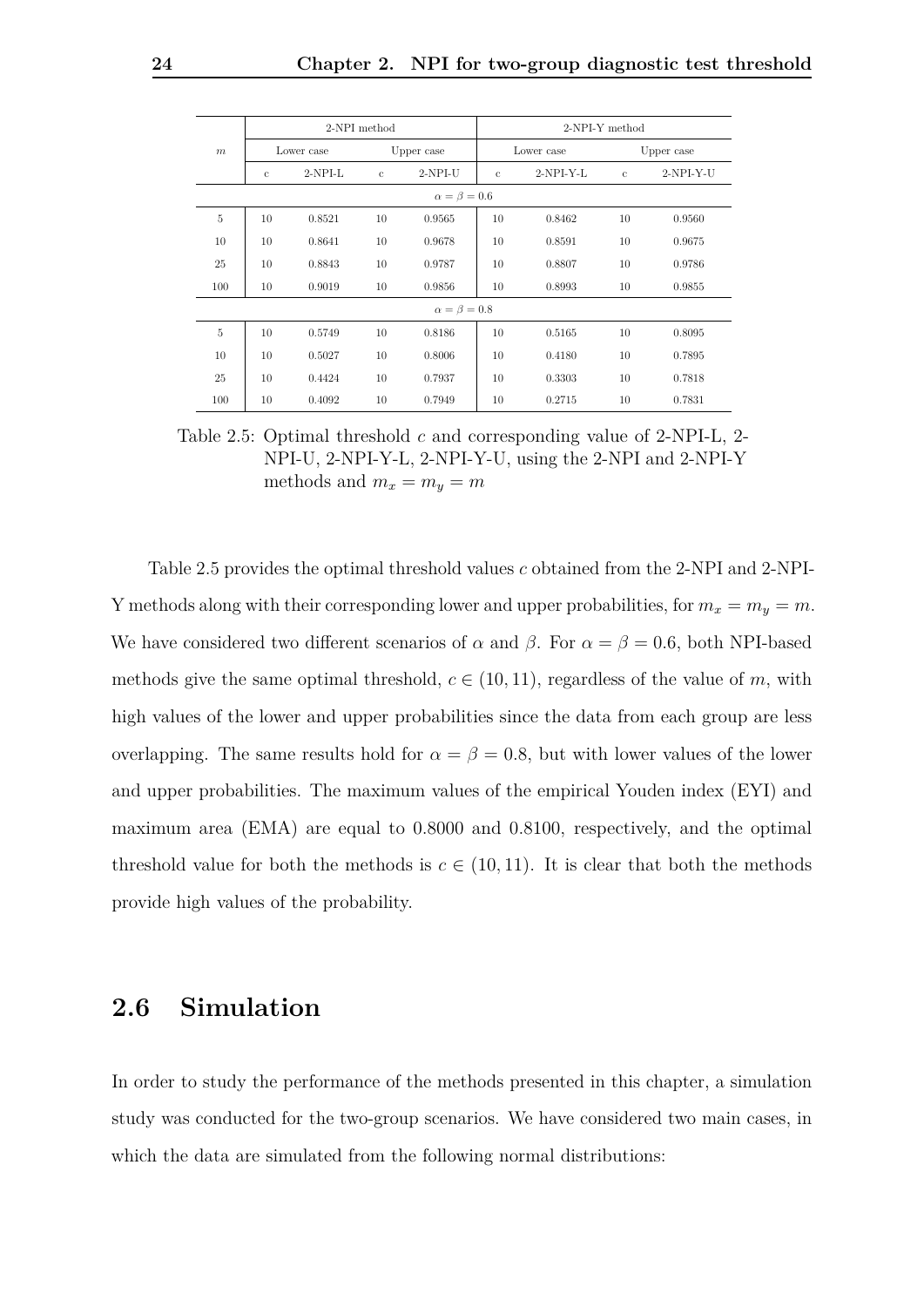Case B: *X* ∼ *N*(0*,* 1<sup>2</sup>) and *Y* ∼ *N*(1*,* 1<sup>2</sup>).

Due to the larger variance in Case A, the groups in that case overlap more than in Case B, with the means in case A being one standard deviation apart while they are 0*.*5 standard deviation apart in case B. We simulate  $n_x$  and  $n_y$  from the two normal distributions. Then, the *n<sup>x</sup>* and *n<sup>y</sup>* simulated data observations will be used to find the optimal thresholds *c* according to these methods and for specific values of  $(\alpha, \beta)$  when applicable, where the threshold values are set to the midpoint in the partition of  $\mathbb R$  used by the data. After that, we simulate  $m_x$  and  $m_y$  future observations from the same underlying normal distributions as the  $n_x$  and  $n_y$  simulated data observations to see how the methods perform.

The  $m_x$  and  $m_y$  simulated future observations are compared with the optimal thresholds to obtain the number of correctly classified observations per group. We have studied the predictive performance of all methods in terms of the number of correctly classified future observations that are achieved using the desired criterion, that is when the number of correctly classified future observations from group *X* and *Y* exceed  $\alpha m_x$ and  $\beta m_y$ , respectively. Let us denote by '+' when the desired criterion is achieved and '−' otherwise. Throughout this simulation we assume that  $n_x = n_y$  and  $m_x = m_y$ , and  $j_x, j_y \in \{0, 1, \ldots, m\}.$ 

We have run the simulation for  $n = 10$  and  $m = 5, 30$ , and we have chosen different values of  $\alpha$  and  $\beta$ . Obviously the empirical Youden index and the maximum area methods do not depend on the values of  $\alpha$  and  $\beta$  in terms of selecting the optimal thresholds. However for the comparison of predictive performance we have considered the same desired criterion of the number of future observations that are correctly classified from groups *X* and *Y* being at least  $\alpha m_x$  and  $\beta m_y$ , respectively. The results in this section are based on 10,000 simulations per case per method.

To search for the optimal threshold *c*, rather than searching for the value *c* that maximises the probability within each of the  $n_x + n_y + 1$  intervals created by the data observations, which could be computationally demanding especially in the simulation, we just consider the intervals as discussed in Section [2.2,](#page-20-0) that is we only consider the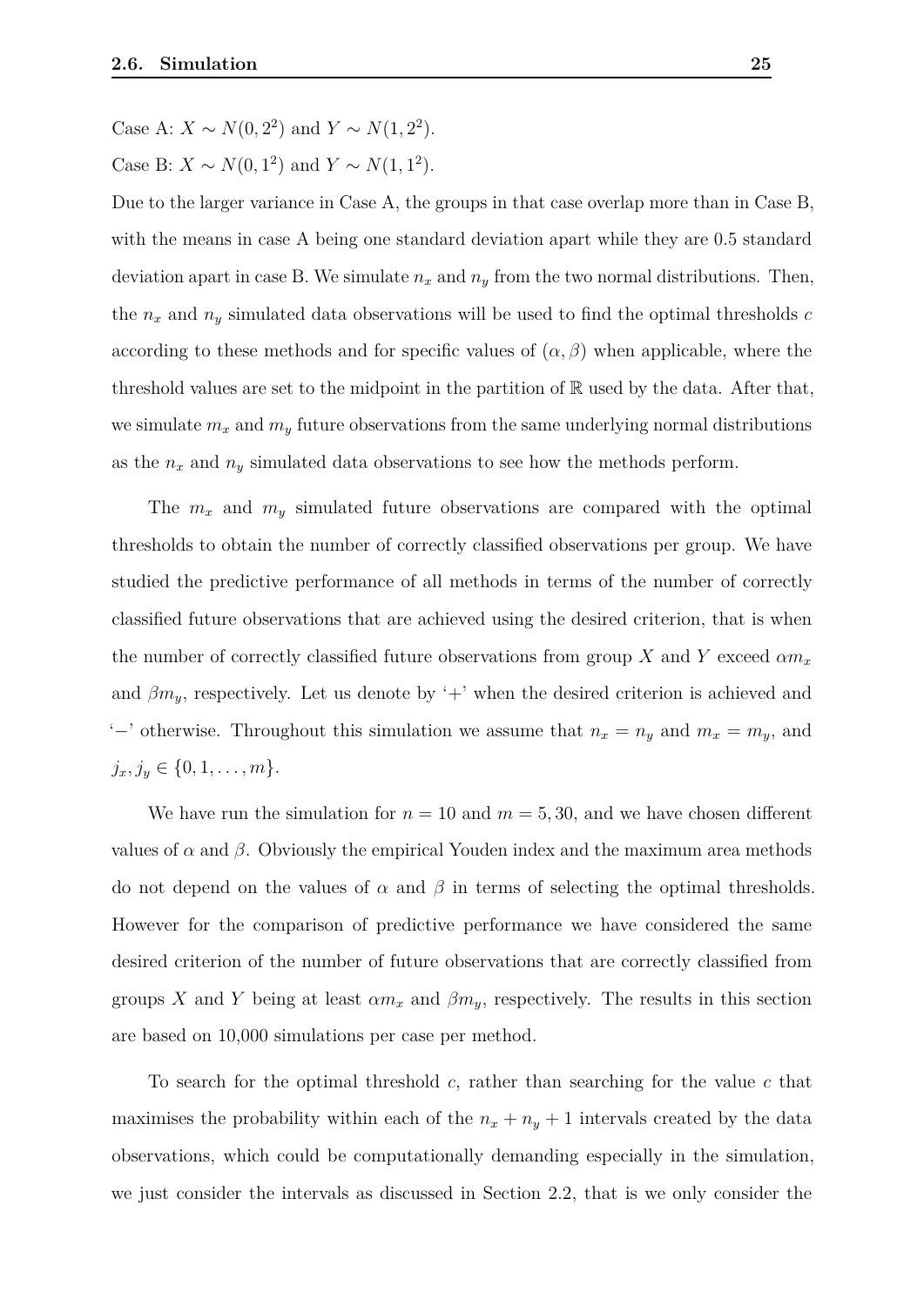threshold *c* to be in intervals between an observation from group *X* to the left and an observation from group *Y* to the right, and we also consider the first and the last intervals.

The predictive performance results for Case A are given in Tables [2.6](#page-33-0) and [2.7](#page-33-1) for  $m = 5$  and  $m = 30$ , respectively, and in Tables [2.8](#page-34-0) and [2.9](#page-34-1) for Case B. We have studied the performance in two shapes for  $\alpha = \beta$  with values 0.2, 0.6 and 0.8, and for  $\alpha = 0.4$ ,  $\beta = 0.7$ , for the NPI-based methods (2-NPI and 2-NPI-Y) and the empirical estimates of the Youden index and maximum area methods (2-EYI and 2-EMA).

Consider Table [2.7,](#page-33-1) for example, where  $+$  + indicates that the desired criteria are achieved for both groups while  $-$  −' indicates that the desired criteria for both groups are not achieved. For example, for 2-NPI-Y-U and  $\alpha = \beta = 0.2$ , the desired criteria have been achieved for both groups in 9886 out of 10,000 simulations, that is, at least 6 future observations ( $\alpha m = 0.2 \times 30$  and  $\beta m = 0.2 \times 30$ ) are correctly classified from each of the disease and non-disease groups. On the other hand, in 62 out of 10,000 simulations, the desired criterion is achieved (6 or more out of 30 are correctly classified) for group *X*, but the desired criterion is not achieved for group *Y* .

From Tables [2.6-](#page-33-0)[2.9,](#page-34-1) the 2-NPI method outperforms all the other methods and for all the settings that have been considered for achieving the desired criterion for both groups. While for small values of  $\alpha$  and  $\beta$ , it appears that the 2-NPI and 2-NPI-Y perform similarly, the 2-NPI-Y method performs poorly for larger values of *α* and *β*. One possible explanation is that the 2-NPI-Y method is based on the sum of the probabilities of correct classification rather than the product, which does not seem ideal if one tries to achieve higher proportions of those who are correctly classified. Yet for small values of *α* and  $\beta$ , as we have mentioned earlier, the 2-NPI-Y method performs equally well as the 2-NPI method.

Interestingly, the maximum area method (MA) is the closest in terms of performance to the 2-NPI method over all settings, yet the NPI method can be better, considering its predictive nature. It is not surprising that the maximum area method performs better than the Youden index method, as we have already discussed that summing the probabilities of correct classification may not be ideal when considering the prediction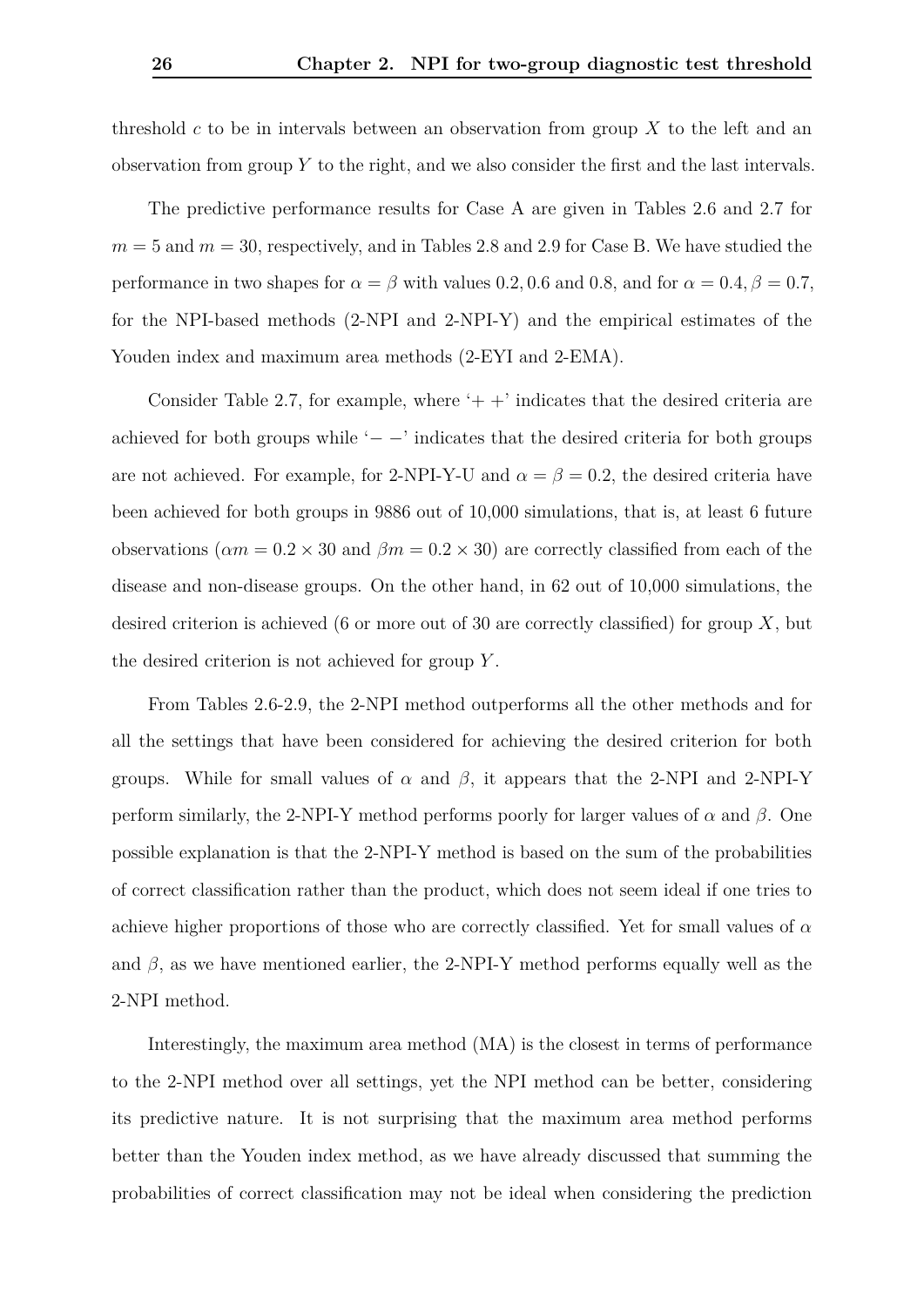performance.

In addition, we can see from these tables that for  $\alpha = \beta = 0.6$  and  $\alpha = \beta = 0.8$ , all the methods perform better for small value of *m* than for larger *m*, while for  $\alpha = \beta = 0.2$ , all the methods perform better for large *m* than for small *m*; this is because of the randomness effect as discussed in Section [2.1.](#page-19-1) In general, we notice that all the methods, when they are not achieving the desired criterion on both groups *X* and *Y* , tend to reach the desired criterion for either group *X* or group *Y*. However, for larger values of  $\alpha$ and  $\beta$ , the 2-NPI and 2-EMA methods mostly fail the desired criterion for each group. This result becomes clearer for larger *m*; for example, in Table [2.7,](#page-33-1) for  $\alpha = \beta = 0.8$  the 2-NPI and 2-EMA methods mostly fail the desired criterion for each group, whereas, the 2-NPI-Y method prefers to reach the desired criterion for either group *X* or group *Y* . It is obvious that if the values of  $\alpha$  and  $\beta$  vary ( $\alpha = 0.4$ ,  $\beta = 0.7$ ), the required criterion becomes either harder or easier to achieve, which depends on these values and the value of *m*. Clearly, all methods perform poorly with the increase of  $\alpha$  and  $\beta$  as the criteria become harder to achieve, especially for  $\alpha = \beta = 0.8$ . Finally, and not surprisingly, all methods perform much better in Case B than in Case A, as the groups in Case B are more separated than in Case A.

We summarise the number of correctly classified future observations in all simulations from groups *X* and *Y* using bar-plots as follows. Let the number of successfully classified future observations from group *X* with regards to the event of interest, which include *α*, be denoted by  $S_{j_x}^X$  and the number of successfully classified future observations from group *Y* with regards to the event of interest, which include  $\beta$ , be denoted by  $S_{j_y}^Y$ , where  $j_x \in \{0, 1, \ldots, m_x\}$  and  $j_y \in \{0, 1, \ldots, m_y\}$ , respectively. Figures [2.1-](#page-35-0)[2.4](#page-36-0) show the distributions of the numbers of future observations out of *m* in all 10,000 simulations, that are correctly classified for each group. For Case A, we can see that for larger values of  $\alpha = \beta$ , all methods struggle to meet the required criterion. Obviously, the performance for all methods becomes better for Case B since the groups have less overlap.

The results of this simulation show that the number of future observations considered and the values of  $\alpha$  and  $\beta$  have an impact with regard to achieving the required criterion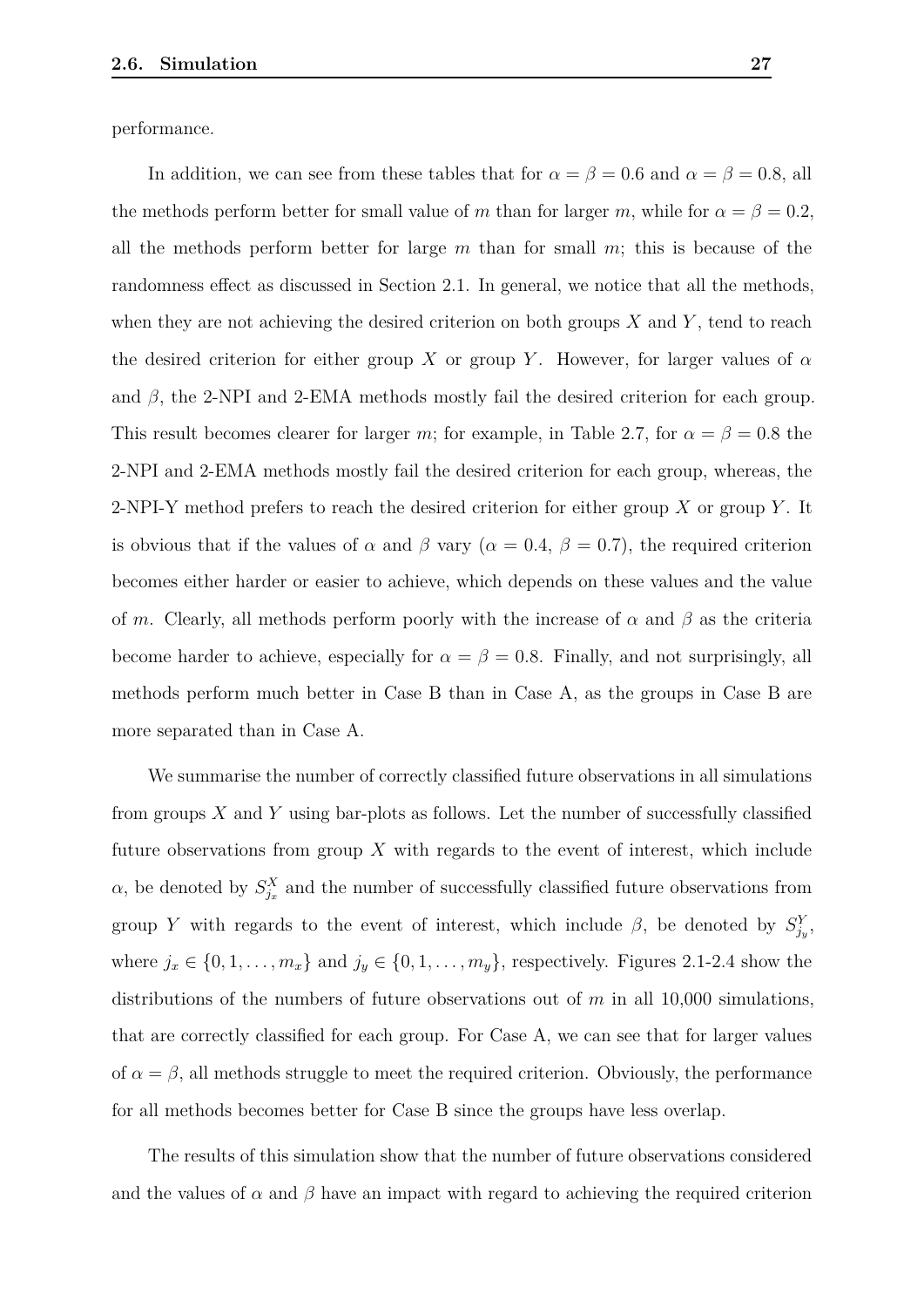| Χ      | Υ                        |                |                  | 2-NPI-L 2-NPI-U 2-NPI-Y-L 2-NPI-Y-U |                  | $2$ -EYI         | $2$ -EMA         |
|--------|--------------------------|----------------|------------------|-------------------------------------|------------------|------------------|------------------|
|        |                          |                |                  | $\alpha = \beta = 0.2$              |                  |                  |                  |
|        | $\overline{\phantom{0}}$ | $\overline{0}$ | $\boldsymbol{0}$ | $\boldsymbol{0}$                    | $\boldsymbol{0}$ | $\boldsymbol{0}$ | $\boldsymbol{0}$ |
|        | $\! + \!\!\!\!$          | 301            | 293              | 301                                 | 294              | 890              | 424              |
| $^{+}$ | $\overline{\phantom{0}}$ | 259            | 249              | 259                                 | 249              | 620              | 356              |
| $^{+}$ | $\! + \!\!\!\!$          | 9440           | 9458             | 9440                                | 9457             | 8490             | 9220             |
|        |                          |                |                  | $\alpha = \beta = 0.6$              |                  |                  |                  |
|        | -                        | 793            | 795              | 664                                 | 747              | 540              | 741              |
| -      | $^{+}$                   | 2869           | 2854             | 3372                                | 3040             | 3844             | 3039             |
| $^{+}$ | $\overline{\phantom{0}}$ | 2795           | 2787             | 2937                                | 2882             | 3034             | 2911             |
| $^{+}$ | $^{+}$                   | 3543           | 3564             | 3027                                | 3331             | 2582             | 3309             |
|        |                          |                |                  | $\alpha=\beta=0.8$                  |                  |                  |                  |
|        |                          | 3556           | 3575             | 1684                                | 2447             | 2734             | 3455             |
| -      | $^{+}$                   | 2885           | 2874             | 4686                                | 3902             | 3749             | 2999             |
| $^{+}$ | $\overline{\phantom{0}}$ | 2797           | 2779             | 3325                                | 3149             | 2962             | 2815             |
| $^{+}$ | $^{+}$                   | 762            | 772              | 305                                 | 502              | 555              | 731              |
|        |                          |                |                  | $\alpha=0.4, \beta=0.7$             |                  |                  |                  |
|        | $\overline{\phantom{0}}$ | 863            | 864              | 727                                 | 816              | 575              | 607              |
| -      | $^{+}$                   | 2523           | 2727             | 2458                                | 2887             | 1828             | 1031             |
| $^{+}$ | $\overline{\phantom{0}}$ | 3072           | 2860             | 3833                                | 2939             | 5121             | 5663             |
| $^{+}$ | $\! + \!\!\!\!$          | 3542           | 3549             | 2982                                | 3358             | 2476             | 2699             |

<span id="page-33-0"></span>of the number of future observations that are correctly classified from groups *X* and *Y* .

<span id="page-33-1"></span>Table 2.6: Simulation results  $(10,000 \text{ runs})$  for case A with  $n = 10$  and  $m=5$ 

| Х      | Y              | $2-NPI-L$        | 2-NPI-U          |                             | 2-NPI-Y-L 2-NPI-Y-U | $2$ -EYI         | $2$ -EMA         |
|--------|----------------|------------------|------------------|-----------------------------|---------------------|------------------|------------------|
|        |                |                  |                  | $\alpha = \beta = 0.2$      |                     |                  |                  |
|        |                | $\boldsymbol{0}$ | $\boldsymbol{0}$ | $\boldsymbol{0}$            | $\boldsymbol{0}$    | $\boldsymbol{0}$ | $\boldsymbol{0}$ |
|        | $^{+}$         | 52               | 50               | 54                          | 52                  | 752              | 185              |
| $^{+}$ | $\overline{a}$ | 63               | 65               | 62                          | 62                  | 542              | 172              |
| $^{+}$ | $^{+}$         | 9885             | 9885             | 9884                        | 9886                | 8706             | 9643             |
|        |                |                  |                  | $\alpha = \beta = 0.6$      |                     |                  |                  |
|        |                | 867              | 890              | 586                         | 797                 | 488              | $751\,$          |
|        | $^{+}$         | 3943             | 3922             | 4753                        | 4162                | 4905             | 4203             |
| $^{+}$ | i.             | 3624             | 3595             | 3606                        | 3617                | 3748             | 3696             |
|        | $^{+}$         | 1566             | 1593             | 1055                        | 1424                | 859              | 1350             |
|        |                |                  |                  | $\alpha = \beta = 0.8$      |                     |                  |                  |
|        |                | 7043             | 7186             | 1461                        | 2701                | 5003             | 6746             |
|        | $^{+}$         | 1495             | 1447             | 3327                        | 4450                | 2899             | 1753             |
| $^{+}$ | ÷,             | 1460             | 1365             | 5212                        | 2848                | 2097             | 1499             |
| $^{+}$ | $^{+}$         | $\overline{2}$   | $\overline{2}$   | $\overline{0}$              | $\mathbf{1}$        | $\mathbf 1$      | $\sqrt{2}$       |
|        |                |                  |                  | $\alpha = 0.4, \beta = 0.7$ |                     |                  |                  |
|        |                | 274              | 277              | 210                         | 266                 | 154              | 181              |
|        | $^{+}$         | 3105             | 3148             | 2718                        | 3249                | 2630             | 1437             |
| $^{+}$ | -              | 3556             | 3450             | 4620                        | 3539                | 5379             | 6236             |
|        | $^{+}$         | 3065             | 3125             | 2452                        | 2946                | 1837             | 2146             |

*X Y* 2-NPI-L 2-NPI-U 2-NPI-Y-L 2-NPI-Y-U 2-EYI 2-EMA

Table 2.7: Simulation results  $(10,000 \text{ runs})$  for case A with  $n = 10$  and  $m = 30$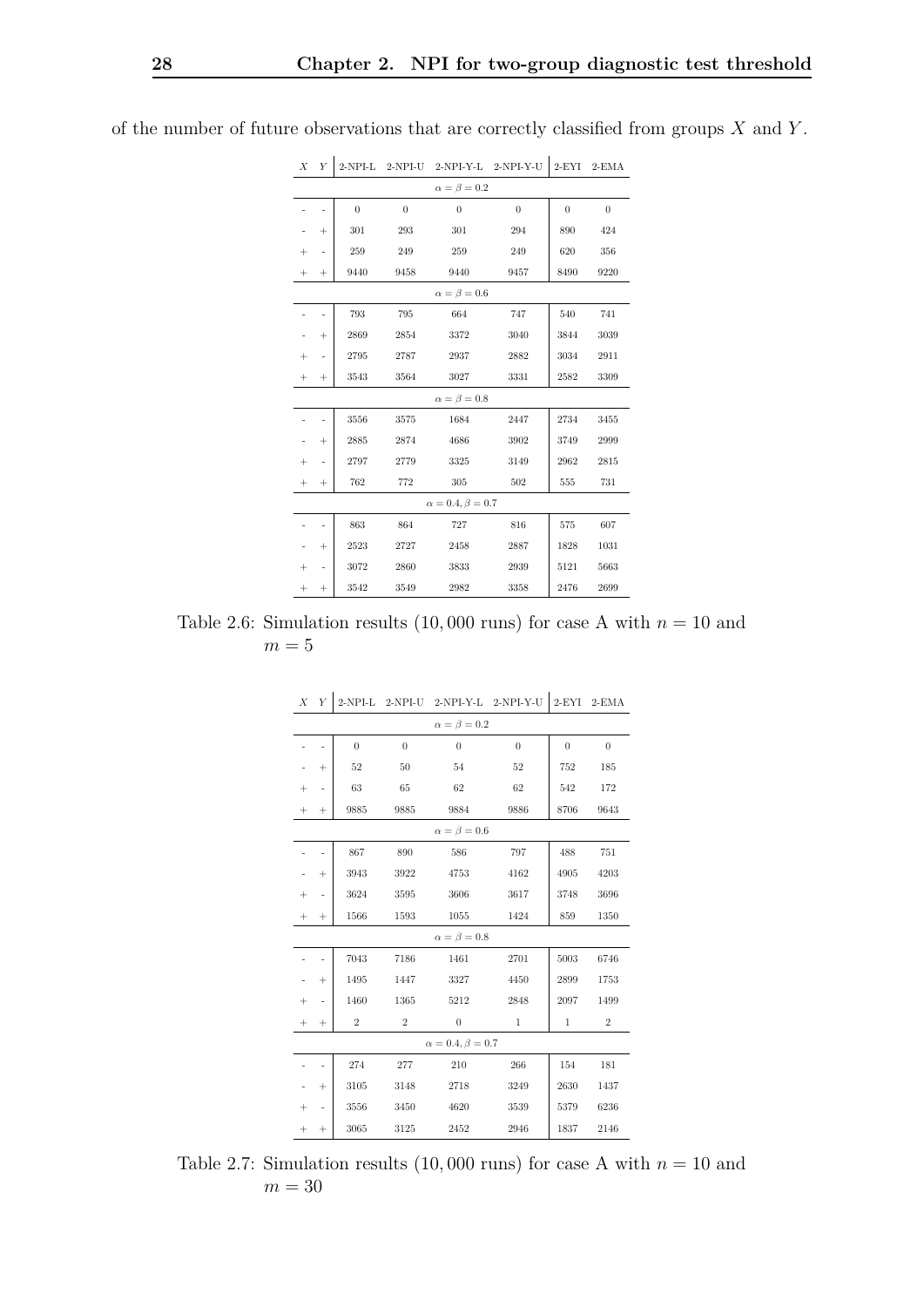|        |        |                  |                  | $\alpha = \beta = 0.2$      |                  |                  |                |
|--------|--------|------------------|------------------|-----------------------------|------------------|------------------|----------------|
|        |        | $\boldsymbol{0}$ | $\boldsymbol{0}$ | $\boldsymbol{0}$            | $\boldsymbol{0}$ | $\boldsymbol{0}$ | $\overline{0}$ |
|        | $^{+}$ | 116              | 112              | 116                         | 113              | 347              | 172            |
| $^{+}$ |        | 95               | 94               | 95                          | 94               | 182              | 134            |
| $^{+}$ | $^+$   | 9789             | 9794             | 9789                        | 9793             | 9471             | 9694           |
|        |        |                  |                  | $\alpha = \beta = 0.6$      |                  |                  |                |
|        |        | 226              | 236              | 212                         | 226              | 175              | 209            |
|        | $^{+}$ | 2095             | 2084             | 2199                        | 2119             | 2843             | 2208           |
| $^+$   |        | 1992             | 1970             | 2108                        | 2019             | 2089             | 2086           |
| $^{+}$ | $^{+}$ | 5687             | 5710             | 5481                        | 5636             | 4893             | 5497           |
|        |        |                  |                  | $\alpha = \beta = 0.8$      |                  |                  |                |
|        |        | 1956             | 1975             | 1360                        | 1696             | 1669             | 1904           |
|        | $^{+}$ | 3090             | 3076             | 3899                        | 3418             | 3766             | 3162           |
| $^+$   |        | 3052             | 3022             | 3374                        | 3228             | 2931             | 3067           |
| $^{+}$ | $^{+}$ | 1902             | 1927             | 1367                        | 1658             | 1634             | 1867           |
|        |        |                  |                  | $\alpha = 0.4, \beta = 0.7$ |                  |                  |                |
|        |        | 287              | 297              | 261                         | 284              | 208              | 193            |
|        | $^{+}$ | 1842             | 1900             | 1775                        | 1930             | 1111             | 677            |
| $^{+}$ |        | 2449             | 2369             | 2829                        | 2413             | 4392             | 4778           |
| $^{+}$ | $^{+}$ | 5422             | 5434             | 5135                        | 5373             | 4289             | 4352           |

<span id="page-34-0"></span>*X Y* 2-NPI-L 2-NPI-U 2-NPI-Y-L 2-NPI-Y-U 2-EYI 2-EMA

<span id="page-34-1"></span>Table 2.8: Simulation results  $(10,000 \text{ runs})$  for case B with  $n = 10$  and  $m=5$ 

| Χ      | Y                        |                  |                  | 2-NPI-L 2-NPI-U 2-NPI-Y-L 2-NPI-Y-U |                  |                  | 2-EYI 2-EMA      |
|--------|--------------------------|------------------|------------------|-------------------------------------|------------------|------------------|------------------|
|        |                          |                  |                  | $\alpha = \beta = 0.2$              |                  |                  |                  |
|        | $\overline{a}$           | $\boldsymbol{0}$ | $\overline{0}$   | $\boldsymbol{0}$                    | $\boldsymbol{0}$ | $\boldsymbol{0}$ | $\boldsymbol{0}$ |
|        | $^{+}$                   | 9                | $\boldsymbol{9}$ | 10                                  | $\boldsymbol{9}$ | 163              | 41               |
| $^{+}$ | ÷,                       | 11               | 11               | 11                                  | 10               | 88               | 26               |
| $^{+}$ | $^{+}$                   | 9980             | 9980             | 9979                                | 9981             | 9749             | 9933             |
|        |                          |                  |                  | $\alpha = \beta = 0.6$              |                  |                  |                  |
|        | $\overline{a}$           | 31               | 33               | 26                                  | 34               | 20               | 21               |
|        | $^{+}$                   | 2571             | 2518             | 2905                                | 2629             | 3723             | 2860             |
| $^{+}$ | -                        | 2377             | 2345             | 2546                                | 2348             | 2570             | 2574             |
| $^{+}$ | $^{+}$                   | 5021             | 5104             | 4523                                | 4989             | 3687             | 4545             |
|        |                          |                  |                  | $\alpha = \beta = 0.8$              |                  |                  |                  |
|        | $\overline{a}$           | 4513             | 4627             | 1580                                | 2987             | 3470             | 4257             |
|        | $^{+}$                   | 2747             | 2726             | 3646                                | 3747             | 3835             | 2998             |
| $^{+}$ | i,                       | 2673             | 2579             | 4748                                | 3220             | 2640             | 2684             |
| $^{+}$ | $^{+}$                   | 67               | 68               | 26                                  | 46               | 55               | 61               |
|        |                          |                  |                  | $\alpha=0.4, \beta=0.7$             |                  |                  |                  |
|        | $\overline{a}$           | $\overline{7}$   | $\overline{7}$   | $\overline{7}$                      | $\overline{7}$   | $\overline{2}$   | $\overline{4}$   |
|        | $^{+}$                   | 1525             | 1432             | 1525                                | 1452             | 1232             | 576              |
| $^{+}$ | $\overline{\phantom{0}}$ | 2035             | 2059             | 2447                                | 2105             | 4189             | 4615             |
|        | $^{+}$                   | 6433             | 6502             | 6021                                | 6436             | 4577             | 4805             |

Table 2.9: Simulation results  $(10,000 \text{ runs})$  for case B with  $n = 10$  and  $m = 30$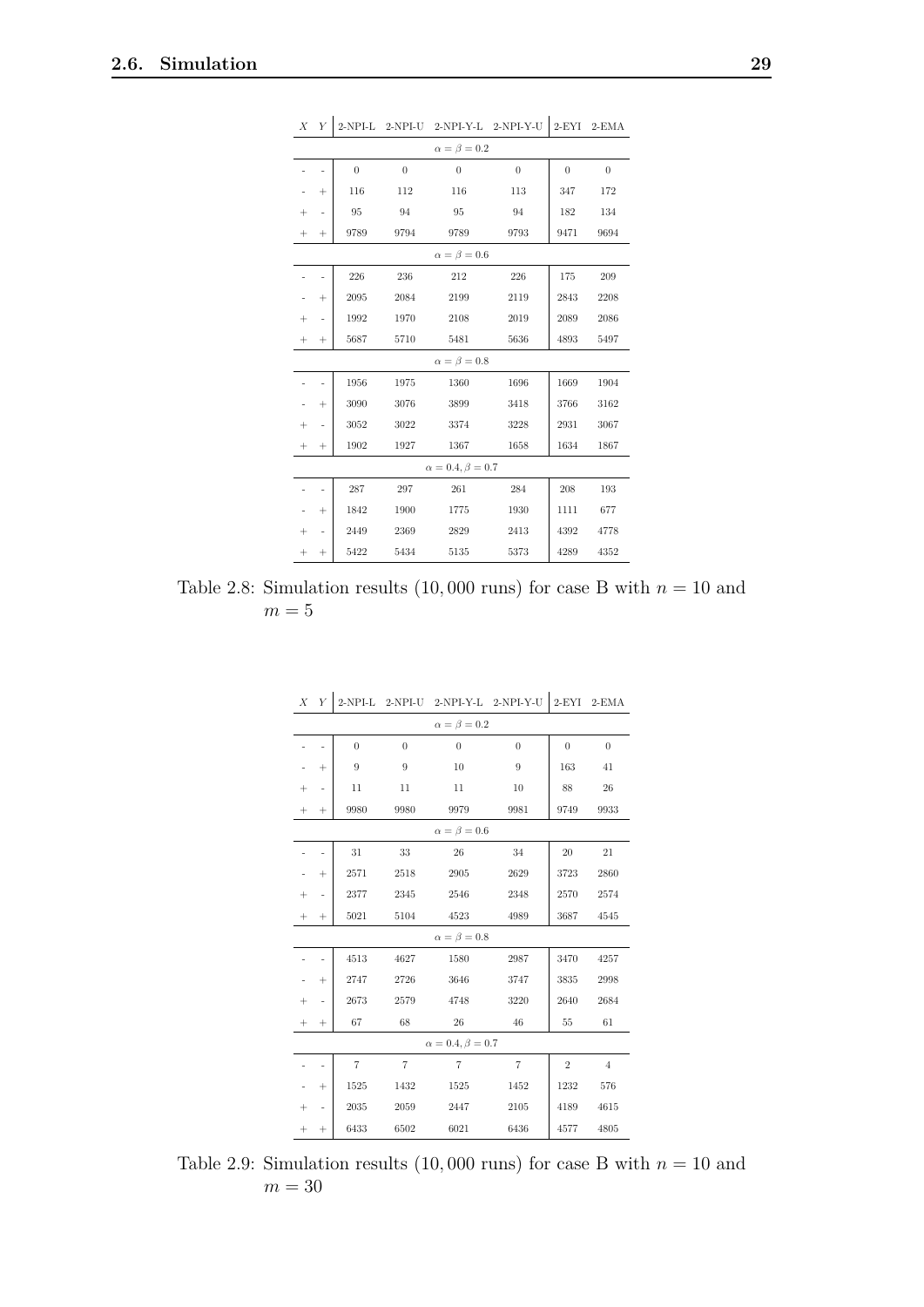<span id="page-35-0"></span>

Figure 2.1: Simulation results (10,000 runs), when  $\alpha = \beta = 0.6$  and  $m = 5$  (case A)



Figure 2.2: Simulation results (10,000 runs), when  $\alpha = \beta = 0.8$  and  $m = 5$  (case A)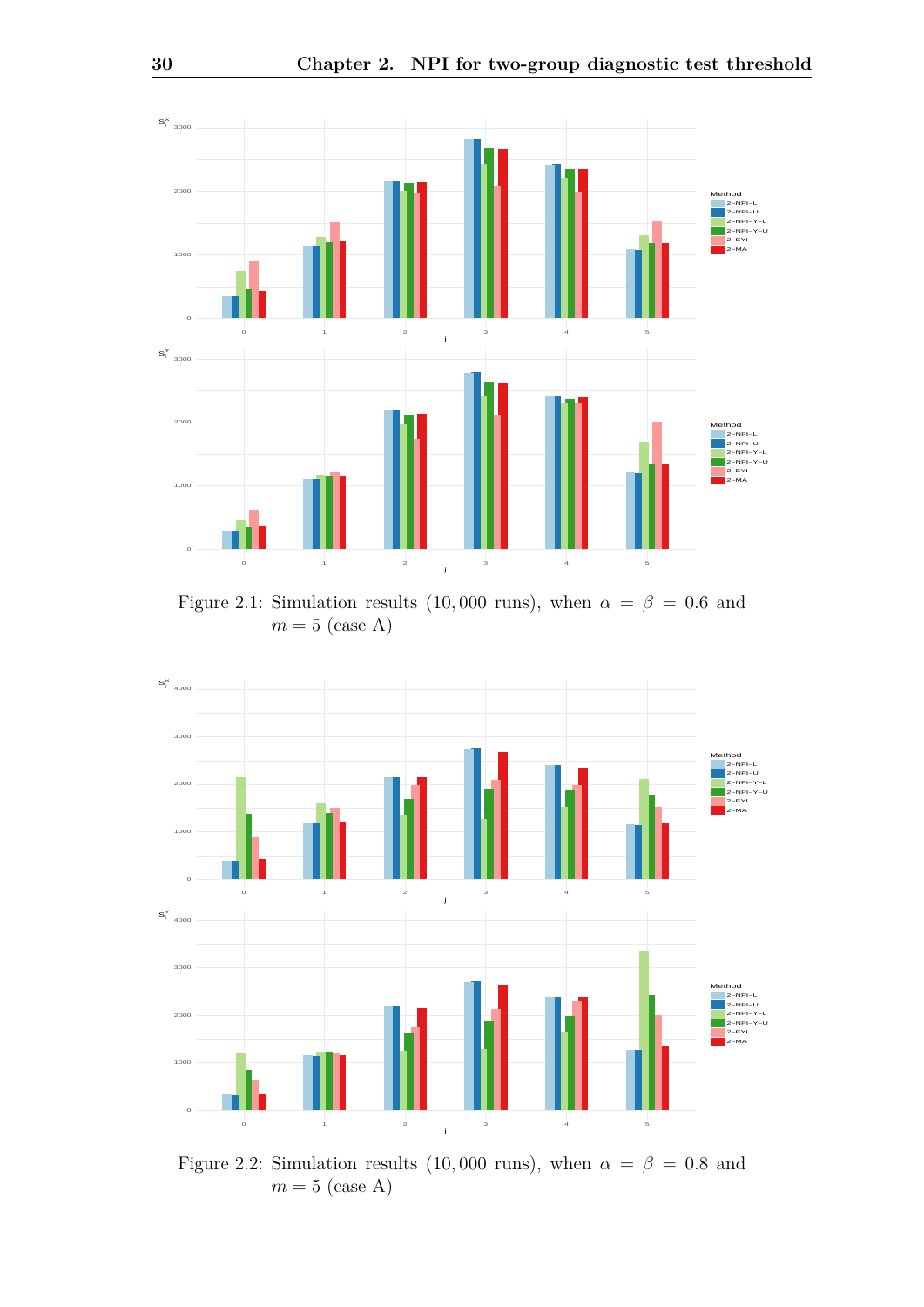

Figure 2.3: Simulation results (10,000 runs), when  $\alpha = \beta = 0.6$  and  $m = 5$  (case B)



Figure 2.4: Simulation results (10,000 runs), when  $\alpha = \beta = 0.8$  and  $m = 5$  (case B)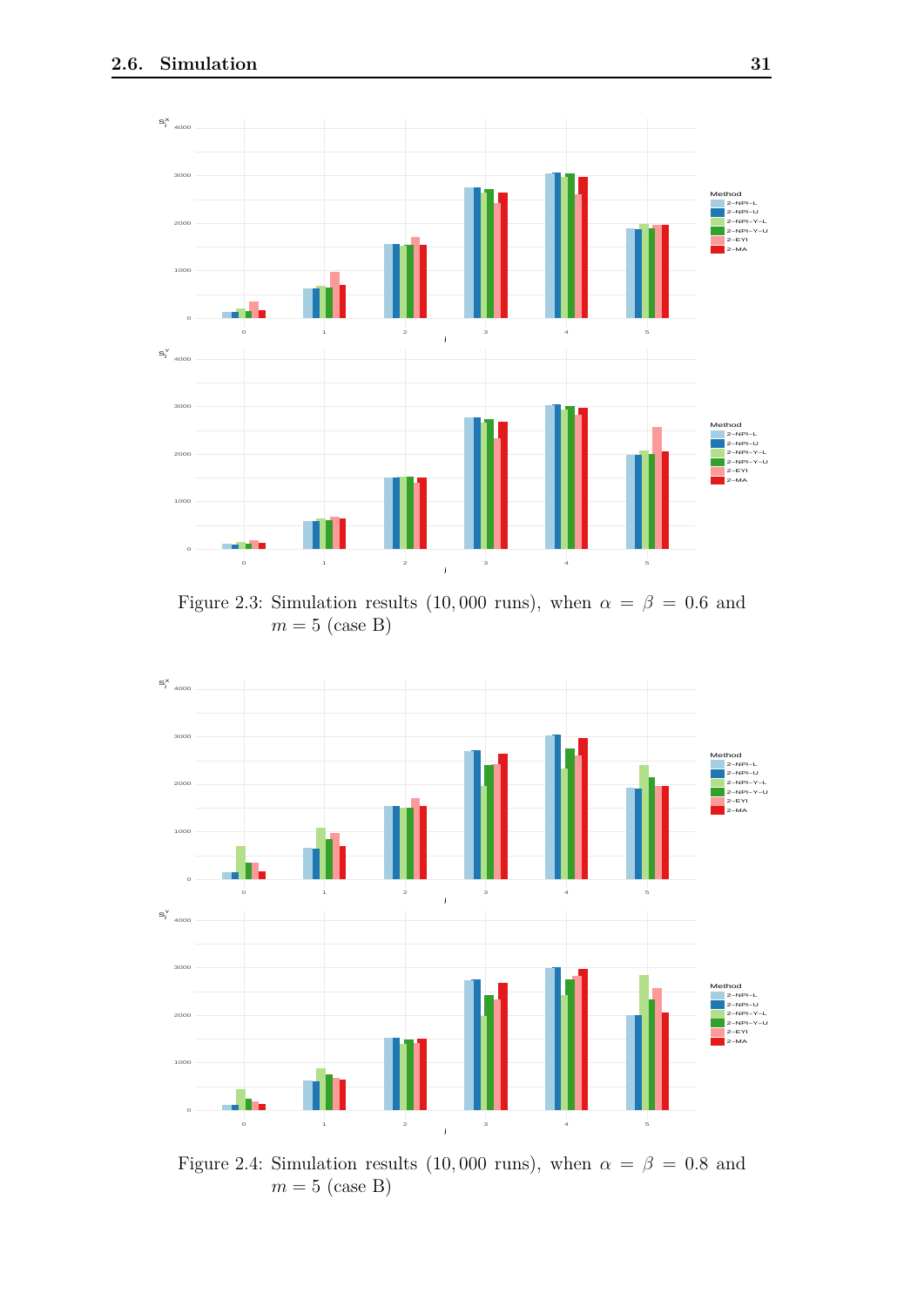#### **2.7 Concluding remarks**

This chapter has presented methods for selecting the optimal diagnostic threshold with two groups, explicitly as a predictive problem instead of the classical approach based on estimation. We considered *m* future individuals in each group for who the threshold would be applied, and criteria in terms of the proportions of successful diagnoses. Nonparametric predictive inference was applied to derive the optimal thresholds, which were shown to depend on the target success proportions and also on the value of *m*. We have shown that the optimal threshold might change if the number of future individuals changes.

We have presented the use of the target proportions  $\alpha$  and  $\beta$  in our method presented in Section [2.2.](#page-20-0) We consider this an attractive approach for the predictive method. It will be interesting to compare this approach to the use of utilities. We have restricted attention to introducing the NPI method for the two groups classification problem related to the Youden index procedure, and left further investigation of the use of other methods within the NPI framework, such as the minimum P value method (min P) as mentioned in Section [1.2.](#page-10-0) In the next chapter, we extend the two-group NPI approach for selecting the optimal threshold to three-group classification problems.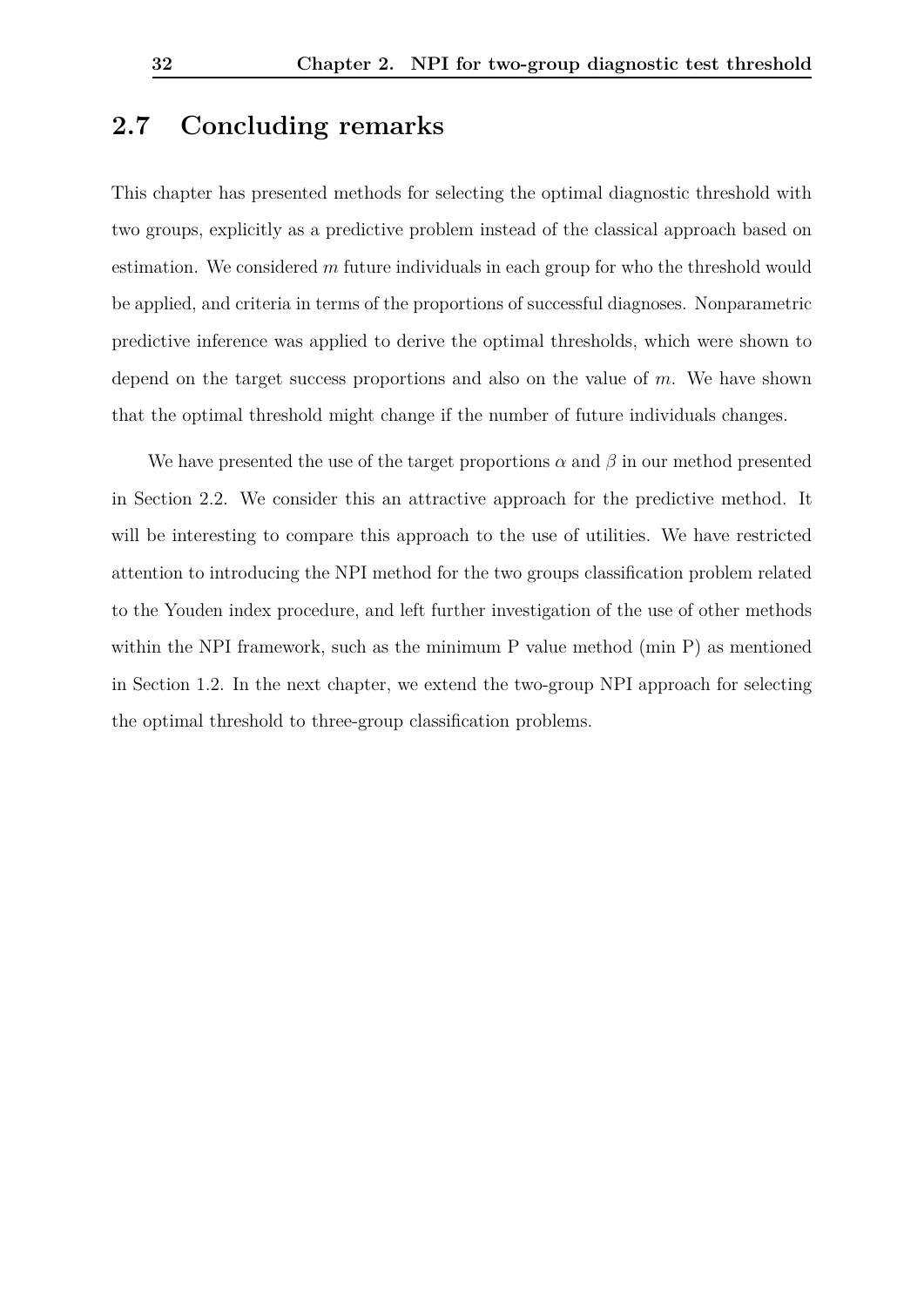### **Chapter 3**

# **NPI for three-group diagnostic test thresholds**

#### **3.1 Introduction**

In this chapter, we extend the two groups NPI methods for selecting the optimal thresholds presented in Chapter [2](#page-19-0) to three groups classification problems. Traditionally, measuring the diagnostic test accuracy dealt with binary outcomes where individuals can be in one of two states: healthy or diseased. Often, however, medicine studies involve discriminating between more than two stages. For example, in Alzheimer's disease (AD), there exists mild cognitive impairment (MCI) as an intermediate stage (transition stage) between normal aging and complete loss of memory [\[28,](#page-101-0) [51,](#page-104-0) [70\]](#page-106-0). The intermediate stage in the AD progress is crucial to detect as it is an indication of serious disease processing in the future. For the late stages of the disease, no medical treatments are efficient, whereas the intermediate stage can lead to early treatment with new drugs to slow the development of memory loss. The treatment for those in the intermediate stage can provide a more profound influence on the cognitive decline rate [\[70\]](#page-106-0). Therefore, it is important to improve diagnostic test accuracy for distinguishing among the three disease stages. In this setting, the ROC curve is generalized to the ROC surface by adding a third dimension [\[52,](#page-104-1) [53,](#page-104-2) [56\]](#page-104-3) and considering two decision thresholds,  $c_1 < c_2$ , to classify individuals into one of these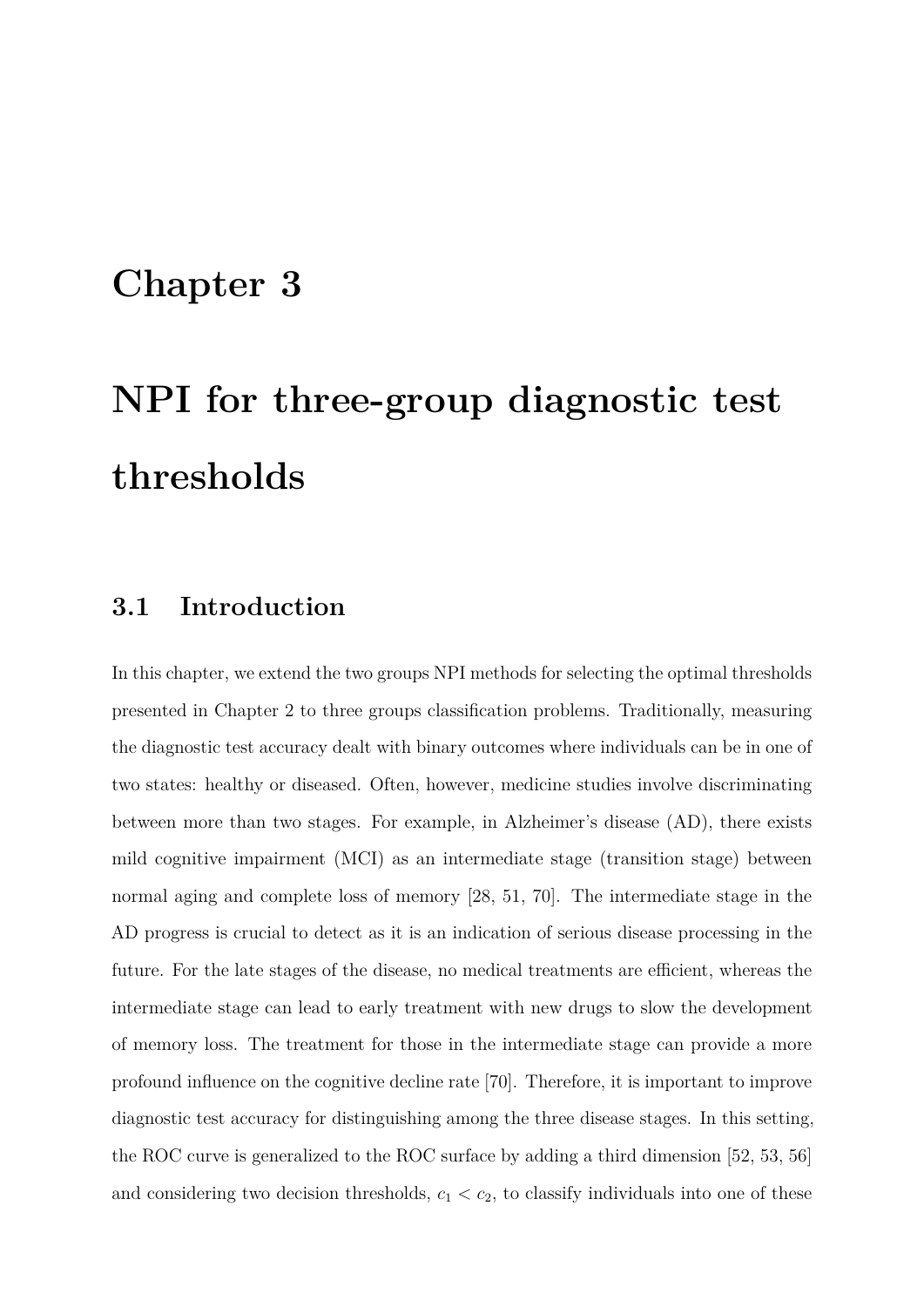groups. Selecting appropriate threshold values *c*<sup>1</sup> and *c*<sup>2</sup> is the main aspect of analysis of a diagnostic test to distinguish between the three groups.

Section [3.2](#page-39-0) provides a brief overview of existing methods for diagnostic test thresholds in the three groups setting. In Section [3.3,](#page-42-0) we discuss a pairwise approach for selecting the optimal thresholds in the three-group diagnostic test scenario. In Section [3.4,](#page-44-0) we introduce NPI for selecting the optimal thresholds for three-group diagnostic tests. Section [3.5](#page-48-0) introduces a NPI method related to the three-group Youden index. Section [3.6](#page-48-1) presents some examples to illustrate and discuss the new approaches. We compare and investigate the performance of the three groups NPI methods and some classical methods via a simulation study in Section [3.7.](#page-59-0) Finally, some concluding remarks are made in Section [3.8.](#page-70-0)

## <span id="page-39-0"></span>**3.2 Thresholds selection in three-group classification**

The ROC surface is a useful tool to assess the accuracy of a diagnostic test when three ordered groups are involved. To introduce the ROC surface let there be three separately ordered groups, denoted by *X*, *Y* and *Z*. Assume that we have real-valued data from diagnostic tests on individuals from the three groups; group  $X$  with  $n_x$  observations, group *Y* with *n<sup>y</sup>* observations and group *Z* with *n<sup>z</sup>* observations. Assume that a continuous diagnostic test is used to distinguish the individuals from the three groups. Suppose that the measurements from group  $X$  tend to be smaller than those from group  $Y$ , which in turn tend to be smaller than those from group  $Z$ . Let the cumulative distribution functions (CDFs) for the test outcomes of the three groups *X*, *Y* and *Z* be denoted by  $F_x, F_y$  and  $F_z$ , respectively.

For a decision rule, two thresholds  $c_1 < c_2$  are required to classify individuals, based on their diagnostic test results, into one of the three groups, such that a test value which is less than or equal to  $c_1$  is an indication that this individual belongs to group  $X$ , a test value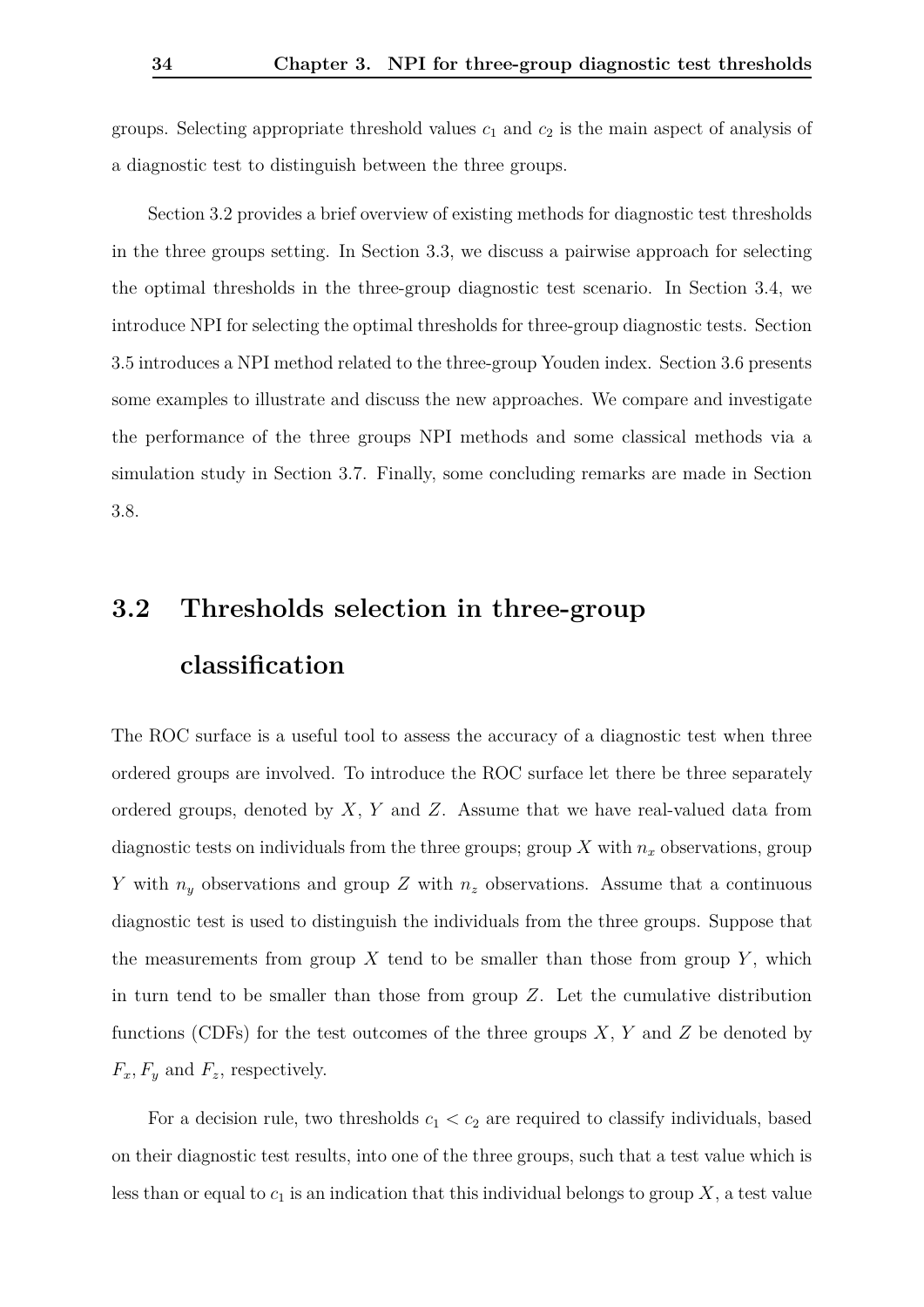which is greater than  $c_1$  and less than or equal to  $c_2$  is an indication that this individual belongs to group  $Y$ , and a test value which is greater than  $c_2$  is an indication that this individual belongs to group *Z*. The probability of correct classification for the three groups with thresholds  $c_1 < c_2$  are as follows;  $p_1 = P(X \le c_1) = F_x(c_1)$  is the probability of correct classification for individuals from group *X*,  $p_2 = P(c_1 < Y \le c_2) = F_y(c_2) - F_y(c_1)$ for individuals from group *Y* and  $p_3 = P(Z \ge c_2) = 1 - F_z(c_2)$  for individuals from group *Z*. The three-class ROC surface is a plot of these probabilities of correct diagnosis for all possible values  $c_1 < c_2$  [\[52,](#page-104-1) [53,](#page-104-2) [56\]](#page-104-3). For three-group classification problems, the volume under the ROC surface (VUS) has been extensively studied for assessment accuracy of a diagnostic test to differentiate among the three groups [\[1,](#page-99-0) [52,](#page-104-1) [70,](#page-106-0) [71\]](#page-106-1). The VUS is equal to the probability that three randomly selected measurements (one from each disease group) are ordered correctly. It takes the value 1 if the three groups are perfectly ordered and the value  $\frac{1}{6}$  if the diagnostic test results for the three groups are identical.

Once the accuracy of a diagnostic test is determined over all the possible thresholds, the selection of optimal thresholds is required to discriminate between the three groups. The common approach is the generalization of the Youden index as introduced by Nakas et al. [\[54\]](#page-104-4), which is an extension of the two-group Youden index, discussed in Section [1.2,](#page-10-0) to the three-group setting. The three-group Youden index (3-YI) is defined as

<span id="page-40-0"></span>
$$
3-YI = \max_{(c_1 < c_2)} \{ F_x(c_1) + F_y(c_2) - F_y(c_1) + 1 - F_z(c_2) \}
$$
\n(3.1)

The optimal thresholds are the values of  $c_1$  and  $c_2$  which maximise the 3-YI, with the constraint  $c_1 < c_2$ , where 3-YI is equal to 1 when the three groups are identical, and equal to 3 where they are perfectly distinguished. In order to obtain the empirical estimator for the 3-YI, replace the CDFs by the corresponding empirical CDFs. The empirical estimate of the Youden index (3-EYI) is given by

$$
3-\text{EYI}(c) = \frac{1}{n_x} \sum_{i=1}^{n_x} \mathbf{1}\{x_i \le c_1\} + \frac{1}{n_y} \sum_{j=1}^{n_y} \mathbf{1}\{c_1 < y_j \le c_2\} + \frac{1}{n_z} \sum_{l=1}^{n_z} \mathbf{1}\{z_l > c_2\}.\tag{3.2}
$$

Other methods for three-group thresholds selection based on ROC analyses are the closest to perfection method (3-MD) and the maximum volume method (3-MV), as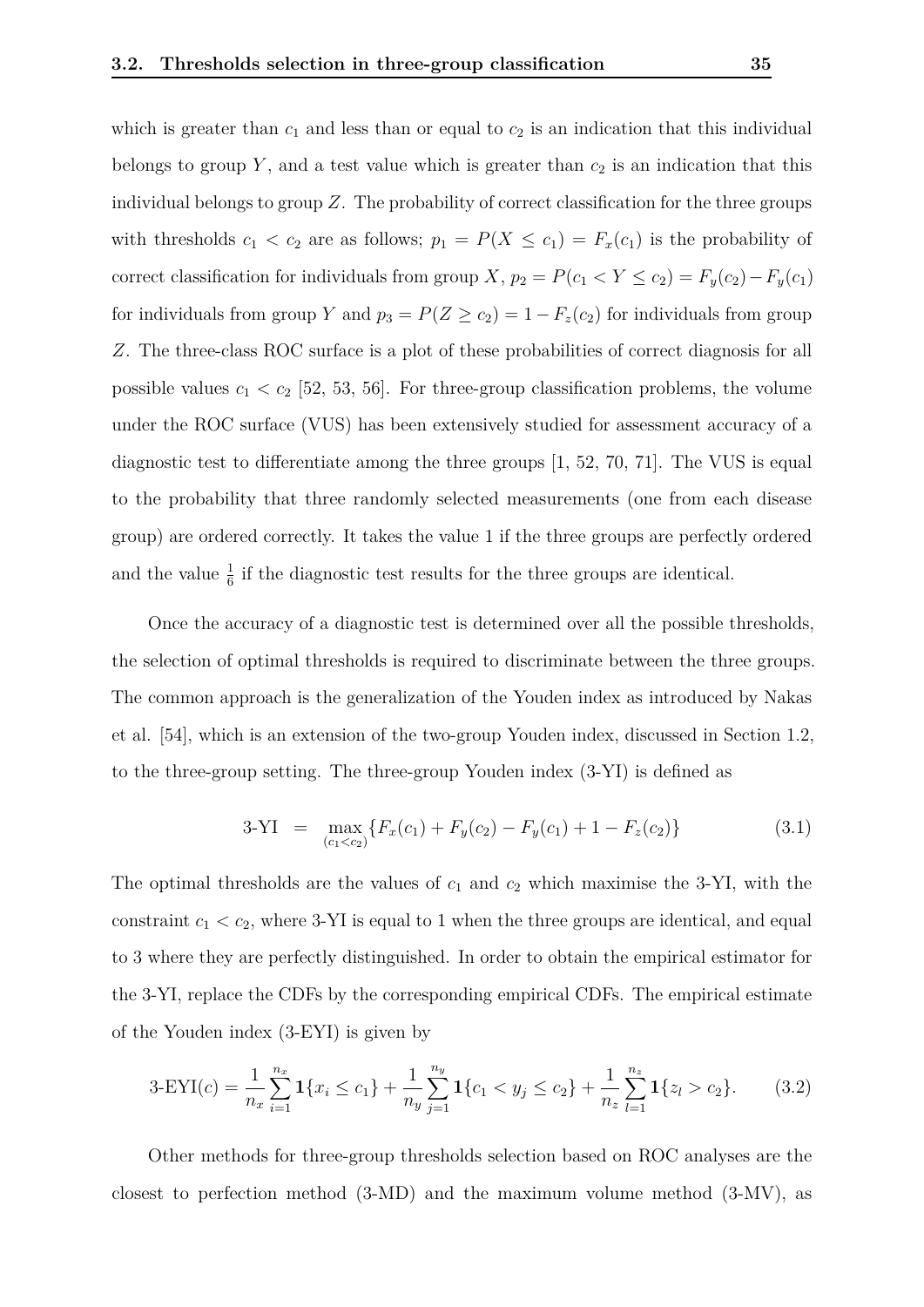introduced by Attwood et al. [\[4\]](#page-99-1). Both approaches are generalisations of corresponding methods in two-group classification, namely the closest-to- $(0,1)$  method [\[11,](#page-100-0) [65\]](#page-105-0) and the maximum area method, respectively.

The 3-MD approach selects the optimal thresholds which generate the point on the ROC surface closest to the point of perfection  $(1,1,1)$  (i.e. the point closest to perfection with  $p_1(c_1) = 1$ ,  $p_2(c_1, c_2) = 1$  and  $p_3(c_2) = 1$ ). The optimal thresholds are the values of *c*<sup>1</sup> and *c*2, which minimise the distance, and this method is given by

$$
3-MD = \min_{(c_1 < c_2)} \{ \sqrt{(1 - p_1(c_1))^2 + (1 - p_2(c_1, c_2))^2 + (1 - p_3(c_2))^2} \}
$$
(3.3)

The 3-MV method can be defined as the maximum product of the correct classification probabilities for the three groups as follows

$$
3-MV = \max_{(c_1 < c_2)} \{p_1(c_1) \times p_2(c_1, c_2) \times p_3(c_2)\}\tag{3.4}
$$

Attwood et al. [\[4\]](#page-99-1) did not mention the empirical estimate of the maximum volume (3-EMV) method in their paper, which is defined by

$$
3\text{-EMV}(c) = \frac{1}{n_x} \sum_{i=1}^{n_x} \mathbf{1}\{x_i \le c_1\} \times \frac{1}{n_y} \sum_{j=1}^{n_y} \mathbf{1}\{c_1 < y_j \le c_2\} \times \frac{1}{n_z} \sum_{l=1}^{n_z} \mathbf{1}\{z_l > c_2\}.\tag{3.5}
$$

Attwood et al. [\[4\]](#page-99-1) also discussed a comparison of optimal thresholds selected by their methods and the three-group Youden index method (3-YI). We review some results obtained by [\[4\]](#page-99-1). Although the 3-YI approach maximises the total number of correct classification rates for the three groups, it tends to have limitation in selecting the thresholds  $c_1$  and  $c_2$ . The maximisation problem in Equation [\(3.1\)](#page-40-0) can be written as the maximisation of two two-group problems, one between the healthy and intermediate groups and the other between the intermediate and diseased groups, given that  $c_1 < c_2$ . This can lead to imbalanced classification rates between the three groups, in favour of identifying healthy and diseased groups but poor identification of the intermediate group. This aspect is in line with the results of the simulation study, which will be presented it in Section [3.7.](#page-59-0)

Nakas et al. [\[55\]](#page-104-5) applied the Youden index method for pairwise analysis in Montreal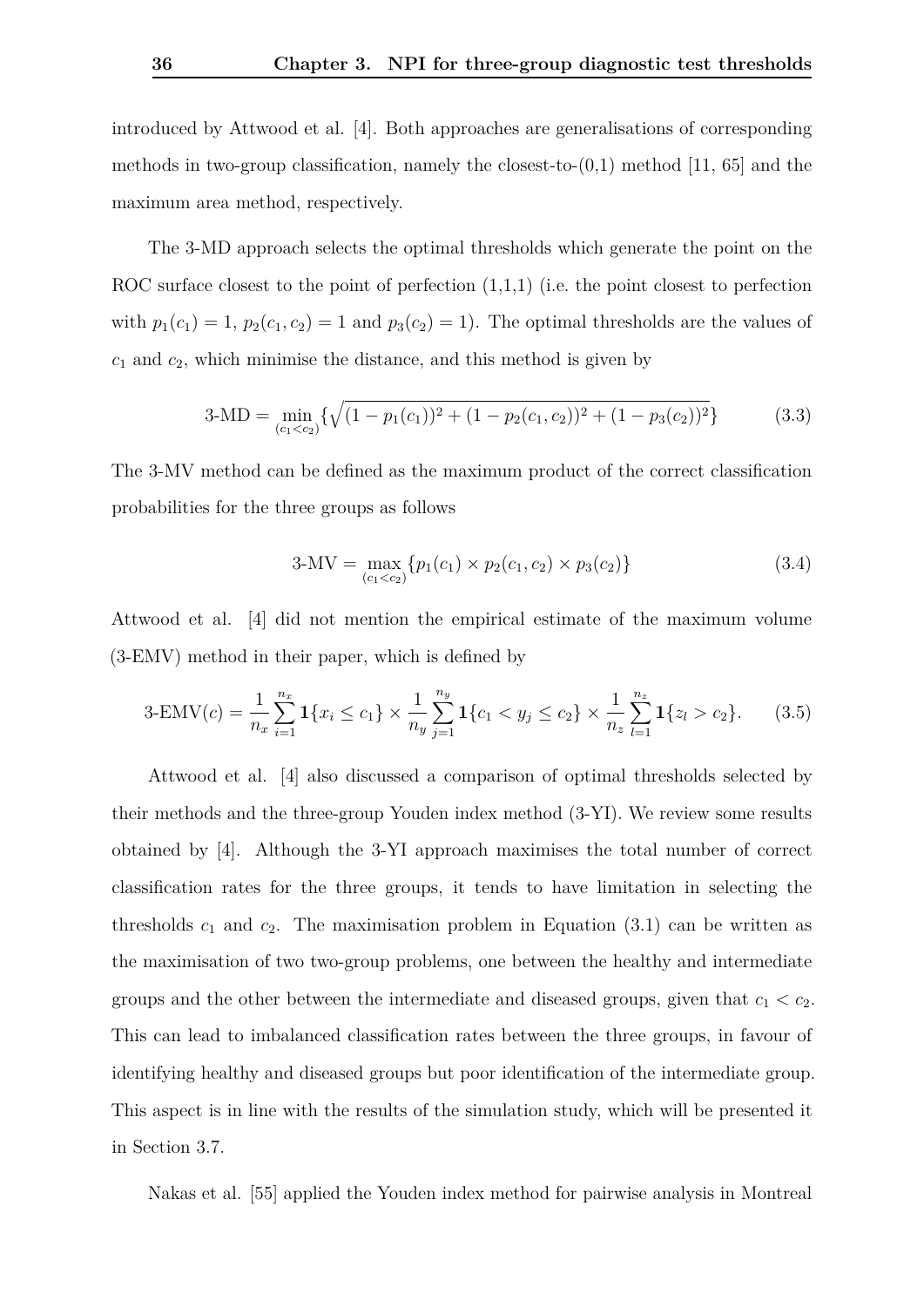Cognitive Assessment (MOCA) when screening cognitive impairment in Parkinson disease (PD). The study sample of patients was classified into three groups as patients with dementia (PD-D), patients with mild cognitive impairment (PD-MCI) and normal cognition (PD-N). The PD levels are anticipated to be lowest among the PD-D group and highest among the PD-N group, with the PD-MCI group being intermediate to the other two. The optimal thresholds are derived by using the pairwise Youden index, selecting the optimal threshold  $c_1$  from groups PD-D and PD-MCI and selecting the optimal threshold  $c_2$  from groups PD-MCI and PD-N. In addition, Nakas et al. [\[55\]](#page-104-5) discussed the comparison of the optimal thresholds  $c_1$  and  $c_2$  selected by the pairwise Youden index and the three-group Youden index. The results showed that the optimal thresholds  $c_1$  and  $c_2$  derived by both approaches are the same because the maximisation problem in Equation [\(3.1\)](#page-40-0) can be seen as two two-group maximisation problems. Moreover, the value of the Youden index for the three-group problem is equal tothe sum of the values of the Youden indexes for the two two-group problems. This result generally holds given that  $(c_1 < c_2)$  for the two two-group problems.

In this chapter, we will consider the 3-EYI and 3-EMV methods to compare them with our proposed methods.

### <span id="page-42-0"></span>**3.3 NPI pairwise analysis for three-group diagnostic test thresholds**

One possible way to find the optimal thresholds  $c_1$  and  $c_2$  for the three groups setting, is by naively using the 2-NPI method, presented in Section [2.2,](#page-20-0) twice. Thus, in addition to the notation introduced in Section [2.2](#page-20-0) for groups *X* and *Y* , we need to introduce further notation for group  $Z$  as follows. Suppose we have  $n_z$  observations from group *Z*, and the ordered data from this group are denoted by  $z_1 < z_2 < \ldots < z_{n_z}$ , and we define  $z_0 = -\infty$  and  $z_{n_z+1} = \infty$ . These  $n_z$  observations partition the real-line into  $n_z + 1$ intervals  $I_l^Z = (z_{l-1}, z_l)$ , for  $l = 1, 2, \ldots, n_z + 1$ . Let the diagnostic test results of  $m_z$ future individuals be denoted by  $Z_{n_z+t}$ ,  $t = 1, \ldots, m_z$ , and let the corresponding ordered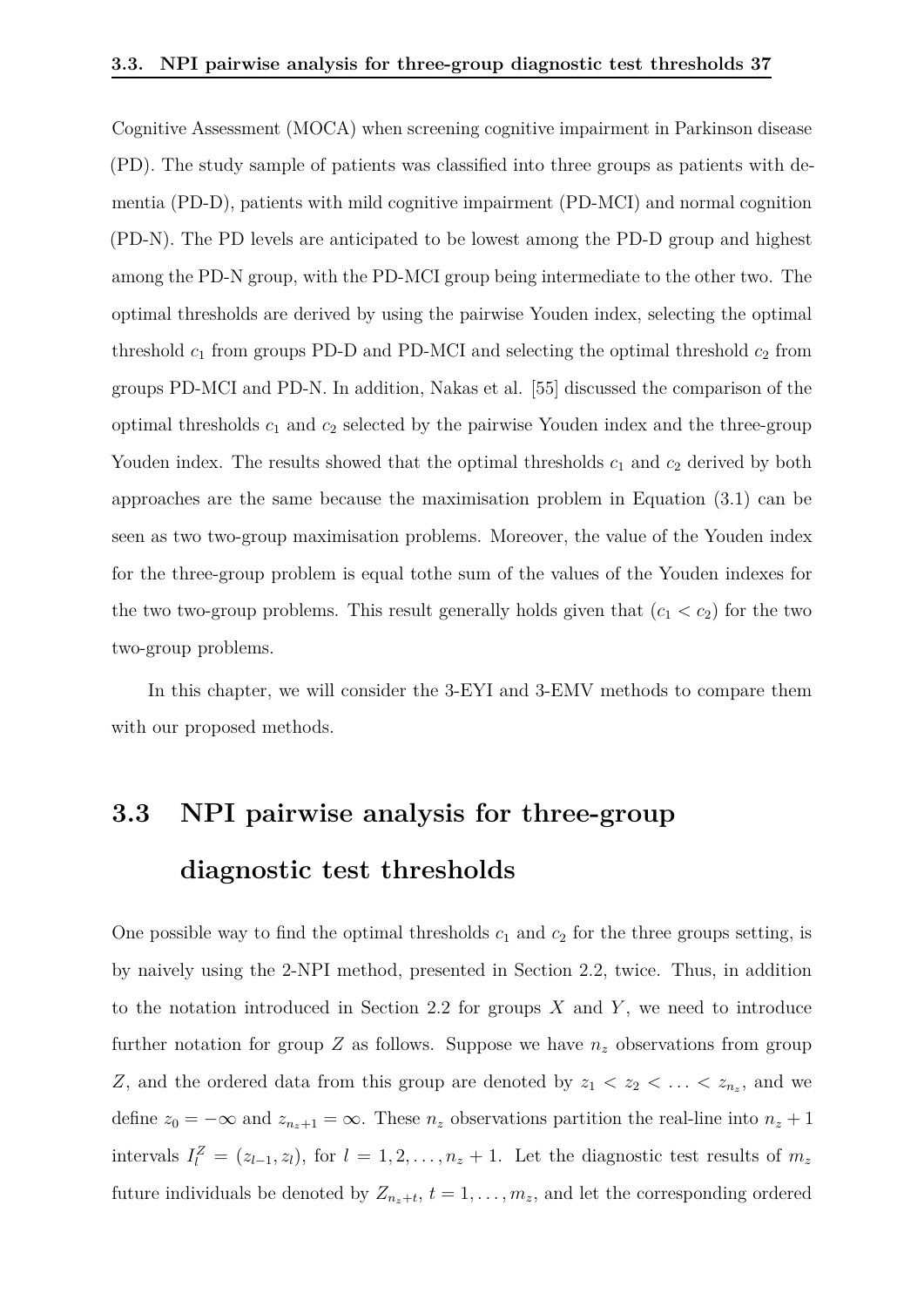future observations be denoted by  $Z_{(1)} < Z_{(2)} < \ldots < Z_{(m_z)}$ . Similarly, we assume that the three groups are fully independent as explained in Section [2.2.](#page-20-0) Assume that the three groups are ordered in the sense that observations from group *X* tend to be smaller than those from group *Y* , which in turn tend to be smaller than those from group *Z*.

From Equations  $(2.1)$  and  $(2.2)$  we find the optimal threshold  $c<sub>1</sub>$  for groups X and *Y* . Similarly, for groups *Y* and *Z* we find the optimal *c*<sup>2</sup> by maximising either the lower or upper probabilities for the events  $C_{c_2}^Y \ge \beta m_y$  and  $C_{c_2}^Z \ge \gamma m_z$ . These lower or upper probabilities are derived as follows.

<span id="page-43-2"></span>
$$
\underline{P}(C_{c_2}^Y \ge \beta m_y, C_{c_2}^Z \ge \gamma m_z) = \underline{P}(C_{c_2}^Y \ge \beta m_y) \times \underline{P}(C_{(c_2}^Z \ge \gamma m_z)
$$
(3.6)

$$
\overline{P}(C_{c_2}^Y \ge \beta m_y, C_{c_2}^Z \ge \gamma m_z) = \overline{P}(C_{c_2}^Y \ge \beta m_y) \times \overline{P}(C_{(c_2}^Z \ge \gamma m_z)
$$
\n(3.7)

where

<span id="page-43-3"></span><span id="page-43-0"></span>
$$
\underline{P}(C_{c_2}^Y \ge \beta m_y) = \underline{P}(Y_{\lceil \beta m_y \rceil} \le c_2) = \sum_{j=1}^{j_{c_2}-1} P(Y_{\lceil \beta m_y \rceil} \in I_j^Y) \tag{3.8}
$$

<span id="page-43-1"></span>
$$
\overline{P}(C_{c_2}^Y \ge \beta m_y) = \overline{P}(Y_{\lceil \beta m_y \rceil} \le c_2) = \sum_{j=1}^{j_{c_2}} P(Y_{\lceil \beta m_y \rceil} \in I_j^Y)
$$
\n(3.9)

$$
\underline{P}(C_{c_2}^Z \ge \gamma m_z) = \underline{P}(Z_{(m_z - \lceil \gamma m_z \rceil + 1)} > c_2) = \sum_{l = l_{c_2} + 1}^{n_z + 1} P(Z_{(m_z - \lceil \gamma m_z \rceil + 1)} \in I_l^Z) \tag{3.10}
$$

$$
\overline{P}(C_{c_2}^Z \ge \gamma m_z) = \overline{P}(Z_{(m_z - \lceil \gamma m_z \rceil + 1)} > c_2) = \sum_{l = l_{c_2}}^{n_z + 1} P(Z_{(m_z - \lceil \gamma m_z \rceil + 1)} \in I_l^Z) \tag{3.11}
$$

The precise probabilities in Equations  $(3.8)-(3.11)$  $(3.8)-(3.11)$  $(3.8)-(3.11)$  can be calculated using Equation [\(1.17\)](#page-15-0) in Section [1.3.2.](#page-15-1)

We will refer to this pairwise method as NPI-PW and the corresponding approach that utilises the lower (upper) probabilities in Equations [\(2.1\)](#page-22-0) and [\(3.6\)](#page-43-2) (in Equations  $(2.2)$  and  $(3.7)$ ) to obtain the optimal thresholds  $(c_1, c_2)$  as NPI-PW-L (NPI-PW-U). It is important to emphasise that selecting the optimal thresholds based on this method may not satisfy the condition that  $c_1 < c_2$ . It might be that the groups are ordered in a different way, so one could investigate a change of the order of the three groups *X, Y* and *Z*. Generally, this method is not suggested to be applicable. However we introduce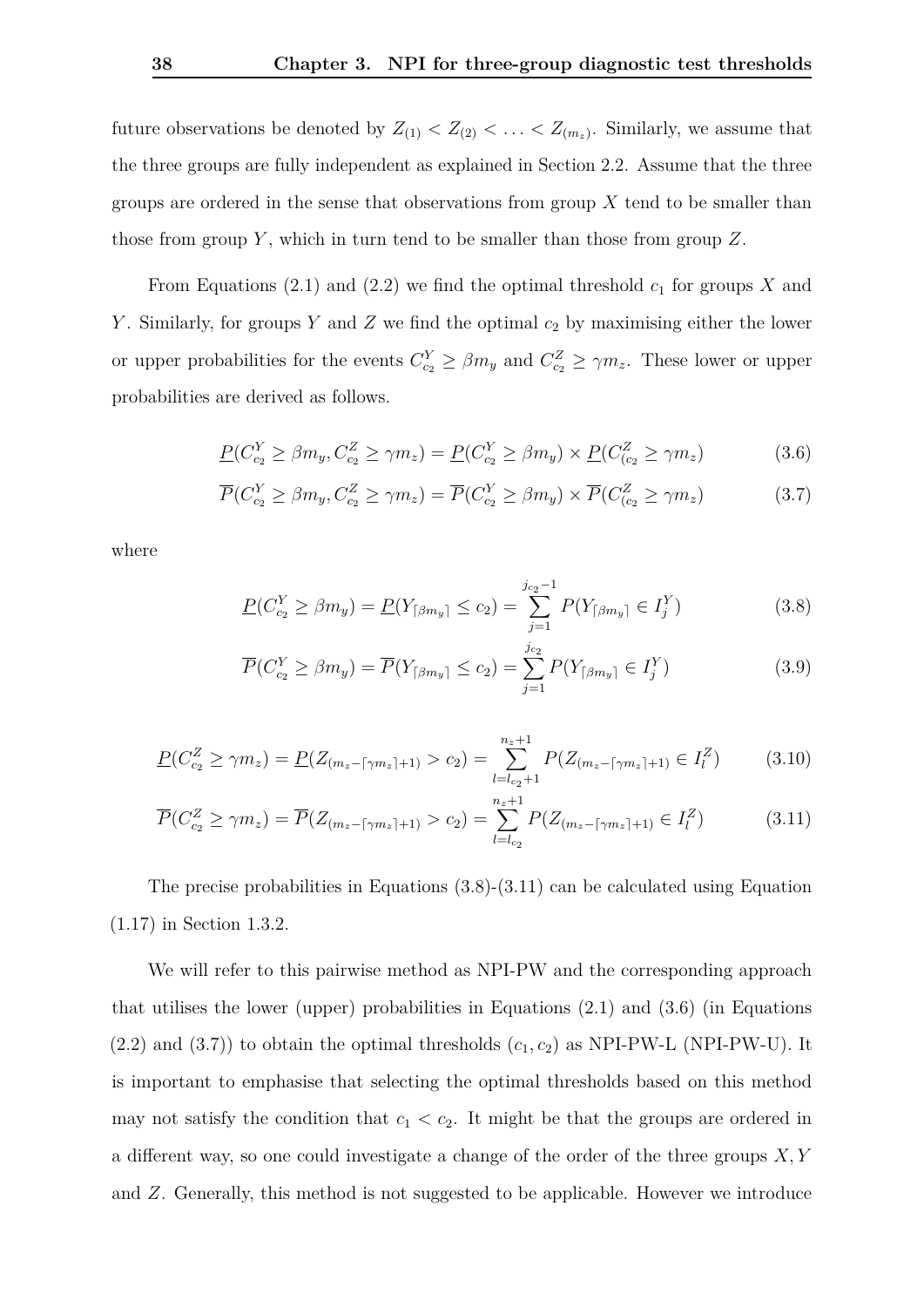it for comparison in the examples and simulation study that will be presented later in this chapter. The problem consideration of the NPI-PW method motivates us to develop a better method for the three groups classification setting in the next section.

#### <span id="page-44-0"></span>**3.4 NPI for three-group diagnostic test thresholds**

In this section, we extend the two-group NPI method for selecting the optimal threshold presented in Section [2.2,](#page-20-0) to a three-group setting. We follow the same notation as presented in Section [3.3,](#page-42-0) but we need to add the following. Let us assume that the three groups are ordered in the sense that observations from group *X* tend to be smaller than those from group *Y* , which in turn tend to be smaller than those from group *Z*. For a decision rule, two thresholds  $c_1 < c_2$  are required to classify individuals, based on their diagnostic test results, into one of the three groups, such that a test value which is less than or equal to  $c_1$  is an indication that this individual belongs to group  $X$ , a test value which is greater than  $c_1$  and less than or equal to  $c_2$  is an indication that this individual belongs to group  $Y$ , and a test value which is greater than  $c_2$  is an indication that this individual belongs to group *Z*.

For specific values of  $c_1$  and  $c_2$ , with  $c_1 < c_2$ ,  $C_{c_1}^X$  denotes the number of correctly classified future individuals from group *X*, that is those with test results  $X_{n_x+r} \leq c_1$  (for  $r = 1, \ldots, m_x$ ,  $C^{Y}_{(c_1, c_2)}$  denotes the number of correctly classified future individuals from group *Y*, that is those with test results  $c_1 < Y_{n_y+s} \le c_2$  (for  $s = 1, \ldots, m_y$ ), and  $C_{c_2}^Z$ denotes the number of correctly classified future individuals from group *Z*, that is those with test results  $Z_{n_z+t} > c_2$  (for  $t = 1, \ldots, m_z$ ).

Let  $\alpha$ ,  $\beta$  and  $\gamma$  be any values in  $(0, 1]$  that are selected to reflect the desired importance of the groups. Following the same events of interest for the two groups as presented in Section [2.2,](#page-20-0) the events of interest for the groups *X, Y* and *Z* that we focus on are  $C_{c_1}^X \ge \alpha m_x, C_{(c_1,c_2)}^Y \ge \beta m_y$  and  $C_{c_2}^Z \ge \gamma m_z$ , respectively. Varying the values of  $\alpha$ ,  $\beta$  and  $\gamma$ will depend on one's beliefs of which group is more important to be correctly diagnosed. Of course one can choose  $\alpha$ ,  $\beta$  and  $\gamma$  to be equal if one prefers to give the same importance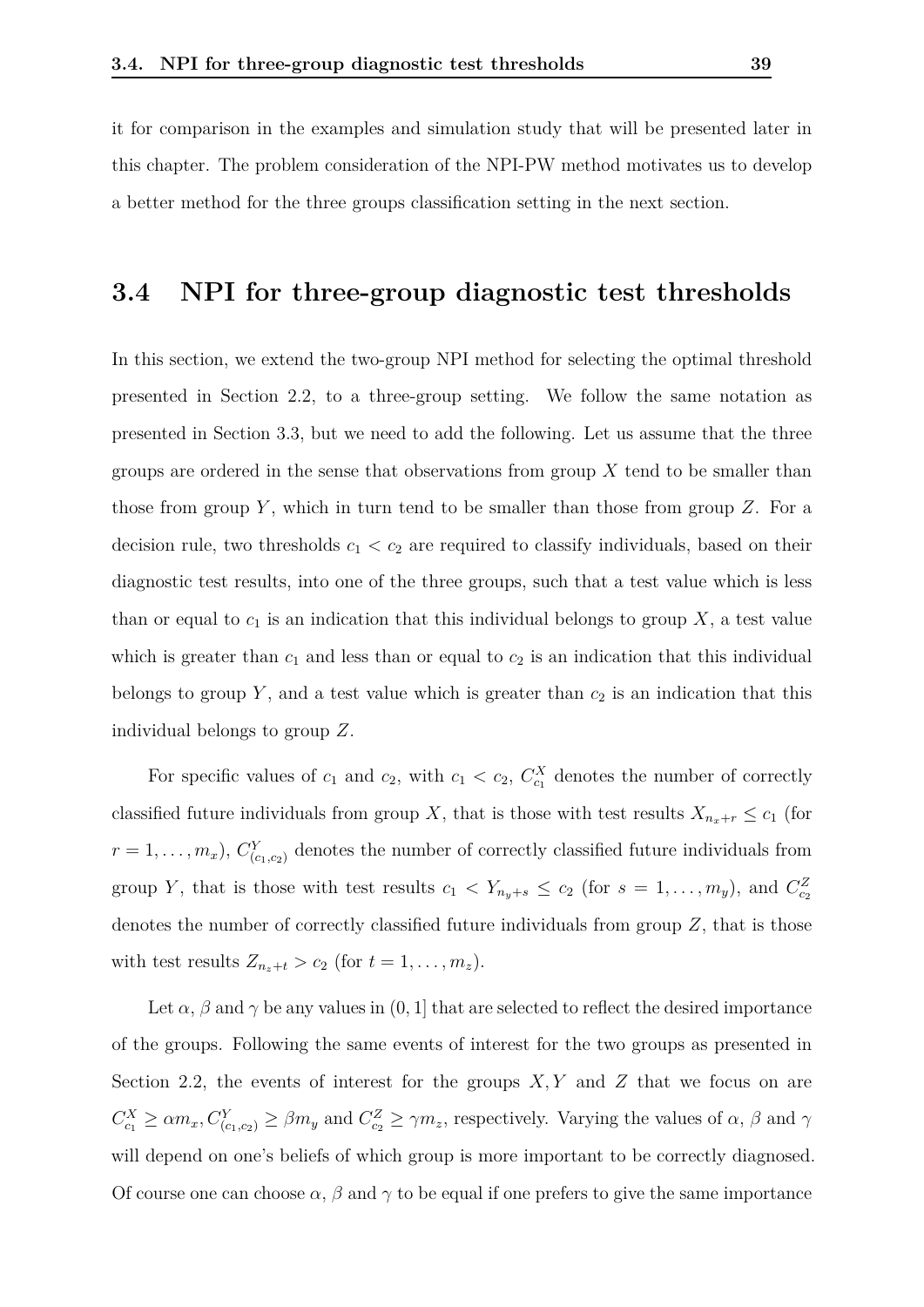of correct classification to all future individuals.

Under the independence assumption of the three groups, the joint NPI lower and upper probabilities can be derived as the products of the corresponding lower and upper probabilities for the individual events involving  $C_{c_1}^X$ ,  $C_{(c_1,c_2)}^Y$ , and  $C_{c_2}^Z$ , thus

<span id="page-45-1"></span><span id="page-45-0"></span>
$$
\underline{P}(C_{c_1}^X \ge \alpha m_x, C_{(c_1, c_2)}^Y \ge \beta m_y, C_{c_2}^Z \ge \gamma m_z) =
$$
\n
$$
\underline{P}(C_{c_1}^X \ge \alpha m_x) \times \underline{P}(C_{(c_1, c_2)}^Y \ge \beta m_y) \times \underline{P}(C_{c_2}^Z \ge \gamma m_z)
$$
\n
$$
\overline{P}(C_{c_1}^X \ge \alpha m_x, C_{(c_1, c_2)}^Y \ge \beta m_y, C_{c_2}^Z \ge \gamma m_z) =
$$
\n
$$
\overline{P}(C_{c_1}^X \ge \alpha m_x) \times \overline{P}(C_{(c_1, c_2)}^Y \ge \beta m_y) \times \overline{P}(C_{c_2}^Z \ge \gamma m_z)
$$
\n(3.13)

We refer to the use of Equations [\(3.12\)](#page-45-0) and [\(3.13\)](#page-45-1) as 3-NPI-L and 3-NPI-U, respectively, and the method in general as 3-NPI.

For  $I_i^X = (x_{i-1}, x_i)$  with  $i = 1, ..., n_x + 1$  and  $c_1 \in I_{i_{c_1}}^X = (x_{i_{c_1}-1}, x_{i_{c_1}}), i_{c_1} \in$  $\{2, 3, \ldots, n_x\}$ , the NPI lower and upper probabilities for the event  $C_{c_1}^X \ge \alpha m_x$  are given by

<span id="page-45-2"></span>
$$
\underline{P}(C_{c_1}^X \ge \alpha m_x) = \underline{P}(X_{\lceil \alpha m_x \rceil} \le c_1) = \sum_{i=1}^{i_{c_1}-1} P(X_{\lceil \alpha m_x \rceil} \in I_i^X) \tag{3.14}
$$

<span id="page-45-3"></span>
$$
\overline{P}(C_{c_1}^X \ge \alpha m_x) = \overline{P}(X_{\lceil \alpha m_x \rceil} \le c_1) = \sum_{i=1}^{i_{c_1}} P(X_{\lceil \alpha m_x \rceil} \in I_i^X)
$$
\n(3.15)

For  $i_{c_1} = 1$ , Equations [\(3.14\)](#page-45-2) and [\(3.15\)](#page-45-3) become

$$
\underline{P}(C_{c_1}^X \ge \alpha m_x) = 0 \quad \text{and} \quad \overline{P}(C_{c_1}^X \ge \alpha m_x) = P(X_{(\lceil \alpha m_x \rceil)} \in I_1^X)
$$

and for  $i_{c_1} = n_x + 1$ ,

$$
\underline{P}(C_{c_1}^X \ge \alpha m_x) = 1 - P(X_{(\lceil \alpha m_x \rceil)} \in I_{n_x+1}^X) \quad \text{and} \quad \overline{P}(C_{c_1}^X \ge \alpha m_x) = 1
$$

If  $c_1$  is equal to one of the observations  $x_i$ , say  $c_1 = x_{i_{c_1}}$  for the specific value  $i_{c_1} \in$  $\{2, ..., n_x\}$ , then this event has the following precise probability,

$$
P(C_{c_1}^X \ge \alpha m_x) = P(X_{(\lceil \alpha m_x \rceil)} \le c_1) = \sum_{i=1}^{i_{c_1}} P(X_{(\lceil \alpha m_x \rceil)} \in I_i^X)
$$

For  $I_j^Y = (y_{j-1}, y_j)$  with  $j = 1, ..., n_y + 1$  and  $c_1 \in I_{j_{c_1}}^Y = (y_{j_{c_1}-1}, y_{j_{c_1}})$  and  $c_2 \in I_{j_{c_2}}^Y =$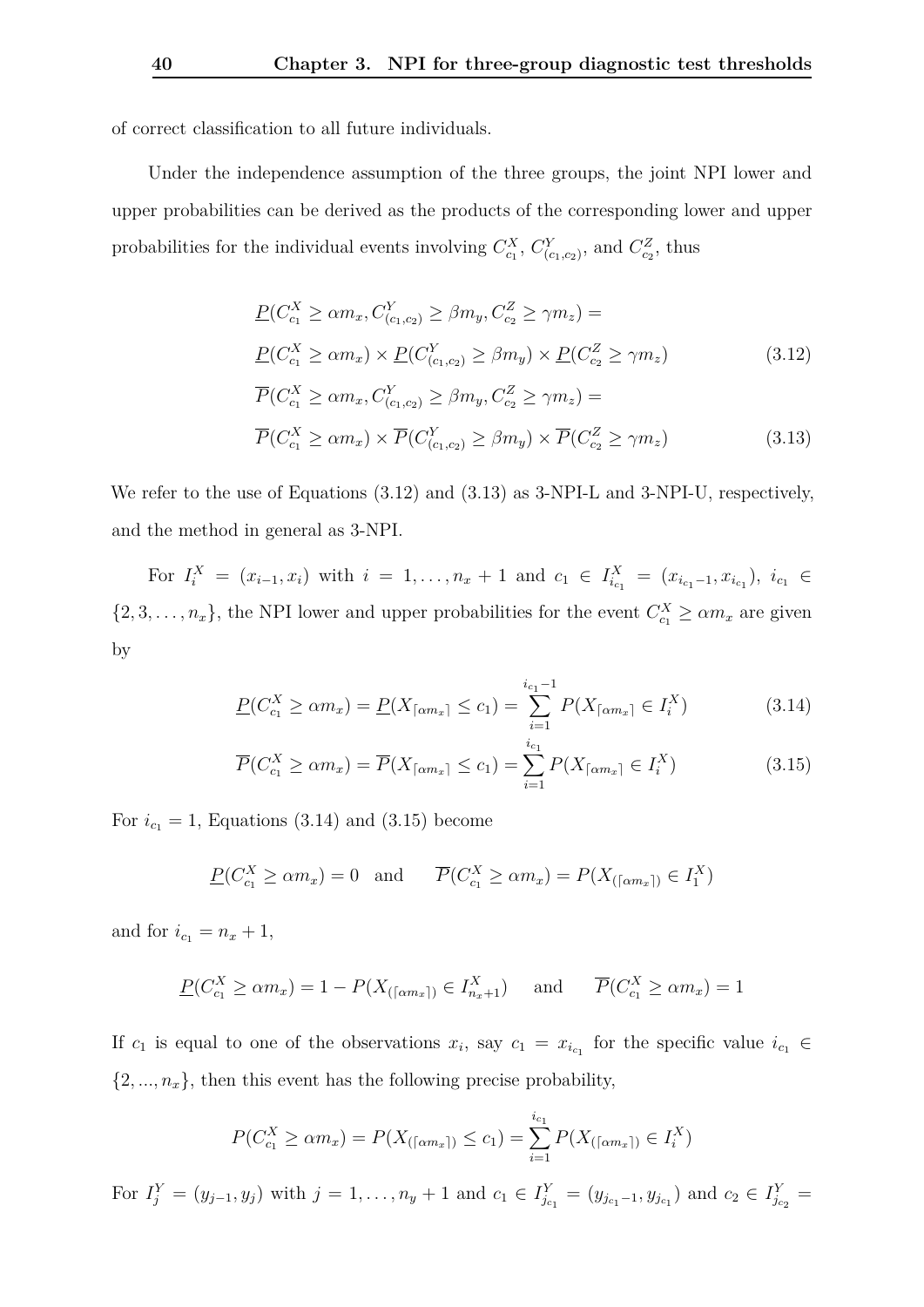$(y_{j_{c_2}-1}, y_{j_{c_2}})$ , with  $j_{c_1} \in \{1, ..., n_y+1\}$  and  $j_{c_2} \in \{1, ..., n_y+1\}$ , with  $c_2 ≥ c_1$ , which implies that  $j_{c_2} \geq j_{c_1}$ , the NPI approach leads to the following lower and upper probabilities  $P(C_{(c_1,c_2)}^Y \ge \beta m_y)$  and  $\overline{P}(C_{(c_1,c_2)}^Y \ge \beta m_y)$ ,

<span id="page-46-0"></span>
$$
\underline{P}(C_{(c_1,c_2)}^Y \ge \beta m_y) = P(C_{(y_{j_{c_1}},y_{j_{c_2}-1})}^Y \ge \beta m_y)
$$
\n(3.16)

$$
\overline{P}(C_{(c_1,c_2)}^Y \ge \beta m_y) = P(C_{(y_{jc_1-1}, y_{jc_2})}^Y \ge \beta m_y)
$$
\n(3.17)

For  $j_{c_1} = 1$  and  $j_{c_2} = 2$ , Equations [\(3.16\)](#page-46-0) and [\(3.17\)](#page-46-0) become

$$
\underline{P}(C_{(c_1,c_2)}^Y \ge \beta m_y) = 0 \text{ and } \overline{P}(C_{(c_1,c_2)}^Y \ge \beta m_y) = P(C_{(-\infty,y_{j_{c_2}})}^Y \ge \beta m_y)
$$

For  $j_{c_1} = 1$  and  $j_{c_2} = \{3, ..., n_y + 1\},\$ 

$$
P(C_{(c_1,c_2)}^Y \ge \beta m_y) = P(C_{(y_{j_{c_1}},y_{j_{c_2}-1})}^Y \ge \beta m_y)
$$
 and  

$$
\overline{P}(C_{(c_1,c_2)}^Y \ge \beta m_y) = P(C_{(-\infty,y_{j_{c_2}})}^Y \ge \beta m_y)
$$

For  $j_{c_1} = n_y$  and  $j_{c_2} = n_y + 1$ ,

.

$$
\underline{P}(C_{(c_1,c_2)}^Y \ge \beta m_y) = 0 \text{ and } \overline{P}(C_{(c_1,c_2)}^Y \ge \beta m_y) = P(C_{(y_{j_{c_1}-1},\infty)}^Y \ge \beta m_y)
$$

Note that  $\underline{P}(C_{(c_1,c_2)}^Y \geq \beta m_y) = 0$  for all  $j_{c_2} = j_{c_1} + 1$ . Further a special case occurs when  $c_1$  and  $c_2$  occur in the same interval, that is  $j_{c_1} = j_{c_2}$ . Then the lower probability in Equation [\(3.16\)](#page-46-0) is equal to zero.

The upper probability in Equation [\(3.17\)](#page-46-0) can be calculated as follows. In order to assign the probability masses within the interval  $(y_{j_{c_1}-1}, y_{j_{c_1}})$  to derive the NPI upper probability in Equation [\(3.17\)](#page-46-0), let the number of observations from groups *X* and *Z* between  $y_{j_{c_1}-1}$  and  $y_{j_{c_1}}$  be denoted by  $n_x^{j_{c_1}}$  and  $n_z^{j_{c_1}}$ , respectively. These observations create a partition of the interval  $(y_{j_{c_1}-1}, y_{j_{c_1}})$  into  $n_x^{j_{c_1}} + n_z^{j_{c_1}} + 1$  sub-intervals. If  $c_1$  is in sub-interval  $(y_{j-1}, x_i)$ , then we put the probability mass to the right end point  $x_i$ . Simultaneously, if  $c_2$  is in sub-interval  $(z_l, y_j)$ , then we put the probability mass to the left end point  $z_l$ ,  $l = 1, ..., n_z + 1$ . If the observations are only from group *X*, so  $n_z^{j_{c_1}} = 0$ , then we put the probability mass to the right end point  $x_i$ , and if they are only from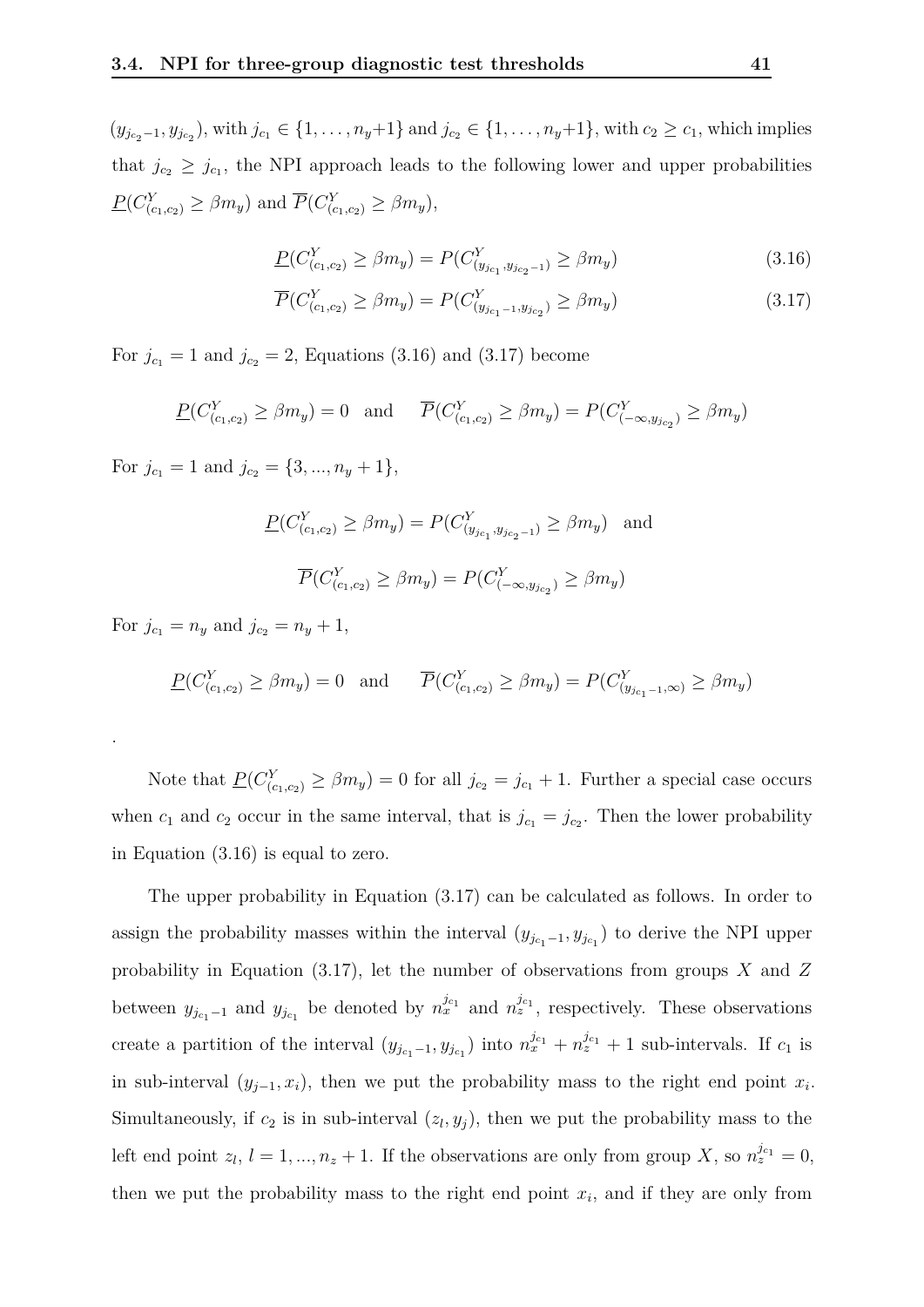group *Z*,  $n_x^{j_{c_1}} = 0$ , then we put the probability mass to the left end point  $z_l$ . If there are no observations from groups *X* and *Z* in the interval  $(y_{j_{c_1}-1}, y_{j_{c_1}})$ , then we put all the probability masses in between  $c_1$  and  $c_2$ , as long as  $c_1$  is to the left of  $c_2$ .

For  $I_l^Z = (z_{l-1}, z_l)$  with  $l = 1, ..., n_z + 1$  and  $c_2 \in I_{l_{c_2}}^Z = (z_{l_{c_2}-1}, z_{l_{c_2}}), l_{c_2} =$  $1, 2, 3, \ldots, n_z$ , the NPI approach leads to the following lower and upper probabilities  $P(C_{c_2}^Z \ge \gamma m_z)$  and  $\overline{P}(C_{c_2}^Z \ge \gamma m_z)$ ,

<span id="page-47-0"></span>
$$
\underline{P}(C_{c_2}^Z \ge \gamma m_z) = \underline{P}(Z_{(m_z - \lceil \gamma m_z \rceil + 1)} > c_2) = \sum_{l = l_{c_2} + 1}^{n_z + 1} P(Z_{(m_z - \lceil \gamma m_z \rceil + 1)} \in I_l^Z) \tag{3.18}
$$

$$
\overline{P}(C_{c_2}^Z \ge \gamma m_z) = \overline{P}(Z_{(m_z - \lceil \gamma m_z \rceil + 1)} > c_2) = \sum_{l = l_{c_2}}^{n_z + 1} P(Z_{(m_z - \lceil \gamma m_z \rceil + 1)} \in I_l^Z) \tag{3.19}
$$

For  $l_{c_2} = 1$ , Equations [\(3.18\)](#page-47-0) and [\(3.19\)](#page-47-1) become

<span id="page-47-1"></span>
$$
\underline{P}(C_{c_2}^Z \ge \gamma m_z) = 1 - P(Z_{(m_z - \lceil \gamma m_z \rceil + 1)} \in I_1^Z) \text{ and } \overline{P}(C_{c_2}^Z \ge \gamma m_z) = 1
$$

and for  $l_{c_2} = n_z + 1$ ,

$$
\underline{P}(C_{c_2}^Z \ge \gamma m_z) = 0 \quad \text{and} \quad \overline{P}(C_{c_2}^Z \ge \gamma m_z) = P(Z_{(m_z - \lceil \gamma m_z \rceil + 1)} \in I_{n_z + 1}^Z)
$$

Furthermore, for  $c = z_{l_{c_2}}$  we have

$$
P(C_{c_2}^Z \ge \gamma m_z) = P(Z_{(m_z - \lceil \gamma m_z \rceil + 1)} > c_2) = \sum_{l=l_{c_2}+1}^{n_z+1} P(Z_{(m_z - \lceil \gamma m_z \rceil + 1)} \in I_j^Z)
$$

The optimal thresholds  $c_1$  and  $c_2$  can be obtained by maximising Equations  $(3.12)$ and  $(3.13)$ . To search for the optimal thresholds  $c_1$  and  $c_2$ , we follow a similar process as presented in Section [2.4,](#page-24-0) with the addition of group *Z*. Thus, we need to search for the values  $c_1$  and  $c_2$  that maximise the lower or the upper probability for Equations  $(3.12)$  or  $(3.13)$ , respectively, within each of the  $n_x + n_y + n_z + 1$  intervals created by the data observations. However, the optimal threshold  $c_1$  can only be in intervals where the left end point of the interval is an observation from group *X* and the right end point is an observation from group *Y*, that is  $c_1 \in (x_i, y_j)$ . Any observations from group *Z* are irrelevant here and must be ignored. On the other hand, the optimal threshold  $c_2$  can only be in intervals where the left end point of the interval is an observation from group *Y* and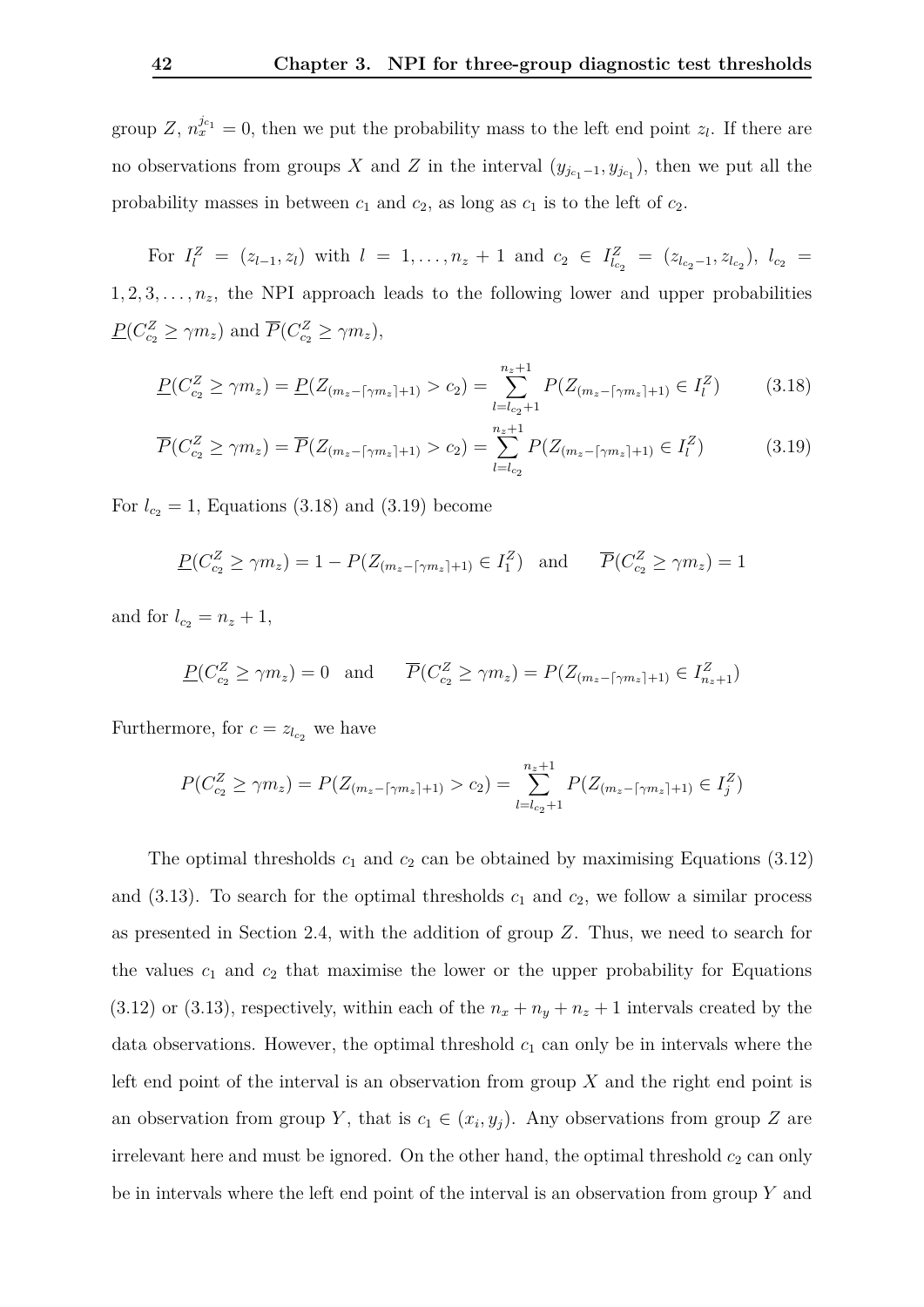the right end point is an observation from group *Z*, that is  $c_2 \in (y_j, z_l)$ . Any observations from group *X* are irrelevant here and must be ignored. We should also consider the first interval for the optimal threshold  $c_1$  and the last interval for the optimal threshold  $c_2$ . In the simulation study which will be presented in Section [3.7,](#page-59-0) we use this property to speed up the derivation of the optimal thresholds  $c_1$  and  $c_2$ .

### <span id="page-48-0"></span>**3.5 NPI method related to the three-group Youden index**

Similarly as Section [2.3](#page-24-1) introduced the NPI method for the two groups classification problem related to the Youden index procedure, in this section, we introduce a NPI method for the three-group classification problem related to the Youden index procedure. We apply the 3-NPI method presented in Section [3.4,](#page-44-0) especially Equations [\(3.12\)](#page-45-0) and [\(3.13\)](#page-45-1), to the three-group Youden index method, in the sense that the criterion of the Youden index maximises the sum of the probabilities of the correct classification for the three groups. Let the NPI-based lower and upper probabilities for the three-group Youden index be denoted by 3-NPI-Y-L and 3-NPI-Y-U, respectively, and the method in general by 3-NPI-Y and they are given by

<span id="page-48-2"></span>
$$
3-NPI-Y-L = \underline{P}(C_{c_1}^X \ge \alpha m_x) + \underline{P}(C_{(c_1,c_2)}^Y \ge \beta m_y) + \underline{P}(C_{c_2}^Z \ge \gamma m_z)
$$
(3.20)

<span id="page-48-3"></span>
$$
3-NPI-Y-U = \overline{P}(C_{c_1}^X \ge \alpha m_x) + \overline{P}(C_{(c_1,c_2)}^Y \ge \beta m_y) + \overline{P}(C_{c_2}^Z \ge \gamma m_z)
$$
(3.21)

<span id="page-48-1"></span>These probabilities are calculated as explained in Section [3.4.](#page-44-0)

#### **3.6 Examples**

In the following examples, we illustrate the three NPI-based methods presented in Sections [3.3,](#page-42-0) [3.4](#page-44-0) and [3.5,](#page-48-0) namely NPI-PW, 3-NPI and 3-NPI-Y, and compare them with the three groups empirical Youden index (3-EYI) and maximum volume (3-EMV) methods presented in Section [3.2.](#page-39-0) As it is irrelevant how  $c_1$  and  $c_2$  are chosen within the respective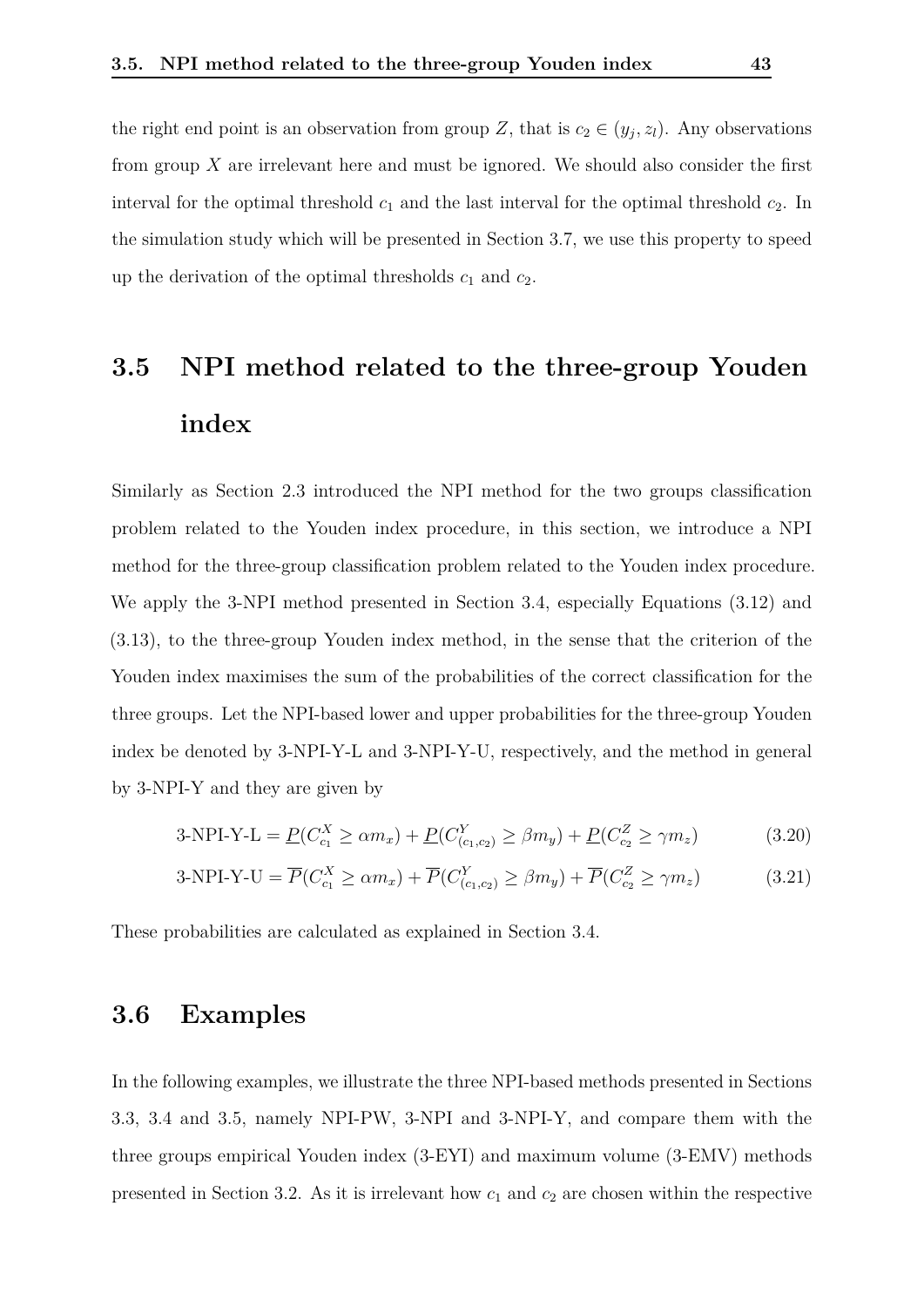intervals, the reported values of  $c_1$  and  $c_2$  in these examples are set to be a value in the interval that is between two consecutive observations of the *X, Y* and *Z* data combined. In the tables for all the examples, we represent the interval for the optimal thresholds *c*1and *c*<sup>2</sup> by their left end point.

**Example 3.1.** The n-acetyl aspartate over creatine (NAA/Cr) is a neuronal metabolism marker in the brain used to distinguish between different levels of human immunodeficiency virus (HIV) in patients [\[47,](#page-103-0) [54\]](#page-104-4). Decreased levels of NAA/Cr have been observed in patients with mild to severe AIDS dementia complex (ADC). The NAA/Cr levels were available for 137 patients, of whom 61 were HIV-positive subjects with AIDS dementia complex (ADC), 39 were HIV-positive non-symptomatic subjects (NAS), and 37 were HIVnegative individuals (NEG). The NAA/Cr levels were anticipated to be lowest among the ADC group and highest among the NEG group, with the NAS group being intermediate to the other two. We refer to these groups as *X*, *Y* and *Z*, respectively. Nakas et al. [\[54\]](#page-104-4) used this data set to illustrate the generalized Youden index for thresholds selection in three-group classification problems. The maximum empirical Youden index is 1*.*434 at the threshold values  $c_1 = 1.83$  and  $c_2 = 1.99$ . This data set has tie observations between the three groups, we avoid the ties by adding 0*.*001 to group *Y* and 0*.*002 to group *Z*. We also applied our method without this specific breaking of the ties, and observed that the results were close.

Figure [3.1](#page-50-0) shows the box-plots of the NAA/Cr levels for ADC, NAS and NEG, where a noticeable overlap between the three groups can be observed, in particular between the NAS and NEG groups. We may not be surprised if we find that the diagnostic test may struggle to distinguish between the latter two groups.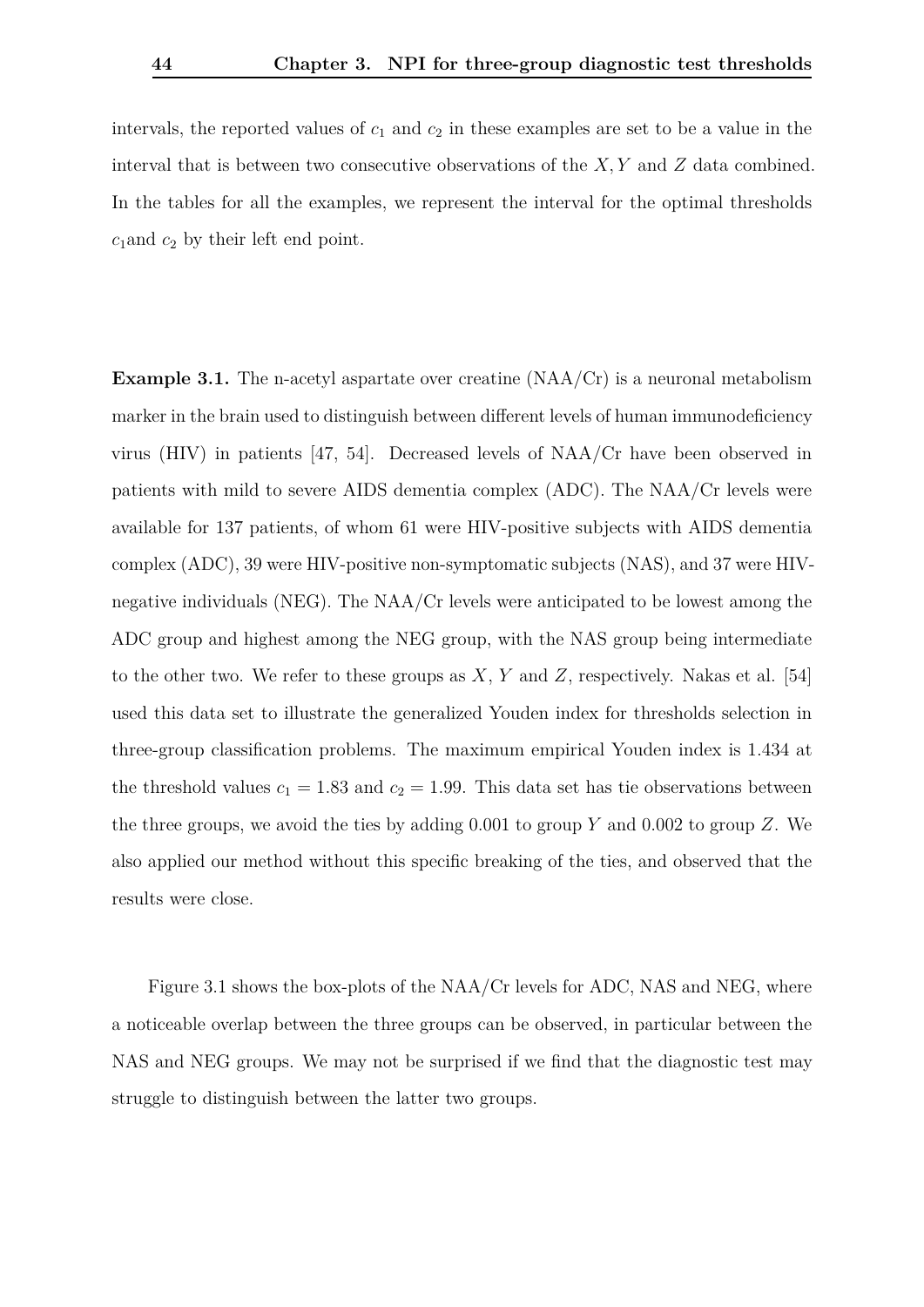<span id="page-50-0"></span>

Figure 3.1: Box-plots of NAA/Cr levels for ADC, NAS and NEG

<span id="page-50-1"></span>

|                          |                                 | Lower case                         |                                 |                          | Upper case               |        |                          | Lower case               |                                 |                          | Upper case               |        |
|--------------------------|---------------------------------|------------------------------------|---------------------------------|--------------------------|--------------------------|--------|--------------------------|--------------------------|---------------------------------|--------------------------|--------------------------|--------|
| Method                   | $c_1$                           | c <sub>2</sub>                     | value                           | $c_1$                    | c <sub>2</sub>           | value  | $c_1$                    | c <sub>2</sub>           | value                           | $c_1$                    | c <sub>2</sub>           | value  |
| $m=5$                    |                                 |                                    | $\alpha = \beta = \gamma = 0.5$ |                          |                          |        |                          |                          | $\alpha = \beta = \gamma = 0.7$ |                          |                          |        |
| $3\mbox{-} \mathrm{NPI}$ | 1.66                            | 1.861                              | 0.0919                          | 1.66                     | 1.861                    | 0.1318 | 1.66                     | 1.861                    | 0.0049                          | 1.66                     | 1.861                    | 0.0089 |
| 3-NPI-Y                  | 1.76                            | 2.05                               | 1.556                           | 1.76                     | 2.05                     | 1.6566 | 1.66                     | 1.661                    | 1.0097                          | 1.66                     | 1.661                    | 1.0770 |
| NPI-PW $(X, Y)$          | 1.76                            | 0.6188<br>$\overline{\phantom{a}}$ |                                 | 1.76                     | $\overline{\phantom{a}}$ | 0.6631 | 1.76                     | $\overline{\phantom{a}}$ | 0.2267                          | 1.76                     | $\overline{\phantom{a}}$ | 0.2656 |
| NPI-PW $(Y, Z)$          | $\overline{\phantom{a}}$        | 0.3373<br>1.861                    |                                 | $\overline{\phantom{a}}$ | 1.861                    | 0.3912 | $\overline{\phantom{a}}$ | 1.861                    | 0.0708                          | $\overline{\phantom{a}}$ | 1.861                    | 0.0931 |
| $m=10$                   | $\alpha = \beta = \gamma = 0.5$ |                                    |                                 |                          |                          |        |                          |                          | $\alpha = \beta = \gamma = 0.7$ |                          |                          |        |
| 3-NPI                    | 1.66                            | 1.861                              | 0.1629                          | 1.66                     | 1.861                    | 0.2399 | 1.66                     | 1.861                    | 0.0038                          | 1.66                     | 1.861                    | 0.0086 |
| 3-NPI-Y                  | 1.76                            | 2.05                               | 1.7980                          | 1.66                     | 1.861                    | 1.8705 | 1.83                     | 1.83                     | 1.1116                          | 1.76                     | 2.05                     | 1.2473 |
| NPI-PW $(X, Y)$          | 1.76                            | $\overline{\phantom{a}}$           | 0.823                           | 1.76                     | $\Box$                   | 0.8582 | 1.76                     | $\overline{\phantom{a}}$ | 0.3237                          | 1.76                     | $\overline{\phantom{a}}$ | 0.3826 |
| NPI-PW $(Y, Z)$          | $\overline{\phantom{a}}$        | 1.861                              | 0.4924                          | $\overline{\phantom{a}}$ | 1.861                    | 0.5646 | $\overline{\phantom{a}}$ | 1.861                    | 0.0799                          | $\overline{\phantom{a}}$ | 1.861                    | 0.1126 |
| $m=25$                   |                                 |                                    | $\alpha = \beta = \gamma = 0.5$ |                          |                          |        |                          |                          | $\alpha = \beta = \gamma = 0.7$ |                          |                          |        |
| 3-NPI                    | 1.66                            | 1.861                              | 0.0683                          | 1.66                     | 1.861                    | 0.1361 | 1.66                     | 1.861                    | 0.00003                         | 1.66                     | 1.861                    | 0.0003 |
| 3-NPI-Y                  | 1.76                            | 2.05                               | 1.822                           | 1.76                     | 2.05                     | 1.8913 | 2.1                      | 2.1                      | 0.9999                          | 1.66                     | 1.661                    | 1.0164 |
| NPI-PW $(X, Y)$          | 1.76                            | $\overline{\phantom{a}}$           | 0.8532                          | 1.76                     | $\Box$                   | 0.8932 | 1.76                     | $\overline{\phantom{a}}$ | 0.1687                          | 1.76                     | $\overline{\phantom{a}}$ | 0.2297 |
| NPI-PW $(Y, Z)$          | $\overline{\phantom{a}}$        | 1.861                              | 0.3951                          | $\overline{\phantom{a}}$ | 1.861                    | 0.4922 | $\overline{\phantom{a}}$ | 1.861                    | 0.0124                          | $\overline{\phantom{a}}$ | 1.861                    | 0.0240 |

Table 3.1: Optimal thresholds  $(c_1, c_2)$  using NPI-based methods, where value represents the value of the ..NPI... corresponding to the specific cases

Tables [3.1](#page-50-1) and [3.3](#page-52-0) provide the optimal threshold values  $(c_1, c_2)$  obtained from the three NPI-based methods along with their corresponding lower and upper probabilities, for  $m_x = m_y = m_z = m$ . We have considered four different scenarios of  $\alpha$ ,  $\beta$  and  $\gamma$ . As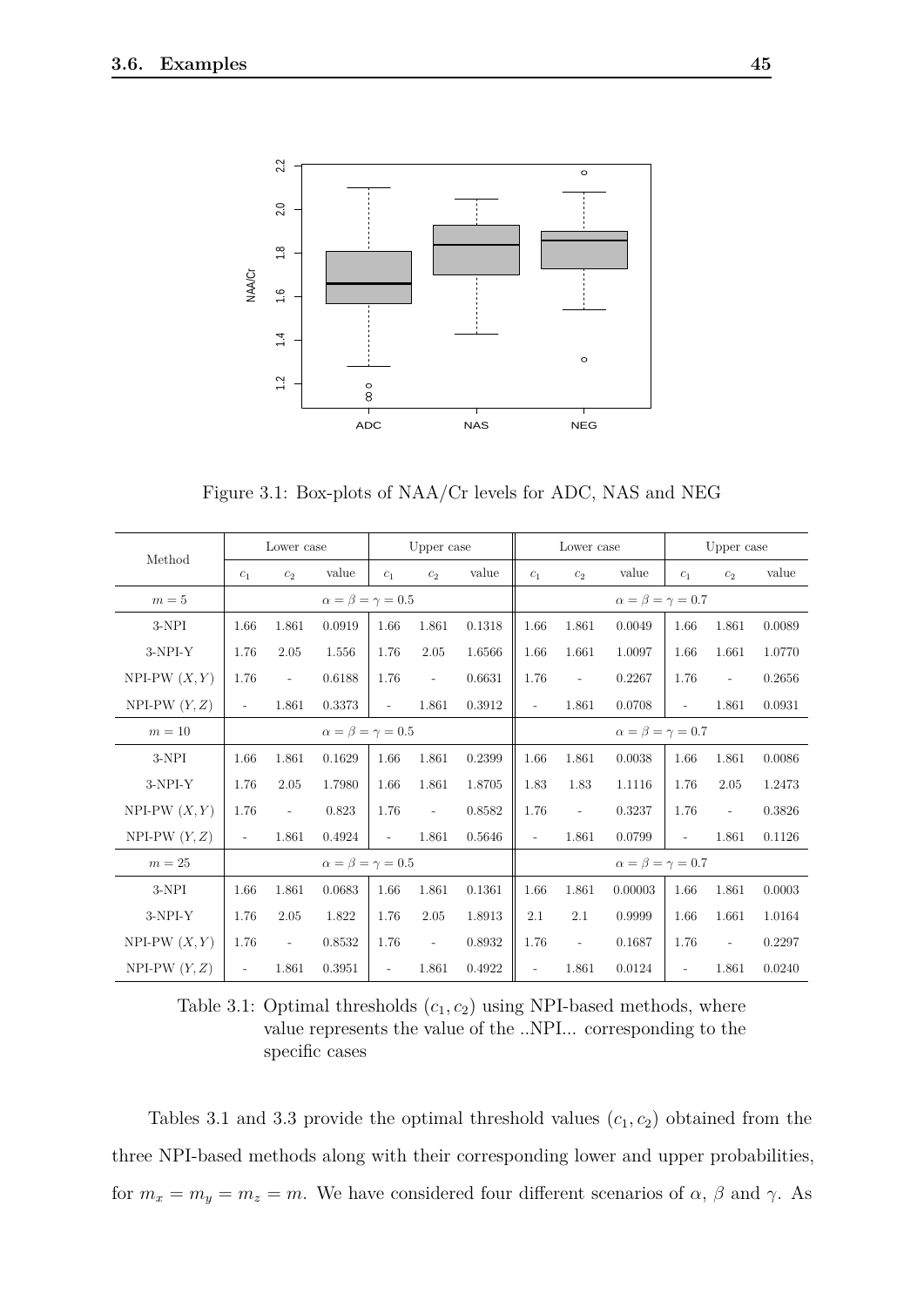we can see from Table [3.1,](#page-50-1) for  $\alpha = \beta = \gamma = 0.5$ , all the methods provide the same optimal thresholds  $c_1$  and  $c_2$  regardless of the  $m$  value; except the 3-NPI-Y-U method, the optimal thresholds are  $c_1 \in (1.66, 1.661)$  and  $c_2 \in (1.861, 1.862)$  for  $m = 10$ . It is noticed that the lower and upper NPI-PW method based on groups *Y* and *Z* are lower than that based on groups *X* and *Y* , which is due to the fact that groups *Y* and *Z* overlap more than groups *X* and *Y* .

For  $\alpha = \beta = \gamma = 0.7$ , the optimal thresholds  $(c_1, c_2)$  are the same as the  $\alpha = \beta =$  $\gamma = 0.5$  scenario for both the 3-NPI and NPI-PW methods. The optimal thresholds for the 3-NPI-Y vary with *m*, for example for  $m = 10$  both the optimal thresholds for the NPI-Y-L are  $c_1, c_2 \in (1.83, 1.831)$ , and for  $m = 25$  both the optimal thresholds are  $c_1, c_2 \in (2.1, 2.17)$ . We notice that the corresponding lower and upper probabilities for all the methods become lower than for scenario  $\alpha = \beta = \gamma = 0.5$  as the required criteria become harder to achieve.

An interesting point is that the 3-NPI-Y method often tries to squeeze one of the groups in order to maximise the corresponding lower and upper probabilities (as it is based on summing up the individual probabilities rather than taking the product), while the 3-NPI method actually tries to balance between the groups in order to find the optimal thresholds  $c_1$  and  $c_2$ . To illustrate this further, we have calculated the individual probabilities for the groups *X, Y* and *Z*, the optimal thresholds and the corresponding lower and upper probabilities of the 3-NPI and 3-NPI-Y methods, which are presented in Table [3.2,](#page-52-1) where  $(c_1^L, c_2^L)$  and  $(c_1^U, c_2^U)$  are the corresponding thresholds of the lower and upper probabilities, respectively. As we can see from this table, the 3-NPI-Y-L method squeezes group *Y* in order to obtain the optimal thresholds that maximise the lower probability in Equation [\(3.20\)](#page-48-2) and focuses on maximising the number of correctly classified future observations from group *X*. Whereas, the 3-NPI-Y-U method squeezes group *Z* in order to obtain the optimal thresholds that maximise the upper probability in Equation [\(3.21\)](#page-48-3), and focuses on maximising the number of correctly classified future observations from groups *X* and *Y* . On the other hand, the 3-NPI method tries to balance between the three groups in order to obtain the optimal thresholds that maximise both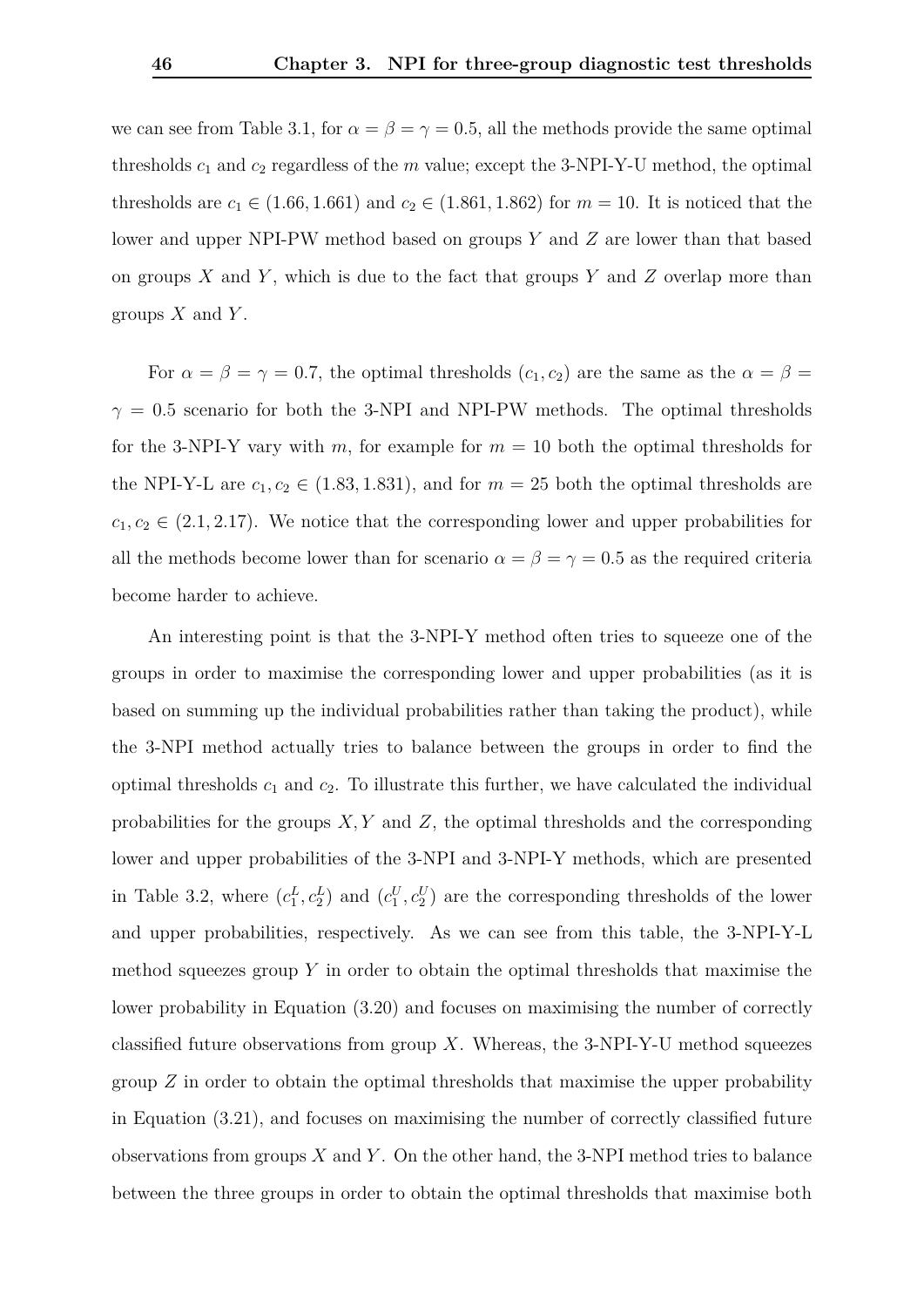the lower and upper probabilities, but we also notice a slightly smaller value for the *Y* group in the lower and upper probabilities.

<span id="page-52-1"></span>

| $c_1^L$ |        |        | $c_2^L$ $\underline{P}(C_{c_1}^X \ge \alpha m_x)$ $\underline{P}(C_{(c_1,c_2)}^Y \ge \beta m_y)$ $\underline{P}(C_{c_2}^Z \ge \gamma m_z)$ 3-NPI-L 3-NPI-Y-L |        |        |        |
|---------|--------|--------|--------------------------------------------------------------------------------------------------------------------------------------------------------------|--------|--------|--------|
| 1.66    | 1.861  | 0.1902 | 0.0997                                                                                                                                                       | 0.2005 | 0.0038 |        |
| 1.83    | - 1.83 | 0.8149 | 0.0000                                                                                                                                                       | 0.2967 |        | 1.1116 |
|         |        |        |                                                                                                                                                              |        |        |        |
| $c_1^U$ |        |        | $c_2^U$ $\overline{P}(C_{c_1}^X \ge \alpha m_x)$ $\overline{P}(C_{(c_1,c_2)}^Y \ge \beta m_y)$ $\overline{P}(C_{(c_2)}^Z \ge \gamma m_z)$ 3-NPI-U 3-NPI-Y-U  |        |        |        |
| 1.66    | 1.861  | 0.2177 | 0.1611                                                                                                                                                       | 0.2460 | 0.0086 |        |
| 1.76    | 2.05   | 0.5457 | 0.7011                                                                                                                                                       | 0.0005 |        | 1.2473 |

Table 3.2: Comparison of 3-NPI and 3-NPI-Y methods, for *m* = 10 and  $\alpha = \beta = \gamma = 0.7$ .

<span id="page-52-0"></span>

|                 |                          | Lower case                           |                                      |                          | Upper case               |        |                                 | Lower case               |                                 | Upper case               |                          |        |
|-----------------|--------------------------|--------------------------------------|--------------------------------------|--------------------------|--------------------------|--------|---------------------------------|--------------------------|---------------------------------|--------------------------|--------------------------|--------|
| Method          | $c_1$                    | c <sub>2</sub>                       | value                                | $c_1$                    | c <sub>2</sub>           | value  | $c_1$                           | c <sub>2</sub>           | value                           | $c_1$                    | c <sub>2</sub>           | value  |
| $m=5$           |                          |                                      | $\alpha = \beta = 0.7, \gamma = 0.4$ |                          |                          |        | $\alpha = \beta = \gamma = 0.2$ |                          |                                 |                          |                          |        |
| 3-NPI           | 1.76                     | 1.941                                | 0.0248                               | 1.76                     | 1.941                    | 0.0423 | 1.66                            | 1.861                    | 0.8568                          | 1.66                     | 1.861                    | 0.8929 |
| $3-NPI-Y$       | 1.86                     | 1.861<br>1.5442                      |                                      | 1.86                     | 1.861                    | 1.6074 | 1.66                            | 1.861                    | 2.8498                          | 1.66                     | 1.861                    | 2.8890 |
| NPI-PW $(X, Y)$ | 1.76                     | 0.2267<br>$\overline{\phantom{a}}$   |                                      | 1.76                     | $\overline{\phantom{a}}$ | 0.2656 | 1.76                            | $\overline{\phantom{a}}$ | 0.9886                          | 1.76                     | $\overline{\phantom{a}}$ | 0.9913 |
| NPI-PW $(Y, Z)$ | $\overline{\phantom{a}}$ | 1.861<br>0.2782                      |                                      | $\overline{\phantom{a}}$ | 1.861                    | 0.3248 | $\overline{\phantom{a}}$        | 1.861                    | 0.9467                          | $\overline{\phantom{a}}$ | 1.861                    | 0.9587 |
| $m=10$          |                          | $\alpha = \beta = 0.7, \gamma = 0.4$ |                                      |                          |                          |        |                                 |                          | $\alpha = \beta = \gamma = 0.2$ |                          |                          |        |
| 3-NPI           | 1.76                     | 1.941                                | 0.0164                               | 1.76                     | 1.941                    | 0.0341 | 1.66                            | 1.861                    | 0.9167                          | 1.66                     | 1.861                    | 0.9477 |
| $3-NPI-Y$       | 1.83                     | 1.83                                 | 1.6889                               | 1.83                     | 1.83                     | 1.7494 | 1.66                            | 1.861                    | 2.9147                          | 1.66                     | 1.861                    | 2.9468 |
| NPI-PW $(X, Y)$ | 1.76                     | $\overline{\phantom{a}}$             | 0.3237                               | 1.76                     | $\overline{\phantom{a}}$ | 0.3826 | 1.76                            | $\overline{\phantom{a}}$ | 0.9981                          | 1.76                     | $\overline{\phantom{a}}$ | 0.9987 |
| NPI-PW $(Y, Z)$ | $\overline{\phantom{a}}$ | 1.861                                | 0.3187                               | $\overline{\phantom{a}}$ | 1.861                    | 0.3841 | $\overline{\phantom{a}}$        | 1.861                    | 0.9761                          | $\overline{\phantom{a}}$ | 1.861                    | 0.9836 |
| $m=25$          |                          |                                      | $\alpha = \beta = 0.7, \gamma = 0.4$ |                          |                          |        |                                 |                          | $\alpha = \beta = \gamma = 0.2$ |                          |                          |        |
| 3-NPI           | 1.76                     | 1.941                                | 0.0011                               | 1.76                     | 1.941                    | 0.0044 | 1.66                            | 1.861                    | 0.9737                          | 1.66                     | 1.861                    | 0.9889 |
| $3-NPI-Y$       | 1.86                     | 1.861                                | 1.6940                               | 1.86                     | 1.861                    | 1.7777 | 1.66                            | 1.861                    | 2.9735                          | 1.66                     | 1.861                    | 2.9889 |
| NPI-PW $(X, Y)$ | 1.76                     | $\overline{\phantom{a}}$             | 0.1687                               | 1.76                     | $\overline{\phantom{a}}$ | 0.2297 | 1.76                            | $\overline{\phantom{a}}$ | 1.0000                          | 1.76                     | $\overline{\phantom{a}}$ | 1.0000 |
| NPI-PW $(Y, Z)$ | $\overline{\phantom{a}}$ | 1.861                                | 0.1771                               | ÷.                       | 1.861                    | 0.2438 | $\overline{\phantom{a}}$        | 1.84                     | 0.9953                          | $\overline{\phantom{a}}$ | 1.84                     | 0.9975 |

Table 3.3: Optimal thresholds  $(c_1, c_2)$  using NPI-based methods, where value represents the value of the ..NPI... corresponding to the specific cases

From Table [3.3,](#page-52-0) for  $\alpha = \beta = 0.7, \gamma = 0.4$ , as this scenario request to put more emphasis on the number of correctly classified future observations from groups *X* and *Y* than that from groups  $Z$ , it is noticed that the optimal thresholds  $(c_1, c_2)$  for the 3-NPI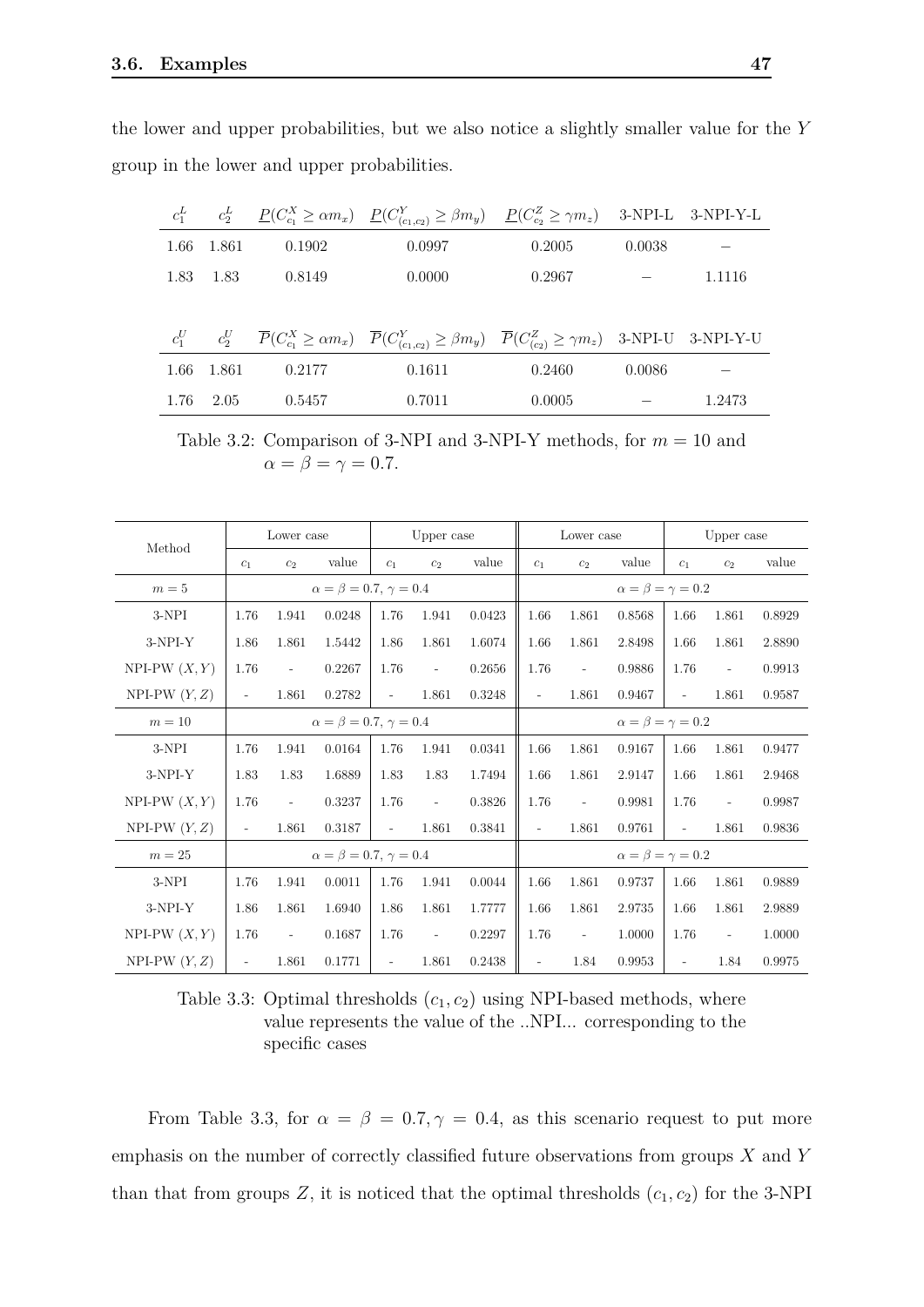method increase in order to achieve the desired criteria in comparison to  $\alpha = \beta = \gamma$ scenario, as  $c_1 \in (1.76, 1.761)$  and  $c_2 \in (1.941, 951)$ . Whereas, the NPI-Y method, also at this scenario, tries to squeeze the group *Y* in order to find the optimal thresholds  $(c_1, c_2)$ , for example for  $m = 10$ , both the optimal thresholds for the NPI-Y-U are  $c_1, c_2 \in$  $(1.83, 1.831)$ , while for  $m = 5, 25$  the optimal thresholds are  $c_1 \in (1.86, 1.861)$  and  $c_1 \in$ (1*.*861*,* 1*.*862) which they are next to each other. The optimal thresholds for the NPI-PW method stay the same as in the  $\alpha = \beta = \gamma$  scenario.

Finally, when the required criteria are easy to achieve  $(\alpha = \beta = \gamma = 0.2)$ , all the methods perform well as the values of the lower and upper probabilities are very high, and the 3-NPI and 3-NPI-Y methods provide the same optimal threshold values  $c_1$  and *c*<sub>2</sub> where  $c_1 \in (1.66, 1.661)$  and  $c_2 \in (1.861, 1.862)$ . The optimal threshold values for the NPI-PW method stay the same in all the scenarios except that the NPI-PW (*Y, Z*) for  $m = 25$  the optimal threshold  $c_2$  changes to  $c_2 \in (1.84, 1.841)$ .

The maximum value of the empirical maximum volume (3-EMV) is equal to 0*.*1205 and at the optimal thresholds  $c_1 \in (1.66, 1.661)$  and  $c_2 \in (1.861, 1.862)$ . The point to be highlighted is that the optimal threshold values  $(c_1, c_2)$  for the NPI method (with  $\alpha = \beta =$ *γ*) are the same as they are for the 3-EMV method since both criteria are based on the product of the probabilities which tends to provide more balanced classification between the three groups. However, the NPI-Y method based on the sum of the probabilities does not seem to be ideal to obtain the optimal thresholds that maximise the probability for every individual group.

<span id="page-53-0"></span>

|                  |             |            | 2-NPI method |                        | 2-NPI-Y method |             |              |             |  |  |
|------------------|-------------|------------|--------------|------------------------|----------------|-------------|--------------|-------------|--|--|
| $\boldsymbol{m}$ |             | Lower case |              | Upper case             |                | Lower case  | Upper case   |             |  |  |
|                  | $\mathbf c$ | $2-NPI-L$  | $\mathbf{c}$ | $2-NPI-U$              | $\mathbf{c}$   | $2-NPI-Y-L$ | $\mathbf{c}$ | $2-NPI-Y-U$ |  |  |
|                  |             |            |              | $\alpha = \beta = 0.5$ |                |             |              |             |  |  |
| 5                | 1.76        | 0.6112     | 1.76         | 0.6446                 | 1.76           | 1.5650      | 1.76         | 1.6067      |  |  |
| 10               | 1.76        | 0.8225     | 1.76         | 0.8504                 | 1.76           | 1.8145      | 1.76         | 1.8448      |  |  |
| 25               | 1.76        | 0.8586     | 1.76         | 0.8910                 | 1.76           | 1.8542      | 1.76         | 1.8542      |  |  |

Table 3.4: Selecting the optimal threshold *c* and corresponding value of 2-NPI-L, 2-NPI-U, 2-NPI-Y-L, 2-NPI-Y-U, using the 2-NPI and 2-NPI-Y methods, when NAS and NEG are combined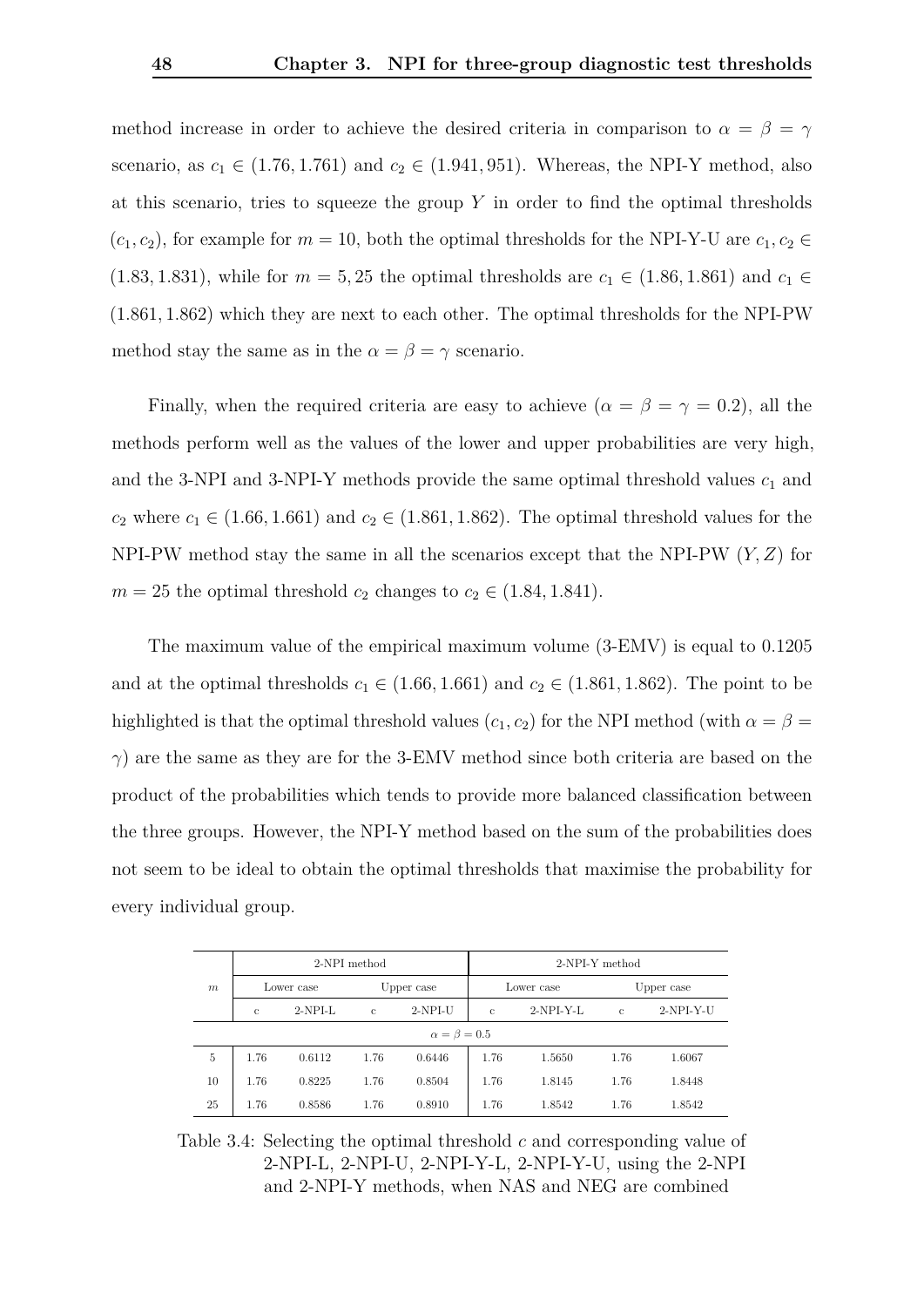Now, we use this example with some change in the data to illustrate some further aspects of our approaches. Since this data set shows more overlapping between groups *Y* and *Z* and group *X* is more separated than these two groups, we combine groups *Y* and *Z* together and run the analysis again. Then the remaining NPI-based methods, 2-NPI and 2-NPI-Y as presented in Sections [2.2](#page-20-0) and [2.3,](#page-24-1) are illustrated in Table [3.4.](#page-53-0) As we can see from this table, all NPI-based methods give the same optimal threshold  $c \in (1.76, 1.761)$  regardless of the value of *m*. The maximum value of the empirical maximum area (2-EMA) is equal to 0*.*4573 at the same threshold value as the NPI-based methods  $(c \in (1.76, 1.761))$ , while the maximum value of the empirical Youden index (2-EYI) is equal to 0.3635, which gives a different threshold  $c \in (1.66, 1.661)$ .

<span id="page-54-0"></span>

| 3.48  | 7.38                                                                         | 7.93 8.57 9.73 10.95 12.43 13.03 13.60 14.38                      |  |  |  | 15.42 |
|-------|------------------------------------------------------------------------------|-------------------------------------------------------------------|--|--|--|-------|
|       | 15.84 17.19 17.84 18.42 18.71 28.76 39.16 41.87 43.24 50.23                  |                                                                   |  |  |  | 60.31 |
| 65.27 |                                                                              | 66.69 82.00 87.29 97.55 101.10 104.50 109.00 115.10 135.80 139.00 |  |  |  |       |
|       | 219.10 226.70 301.80 311.80 313.30 322.30 325.70 326.80 330.70 332.50 335.40 |                                                                   |  |  |  |       |
|       | 336.60 337.50 337.60 339.90 340.80 341.10 355.00                             |                                                                   |  |  |  |       |

Table 3.5: IL-6 data set, where group *X* is black, group *Y* is blue and group *Z* is red

**Example 3.2.** The interleukin-6 (IL-6) is a common diagnostic test for detection of late onset sepsis (LOS) in neonates [\[57,](#page-104-6) [61,](#page-105-1) [67\]](#page-105-2). The cases in the study consisted of 52 neonates assessed as suspicious for LOS. They were classified into three groups, 22 confirmed sepsis (positive blood cultures for fungi and microbes), 9 possible sepsis (laboratory evidence of sepsis however negative blood cultures) and 21 non-infected neonates (no laboratory evidence of sepsis and negative blood cultures), one missing value is excluded from the confirmed sepsis group. We refer to these groups as *X*, *Y* and *Z*, respectively. Table [3.5](#page-54-0) show the IL-6 data set for groups *X, Y* and *Z*, where a noticeable overlap between the three groups can be observed.

In this example the number of future individuals from groups *X*, *Y* and *Z* are considered to be equal to the number of individuals from groups *X*, *Y* and *Z*, respectively, so  $m_x = 21, m_y = 9, m_z = 21$ . Table [3.6](#page-55-0) provides the optimal threshold values  $(c_1, c_2)$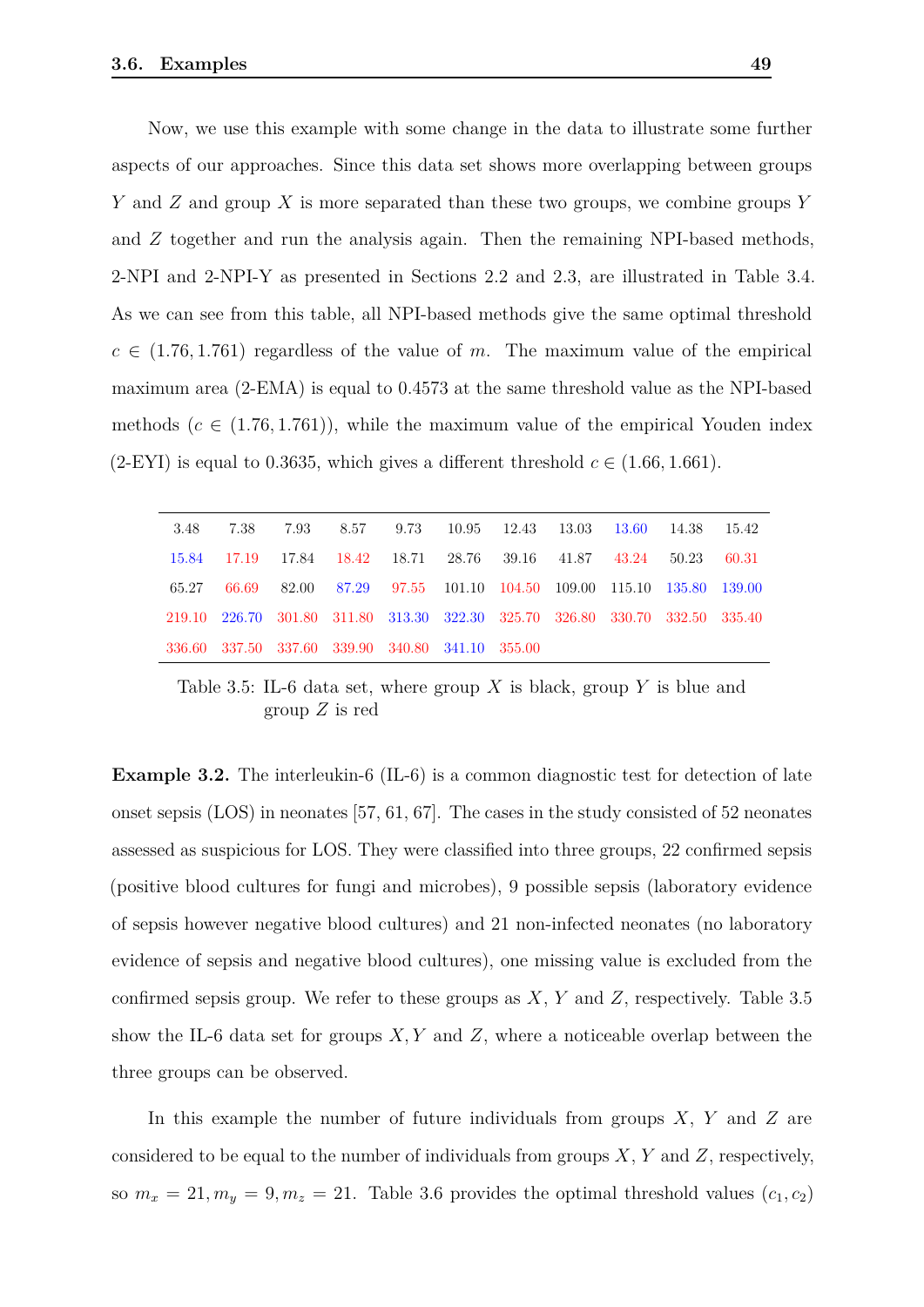obtained from the three NPI-based methods along with their corresponding lower and upper probabilities for  $m_x = 21, m_y = 9, m_z = 21$ . We have considered three different scenarios of  $\alpha$ ,  $\beta$  and  $\gamma$ .

<span id="page-55-0"></span>

|                                 |       | Lower case                           |        |                          | Upper case |        |  |  |
|---------------------------------|-------|--------------------------------------|--------|--------------------------|------------|--------|--|--|
| Method                          | $c_1$ | c <sub>2</sub>                       | value  | $c_1$                    | $c_2$      | value  |  |  |
|                                 |       | $\alpha = \beta = \gamma = 0.6$      |        |                          |            |        |  |  |
| 3-NPI                           | 82    | 322.3                                | 0.0817 | 82                       | 322.3      | 0.2565 |  |  |
| $3-NPI-Y$                       | 65.27 | 65.27                                | 1.8191 | 82                       | 322.3      | 2.0517 |  |  |
| NPI-PW $(X, Y)$                 | 82    |                                      | 0.6605 | 82                       |            | 0.8391 |  |  |
| NPI-PW $(Y, Z)$                 |       | 226.7                                | 0.2500 | $\overline{\phantom{a}}$ | 226.7      | 0.4308 |  |  |
| $\alpha = \beta = \gamma = 0.8$ |       |                                      |        |                          |            |        |  |  |
| 3-NPI                           | 82    | 322.3                                | 0.0011 | 82                       | 322.3      | 0.0115 |  |  |
| $3-NPI-Y$                       | 115.1 | 139                                  | 1.2920 | 65.27                    | 65.27      | 1.3037 |  |  |
| $NPI-PW(X,Y)$                   | 82    |                                      | 0.1879 | 82                       |            | 0.3975 |  |  |
| NPI-PW $(Y, Z)$                 |       | 226.7                                | 0.0133 | $\overline{\phantom{a}}$ | 226.7      | 0.0441 |  |  |
|                                 |       | $\alpha = \beta = 0.5, \gamma = 0.7$ |        |                          |            |        |  |  |
| 3-NPI                           | 82    | 322.3                                | 0.0515 | 82                       | 226.7      | 0.1855 |  |  |
| $3-NPI-Y$                       | 41.87 | 41.87                                | 1.8309 | 82                       | 322.3      | 1.9998 |  |  |
| NPI-PW $(X, Y)$                 | 82    |                                      | 0.8241 | 82                       |            | 0.9314 |  |  |
| NPI-PW $(Y, Z)$                 |       | 139                                  | 0.1861 | $\overline{\phantom{a}}$ | 139        | 0.3407 |  |  |

Table 3.6: Optimal thresholds  $(c_1, c_2)$  using NPI-based methods, where value represents the value of the ..NPI... corresponding to the specific cases, for  $m_x = 21, m_y = 9, m_z = 21$ 

The 3-NPI and NPI-PW methods are noticed to provide the same optimal threshold  $(c_1, c_2)$  for both scenarios,  $\alpha = \beta = \gamma = 0.6$  and  $\alpha = \beta = \gamma = 0.8$ . Whereas the 3-NPI-Y-L for  $\alpha = \beta = \gamma = 0.6$  and the 3-NPI-Y-U for  $\alpha = \beta = \gamma = 0.8$  squeeze group Y as both the optimal thresholds are  $c_1, c_2 \in (65.27, 66.69)$ . For  $\alpha = \beta = 0.5, \gamma = 0.7$ , as this scenario requests to put more emphasis on the number of correctly classified future observations from group *Z* than the number of correctly classified future observations from groups *X* and *Y* , the optimal threshold *c*<sup>2</sup> for the 2-NPI-U and NPI-PW methods decreases in order to achieve the desired criteria in comparison to the  $\alpha = \beta = \gamma$  scenario, as  $c_2 \in (226.7, 301.8)$  and  $c_2 \in (139, 219.1)$ , respectively. While, both the optimal thresholds for the 3-NPI-Y-L are  $c_1, c_2 \in (41.87, 43.24)$ , and for the 3-NPI-Y-U are  $c_1 \in (82, 87.29)$ and  $c_2 \in (322.3, 325.7)$ . In addition, it is noticed in this table that the values of the lower and upper probabilities for the NPI-PW  $(X, Y)$  are higher than for the NPI-PW  $(Y, Z)$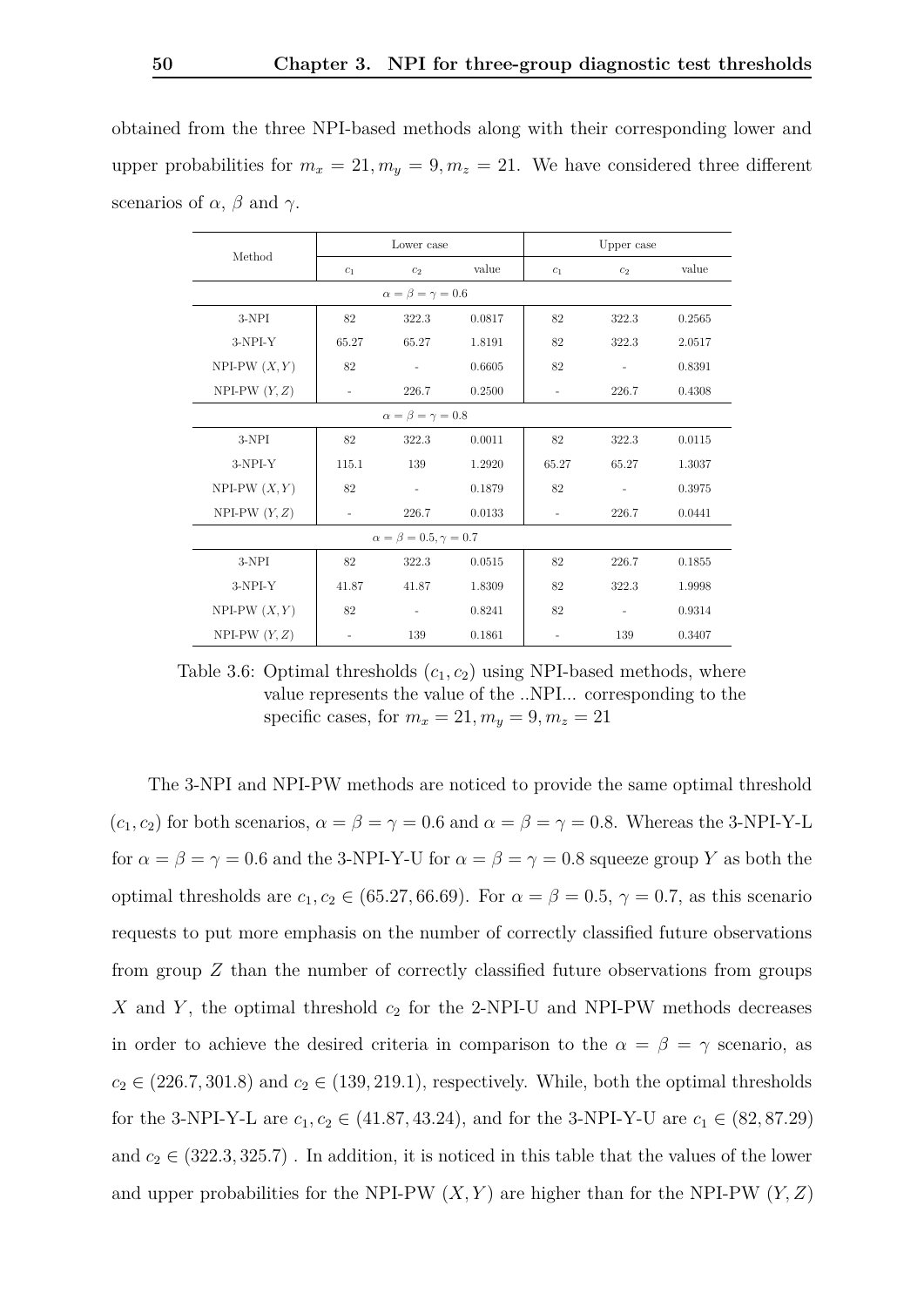| Method                          |                          | Lower case                           |        |                          | Upper case               |        |  |  |  |
|---------------------------------|--------------------------|--------------------------------------|--------|--------------------------|--------------------------|--------|--|--|--|
|                                 | $c_1$                    | $c_2$                                | value  | $c_1$                    | c <sub>2</sub>           | value  |  |  |  |
|                                 |                          | $\alpha = \beta = \gamma = 0.6$      |        |                          |                          |        |  |  |  |
| 3-NPI                           | 82                       | 322.3                                | 0.0742 | 82                       | 322.3                    | 0.2473 |  |  |  |
| $3-NPI-Y$                       | 65.27                    | 65.27                                | 1.8638 | 82                       | 322.3                    | 2.0876 |  |  |  |
| NPI-PW $(X, Y)$                 | 82                       | $\overline{\phantom{a}}$             | 0.7528 | 82                       | $\sim$                   | 0.9041 |  |  |  |
| NPI-PW $(Y, Z)$                 | $\overline{\phantom{a}}$ | 226.7                                | 0.2698 | $\overline{\phantom{a}}$ | 226.7                    | 0.4745 |  |  |  |
| $\alpha = \beta = \gamma = 0.8$ |                          |                                      |        |                          |                          |        |  |  |  |
| 3-NPI                           | 82                       | 322.3                                | 0.0003 | 82                       | 226.7                    | 0.0059 |  |  |  |
| $3-NPI-Y$                       | 115.1                    | 341.1                                | 1.067  | 82                       | 341.1                    | 1.4095 |  |  |  |
| NPI-PW $(X, Y)$                 | 82                       |                                      | 0.2394 | 82                       |                          | 0.4925 |  |  |  |
| NPI-PW $(Y, Z)$                 |                          | 226.7                                | 0.0082 |                          | 139                      | 0.0336 |  |  |  |
|                                 |                          | $\alpha = \beta = 0.5, \gamma = 0.7$ |        |                          |                          |        |  |  |  |
| 3-NPI                           | 82                       | 226.7                                | 0.0268 | 82                       | 226.7                    | 0.1537 |  |  |  |
| $3-NPI-Y$                       | 41.87                    | 41.87                                | 1.8682 | 82                       | 322.3                    | 1.9611 |  |  |  |
| NPI-PW $(X, Y)$                 | 82                       |                                      | 0.8526 | 82                       | $\overline{\phantom{a}}$ | 0.9505 |  |  |  |
| NPI-PW $(Y, Z)$                 | $\overline{\phantom{a}}$ | 139                                  | 0.1539 | $\overline{\phantom{0}}$ | 139                      | 0.3186 |  |  |  |

<span id="page-56-0"></span>since this data set has more overlapping between groups *Y* and *Z*, and group *X* is a bit separated than these two groups.

Table 3.7: Optimal thresholds  $(c_1, c_2)$  using NPI-based methods, where value represents the value of the ..NPI... corresponding to the specific cases, for  $m_x = 33, m_y = 15, m_z = 52$ 

In Table [3.7,](#page-56-0) we increase the number of future individuals from groups *X*, *Y* and *Z*, with  $m_x = 33, m_y = 15, m_z = 52$ . Now comparing this table with Table [3.6,](#page-55-0) with respect of the optimal thresholds  $(c_1, c_2)$ , the 3-NPI method provides the same optimal threshold  $(c_1, c_2)$  when we increase the values of  $m_x, m_y, m_z$ , except for  $\alpha = \beta = \gamma = 0.8$ and  $\alpha = \beta = 0.5, \gamma = 0.7$  the optimal threshold  $c_2$  for the 3-NPI-U and 3-NPI-L change to  $c_2 \in (226.7, 301.8)$ . Also, the 3-NPI-Y method provides the same optimal threshold  $(c_1, c_2)$  when we increase the values of  $m_x, m_y, m_z$ , except that for  $\alpha = \beta = \gamma = 0.8$ the optimal threshold  $c_2$  for the 3-NPI-Y-L changes to  $c_2 \in (341.1, 355)$  and for the 3-NPI-Y-U  $c_1 \in (82, 87.29)$  and  $c_2 \in (341.1, 355)$ . The NPI-PW method also provides the same optimal thresholds  $(c_1, c_2)$  when we increase the values of  $m_x, m_y, m_z$ , except that for  $\alpha = \beta = \gamma = 0.8$  the optimal threshold  $c_2$  for the NPI-PW-L (*Y, Z*) change to  $c_2 \in (139, 219.1).$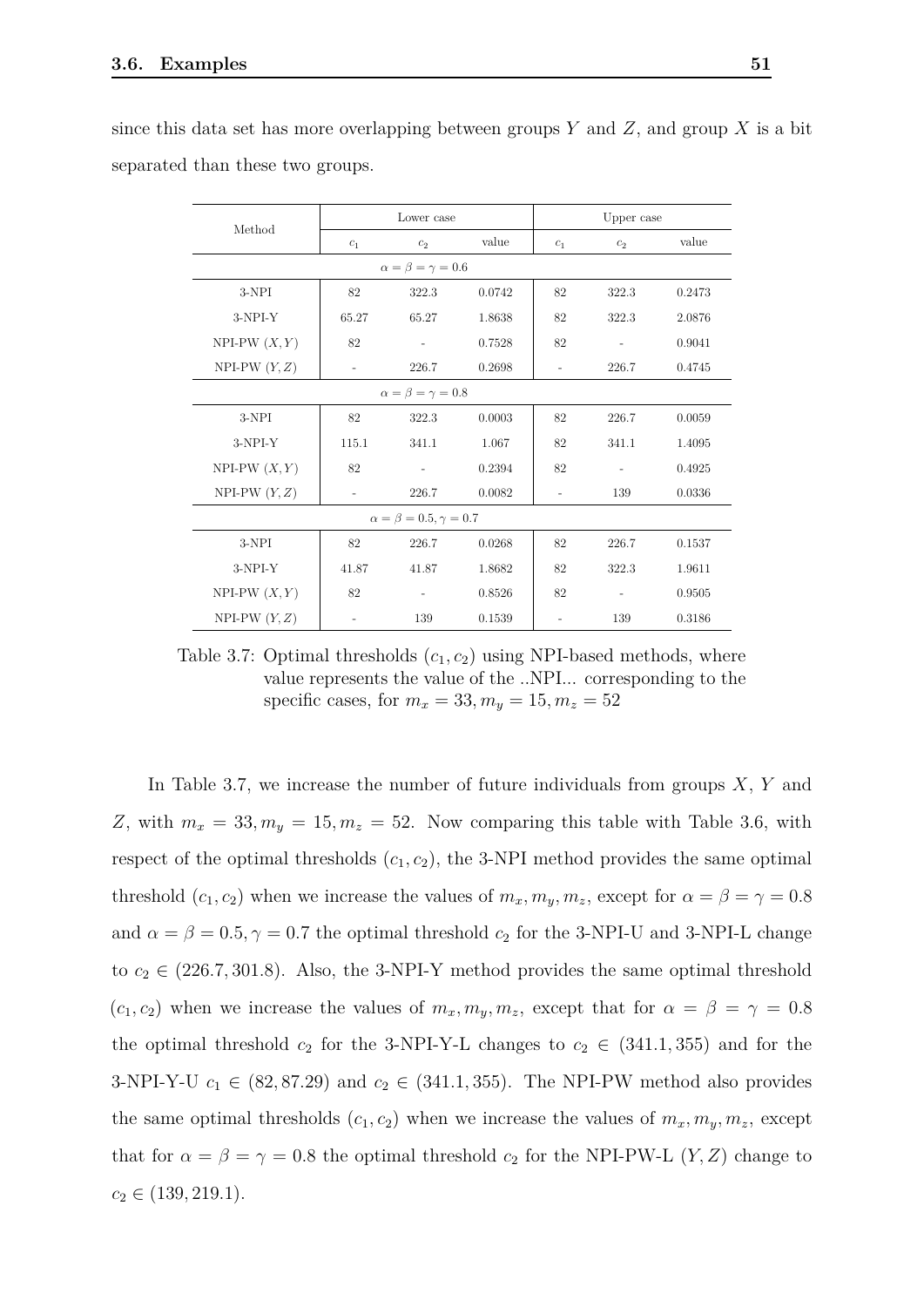It is clear from both the tables that the optimal thresholds  $(c_1, c_2)$  can change with changing the number of future individuals. The maximum values of the empirical maximum volume (3-EMV) are equal to 0.2993 at the thresholds  $c_1 \in (82, 87.29)$  and  $c_2 \in (322.3, 325.7)$ , while the empirical Youden index  $(3$ -EYI) is equal to 2.0794 at the thresholds  $c_1 \in (115.1, 135.8)$  and  $c_2 \in (322.3, 325.7)$ . Overall, in the criterion that consider the product of the number of correct classification between the three groups, i.e. 3-EMV and 3-NPI (with  $\alpha = \beta = \gamma$ ), the corresponding optimal thresholds  $c_1$  and *c*<sup>2</sup> seem to be widely apart, which yields more identification of the group *Y* than for the criterion based on the sum.

**Example 3.3.** Consider an artificial data set for groups *X*, *Y* and *Z*, with  $n_x = 5$ ,  $n_y = 7$ and  $n_z = 8$ , consisting of the ranks  $X = \{5, 8, 11, 12, 15\}$ ,  $Y = \{1, 2, 3, 4, 6, 10, 18\}$  and *Z* = {7*,* 9*,* 13*,* 14*,* 16*,* 17*,* 19*,* 20}. In this example, we show a special case where the optimal *c*<sub>1</sub> > *c*<sub>2</sub> for the NPI-PW method for  $\alpha = \beta = \gamma = 0.6$ , and we resolve this problem by investigating a different ordering of the three groups.

<span id="page-57-0"></span>

|                 |                | Lower case     |        | Upper case     |                |        |  |
|-----------------|----------------|----------------|--------|----------------|----------------|--------|--|
| Method          | c <sub>1</sub> | c <sub>2</sub> | value  | c <sub>1</sub> | c <sub>2</sub> | value  |  |
| 3-NPI           | 5              | 10, 12         | 0.0028 | 5              | 10, 12         | 0.0717 |  |
| $3-NPI-Y$       | 12             | 12             | 1.4887 | $\theta$       | 6              | 1.9318 |  |
| NPI-PW $(X, Y)$ | 15, 17         |                | 0.0417 | 8.9            |                | 0.1553 |  |
| NPI-PW $(Y, Z)$ |                | 6              | 0.6653 |                | 6              | 0.8485 |  |

Table 3.8: Optimal thresholds  $(c_1, c_2)$  using NPI-based methods, where value represents the value of the ..NPI... corresponding to the specific cases, for  $m = 5$ 

Table [3.8](#page-57-0) shows that for  $m = 5$  and  $\alpha = \beta = \gamma = 0.6$ , the NPI-PW method  $c_1 > c_2$ , where the corresponding lower and upper probabilities for NPI-PW  $(X, Y)$  are very low, and these lower and upper probabilities for the NPI-PW (*Y, Z*) are high. Moreover, the corresponding lower and upper probabilities for the 3-NPI method are very low. While both the optimal thresholds for the NPI-Y-L are  $c_1, c_2 \in (12, 13)$  (squeezing group *Y*), and the optimal threshold  $c_1$  for the NPI-Y-U occurs in the first interval (squeezing group *X*). These results can be an indication for considering a different ordering of these three groups. For example, let  $Y = \{5, 8, 11, 12, 15\}$ ,  $X = \{1, 2, 3, 4, 6, 10, 18\}$  and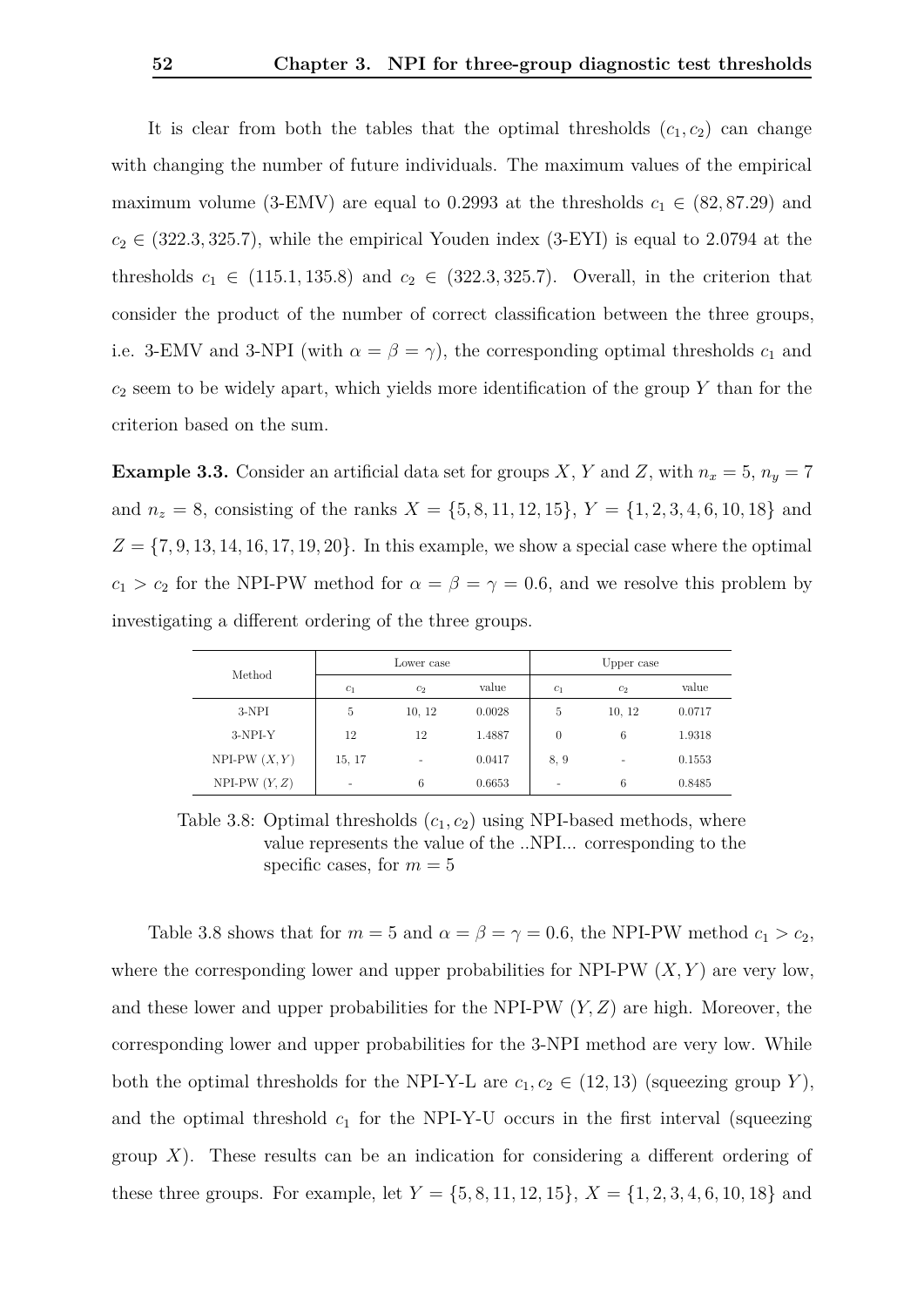$Z = \{7, 9, 13, 14, 16, 17, 19, 20\}$ . Table [3.9](#page-58-0) shows that these lower and upper probabilities for the NPI-PW (*X, Y* ), 3-NPI and 3-NPI-Y increase, while the NPI-PW (*Y, Z*) decrease a bit.

<span id="page-58-0"></span>

| Method          |                | Lower case     |        | Upper case     |                |        |  |
|-----------------|----------------|----------------|--------|----------------|----------------|--------|--|
|                 | c <sub>1</sub> | c <sub>2</sub> | value  | c <sub>1</sub> | c <sub>2</sub> | value  |  |
| $3-NPI$         | 4              | 12             | 0.1876 | 4              | 12             | 0.5568 |  |
| $3-NPI-Y$       | 4              | 12             | 1.7506 | 4              | 12             | 2.4872 |  |
| NPI-PW $(X, Y)$ | 6, 7           | ۰              | 0.5088 | 6, 7           | ۰              | 0.7778 |  |
| $NPI-PW(Y, Z)$  |                | 12             | 0.5540 |                | 12             | 0.8077 |  |

Table 3.9: Optimal thresholds  $(c_1, c_2)$  using NPI-based methods, where value represents the value of the ..NPI... corresponding to the specific cases, for  $m = 5$ 

**Example 3.4.** In this example, we show a special case where the optimal  $c_1$  occurs in the first interval for the 3-NPI-U, 3-NPI-Y-U and NPI-PW-U methods. Consider an artificial data set for groups *X*, *Y* and *Z* with  $n_x = 3$ ,  $n_y = 7$  and  $n_z = 4$ , consisting of the ranks,  $X = \{4, 6, 8\}, Y = \{1, 2, 3, 5, 7, 9, 12\}$  and  $Z = \{10, 11, 13, 14\}.$ 

<span id="page-58-1"></span>

|                 |                | Lower case     |        | Upper case     |                          |        |  |
|-----------------|----------------|----------------|--------|----------------|--------------------------|--------|--|
| Method          | c <sub>1</sub> | c <sub>2</sub> | value  | c <sub>1</sub> | c <sub>2</sub>           | value  |  |
| $3-NPI$         | 4              | 12             | 0.0631 | $\theta$       | 12                       | 0.5952 |  |
| $3-NPI-Y$       | 8, 9           | 8, 9           | 1.9742 | $\theta$       | 12                       | 2.5774 |  |
| NPI-PW $(X, Y)$ | 4              | -              | 0.1547 | $\theta$       | $\overline{\phantom{m}}$ | 0.6250 |  |
| NPI-PW $(Y, Z)$ | ۰              | 12             | 0.7071 | ٠              | 12                       | 0.9524 |  |

Table 3.10: Optimal thresholds  $(c_1, c_2)$  using NPI-based methods, where value represents the value of the ..NPI... corresponding to the specific cases, for  $m = 5$ 

Table [3.10](#page-58-1) shows that, for  $m = 5$  and  $\alpha = \gamma = 0.2$ ,  $\beta = 0.8$ , the optimal threshold value *c*<sup>1</sup> occurs in the first interval for the corresponding upper probabilities for all methods. Whereas, the optimal threshold value  $c_1$  will never be at the first interval for the corresponding lower probability for the 3-NPI and NPI-PW methods, as the value of the lower probability for these methods in this case would be equal to zero because it would imply  $\underline{P}(C_{c_1}^X \le \alpha m_x) = 0$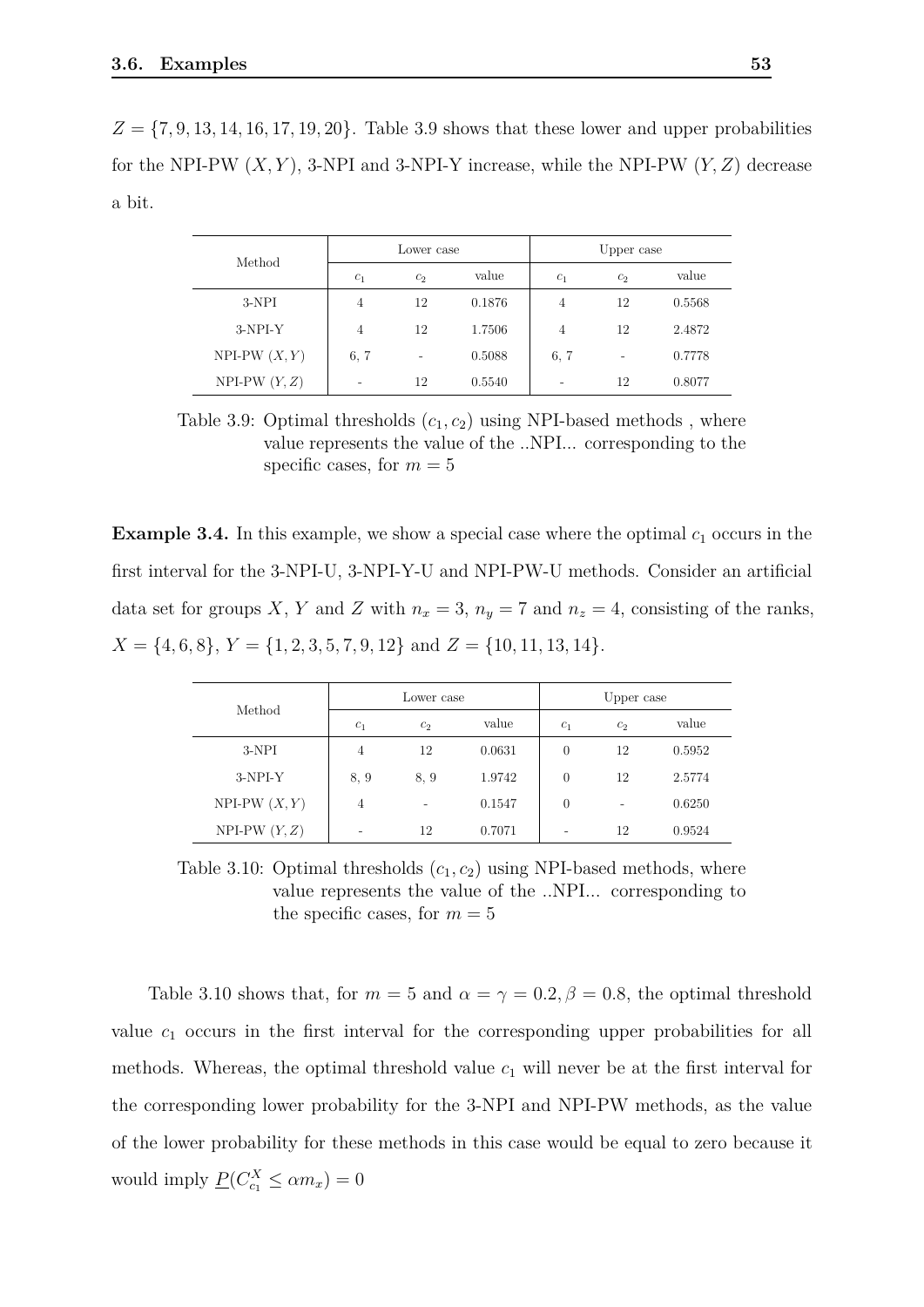**Example 3.5.** In this example, we show a special case where the optimal threshold values *c*<sup>1</sup> and *c*<sup>2</sup> occur in the same interval for the 3-NPI-U, 3-NPI-Y-L and 3-NPI-Y-U methods. Consider an artificial data set for groups *X*, *Y* and *Z*, with  $n_x = 9$ ,  $n_y = 2$  and  $n_z = 2$ , consisting of the ranks  $X = \{1, 2, 4, 6, 7, 8, 9, 10, 11\}, Y = \{3, 5\}$  and  $Z = \{12, 13\}.$ 

<span id="page-59-1"></span>

| Method          |                          | Lower case     |        |                | Upper case               |        |
|-----------------|--------------------------|----------------|--------|----------------|--------------------------|--------|
|                 | c <sub>1</sub>           | c <sub>2</sub> | value  | c <sub>1</sub> | c <sub>2</sub>           | value  |
| $3-NPI$         | $\overline{2}$           | 5, 11          | 0.0156 | 11             | 11                       | 0.7143 |
| $3-NPI-Y$       | 11                       | 11             | 1.8425 | 11             | 11                       | 2.7143 |
| NPI-PW $(X, Y)$ | 4                        |                | 0.045  | 11, 13         | $\overline{\phantom{0}}$ | 0.7143 |
| NPI-PW $(Y, Z)$ | $\overline{\phantom{0}}$ | 5, 11          | 0.9070 |                | 5, 11                    | 1.0000 |

Table 3.11: Optimal thresholds  $(c_1, c_2)$  using NPI-based methods, where value represents the value of the ..NPI... corresponding to the specific cases, for  $m = 5$ 

Table [3.11](#page-59-1) shows that for  $m = 5$ , when  $\alpha = \gamma = 0.2$ ,  $\beta = 0.8$ , the optimal thresholds *c*<sup>1</sup> and *c*<sup>2</sup> occur in the same interval for the 3-NPI-U method, whereas the optimal thresholds  $c_1$  and  $c_2$  would never be in the same interval for the 3-NPI-L, as the value of the lower probability for this method in this case would be equal to zero because  $P(C_{c_1,c_2}^Y \leq \beta m_y) = 0$ . In comparison, the optimal thresholds  $c_1$  and  $c_2$  occur in the same interval for the corresponding lower and upper probability for the 3-NPI-Y.

#### <span id="page-59-0"></span>**3.7 Simulation**

This section extends the simulation study for two groups presented in Section [2.6,](#page-29-0) to the three-group scenario. Following the same simulation process for groups *X* and *Y* as presented in Section [2.6,](#page-29-0) we group *Z* as follows. The two main cases in which the data are simulated are:

Case A: *X* ∼ *N*(0*,* 2<sup>2</sup>), *Y* ∼ *N*(1*,* 2<sup>2</sup>), and *Z* ∼ *N*(3*,* 2<sup>2</sup>). Case B: *X* ∼ *N*(0*,* 1<sup>2</sup>), *Y* ∼ *N*(1*,* 1<sup>2</sup>), and *Z* ∼ *N*(3*,* 1<sup>2</sup>).

Due to the larger variance in Case A, the groups in that case overlap more than in Case B. We simulate  $n_x$ ,  $n_y$  and  $n_z$  from the two normal distributions. Then the  $n_x$ ,  $n_y$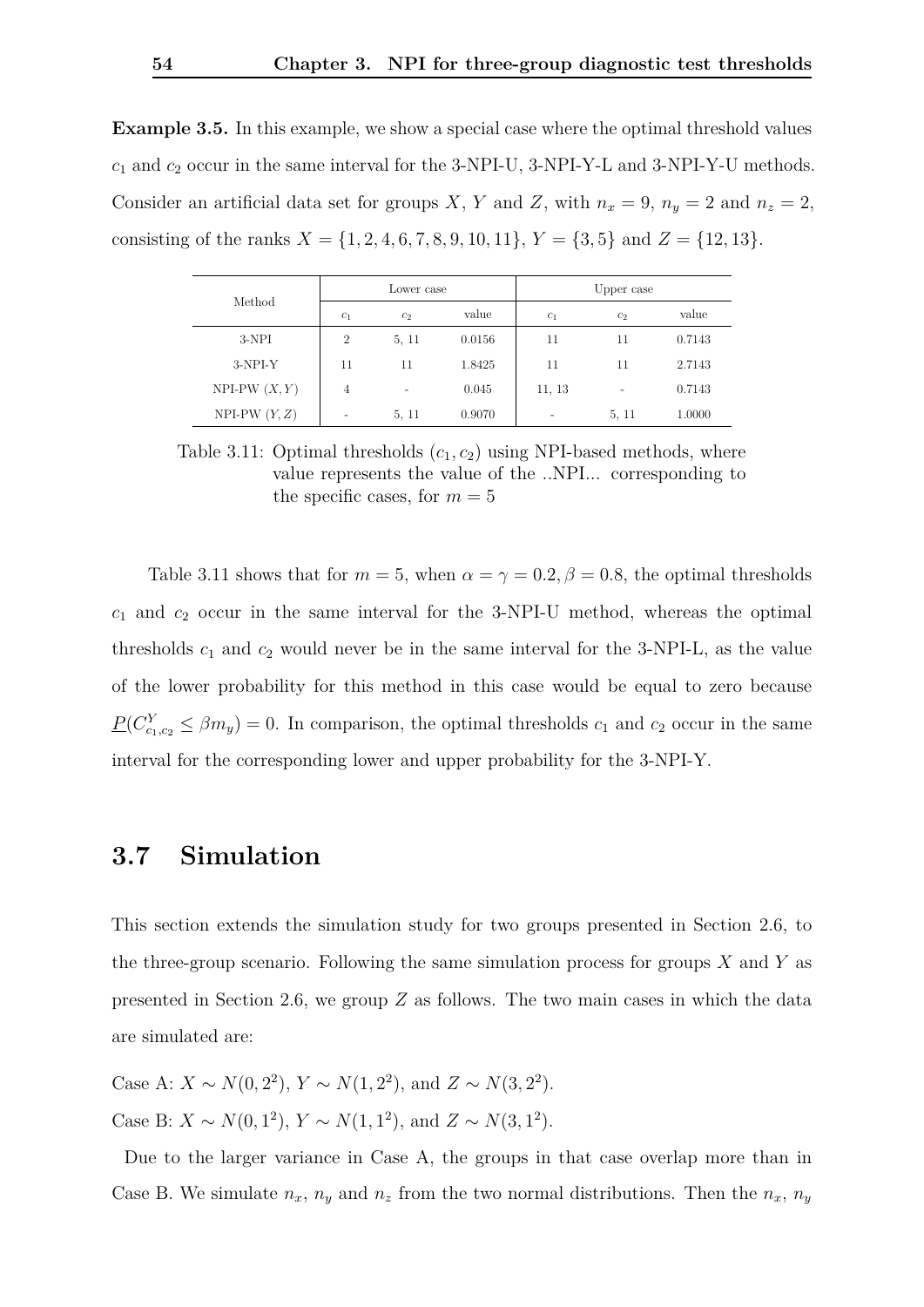and  $n_z$  simulated data observations will be used to find the optimal thresholds  $c_1$  and  $c_2$ according to these methods and for specific values of  $(\alpha, \beta, \gamma)$  when applicable, where the threshold values are set to the midpoint in the partition of  $\mathbb R$  used by the data. After that, we simulate  $m_x$ ,  $m_y$  and  $m_z$  future observations from the same underlying normal distributions as the  $n_x$ ,  $n_y$  and  $n_z$  simulated data observations to see how the methods perform.

The  $m_x$ ,  $m_y$  and  $m_z$  simulated future observations are compared with the optimal thresholds to obtain the number of correctly classified observations per group. We have studied the predictive performance of all methods in terms of the number of correctly classified future observations that are achieved using the desired criteria, that is when the number of correctly classified future observations from group *X*, *Y* , and *Z* exceed  $\alpha m_x$ ,  $\beta m_y$  and  $\gamma m_z$ , respectively. Let us denote by '+' when the desired criteria are achieved and '−' otherwise. Throughout this section we assume that  $n_x = n_y = n_z = n$ and  $m_x = m_y = m_z = m$ , and  $j_x, j_y, j_z \in \{0, 1, \ldots, m\}$ .

We have run the simulation for  $n = 20$  and  $m = 10, 30$  and we have chosen different values of *α*, *β* and *γ*. Obviously the empirical Youden index and the maximum volume methods do not depend on the values of  $\alpha$ ,  $\beta$  and  $\gamma$  in terms of selecting the optimal thresholds, however, for the comparison of predictive performance we have considered the same desired criterion of the number of future observations that are correctly classified from groups *X*, *Y* and *Z* being at least  $\alpha m_x$ ,  $\beta m_y$  and  $\gamma m_z$ , respectively. The results in this section are based on 10,000 simulations per case per method.

To search for the optimal threshold *c*, rather than searching for the value *c* that maximises the probability within each of the  $n_x + n_y + n_z + 1$  intervals created by the data observations, which could be computationally demanding especially in the simulation, we just consider the intervals as discussed in Section [3.4.](#page-44-0) We excluded the possibility for the optimal thresholds  $c_1$  and  $c_2$  to occur in the same interval. It should be mentioned that for the NPI-PW method, it may occur that  $c_1 > c_2$ , due to the fact that the optimal thresholds  $c_1$  and  $c_2$  are obtained separately. In this case we set the optimal threshold  $\tilde{c}_2 := c_1$ , as threshold between the *X* and *Y* groups.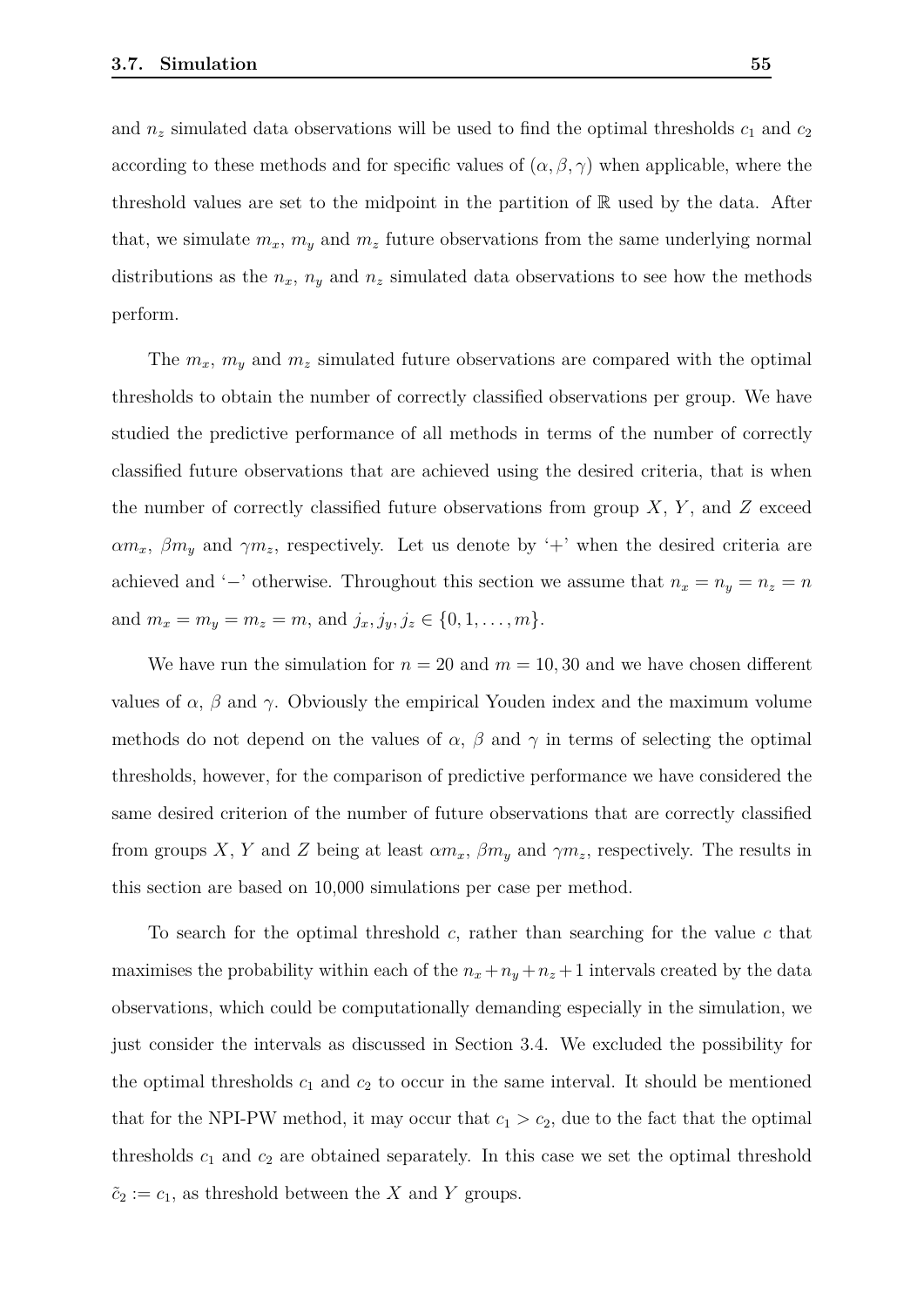The predictive performance results for Case A are given in Tables [3.12](#page-64-0) and [3.13](#page-65-0) for  $m = 10$  and  $m = 30$ , respectively, and in Tables [3.14](#page-66-0) and [3.15](#page-67-0) for Case B. We have studied the performance in two shapes for  $\alpha = \beta = \gamma$  with values 0.2, 0.6 and 0.8, and for  $\alpha = \beta = 0.5, \gamma = 0.7$ , for the NPI-based methods (3-NPI, 3-NPI-Y and NPI-PW) and the empirical estimates of Youden index and maximum volume methods.

Consider Table [3.12,](#page-64-0) for example, where  $+ + +$  indicates that the desired criteria have been achieved for all groups while ' $-$ ' indicates that the desired criterion for all groups have not been achieved. For example, for 3-NPI-L and  $\alpha = \beta = \gamma = 0.2$  the desired criterion have been achieved for all groups is 9303 out of 10*,* 000 simulations, that is at least 2 future observations ( $\alpha m = 0.2 \times 10$ ,  $\beta m = 0.2 \times 10$  and  $\gamma m = 0.2 \times 10$ ) have been correctly classified from each of the three groups. On the other hand, in 160 out of 10*,* 000 simulations the desired criterion is achieved (2 or more out of 10 are correctly classified) for groups *X* and *Y* but the desired criterion has not been achieved for group *Z*.

From Tables [3.12-](#page-64-0)[3.15,](#page-67-0) we observe a similar behaviour in the two-groups scenario. Generally, the 2-NPI method performs better than the other methods, while for small values of *α* and *β* all methods preform equally well. So for  $\alpha = \beta = \gamma = 0.2$ , all the methods perform similarly since the desired criteria are easily achieved, while for  $\alpha = \beta = \gamma = 0.6$ , the 3-NPI method can achieve the desired criteria better than the other methods. The results in these tables suggest that in general the 3-EMV method is the closest to the 3-NPI method with regards to the performance, yet the NPI method can be better considering its predictive nature. Interestingly, the NPI-PW method has better performance than the empirical Youden index (3-EYI) for  $\alpha = \beta = \gamma = 0.6$  for Case A.

We also notice that for  $\alpha = \beta = \gamma = 0.6$ , in Tables [3.12](#page-64-0) and [3.13](#page-65-0) (Case A), the 3-NPI-Y tends to squeeze the middle group *Y* substantially, the reason is that the 3-NPI-Y method is based on maximising the sum of the probabilities of correct classification rather than the product, which does not seem ideal if one tries to achieve higher proportions of those who are correctly classified, and that is clearly shows in the three groups setting as the 3-NPI-Y method does not tend to achieve higher proportions of those who are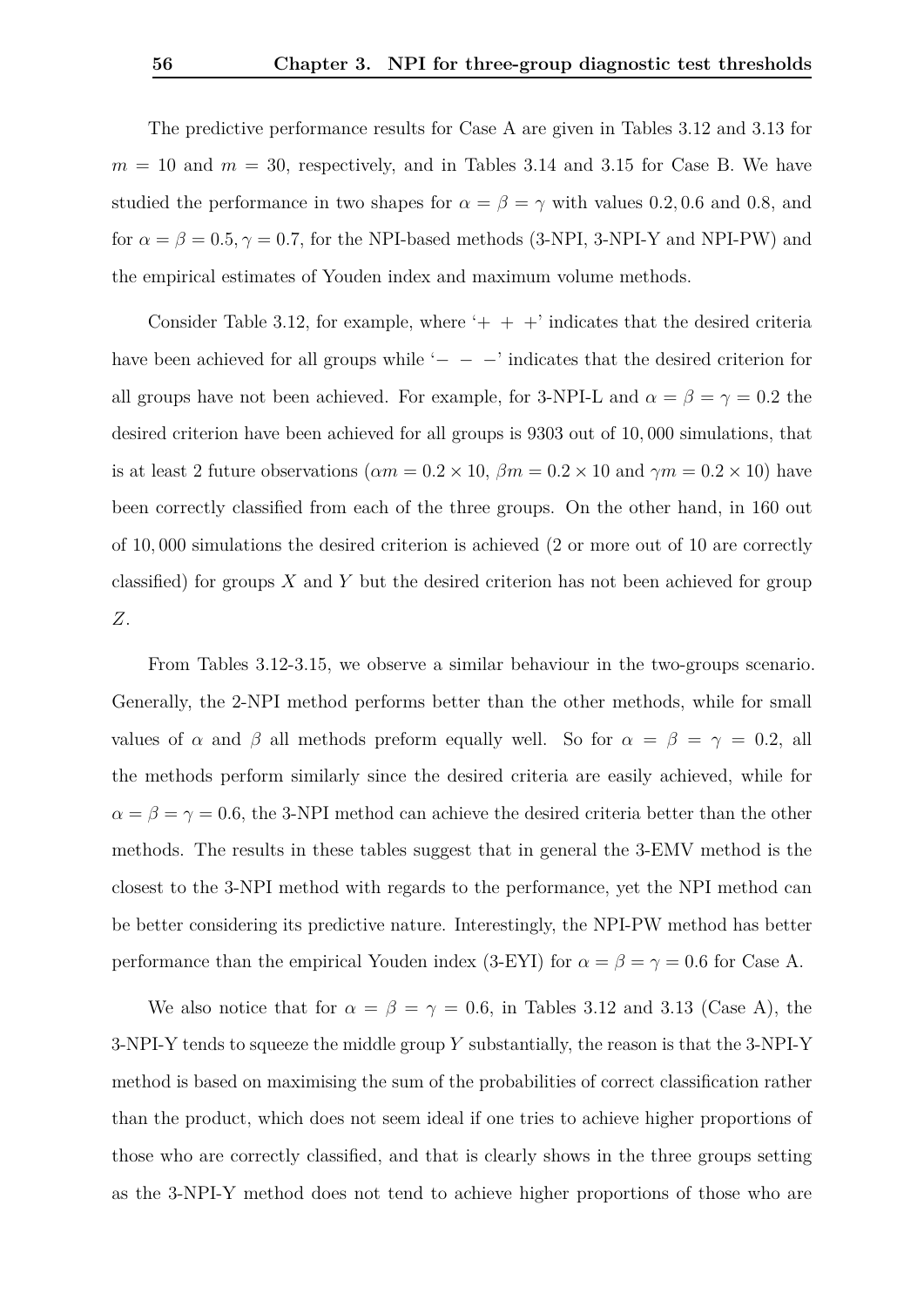correctly classified from the three groups simultaneously. While the empirical Youden index tends to squeeze group *Y* in some occasions or squeeze groups *X* and *Y* and achieve the desired criterion for just group *Z* in other occasions. The 3-NPI, NPI-PW and 3-EMV methods tend to squeeze both groups *X* and *Y* and achieve the desired criterion for just group *Z* in some occasions. Also, the 3-NPI and 3-EMV methods fail the desired criterion for each group in other occasions.

For  $\alpha = \beta = \gamma = 0.8$ , all methods struggle to meet the required criteria, especially in Case A where the groups have more overlap. For example, the 3-NPI, NPI-PW and 3-EMV methods mostly fail the desired criterion for each group. The 3-NPI-U tends to squeeze group *Y* substantially, while the 3-NPI-Y-L tend to squeeze both the groups *X* and *Y* and achieve the desired criterion for just group *Z* in some occasions or squeeze both the groups *Y* and *Z* and achieve the desired criterion for just group *X* in other occasions. For  $\alpha = \beta = 0.5$  and  $\gamma = 0.7$  in the tables, all methods achieve the desired criteria more than for  $\alpha = \beta = \gamma = 0.6$  in both the cases, due to the fact that the group *Z* is more separated in comparison to the other two groups and also the value of *γ* is higher.

In addition, we observe similar behaviour as discussed in Section [2.6](#page-29-0) for the two-group scenario, that is for  $\alpha = \beta = \gamma = 0.6$  and  $\alpha = \beta = \gamma = 0.8$ , all the methods perform better for small value of *m* than for larger *m* while for  $\alpha = \beta = \gamma = 0.2$  all the methods perform better for larger *m* than for smaller *m*. That is because of the randomness effect as discussed in Section [2.1.](#page-19-1) Obviously, all methods perform much better in Case B than in Case A, as the groups in Case B are more separated.

We summarise the number of correctly classified future observations in all simulations from groups *X*, *Y* and *Z* using bar-plots as follows. Let the number of successfully classified future observations from group *X* with regard to the event of interest, which include  $\alpha$  denoted by  $S_{j_x}^X$ , the number of successfully classified future observations from group *Y* with regard to the event of interest, which include  $\beta$  denoted by  $S_{j_y}^Y$ , and the number of successfully classified future observations from group *Z* with regard to the event of interest, which include  $\gamma$  denoted by  $S_{j_z}^Z$ , where  $j_x \in \{0, 1, \ldots, m_x\}$ ,  $j_y \in \{0, 1, \ldots, m_y\}$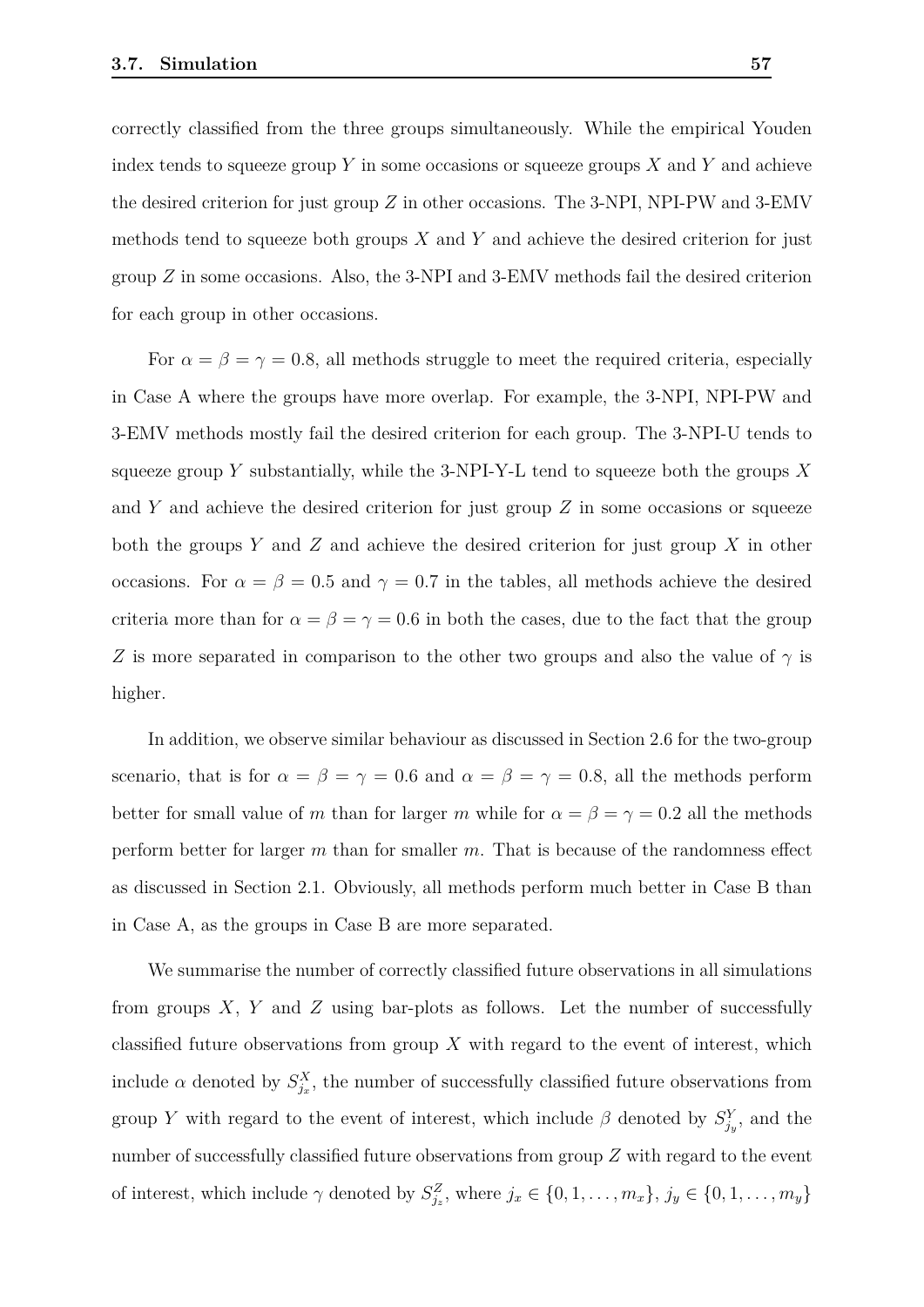and  $j_z \in \{0, 1, \ldots, m_z\}$ , respectively. Figures [3.2](#page-68-0) - [3.5](#page-69-0) show the distributions of the number of future observations out of *m* in all 10,000 simulations, that are correctly classified for each group.

For  $\alpha = \beta = \gamma = 0.6$ , Figure [3.2](#page-68-0) clearly shows the squeezing behaviour of the 3-NPI-Y method for group *Y* , leading to correctly classifying more future observations from groups *X* and *Z*. This can be an indication that for most of the simulation runs the optimal *c*<sup>1</sup> and  $c_2$  are next to each other and it is more likely that there is no future observation of group *Y* between them. This also supports the results explained above in Tables [3.12](#page-64-0) and [3.13,](#page-65-0) that for maximisation of the sum of the probabilities of groups *X*, *Y* and *Z* does not seem ideal to achieve higher proportions of those who are correctly classified from the three groups, which can cause us to correctly classify more future individuals from groups *X* and *Z* and leading to squeezing of the group *Y* . The figure shows that the 3-NPI-Y squeezes group *Y* more than 6000 out of 10,000 times, whereas it correctly classifies groups *X* and *Z* more than 4000 times out of 10*,* 000. Also, the figure shows the squeezing behaviour for the 3-EYI and NPI-PW methods but not as much as for 3-NPI-Y. The 3-NPI and 3-MV methods try to balance classification between the three groups.

For  $\alpha = \beta = \gamma = 0.8$ , Figure [3.3](#page-68-1) shows that the behaviour of the 3-NPI-Y method in squeezing group *Y* and correctly classifying more future observations from groups *X* and *Z*, becomes much clearer than for  $\alpha = \beta = \gamma = 0.6$ . The 3-NPI and 3-MV methods, similar to the  $\alpha = \beta = \gamma = 0.6$  scenario, try to balance classification between the three groups. Figure [3.4](#page-69-1) (Case B) shows that for  $\alpha = \beta = \gamma = 0.6$ , the performance becomes better than Case A for all methods, as the groups in this case are more separated. In addition, the number of correctly classified future observations from group *Z* is much larger than that from groups *X* and *Y* , as group *Z* is more separated from the other two groups. For  $\alpha = \beta = \gamma = 0.8$ , Figure [3.5](#page-69-0) shows the performance becomes poor for all methods, while again the 3-NPI-Y method shows the squeezing of group *Y* and correctly classify more future individuals from the other two groups.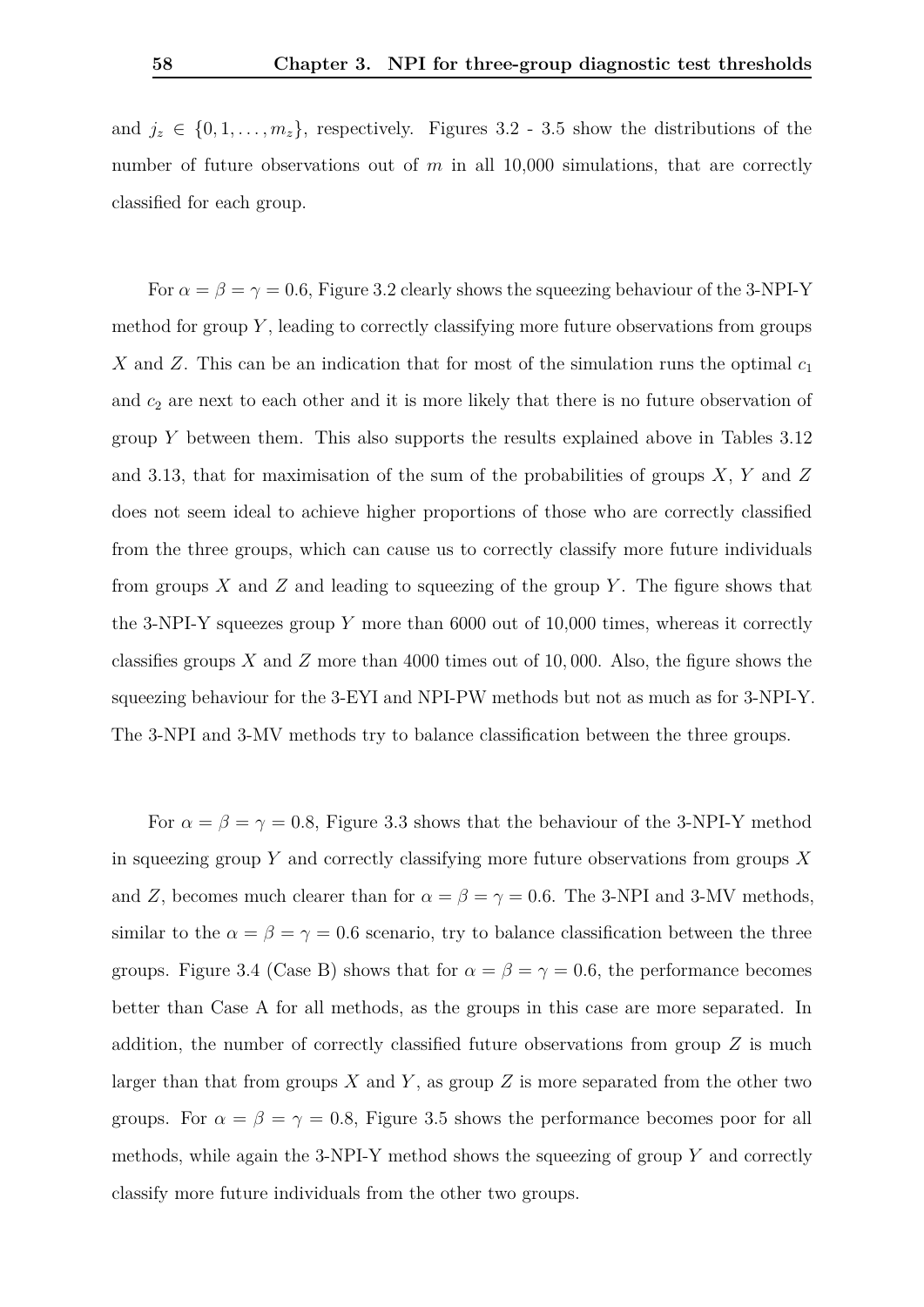Over all, the predictive performance for the NPI-based methods depend on the number of future observations considered and the values of  $\alpha$ ,  $\beta$  and  $\gamma$ . More attention should be paid to maximising the sum of the probabilities of the correct classification for the three groups, which may lead to squeezing the intermediate group.

<span id="page-64-0"></span>

|           |                           |           | 9-111 1-D        | $0 - 1 + 1 - 0$  | $0 - 1$ $1 - 1 - 1$ |                                 |                  |                  | காப் சுவ         |                  |  |  |  |
|-----------|---------------------------|-----------|------------------|------------------|---------------------|---------------------------------|------------------|------------------|------------------|------------------|--|--|--|
|           |                           |           |                  |                  |                     | $\alpha = \beta = \gamma = 0.2$ |                  |                  |                  |                  |  |  |  |
|           |                           |           | $\boldsymbol{0}$ | $\overline{0}$   | $\boldsymbol{0}$    | $\boldsymbol{0}$                | $\boldsymbol{0}$ | $\boldsymbol{0}$ | $\boldsymbol{0}$ | $\overline{0}$   |  |  |  |
|           |                           | $\ddot{}$ | $\boldsymbol{0}$ | $\mathbf 1$      | $\boldsymbol{0}$    | 1                               | 6                | 7                | 43               | 15               |  |  |  |
|           | $^{+}$                    | ä,        | $\mathbf{1}$     | $\boldsymbol{0}$ | 1                   | $\boldsymbol{0}$                | $\overline{0}$   | $\boldsymbol{0}$ | $\sqrt{2}$       | $\boldsymbol{0}$ |  |  |  |
|           | $\ddot{}$                 | $^{+}$    | 251              | 183              | 257                 | 187                             | 51               | 51               | 645              | 337              |  |  |  |
| $^{+}$    |                           |           | $5\,$            | $6\phantom{.}6$  | $5\,$               | - 6                             | 3                | $\sqrt{3}$       | $\boldsymbol{9}$ | -9               |  |  |  |
|           |                           | $^{+}$    | 280              | 382              | $281\,$             | 380                             | 2421             | 2419             | 3124             | 903              |  |  |  |
|           | $^+$                      |           | 160              | 128              | 158                 | 126                             | $\,6$            | 6                | 58               | 110              |  |  |  |
|           | $^{+}$                    | $^{+}$    | 9303             | 9300             | 9298                | 9300                            | 7513             | 7514             | 6119             | 8626             |  |  |  |
|           | $\alpha=\beta=\gamma=0.6$ |           |                  |                  |                     |                                 |                  |                  |                  |                  |  |  |  |
|           | L                         |           | 1323             | 1245             | 217                 | 387                             | 579              | 575              | 530              | 1012             |  |  |  |
|           |                           | $^{+}$    | 2360             | 2440             | 1608                | 889                             | 2981             | 2985             | 3061             | $2856\,$         |  |  |  |
|           | $\ddot{}$                 |           | 969              | 772              | 206                 | 245                             | 144              | 138              | 505              | $585\,$          |  |  |  |
|           | $^{+}$                    | $+$       | 1154             | 1007             | 598                 | 345                             | 329              | 318              | 889              | 940              |  |  |  |
| $\ddot{}$ | ä,                        |           | 1631             | 1754             | 984                 | 492                             | 1267             | 1241             | 1103             | 1765             |  |  |  |
|           |                           | $^{+}$    | 1574             | 1860             | 6251                | 7374                            | 4380             | 4425             | 3569             | 2135             |  |  |  |
|           | $^{+}$                    |           | 556              | 485              | 67                  | 136                             | 107              | 99               | 171              | 361              |  |  |  |
|           | $^+$                      | $^{+}$    | 433              | 437              | 69                  | 132                             | 213              | 219              | 172              | 346              |  |  |  |
|           |                           |           |                  |                  |                     | $\alpha=\beta=\gamma=0.8$       |                  |                  |                  |                  |  |  |  |
|           |                           |           | 6375             | $6225\,$         | 1380                | 12                              | 4596             | 4602             | 3968             | 5835             |  |  |  |
|           |                           | $^{+}$    | 1915             | 2021             | 3780                | 349                             | 3104             | 3113             | 3252             | 2305             |  |  |  |
|           | $^{+}$                    |           | 411              | $307\,$          | 150                 | $\sqrt{2}$                      | 87               | 78               | 318              | 294              |  |  |  |
|           | $^{+}$                    | $^{+}$    | 71               | 62               | 33                  | $\mathbf{1}$                    | 23               | 23               | -65              | 52               |  |  |  |
| $^{+}$    | $\overline{\phantom{a}}$  | ä,        | 1094             | 1214             | 3054                | 252                             | 1496             | 1479             | 1290             | 1317             |  |  |  |
|           | ä,                        | $^{+}$    | 124              | 157              | 1603                | 9384                            | 692              | 703              | 1105             | 187              |  |  |  |
|           | $^+$                      | i,        | 10               | 13               | $\boldsymbol{0}$    | $\boldsymbol{0}$                | $\,2$            | $\,2$            | $\sqrt{2}$       | $10\,$           |  |  |  |
|           | $^{+}$                    | $^{+}$    | $\overline{0}$   | $\mathbf{1}$     | $\boldsymbol{0}$    | $\overline{\phantom{0}}$        | $\theta$         | $\overline{0}$   | $\mathbf{0}$     | $\overline{0}$   |  |  |  |
|           |                           |           |                  |                  |                     | $\alpha=\beta=0.5$ $\gamma=0.7$ |                  |                  |                  |                  |  |  |  |
|           |                           |           | 775              | 741              | 356                 | 417                             | 313              | 321              | 442              | 656              |  |  |  |
|           |                           | $\ddot{}$ | 1628             | 1758             | 1320                | 978                             | 1594             | 1584             | 1512             | 1165             |  |  |  |
|           | $\! + \!\!\!\!$           | i,        | 995              | 749              | 535                 | 431                             | 99               | 96               | 827              | 971              |  |  |  |
|           | $\ddot{}$                 | $^{+}$    | 1228             | 1075             | 728                 | 588                             | 209              | 203              | 897              | 857              |  |  |  |
| $^{+}$    | ä,                        |           | 1675             | 1738             | 1431                | 970                             | 1665             | 1663             | 1815             | 2487             |  |  |  |
| $\ddag$   |                           | $^{+}$    | 1689             | 2114             | 4482                | 5598                            | 5563             | 5573             | 3422             | 1728             |  |  |  |
|           | $+$                       |           | 1229             | 1040             | 845                 | 584                             | 224              | 218              | 689              | 1485             |  |  |  |
|           | $^{+}$                    | $^{+}$    | 781              | $785\,$          | 303                 | 434                             | 333              | 342              | 396              | 651              |  |  |  |

*X Y Z* 3-NPI-L 3-NPI-U 3-NPI-Y-L 3-NPI-Y-U NPI-PW-L NPI-PW-U 3-EYI 3-EMV

Table 3.12: Simulation results  $(10,000 \text{ runs})$  for case A with  $m = 10$  and  $n = 20$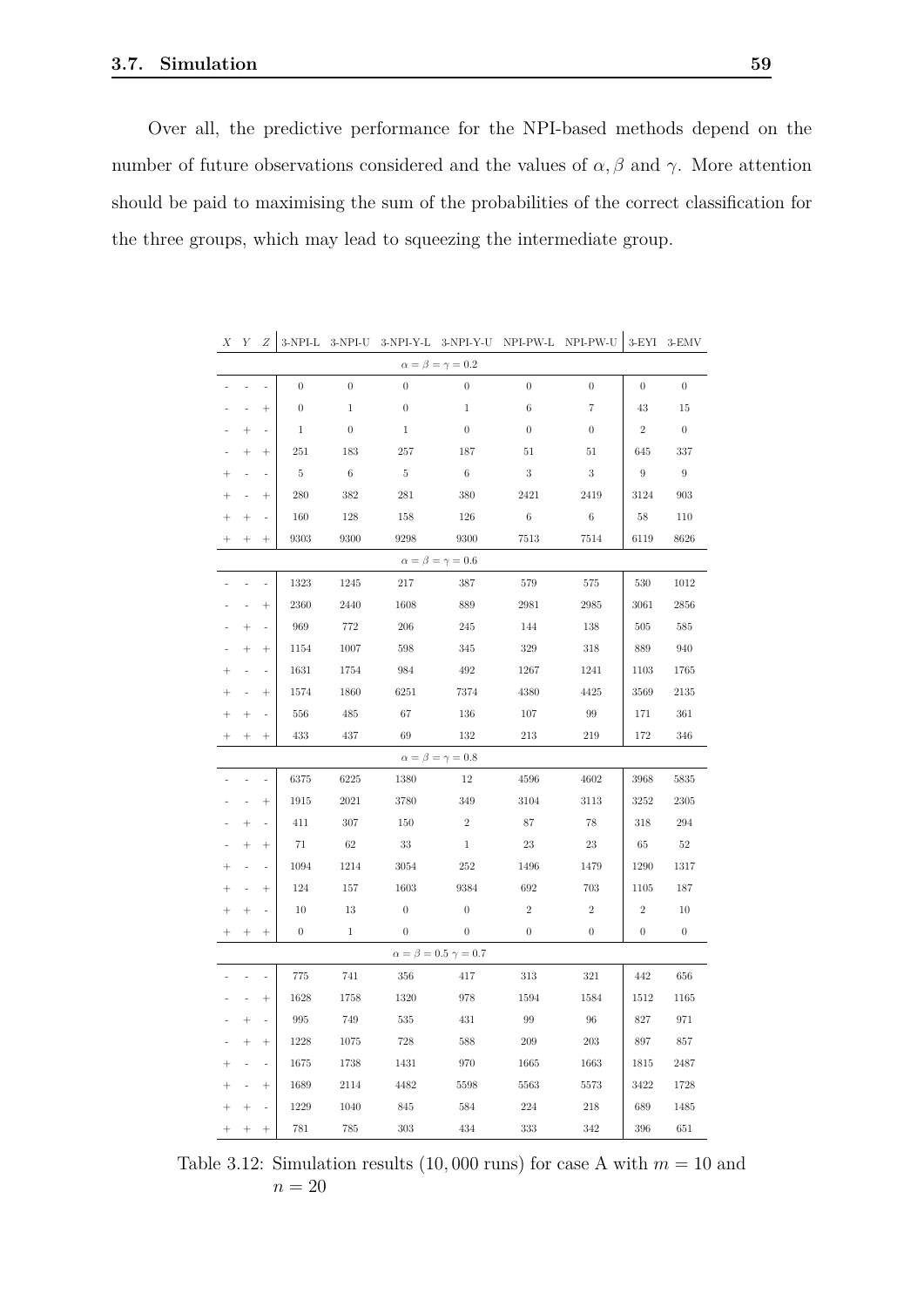| $\alpha = \beta = \gamma = 0.2$ |                                 |                    |                  |                  |                  |                                 |                  |                  |                  |                  |  |
|---------------------------------|---------------------------------|--------------------|------------------|------------------|------------------|---------------------------------|------------------|------------------|------------------|------------------|--|
|                                 |                                 |                    | $\boldsymbol{0}$ | $\boldsymbol{0}$ | $\boldsymbol{0}$ | $\boldsymbol{0}$                | $\overline{0}$   | $\boldsymbol{0}$ | $\boldsymbol{0}$ | $\overline{0}$   |  |
|                                 | ä,                              | $^{+}$             | $\boldsymbol{0}$ | $\boldsymbol{0}$ | $\mathbf{0}$     | $\boldsymbol{0}$                | $\overline{0}$   | $\mathbf{0}$     | 14               | $\overline{7}$   |  |
|                                 | $^{+}$                          | ä,                 | $\boldsymbol{0}$ | $\boldsymbol{0}$ | $\boldsymbol{0}$ | $\boldsymbol{0}$                | $\boldsymbol{0}$ | $\boldsymbol{0}$ | $\mathbf{1}$     | $\boldsymbol{0}$ |  |
|                                 | $\ddot{}$                       | $^{+}$             | 73               | 44               | 75               | 44                              | $\overline{4}$   | $\overline{4}$   | 583              | 178              |  |
| $^{+}$                          | ä,                              |                    | $\mathbf{0}$     | $\boldsymbol{0}$ | $\mathbf{0}$     | $\boldsymbol{0}$                | $\theta$         | $\boldsymbol{0}$ | $\mathbf{2}$     | 5                |  |
| $\ddot{}$                       | ÷,                              | $^{+}$             | 64               | 120              | 64               | 121                             | 2359             | 2358             | 3210             | 664              |  |
|                                 | $^{+}$                          |                    | 35               | $27\,$           | 35               | 27                              | $\,1\,$          | 1                | 26               | 29               |  |
|                                 | $^{+}$                          | $^{+}$             | 9828             | 9809             | 9826             | 9808                            | 7636             | 7637             | 6164             | 9117             |  |
|                                 | $\alpha=\beta=\gamma=0.6$       |                    |                  |                  |                  |                                 |                  |                  |                  |                  |  |
|                                 | ä,                              | ä,                 | 2284             | 2160             | 149              | 447                             | 644              | 633              | 664              | 1462             |  |
|                                 |                                 | $^{+}$             | 3026             | 3158             | 1311             | 770                             | 3790             | 3825             | 3856             | 3778             |  |
|                                 | $^{+}$                          |                    | 1078             | 815              | 142              | 148                             | 68               | 67               | 487              | 549              |  |
|                                 | $^{+}$                          | $^{+}$             | 619              | 481              | 524              | 118                             | 87               | 85               | 506              | 434              |  |
|                                 | ÷,                              | ä,                 | 1809             | 1985             | $691\,$          | 386                             | 1197             | 1166             | 1206             | 2085             |  |
|                                 | ä,                              | $^{+}$             | 951              | 1191             | 7168             | 8091                            | 4191             | 4201             | 3232             | 1569             |  |
|                                 | $\ddot{}$                       |                    | 193              | 173              | 14               | 32                              | 14               | 14               | 41               | 100              |  |
|                                 | $^{+}$                          | $^{+}$             | 40               | 37               | 1                | 8                               | 9                | 9                | 8                | 23               |  |
|                                 |                                 |                    |                  |                  |                  | $\alpha = \beta = \gamma = 0.8$ |                  |                  |                  |                  |  |
|                                 |                                 |                    | 8618             | 8551             | 1386             | 8                               | 6890             | 6959             | 5507             | 8041             |  |
|                                 |                                 | $^{+}$             | 935              | 992              | 4675             | 249                             | 2154             | 2135             | 2808             | 1349             |  |
|                                 | $^{+}$                          |                    | 65               | $39\,$           | 75               | $\mathbf{1}$                    | $\sqrt{3}$       | $\,2$            | 104              | 41               |  |
|                                 | $^{+}$                          | $^{+}$             | $\,2$            | $\boldsymbol{0}$ | $\,2$            | $\boldsymbol{0}$                | $\boldsymbol{0}$ | $\boldsymbol{0}$ | $\,2$            | $\mathbf{1}$     |  |
|                                 |                                 |                    | 378              | 414              | 3473             | 170                             | 811              | 774              | 927              | 563              |  |
|                                 |                                 | $^{+}$             | $\overline{2}$   | $\overline{4}$   | 389              | 9572                            | 142              | 130              | 652              | $\,$ 5 $\,$      |  |
|                                 | $^{+}$                          | ä,                 | $\boldsymbol{0}$ | $\boldsymbol{0}$ | $\boldsymbol{0}$ | $\boldsymbol{0}$                | $\boldsymbol{0}$ | $\boldsymbol{0}$ | $\boldsymbol{0}$ | $\boldsymbol{0}$ |  |
|                                 | $^{+}$                          | $\hspace{0.1mm} +$ | $\boldsymbol{0}$ | $\boldsymbol{0}$ | $\overline{0}$   | $\boldsymbol{0}$                | $\boldsymbol{0}$ | $\boldsymbol{0}$ | $\boldsymbol{0}$ | $\overline{0}$   |  |
|                                 | $\alpha=\beta=0.5$ $\gamma=0.7$ |                    |                  |                  |                  |                                 |                  |                  |                  |                  |  |
|                                 | L.                              | L.                 | $1136\,$         | 1124             | 216              | 516                             | $253\,$          | $277\,$          | 454              | 864              |  |
|                                 | ä,                              | $^{+}$             | 2115             | 2299             | 1118             | 989                             | 1665             | 1646             | 1833             | 1384             |  |
|                                 | $^{+}$                          | ÷,                 | 1306             | 909              | 440              | 423                             | 63               | 59               | 1040             | 1209             |  |
|                                 | $^{+}$                          | $^{+}$             | 822              | 684              | 520              | 323                             | 53               | 46               | 619              | 537              |  |
| $^{+}$                          | $\overline{\phantom{a}}$        | ä,                 | 2235             | 2355             | 1338             | 1038                            | 1853             | 1830             | 2344             | 3490             |  |
| $\ddag$                         | $\frac{1}{2}$                   | $^{+}$             | 1370             | 1748             | 5644             | 6308                            | 6002             | 6031             | 3207             | 1340             |  |
| $\ddot{}$                       | $+$                             |                    | 811              | 683              | 685              | 313                             | 69               | 67               | 436              | 1038             |  |
|                                 | $^{+}$                          | $^{+}$             | 205              | 198              | 39               | 90                              | 42               | 44               | 67               | 138              |  |

<span id="page-65-0"></span>*X Y Z* 3-NPI-L 3-NPI-U 3-NPI-Y-L 3-NPI-Y-U NPI-PW-L NPI-PW-U 3-EYI 3-EMV

Table 3.13: Simulation results  $(10,000 \text{ runs})$  for case A with  $m = 30$  and  $n = 20$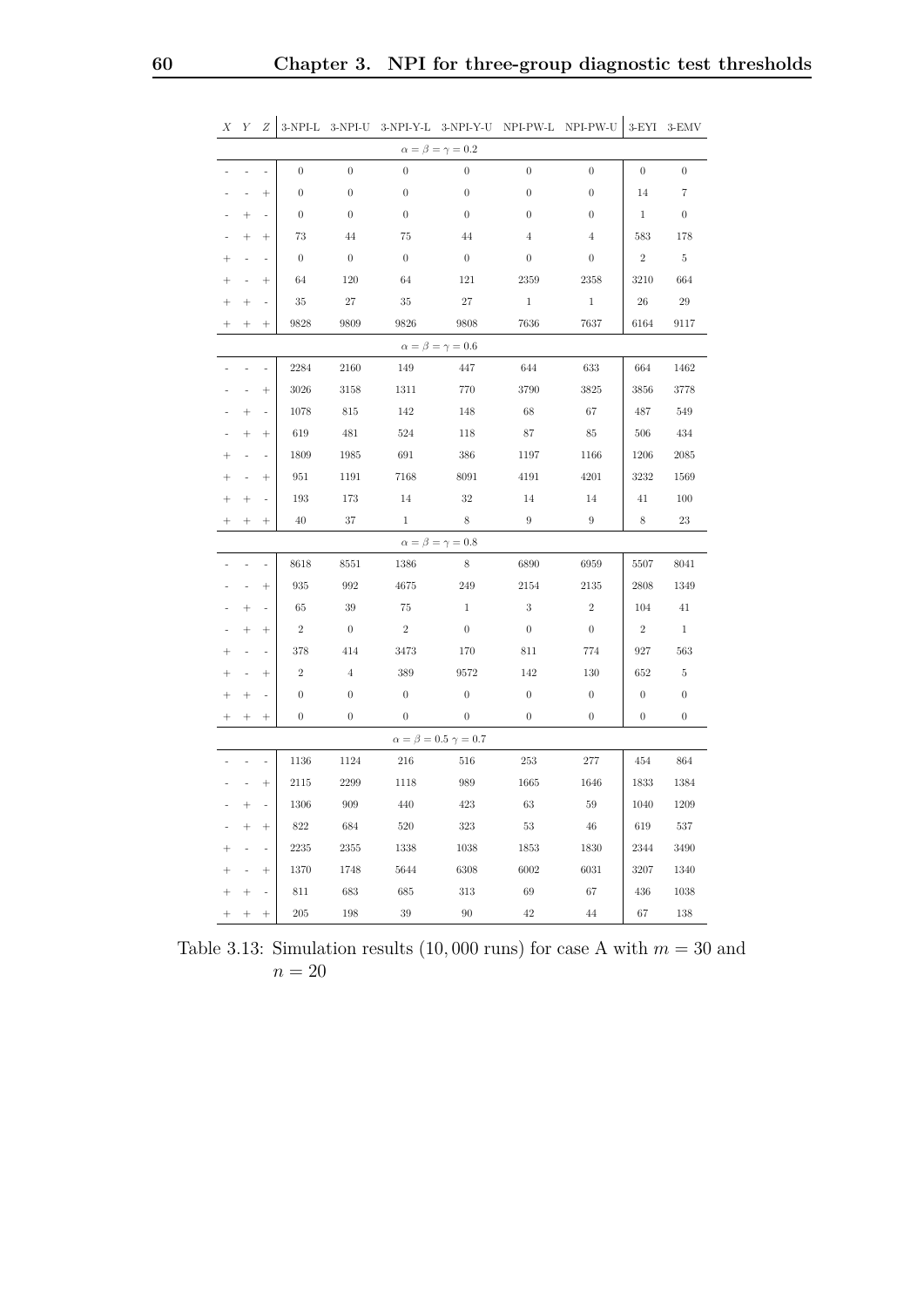<span id="page-66-0"></span>

| Х                               | Y                               | Ζ                        | $3$ -NPI-L $\,$  | $3-NPI-U$        |                  |                           | 3-NPI-Y-L 3-NPI-Y-U NPI-PW-L NPI-PW-U |                  | $3-EYI$          | 3-EMV            |  |
|---------------------------------|---------------------------------|--------------------------|------------------|------------------|------------------|---------------------------|---------------------------------------|------------------|------------------|------------------|--|
| $\alpha=\beta=\gamma=0.2$       |                                 |                          |                  |                  |                  |                           |                                       |                  |                  |                  |  |
|                                 |                                 |                          | $\overline{0}$   | $\boldsymbol{0}$ | $\boldsymbol{0}$ | $\overline{0}$            | $\boldsymbol{0}$                      | $\theta$         | $\overline{0}$   | $\boldsymbol{0}$ |  |
|                                 |                                 | $^{+}$                   | $\boldsymbol{0}$ | $\boldsymbol{0}$ | $\boldsymbol{0}$ | $\boldsymbol{0}$          | $\boldsymbol{0}$                      | $\boldsymbol{0}$ | $\overline{0}$   | $\boldsymbol{0}$ |  |
|                                 | $\! +$                          |                          | $\boldsymbol{0}$ | $\boldsymbol{0}$ | $\boldsymbol{0}$ | $\boldsymbol{0}$          | $\boldsymbol{0}$                      | $\theta$         | $\boldsymbol{0}$ | $\boldsymbol{0}$ |  |
|                                 | $\! +$                          | $^{+}$                   | 26               | 17               | 26               | 17                        | 13                                    | 12               | 135              | 54               |  |
| $^+$                            | $\overline{\phantom{0}}$        |                          | $\boldsymbol{0}$ | $\boldsymbol{0}$ | $\boldsymbol{0}$ | $\boldsymbol{0}$          | $\theta$                              | $\overline{0}$   | $\mathbf{0}$     | $\boldsymbol{0}$ |  |
| $^+$                            |                                 | $^{+}$                   | $26\,$           | 46               | 28               | 46                        | 208                                   | 208              | 539              | 158              |  |
|                                 | $^{+}$                          |                          | $\bf 5$          | $\bf 5$          | $\bf 5$          | $\overline{4}$            | $\boldsymbol{0}$                      | $\overline{0}$   | $\boldsymbol{0}$ | $\boldsymbol{0}$ |  |
|                                 | $^{+}$                          | $^{+}$                   | 9943             | 9932             | 9941             | 9933                      | 9779                                  | 9780             | 9326             | 9788             |  |
|                                 | $\alpha = \beta = \gamma = 0.6$ |                          |                  |                  |                  |                           |                                       |                  |                  |                  |  |
|                                 |                                 |                          | 54               | 55               | 37               | 47                        | $25\,$                                | $23\,$           | 18               | $34\,$           |  |
|                                 |                                 | $^{+}$                   | 651              | 657              | 629              | 684                       | 913                                   | 925              | 1072             | 869              |  |
|                                 | $\! + \!\!\!\!$                 | $\overline{\phantom{a}}$ | $239\,$          | 192              | 169              | 171                       | 47                                    | 41               | 73               | 110              |  |
|                                 | $^{+}$                          | $^{+}$                   | 2006             | 1720             | 1803             | 1796                      | 1195                                  | 1162             | 2024             | 1775             |  |
| $^{+}$                          |                                 |                          | 287              | $297\,$          | 210              | 282                       | 125                                   | 118              | 130              | 246              |  |
| $\overline{+}$                  |                                 | $^{+}$                   | 2510             | 2827             | 3663             | $3035\,$                  | 4569                                  | $4576\,$         | 4173             | 3555             |  |
| $^+$                            | $^{+}$                          |                          | $551\,$          | 534              | 373              | 453                       | 120                                   | 118              | $151\,$          | $297\,$          |  |
|                                 | $^+$                            | $^{+}$                   | 3702             | 3718             | 3116             | 3532                      | 3006                                  | 3037             | 2359             | 3114             |  |
|                                 |                                 |                          |                  |                  |                  | $\alpha=\beta=\gamma=0.8$ |                                       |                  |                  |                  |  |
|                                 |                                 |                          | 1799             | 1777             | 82               | 271                       | 1097                                  | 1102             | 961              | 1456             |  |
|                                 |                                 | $^{+}$                   | 3425             | 3405             | 1107             | 878                       | 4165                                  | 4209             | 4271             | 3775             |  |
|                                 | $\! +$                          |                          | 758              | 636              | 32               | $107\,$                   | $275\,$                               | 276              | 425              | $513\,$          |  |
|                                 | $^{+}$                          | $^{+}$                   | 980              | $863\,$          | 100              | 174                       | 605                                   | 590              | 910              | 843              |  |
| $^{+}$                          | $\blacksquare$                  |                          | 1185             | 1273             | 783              | $338\,$                   | $925\,$                               | $920\,$          | 816              | 1220             |  |
|                                 |                                 | $^{+}$                   | 1472             | 1673             | 7884             | 8176                      | 2701                                  | 2668             | 2450             | 1903             |  |
|                                 | $\! + \!\!\!\!$                 |                          | $204\,$          | 198              | $\,6$            | $26\,$                    | $82\,$                                | $81\,$           | 58               | 146              |  |
|                                 |                                 | $^{+}$                   | 177              | 175              | $\,6$            | 30                        | 150                                   | 154              | 109              | 144              |  |
| $\alpha=\beta=0.5$ $\gamma=0.7$ |                                 |                          |                  |                  |                  |                           |                                       |                  |                  |                  |  |
|                                 |                                 |                          | $13\,$           | $11\,$           | 9                | 11                        | $-5$                                  | $-6$             | 9                | 11               |  |
|                                 | $\sim$                          | $^{+}$                   | 262              | 253              | 269              | 265                       | 309                                   | 292              | 297              | 209              |  |
|                                 | $\boldsymbol{+}$                | $\bar{\phantom{a}}$      | 131              | $107\,$          | 114              | $105\,$                   | $23\,$                                | $22\,$           | 127              | 150              |  |
|                                 | $^{+}$                          | $^{+}$                   | 1377             | 1158             | 1369             | 1181                      | 639                                   | 642              | 1453             | 1097             |  |
| $^{+}$                          | $\omega$                        | $\bar{\phantom{a}}$      | 193              | $189\,$          | 194              | $188\,$                   | 125                                   | 134              | $223\,$          | $362\,$          |  |
| $^+$                            | $\overline{\phantom{a}}$        | $^{+}$                   | 1857             | $\,2165$         | 2213             | 2239                      | 4468                                  | 4381             | 3260             | $2313\,$         |  |
| $^{+}$                          | $^{+}$                          |                          | 842              | 773              | 759              | 749                       | $216\,$                               | $225\,$          | $576\,$          | 1045             |  |
|                                 |                                 | $^{+}$                   | $5325\,$         | $5344\,$         | 5073             | $5262\,$                  | 4215                                  | 4298             | $4055\,$         | 4813             |  |

Table 3.14: Simulation results  $(10,000 \text{ runs})$  for case B with  $m = 10$  and  $n = 20$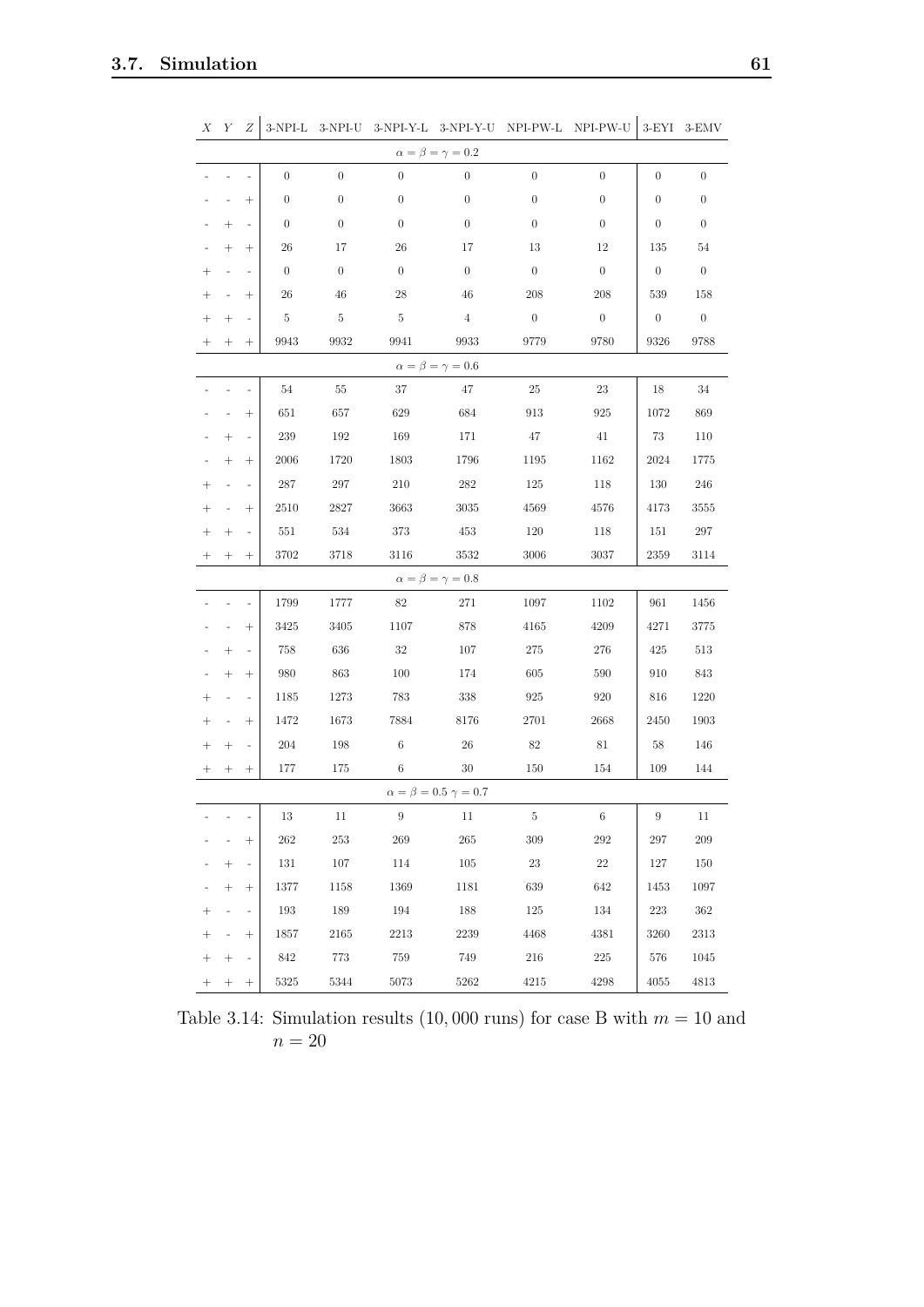<span id="page-67-0"></span>

| X                               | Y                        | Ζ                        | $3-NPI-L$        | $3-NPI-U$        |                  |                           | 3-NPI-Y-L 3-NPI-Y-U NPI-PW-L NPI-PW-U |                  | $3$ -EYI                 | 3-EMV            |
|---------------------------------|--------------------------|--------------------------|------------------|------------------|------------------|---------------------------|---------------------------------------|------------------|--------------------------|------------------|
| $\alpha=\beta=\gamma=0.2$       |                          |                          |                  |                  |                  |                           |                                       |                  |                          |                  |
|                                 |                          |                          | $\boldsymbol{0}$ | $\boldsymbol{0}$ | $\theta$         | $\overline{0}$            | $\boldsymbol{0}$                      | $\boldsymbol{0}$ | $\boldsymbol{0}$         | $\boldsymbol{0}$ |
|                                 |                          | $^{+}$                   | $\boldsymbol{0}$ | $\boldsymbol{0}$ | $\overline{0}$   | $\boldsymbol{0}$          | $\boldsymbol{0}$                      | $\boldsymbol{0}$ | $\boldsymbol{0}$         | $\boldsymbol{0}$ |
|                                 | $\! + \!\!\!\!$          |                          | $\boldsymbol{0}$ | $\boldsymbol{0}$ | $\boldsymbol{0}$ | $\boldsymbol{0}$          | $\boldsymbol{0}$                      | $\boldsymbol{0}$ | $\theta$                 | $\boldsymbol{0}$ |
|                                 | $^{+}$                   | $^{+}$                   | $\boldsymbol{0}$ | $\boldsymbol{0}$ | 1                | $\boldsymbol{0}$          | $\boldsymbol{0}$                      | $\boldsymbol{0}$ | 75                       | 19               |
| $^+$                            |                          |                          | $\boldsymbol{0}$ | $\boldsymbol{0}$ | $\boldsymbol{0}$ | $\boldsymbol{0}$          | $\boldsymbol{0}$                      | $\boldsymbol{0}$ | $\boldsymbol{0}$         | $\boldsymbol{0}$ |
| $^+$                            |                          | $^{+}$                   | $\boldsymbol{0}$ | $\,2$            | $\boldsymbol{0}$ | $\boldsymbol{2}$          | 55                                    | 54               | 390                      | 61               |
| $^+$                            | $^{+}$                   |                          | $\boldsymbol{0}$ | $\boldsymbol{0}$ | $\boldsymbol{0}$ | $\boldsymbol{0}$          | $\boldsymbol{0}$                      | $\boldsymbol{0}$ | $\boldsymbol{0}$         | $\boldsymbol{0}$ |
| $^+$                            | $^{+}$                   | $^{+}$                   | 10000            | 9998             | 9999             | 9998                      | 9945                                  | 9946             | 9535                     | 9920             |
| $\alpha = \beta = \gamma = 0.6$ |                          |                          |                  |                  |                  |                           |                                       |                  |                          |                  |
|                                 |                          |                          | $21\,$           | $20\,$           | 16               | 15                        | $5\,$                                 | $\overline{5}$   | $\bf 5$                  | $\boldsymbol{9}$ |
|                                 |                          | $^{+}$                   | 595              | $591\,$          | 486              | 632                       | 943                                   | 948              | 1202                     | $929\,$          |
|                                 | $\! + \!\!\!\!$          | $\overline{a}$           | $211\,$          | 158              | 119              | 125                       | 13                                    | 12               | 57                       | 66               |
|                                 | $^{+}$                   | $^{+}$                   | 2445             | 2008             | 2025             | 2047                      | 1128                                  | 1092             | 2324                     | 2040             |
| $^{+}$                          |                          |                          | 266              | $281\,$          | 166              | $249\,$                   | $46\,$                                | 43               | 84                       | 214              |
| $^{+}$                          |                          | $^{+}$                   | 2767             | 3282             | 4678             | 3597                      | 5724                                  | 5740             | 4816                     | 4303             |
| $^+$                            | $^{+}$                   |                          | $517\,$          | 483              | 254              | $387\,$                   | $54\,$                                | $56\,$           | 79                       | 198              |
|                                 | $^{+}$                   | $^{+}$                   | 3178             | 3177             | $2256\,$         | $\boldsymbol{2948}$       | 2087                                  | 2104             | 1433                     | 2241             |
|                                 |                          |                          |                  |                  |                  | $\alpha=\beta=\gamma=0.8$ |                                       |                  |                          |                  |
|                                 |                          |                          | 3533             | 3496             | 32               | 238                       | 1825                                  | $1851\,$         | 1558                     | 2602             |
|                                 | $\frac{1}{2}$            | $^{+}$                   | 4092             | 4090             | 984              | $517\,$                   | 5600                                  | 5657             | 5493                     | 4770             |
|                                 | $\! + \!\!\!\!$          |                          | 497              | 386              | 27               | $37\,$                    | 135                                   | 123              | $321\,$                  | $309\,$          |
|                                 | $^{+}$                   | $^{+}$                   | $290\,$          | $231\,$          | 66               | 66                        | 124                                   | 122              | 301                      | $225\,$          |
| $^{+}$                          |                          |                          | $957\,$          | 1074             | 629              | 163                       | 659                                   | 639              | 640                      | 1042             |
| $^+$                            |                          | $^{+}$                   | 616              | 706              | 8262             | 8979                      | 1652                                  | 1604             | 1684                     | 1041             |
| $^+$                            | $^{+}$                   |                          | 13               | 15               | $\boldsymbol{0}$ | $\boldsymbol{0}$          | $\rm 5$                               | $\overline{4}$   | 3                        | $\boldsymbol{9}$ |
|                                 | $^+$                     | $^{+}$                   | $\boldsymbol{2}$ | $\boldsymbol{2}$ | $\boldsymbol{0}$ | $\boldsymbol{0}$          | $\boldsymbol{0}$                      | $\boldsymbol{0}$ | $\boldsymbol{0}$         | $\boldsymbol{2}$ |
| $\alpha=\beta=0.5$ $\gamma=0.7$ |                          |                          |                  |                  |                  |                           |                                       |                  |                          |                  |
|                                 | $\overline{\phantom{m}}$ |                          | $\overline{2}$   | $\overline{2}$   |                  | - 2                       | $\hspace{0.1cm} 0$                    | $\overline{0}$   | $\overline{\phantom{0}}$ | $\overline{1}$   |
|                                 | $\omega_{\rm{eff}}=2.0$  | $^{+}$                   | 140              | 148              | 150              | 158                       | 185                                   | 174              | 218                      | 121              |
|                                 | $^+$                     | $\omega$                 | 89               | 62               | 87               | 59                        | $-5$                                  | $\,$ 3           | 156                      | $125\,$          |
|                                 | $\! + \!\!\!\!$          | $^{+}$                   | 1386             | 1088             | 1384             | 1154                      | 409                                   | 418              | 1590                     | 1075             |
| $^+$                            | $\omega_{\rm{eff}}$      | $\overline{\phantom{a}}$ | 131              | $137\,$          | 113              | $132\,$                   | 54                                    | 57               | 215                      | $378\,$          |
| $\! + \!\!\!\!$                 | $\omega_{\rm{eff}}$      | $^{+}$                   | 1745             | 2149             | $2345\,$         | 2208                      | 5569                                  | 5438             | 3685                     | 2530             |
| $\! + \!\!\!\!$                 | $^+$                     | $\overline{\phantom{a}}$ | 817              | $731\,$          | 702              | 704                       | $127\,$                               | $134\,$          | 475                      | 1079             |
| $^+$                            | $^{+}$                   | $\! + \!\!\!\!$          | $5690\,$         | $5683\,$         | $5218\,$         | $5583\,$                  | 3651                                  | $3776\,$         | 3661                     | $4691\,$         |

Table 3.15: Simulation results  $(10,000 \text{ runs})$  for case B with  $m = 30$  and  $n = 20$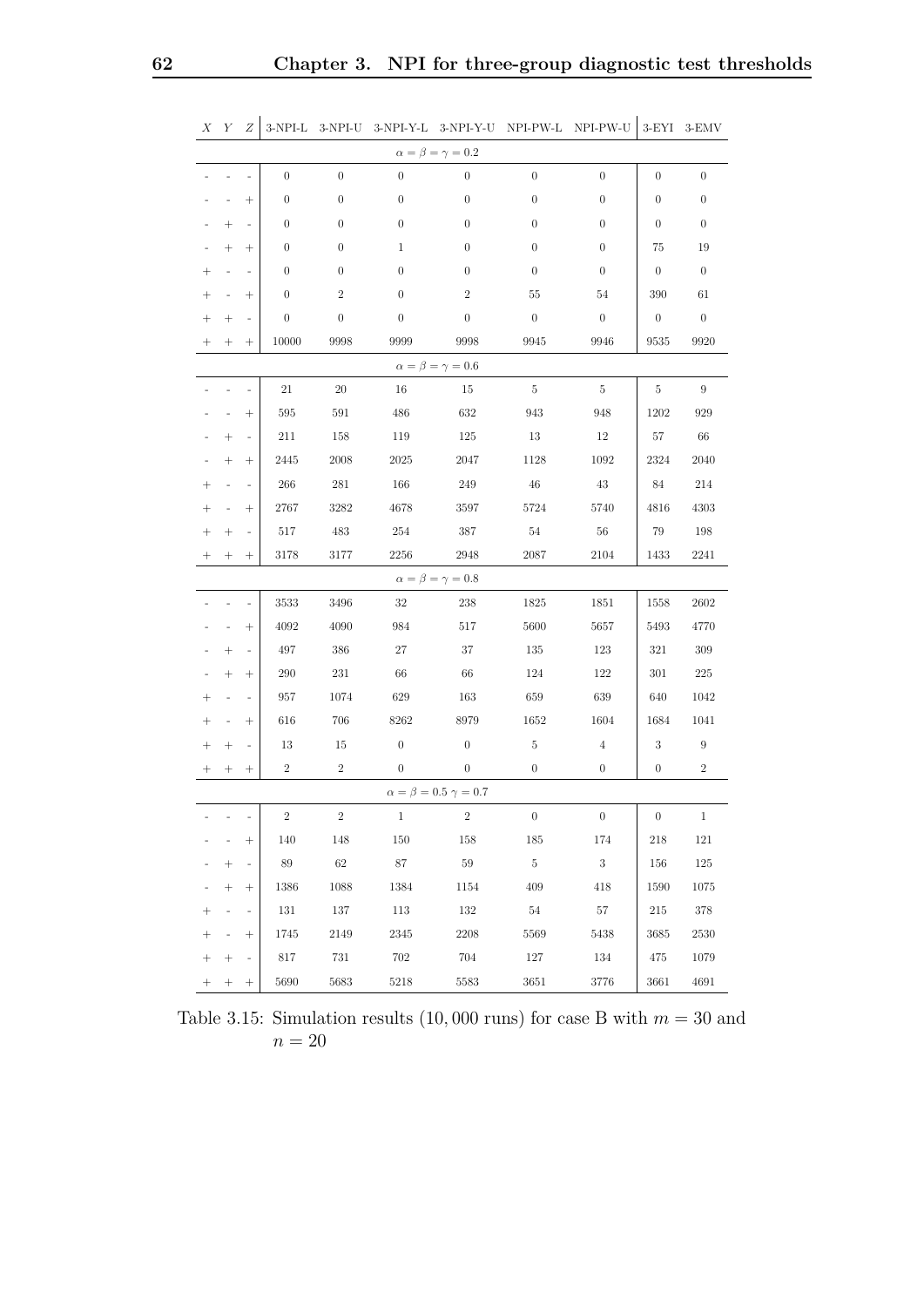<span id="page-68-0"></span>

Figure 3.2: Simulation results (10,000 runs), when  $\alpha = \beta = \gamma = 0.6$  and  $m = 10$  (case A)

<span id="page-68-1"></span>

Figure 3.3: Simulation results (10,000 runs), when  $\alpha = \beta = \gamma = 0.8$  and  $m = 10$  (case A)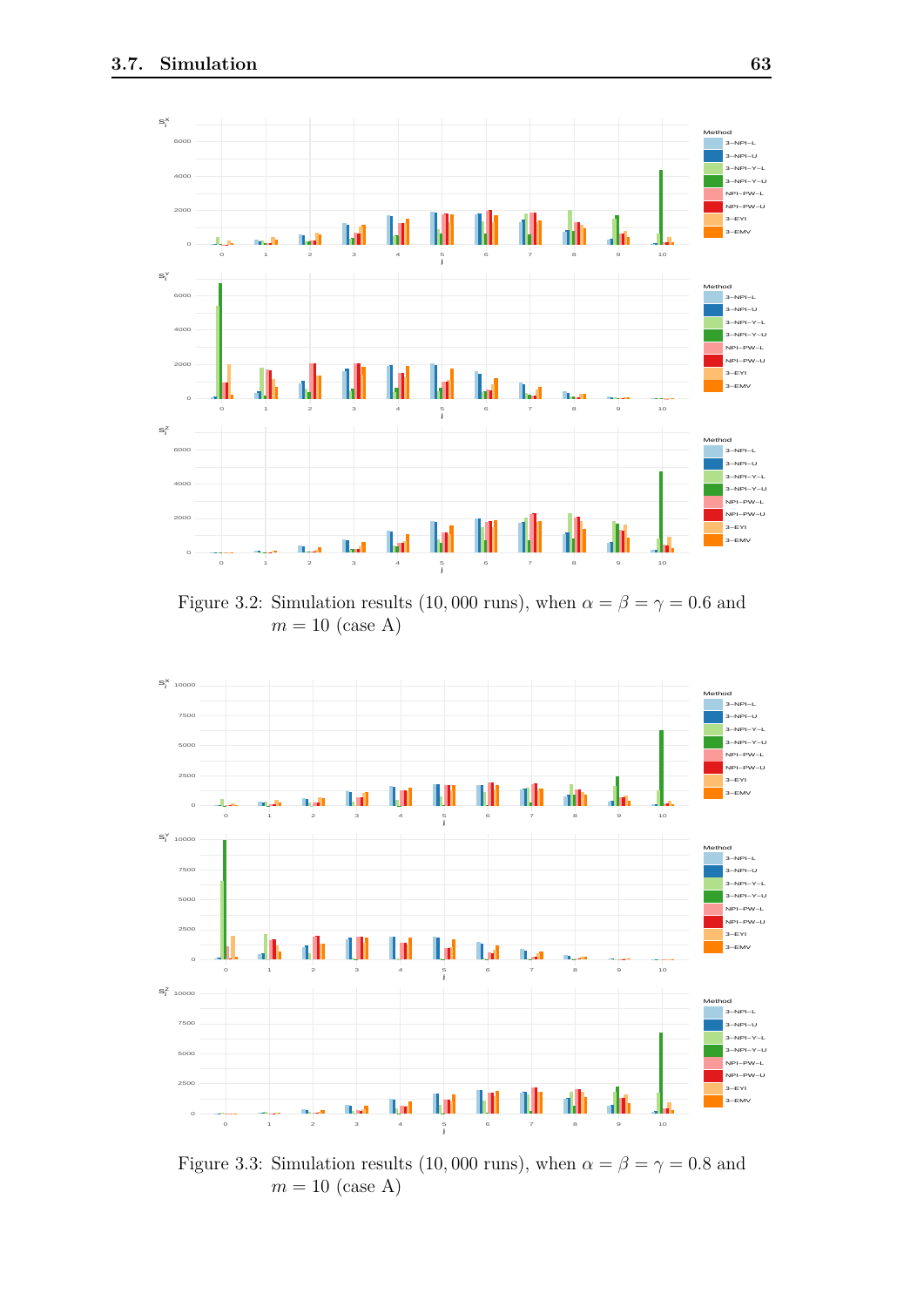<span id="page-69-1"></span>

Figure 3.4: Simulation results (10,000 runs), when  $\alpha = \beta = \gamma = 0.6$  and  $m = 10$  (case B)

<span id="page-69-0"></span>

Figure 3.5: Simulation results (10,000 runs), when  $\alpha = \beta = \gamma = 0.8$  and  $m = 10$  (case B)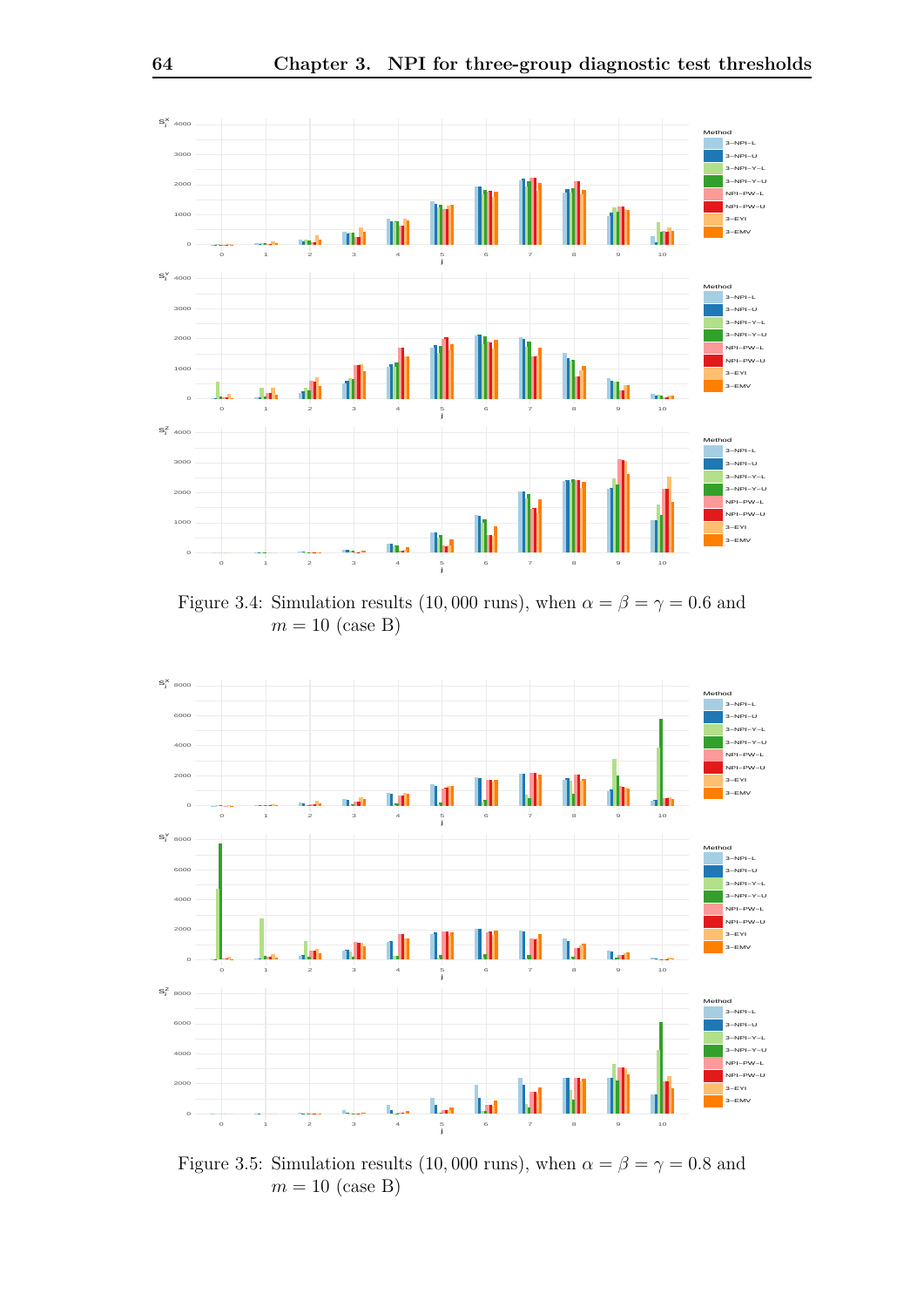#### <span id="page-70-0"></span>**3.8 Concluding remarks**

This chapter extended the NPI methods for the selection of optimal threshold for twogroup classification problems, presented in Chapter [2,](#page-19-0) to the three groups scenario. We have considered a specific number of future individuals in each group. We have shown in the examples that the optimal thresholds  $c_1$  and  $c_2$  can change with changing the number of future individuals. The performance for the three groups NPI methods was evaluated through simulation studies. These revealed that, in the case of the three groups scenario for which the 3-NPI-Y and classical Youden index approach have been used, the intermediate group may have very poor predictive performance. The 3-NPI method overcomes such problem since the optimal thresholds  $c_1$  and  $c_2$  yield more reasonable identification of the intermediate group.

We have also discussed the NPI-PW method such that the optimal thresholds  $c_1$  and  $c_2$  are selected independently, which may not satisfy the condition that  $c_1 < c_2$ . Whereas, the 3-NPI method selects the optimal thresholds  $c_1$  and  $c_2$  jointly which tends to produce a balanced classification of the three groups.

In the simulation study we only considered the normal distributions to investigate the general performance of the proposed methods, it is also interesting to simulate from other distributions. For example, for skewed distributions, it is interesting to study the effect of the values of  $\alpha$ ,  $\beta$  and  $\gamma$  for setting the optimal threshold values  $(c_1, c_2)$ .

This line of work provides many questions and opportunities for future research. For example, setting meaningful target proportions for the predictive inferences should be discussed. Further research might to be developed similar approaches for different kind of data, e.g. ordinal data [\[32\]](#page-102-0). If one measures multiple markers per patient, their optimal combination together with optimal selection of thresholds is of interest, while also taking dependence of such multivariate data [\[23\]](#page-101-1) into account provides interesting challenges. A further challenge is to develop such methods for data containing rightcensored observations [\[19,](#page-101-2) [20\]](#page-101-3). Some of these topics require further development of NPI, including methods for multivariate data and for multiple future observations based on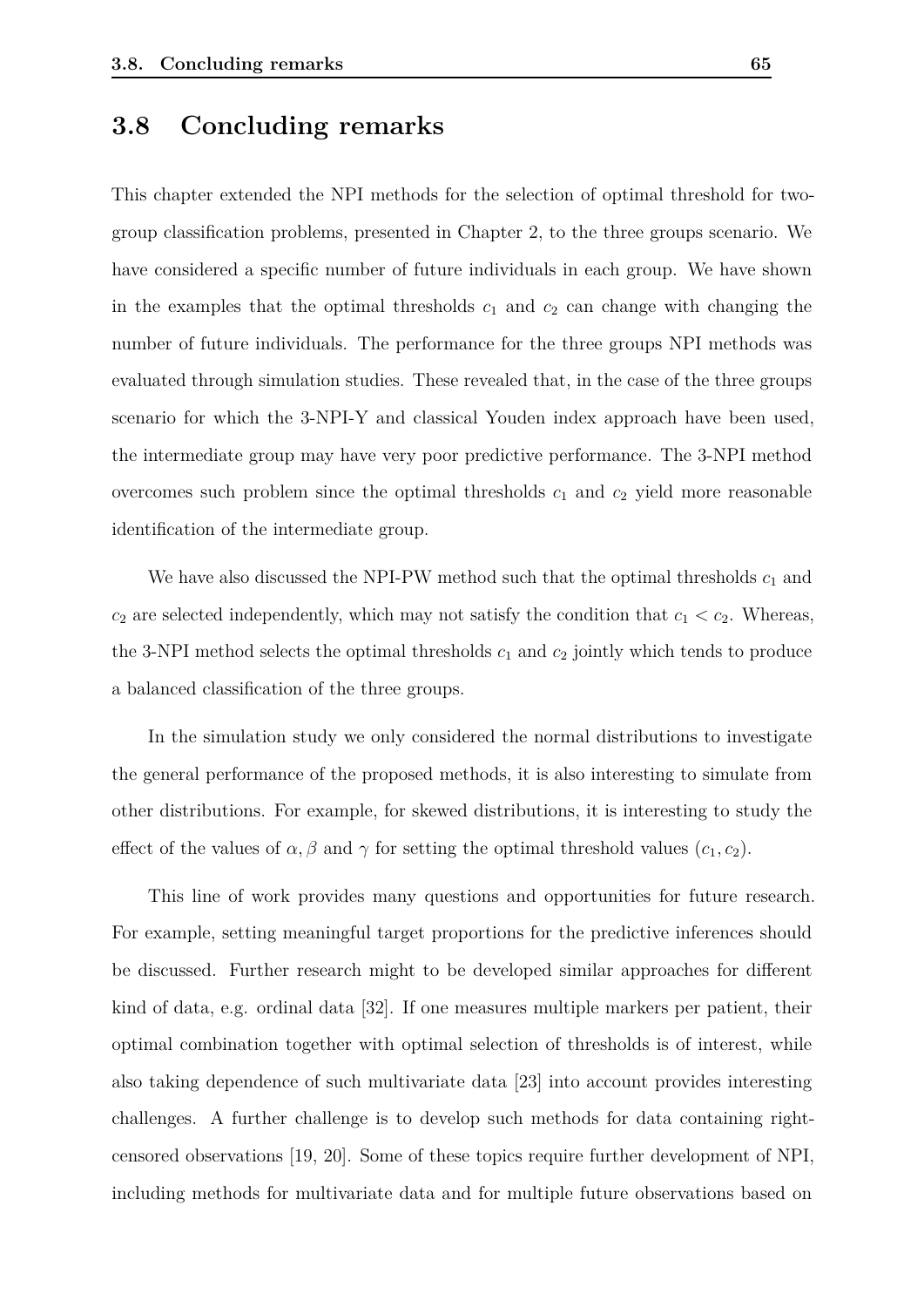right-censored data. Generally, considering such problems from a predictive perspective, in particular how the number of future individuals considered might influence the optimal thresholds, provides interesting new insights which may also have substantial practical relevance.

For disease with *k* groups  $(k > 3)$ , the 3-NPI method (Equations  $(3.12)$  and  $(3.13)$ ) can be easily generalised by considering

$$
\underline{P}(C_{c_1}^X \ge \alpha m_x, C_{(c_1,c_2)}^Y \ge \beta m_y, C_{(c_2,c_3)}^Z \ge \gamma m_z, C_{(c_3,c_4)}^V \ge \zeta m_v, \dots, C_{c_k}^W \ge \xi m_w).
$$
  

$$
\overline{P}(C_{c_1}^X \ge \alpha m_x, C_{(c_1,c_2)}^Y \ge \beta m_y, C_{(c_2,c_3)}^Z \ge \gamma m_z, C_{(c_3,c_4)}^V \ge \zeta m_v, \dots, C_{c_k}^W \ge \xi m_w).
$$

Nakas et al. [\[55\]](#page-104-5) also introduced the Youden index method for  $k > 3$  groups by maximiseing the total number of correct classification rates for the *k* groups. This method is more likely to face the squeezing problem as it separates out into multiple optimisation problems, whereas the generalisation of the NPI method might perform better in term of reducing such squeezing.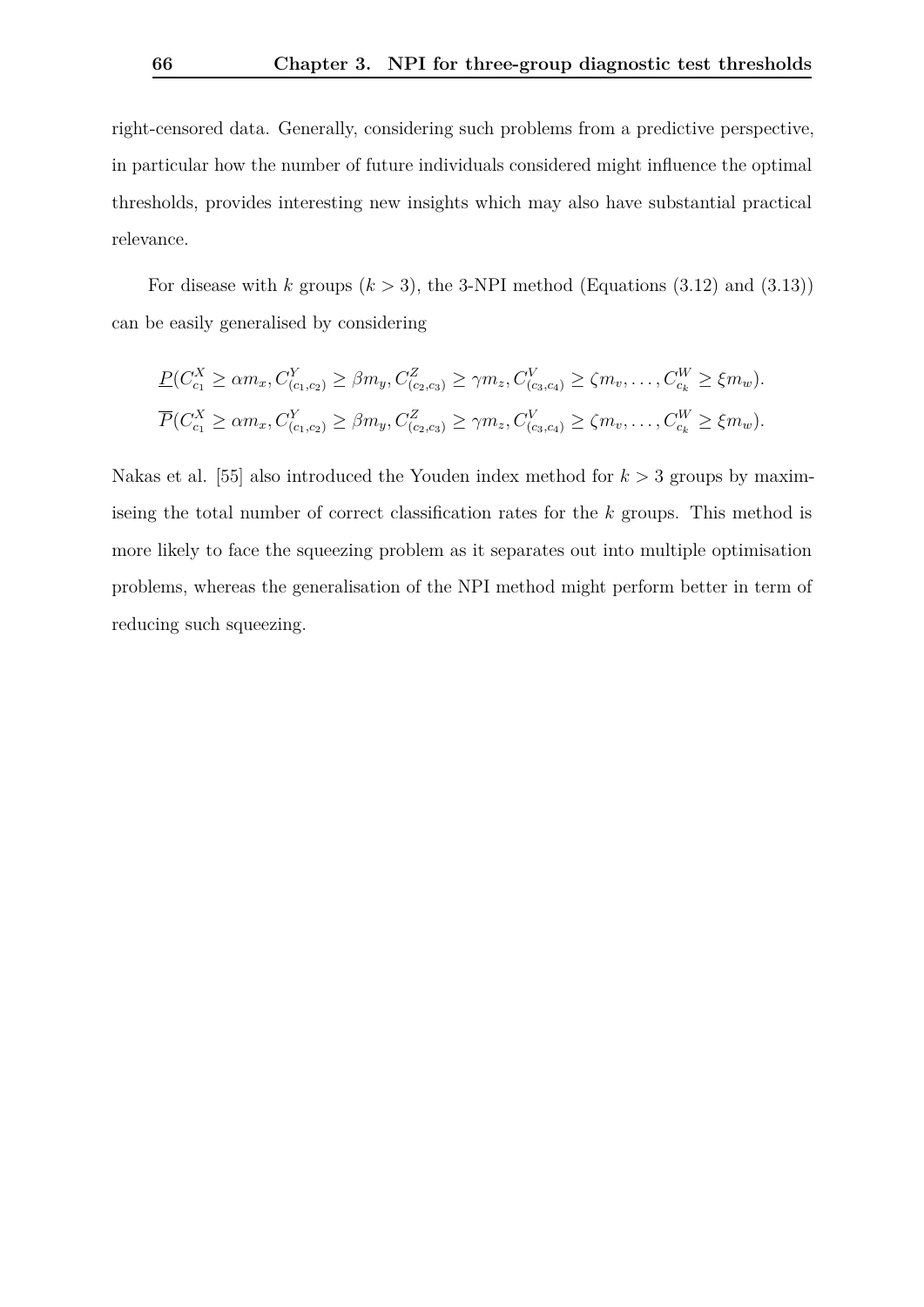### <span id="page-72-1"></span>**Chapter 4**

# **NPI for comparison of two diagnostic tests**

#### <span id="page-72-0"></span>**4.1 Introduction**

Developing and improving diagnostic tests to detect a particular disease are important in medical applications. Often, researchers are asked to confirm the superiority of a new diagnostic test to the existing test. In practice, most diagnostic tests do not always provide the correct classification. The tests can have two types of possible errors, false-negative errors (FN) and false-positive errors (FP). This raises the question how one can compare the qualities of two or more diagnostic tests. Various methods to compare two diagnostic tests have been presented in the literature [\[59,](#page-105-0) [73\]](#page-106-0). The performance of diagnostic tests can be evaluated by a single indicator such as sensitivity, specificity, positive and negative likelihood ratio or positive and negative predictive values. Such comparisons of two tests are rarely straightforward as one test may have higher specificity while the other test has higher sensitivity.

Measures such as the Youden index, have been suggested as global measures of diagnostic accuracy [\[73\]](#page-106-0). However, the Youden index can be misleading when comparing two diagnostic tests. The Youden index is not taking into account the differences in the specificity and sensitivity of the diagnostic test, and treats the FN and FP errors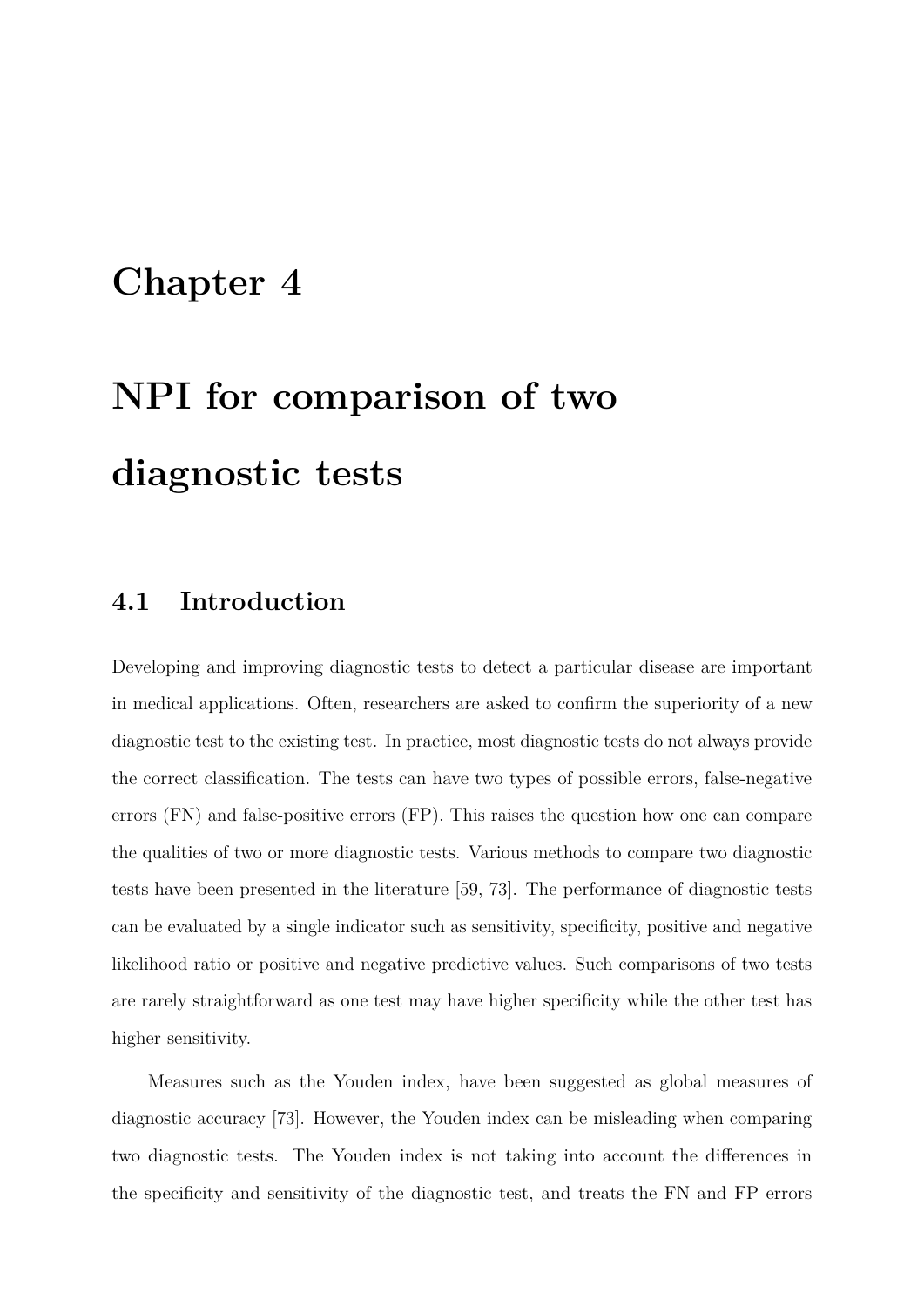as equally undesirable. For example, assume that test A has a specificity of 0*.*9 and sensitivity of 0*.*4 and test B has specificity of 0*.*6 and sensitivity of 0*.*7. The Youden index of for each of these tests is 0*.*3. It is obvious that these tests have different discriminative properties.

The area under the ROC curve (AUC) also provides a summary measure of the diagnostic test ability [\[73\]](#page-106-0). Although the AUC has been used to compare different diagnostic tests, it has some limitations. For example, the areas under the ROC curves of two diagnostic tests can be equal, yet the shapes of the two ROC curves can be different over a certain part of the ROC curves of clinical relevance. According to Dodd and Pepe [\[31\]](#page-102-0), the area under the ROC curve might summarize the performance of a diagnostic test over regions of the curve of no clinical and practical interest. Alternatively, the partial area under the ROC curve can provide more information for some diagnostic tests which require false-positive rates to be within the medical interest range [\[31,](#page-102-0) [45\]](#page-103-0). In addition, researchers use hypothesis testing to compare sensitivity, specificity or the area under the curve of two diagnostic tests [\[73\]](#page-106-0).

In this chapter, we present NPI for comparing two diagnostic tests. The predictive nature of the NPI approach can be attractive for diagnostic tests as one tends to assess the quality of the diagnostic tests for a given number of future individuals. In Section [4.2,](#page-73-0) we introduce NPI of two diagnostic tests based on order statistics. NPI for comparison of two diagnostic tests based on Bernoulli quantities is presented in Section [4.3.](#page-84-0) Section [4.4](#page-86-0) introduces weights to reflect the relative importance of two groups. Section [4.5](#page-88-0) presents some examples to illustrate and discuss the new approaches. Finally, some concluding remarks are made in Section [4.6.](#page-95-0)

### <span id="page-73-0"></span>**4.2 NPI of two diagnostic tests based on order statistics**

In this chapter, we compare the accuracy of two diagnostic tests explicitly considering multiple future individuals. We assume that both diagnostic tests are applied to the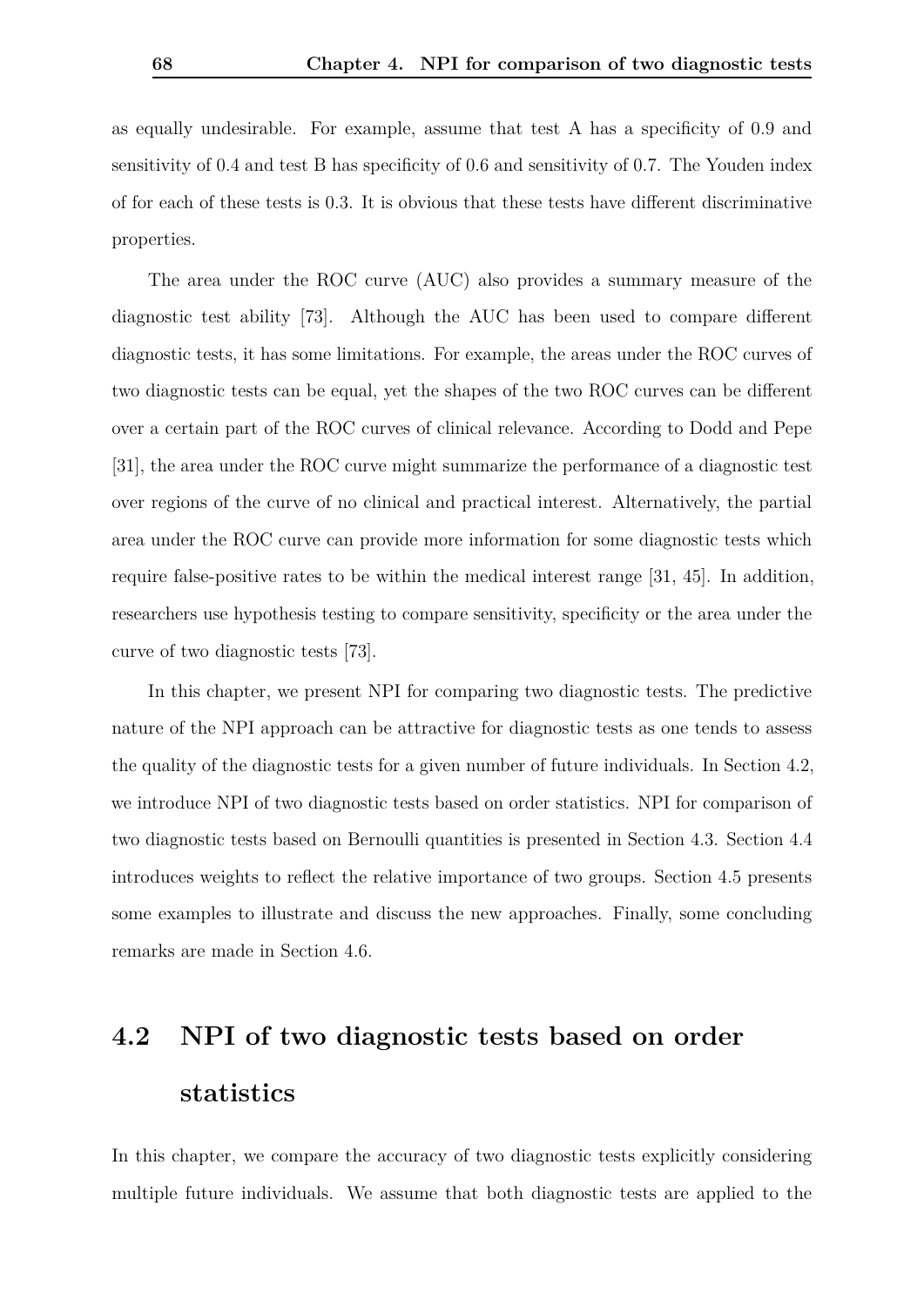same people. Assume that we have real-valued data from two different diagnostic tests on individuals from two independent groups in each test, and there are  $n_x$  observations from the healthy group *X* and  $n_y$  observations from the disease group *Y*. We refer to the two tests with superscript  $t$ ;  $t = 1, 2$ , so we assume that we have data  $(x_i^1, x_i^2), i = 1, \ldots n_x$ and  $(y_j^1, y_j^2)$ ,  $j = 1, \ldots n_y$ , where superscript 1 indicates test results of diagnostic test one and 2 indicates test results of diagnostic test two. We assume that the outcomes of the two tests are independent given the disease state of the individuals. The intention of this section is to compare between two diagnostic tests for  $m_x$  and  $m_y$  future individuals. The natural question is whether one test is better than the other for the  $m_x$  and  $m_y$  future individuals from groups *X* and *Y,* respectively, and we investigate the possible influence of the choice of *m*. We use the 2-NPI lower and upper method introduced in Section [2.2](#page-20-0) for each diagnostic test. Of course other methods to determine the diagnostic test threshold can be used instead. The same notations and definitions will be used as in Section [2.2,](#page-20-0) with the superscript *t* to differentiate between the two tests. For a specific value of threshold  $c^t$  and for fixed  $\alpha$  and  $\beta$ , the 2-NPI lower and upper probabilities for the event  $C_{c^t}^{X^t} \ge \alpha m_x, C_{c^t}^{Y^t}$  $e^{Y^t}_{c^t} \geq \beta m_y$  are given by

<span id="page-74-1"></span><span id="page-74-0"></span>
$$
\underline{P}(C_{c^t}^{X^t} \ge \alpha m_x, C_{c^t}^{Y^t} \ge \beta m_y) = \underline{P}(C_{c^t}^{X^t} \ge \alpha m_x) \times \underline{P}(C_{c^t}^{Y^t} \ge \beta m_y)
$$
(4.1)

$$
\overline{P}(C_{c^t}^{X^t} \ge \alpha m_x, C_{c^t}^{Y^t} \ge \beta m_y) = \overline{P}(C_{c^t}^{X^t} \ge \alpha m_x) \times \overline{P}(C_{c^t}^{Y^t} \ge \beta m_y)
$$
(4.2)

As we introduced the 2-NPI method in Section [2.2,](#page-20-0) we are going to use the NPI results for future order statistics in Section [1.3.2,](#page-15-0) in particular Equation [\(1.17\)](#page-15-1), to derive the NPI lower and upper probabilities in Equations [\(4.1\)](#page-74-0) and [\(4.2\)](#page-74-1). The NPI lower and upper probabilities for the event  $C_{c}^{X^t} \geq \alpha m_x$  are given by

<span id="page-74-2"></span>
$$
\underline{P}(C_{c^t}^{X^t} \ge \alpha m_x) = \underline{P}(X_{(\lceil \alpha m_x \rceil)} \le c) = \sum_{i=1}^{i_c - 1} P(X_{(\lceil \alpha m_x \rceil)} \in I_i^X)
$$
(4.3)

<span id="page-74-3"></span>
$$
\overline{P}(C_{c^t}^{X^t} \ge \alpha m_x) = \overline{P}(X_{(\lceil \alpha m_x \rceil)} \le c) = \sum_{i=1}^{i_c} P(X_{(\lceil \alpha m_x \rceil)} \in I_i^X)
$$
\n(4.4)

where the precise probabilities on the right hand sides of Equations  $(4.3)$  and  $(4.4)$  can be obtained from Equation [\(1.17\)](#page-15-1). The NPI lower and upper probabilities for the event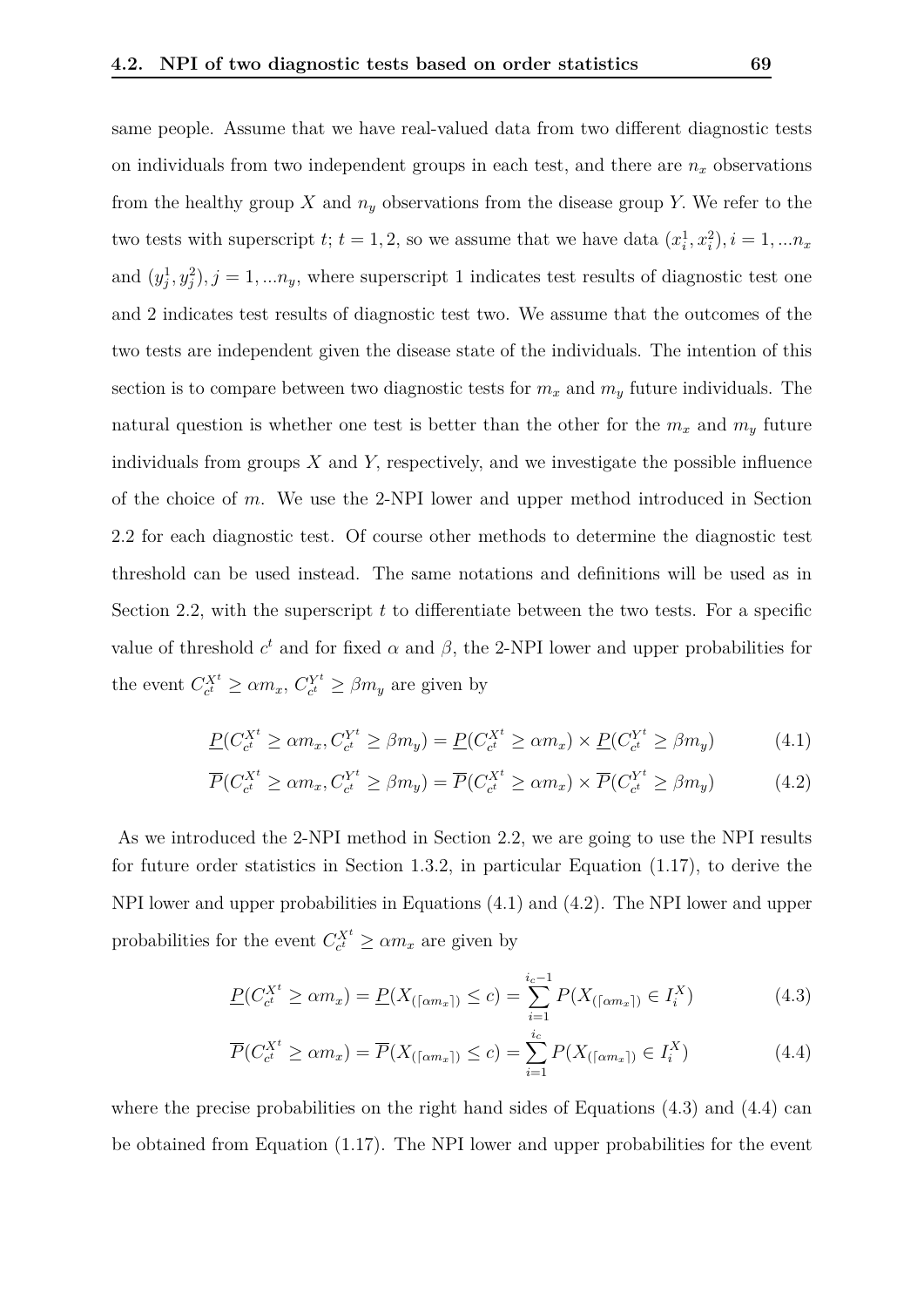$C_{c^t}^{Y^t}$  $c_t^{Y^t} \ge \beta m_y$  are derived similarly,

$$
\underline{P}(C_{c^t}^{Y^t} \ge \beta m_y) = \underline{P}(Y_{(m_y - \lceil \beta m_y \rceil + 1)} > c) = \sum_{j=j_c+1}^{n_y+1} P(Y_{(m_y - \lceil \beta m_y \rceil + 1)} \in I_j^Y) \tag{4.5}
$$

$$
\overline{P}(C_{c^t}^{Y^t} \ge \beta m_y) = \overline{P}(Y_{(m_y - \lceil \beta m_y \rceil + 1)} > c) = \sum_{j=j_c}^{n_y + 1} P(Y_{(m_y - \lceil \beta m_y \rceil + 1)} \in I_j^Y) \tag{4.6}
$$

To define the NPI lower and upper probabilities for such predictive comparison, we consider the following. If the corresponding lower probability in Equation [\(4.1\)](#page-74-0) for Test 1 is greater than the corresponding upper probability Equation [\(4.2\)](#page-74-1) for Test 2, that is

$$
\underline{P}(C_{c^1}^{X^1} \ge \alpha m_x) \times \underline{P}(C_{c^1}^{Y^1} \ge \beta m_y) > \overline{P}(C_{c^2}^{X^2} \ge \alpha m_x) \times \overline{P}(C_{c^2}^{Y^2} \ge \beta m_y)
$$
(4.7)

we can regard this as a strong indication that Test 1 is better than Test 2. Whereas, if the corresponding lower probability for Test 1 is greater than the corresponding lower probability for Test 2, that is

$$
\underline{P}(C_{c^1}^{X^1} \ge \alpha m_x) \times \underline{P}(C_{c^1}^{Y^1} \ge \beta m_y) > \underline{P}(C_{c^2}^{X^2} \ge \alpha m_x) \times \underline{P}(C_{c^2}^{Y^2} \ge \beta m_y)
$$
(4.8)

then we can regard this as a weak indication that Test 1 is better than Test 2. Of course, the roles of Test 1 and Test 2 can be exchanged to get an indication of Test 2 being better than Test 1. The method will be illustrated in the following examples.

<span id="page-75-0"></span>**Example 4.1.** Consider an artificial data set from two different diagnostic tests applied to the same individuals from two groups,  $X^1$  and  $Y^1$  for Test 1, and  $X^2$  and  $Y^2$  for Test 2, with  $n_x = n_y = 10$ , consisting of the following ranks  $X^1 = \{1, 2, 3, 4, 5, 7, 9, 10, 11, 12\}$  and  $Y^1 = \{6, 8, 13, 14, 15, 16, 17, 18, 19, 20\}$  for Test 1, and  $X^2 = \{1, 2, 6, 7, 10, 11, 12, 13, 16, 18\}$ and  $Y^2 = \{3, 4, 5, 8, 9, 14, 15, 17, 19, 20\}$  for Test 2. Based on these data, Test 1 seems to differentiate between groups *X* and *Y* more than Test 2.

The 2-NPI lower and upper probabilities as given in Equations [\(4.1\)](#page-74-0) and [\(4.2\)](#page-74-1) for Test 1 and Test 2, for  $m = 1, \ldots, 30$  are displayed in Figure [4.1.](#page-76-0) We have considered two different scenarios of  $\alpha$  and  $\beta$ . It is obviously that every test has a different location of the optimal threshold, thus has a different number of correctly classified individuals from groups *X* and *Y.* To find the optimal thresholds for the two tests, we use the 2-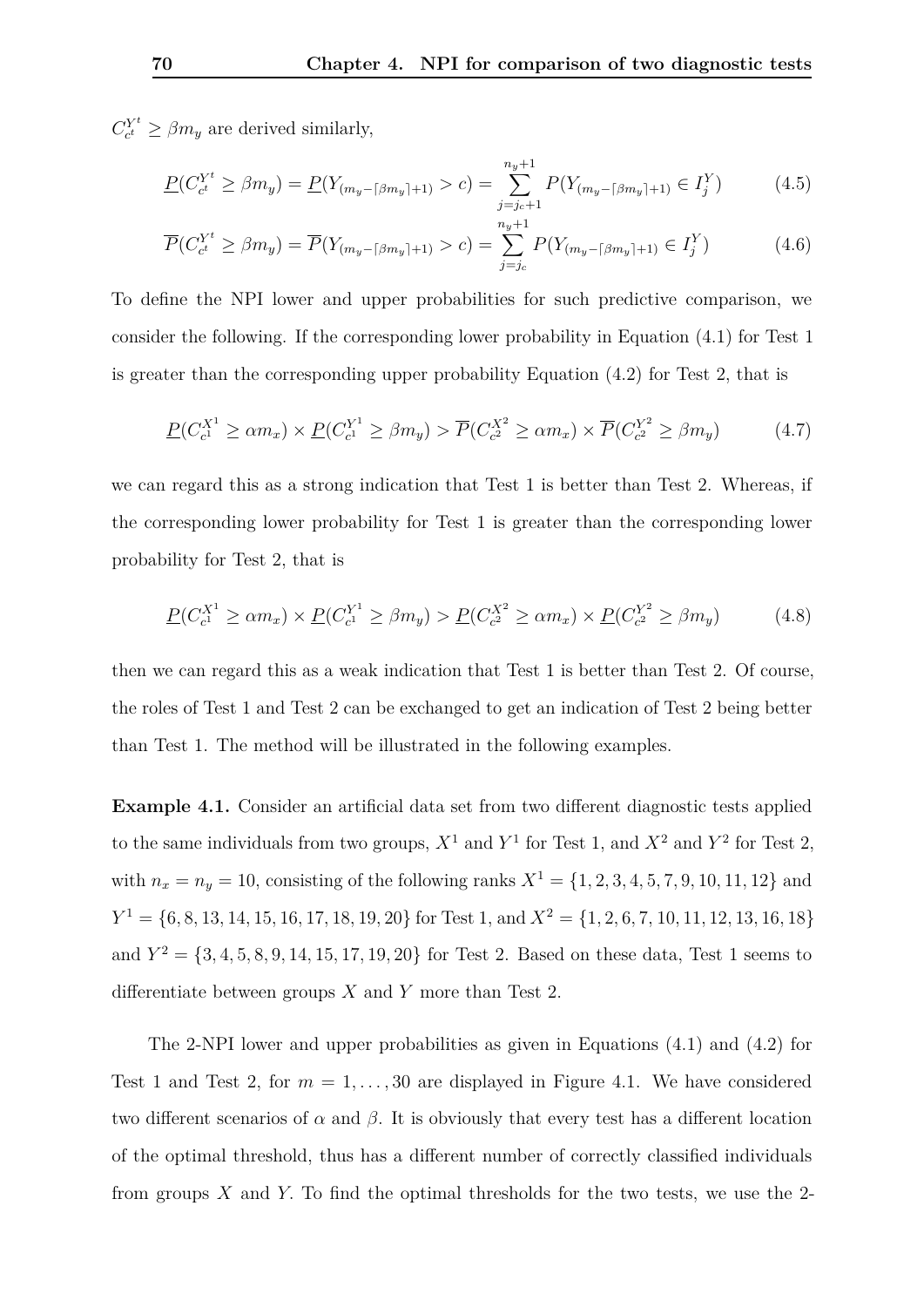NPI-L method, the optimal thresholds are  $c^1 \in (12, 13)$  and  $c^2 \in (13, 14)$  regardless of the value of  $m$ . Then if we apply the optimal threshold  $c<sup>1</sup>$  to the empirical data for Test 1, the number of correctly classified individuals from group *X* is 10 out of 10 and that from group Y is 8 out of 10. If we apply the optimal threshold  $c^2$  to the empirical data for Test 2, then the number of correctly classified individuals from group *X* is 8 out of 10 and 5 out of 10 from group *Y*. Therefore, under the scenario  $\alpha = \beta = 0.6$ , the empirical data for Test 1 exceeds the proportions of correctly classified observations from both groups, whereas the empirical data for Test 2 does not achieve the proportions of correctly classified observations from group *Y* . Hence, it is likely that the number of correctly classified future individuals from groups *X* and *Y* for every test reflect their empirical data proportions. The results are shown in the first plot in Figure [4.1,](#page-76-0) there is a strong indication that Test 1 is better than Test 2.

<span id="page-76-0"></span>

Figure 4.1: Comparison of Test 1 (blue) and Test 2 (red)

We notice that the values of these lower and upper probabilities vary. With a change in the value of  $m$ , the required number of correctly classified future individuals in Equations [\(4.1\)](#page-74-0) and [\(4.2\)](#page-74-1) of course changes, and then, the values of the corresponding lower and upper probabilities in these equations vary. For example, for  $m = 2$ , the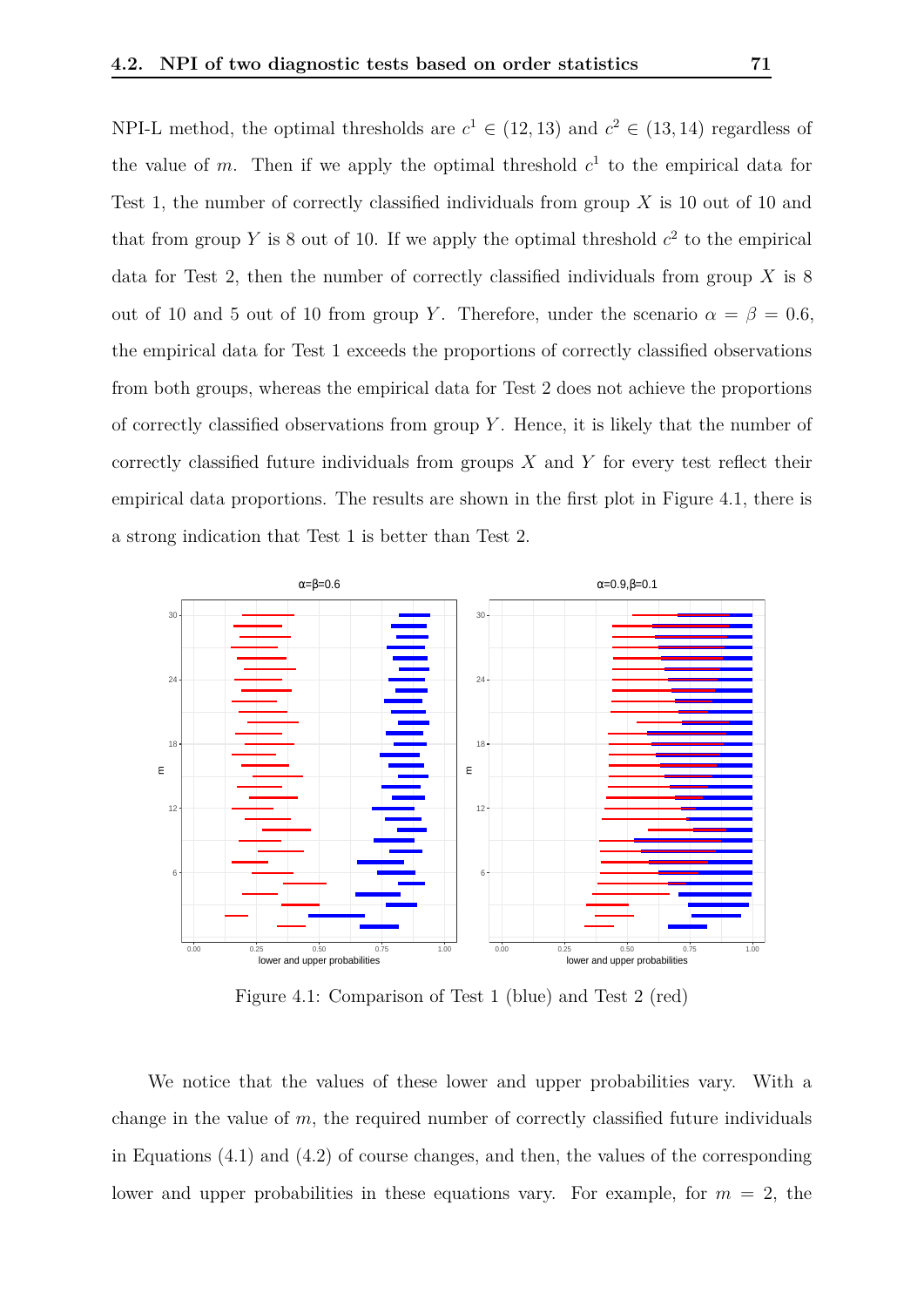required number of correctly classified future individuals from both groups is 2 out of 2, which means that both the future individuals must be correctly classified for each group, and that is hard to achieve. Consequently, the values of these lower and upper probabilities are small. For  $m = 3$ , the required number of correctly classified future individuals from both groups is 2 out of 3, which is easier to achieve than 2 out of 2. Thus, the values of these lower and upper probabilities are higher for  $m = 3$  than for  $m = 2$ . For  $m = 4$ , the required number of correctly classified future individuals from both groups is 3 out of 4, which is harder to achieve than 2 out of 3. Therefore, the values of these lower and upper probabilities are smaller for  $m = 4$  than for  $m = 3$ .

When the desired criterion strongly emphasizes the number of correctly classified future observations from group *X*, using the values  $\alpha = 0.9$ ,  $\beta = 0.1$ , the optimal threshold for Test 1 stays the same as in the previous scenario, but for Test 2 the optimal threshold is *c*<sup>2</sup> ∈ (18*,* 19) for *m* = 4*, . . . ,* 30 and *c*<sup>2</sup> ∈ (13*,* 14) for *m* = 1*,* 2*,* 3. On applying the optimal threshold  $c^2 \in (18, 19)$  to the empirical data for Test 2, the number of correctly classified individuals from group  $X$  is 10 out of 10 and from group  $Y$  is 2 out of 10. According to the locations of these optimal thresholds from both groups, the required numbers of correctly classified future individuals from both tests are easy to achieve. However, the empirical data for Test 1 exceeds the proportion of correctly classified observations from group *Y* more than Test 2. Thus, the corresponding lower probabilities in Equation [\(4.1\)](#page-74-0) for Test 1 are greater than for Test 2, and also the corresponding upper probabilities in Equation  $(4.2)$  for Test 1 are greater than for Test 2, so we can say that there is a weak indication that Test 1 is better than Test 2. However, there is not a strong indication, as was the case in the previous scenario ( $\alpha = \beta = 0.6$ ), because the required numbers of correctly classified future individuals from both tests are easier to achieve. However, due to the randomness effect as discussed in Section [2.1,](#page-19-0) for small values of *m* there is a strong indication that Test 1 is better than Test 2. The results are shown in the second plot of Figure [4.1.](#page-76-0)

For both tests, the differences between the upper and lower probabilities, called the imprecision, are observed to increase from  $m = 1$  to  $m = 10$ . This occurs because all the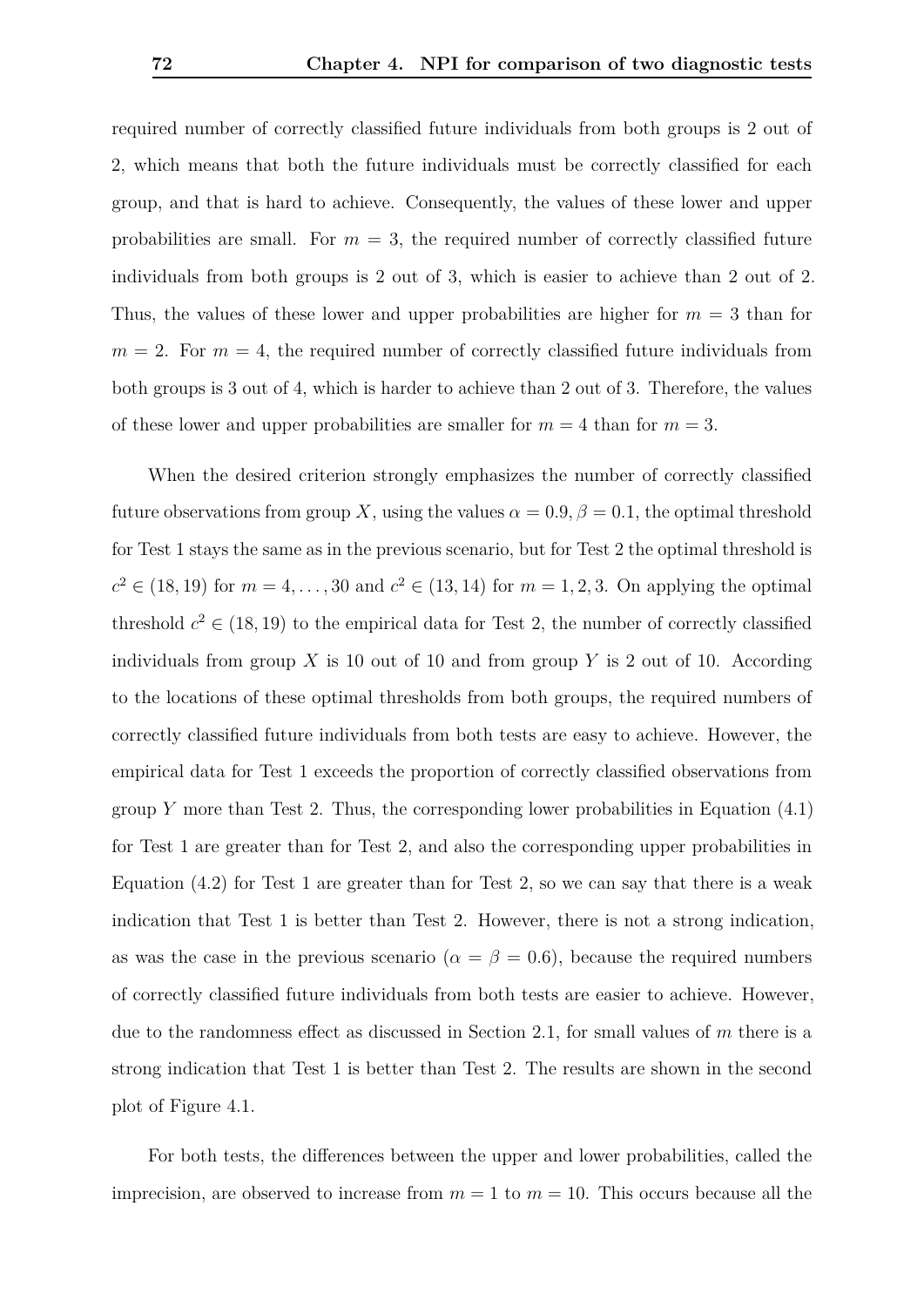future individuals must be correctly classified from group  $X$ , therefore the corresponding lower and upper probabilities for the events  $C_{c}^{X^1} \ge \alpha m_x$  and  $C_{c}^{X^2} \ge \alpha m_x$  decrease gradually with increasing the value *m*. Whereas, the required number of correctly classified future individuals from group *Y* is just one future individual, therefore the corresponding lower and upper probabilities for the events  $C_{c1}^{Y^1}$  $C_c^{Y^1} \ge \beta m_y$  and  $C_{c^2}^{Y^2}$  $\beta_{c^2}^{Y^2} \ge \beta m_y$  are close to one. Thus, the imprecision entirely occurs by the effect of group *X*.

Figure [4.1](#page-76-0) shows some step-like pattern, in particular for the lower probabilities for both tests in the case  $\alpha = 0.9$ ,  $\beta = 0.1$ . This pattern is explained as follows. For example, considering  $m = 9$  and  $m = 10$  the lower probability in Equation [\(4.1\)](#page-74-0) for both tests is greater for  $m = 10$  than for  $m = 9$  because for  $m = 9$  the required numbers of correctly classified future individuals from group *Y* is 1 out of 9 and from group *X* is 9 out of 9. Whereas for  $m = 10$ , the required numbers of correctly classified future individuals from group *Y* is 1 out of 10 and from group *X* is 9 out 10. Thus, for  $m = 10$ , the required numbers of correctly classified future individuals from both groups are easier to achieve than the required numbers for  $m = 9$ . This increase does not occur for the corresponding upper probabilities in Equation [\(4.2\)](#page-74-1) for both tests since the values of the upper probabilities for group *X* are equal to 1 for  $m = 4, 5, \ldots, 30$  for Test 2, and equal to 1 for Test 1 for all the values of  $m$ , since the thresholds  $c^1$  and  $c^2$  are greater than all X data observations. After that, for  $m = 11, \ldots, 19$ , the lower probabilities for both tests start to decrease gradually because the required numbers for such values of *m* are harder to achieve than the required numbers for  $m = 10$ .

Generally, for large values of *m*, the imprecision is higher for scenario  $\alpha = 0.9$ ,  $\beta = 0.1$ than that for the scenario  $\alpha = \beta = 0.6$ . It is because the required numbers of correctly classified future individuals are easier to achieve under this scenario, so the corresponding upper probabilities in Equations  $(4.1)$  and  $(4.2)$  are high for both groups and tests, especially for group *X* where the upper probabilities are equal to one as the thresholds  $c<sup>1</sup>$  and  $c<sup>2</sup>$  are greater than all *X* data observations.

**Example 4.2.** Example [4.1](#page-75-0) consisted of two tests that have different performance in the sense that Test 1 seems to separate between groups *X* and *Y* more than Test 2.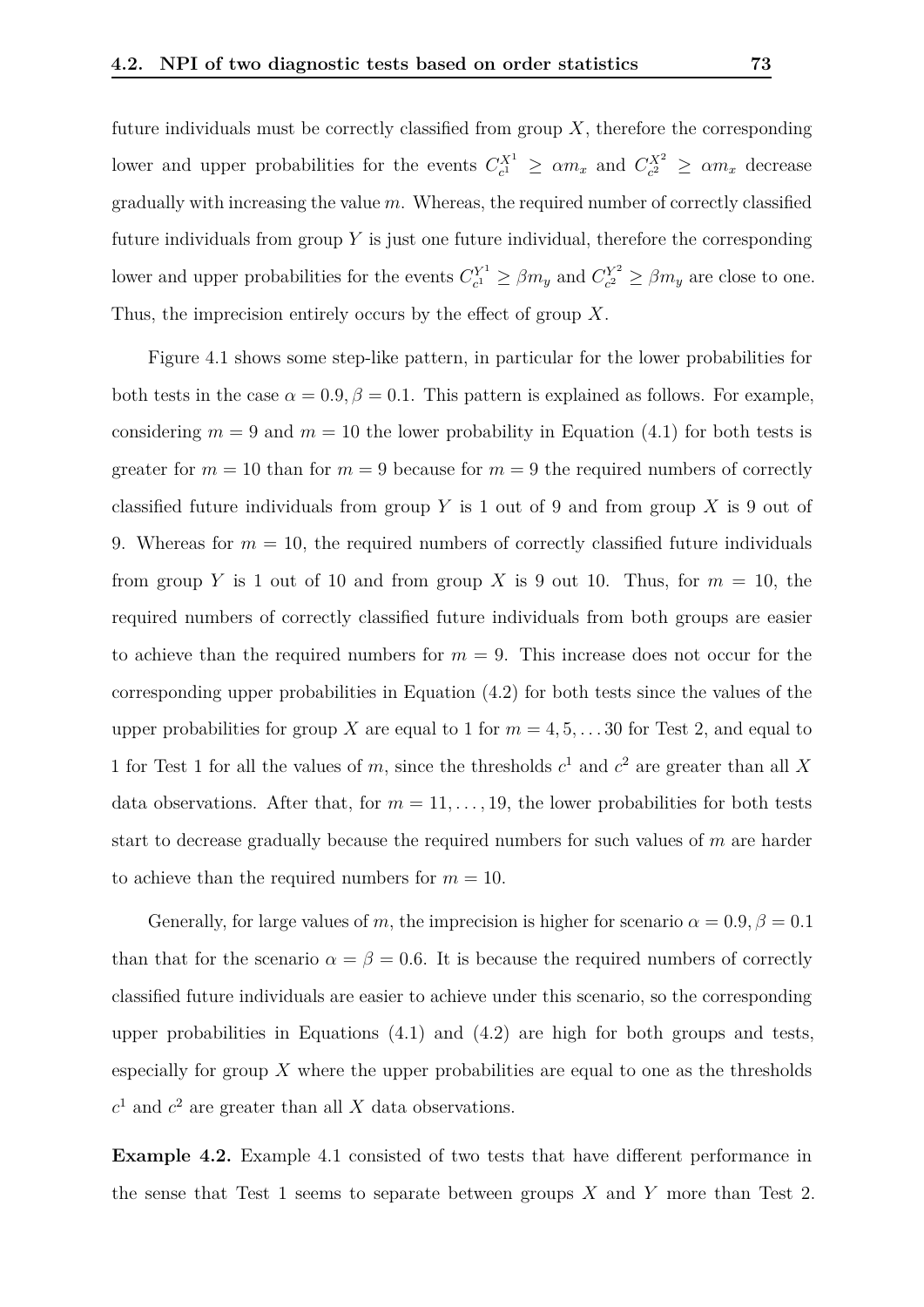In this example, we consider two tests that have a similar level of overlap between groups *X* and *Y*. Let  $n_x = n_y = 10$  observations have the following ranks;  $X^1 =$  $\{1, 2, 5, 6, 8, 10, 11, 12, 13, 17\}$  and  $Y^1 = \{3, 4, 7, 9, 14, 15, 16, 18, 19, 20\}$  for Test 1, and  $X^2 = \{1, 2, 3, 7, 8, 9, 10, 15, 16, 18\}, Y^2 = \{4, 5, 6, 11, 12, 13, 14, 17, 19, 20\}$  for Test 2.

<span id="page-79-0"></span>

Figure 4.2: Comparison of Test 1 (blue) and Test 2 (red)

The 2-NPI lower and upper probabilities as given by Equations [\(4.1\)](#page-74-0) and [\(4.2\)](#page-74-1) for Test 1 and Test 2, for  $m = 1, \ldots, 30$  are displayed in Figure [4.2.](#page-79-0) We have considered two different scenarios of  $\alpha$  and  $\beta$ . For  $\alpha = \beta = 0.6$ , the optimal thresholds are  $c^1 \in (13, 14)$ and  $c^2 \in (10, 11)$  for all the values of *m*. If we apply the optimal threshold  $c^1$  to the empirical data for Test 1, the numbers of correctly classified individuals from group *X* is 9 out of 10 and from group *Y* it is 6 out of 10. If we apply the optimal threshold  $c^2$ to the empirical data for Test 2, the numbers of correctly classified individuals from each of the groups, *X* and *Y*, is 7 out of 10. Therefore, under the scenario  $\alpha = \beta = 0.6$ , the empirical data for both tests are quite similar regarding the number of correctly classified individuals from both groups and the empirical data for both tests achieve the required numbers of correctly classified individuals, but it is not clear which test is better. The results are shown in the first plot in Figure [4.2,](#page-79-0) there is a weak indication that Test 1 is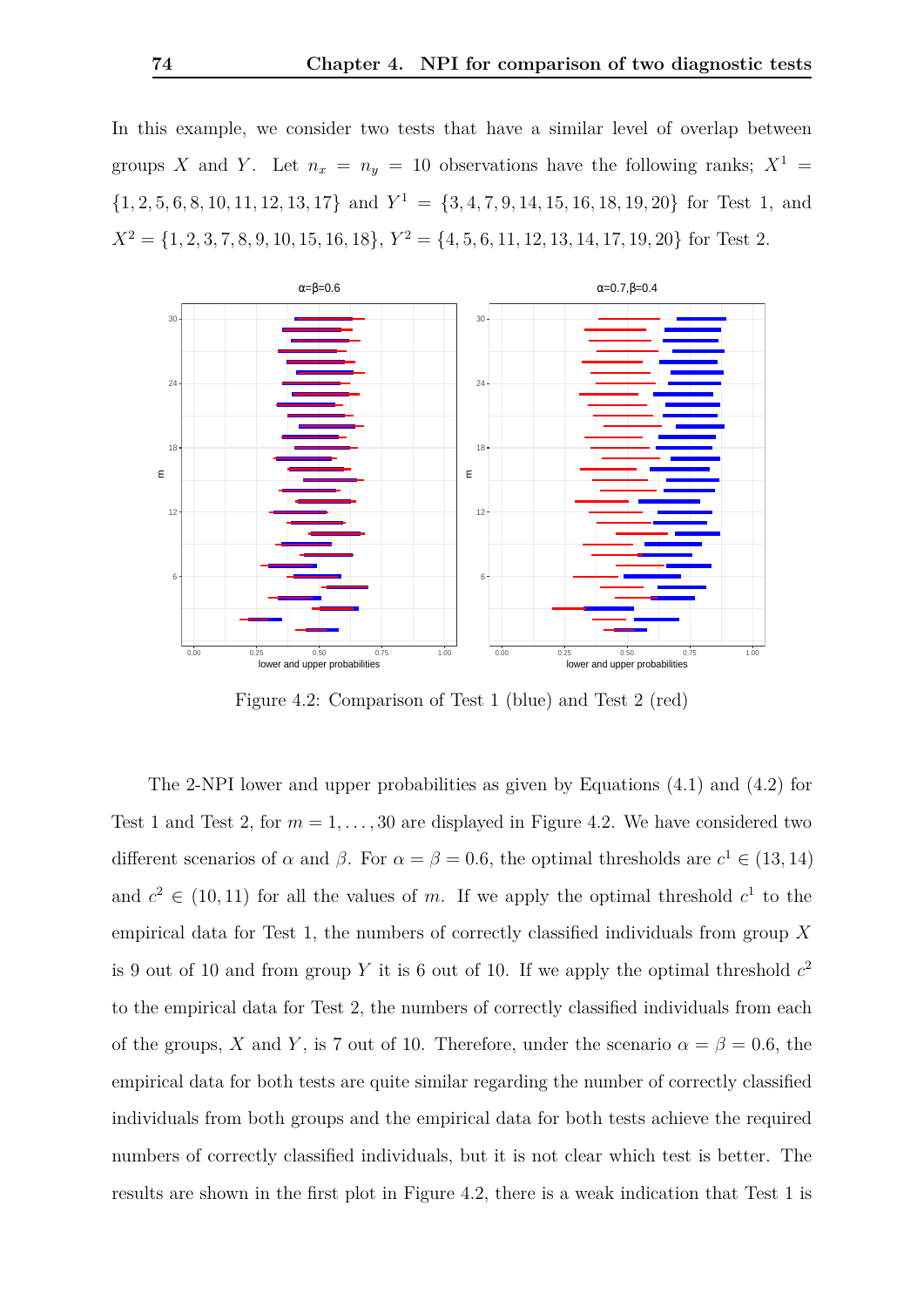better than Test 2 for small values of *m*, whereas for larger values of *m*, these lower and upper probabilities for Test 1 are nested within those for Test 2.

The optimal thresholds  $c^1$  and  $c^2$  for  $\alpha = 0.7$ ,  $\beta = 0.4$  are the same as those for the scenario  $\alpha = \beta = 0.6$ . As the results are shown in the second plot in Figure [4.2,](#page-79-0) there is a strong indication that Test 1 is better than Test 2 for almost all the values of *m*, since the empirical data for Test 1 exceeds the proportion of correctly classified individuals from both groups. However, for some small values of *m*, because of the randomness effect, there is only a weak indication that Test 1 is better than Test 2.

<span id="page-80-0"></span>**Example 4.3.** In this example, we use the data set from a study to develop screening methods to detect carriers of a rare genetic disorder. The data were first discussed by Cox et al. [\[27\]](#page-101-0), and are available from Carnegie Mellon University Statlib Datasets Archive at http://lib.stat.cmu.edu/datasets/. Four measurements M1, M2, M3 and M4 were made on blood samples. For some patients, there are several samples of which the average is considered, and five missing values are excluded from the analysis. The remaining sample, which is used in this example, consists of 120 observations, 38 for carriers of the rare genetic disorder and 82 for non-carriers. Coolen-Maturi [\[22\]](#page-101-1) used this data set to combine two or more of these diagnostic tests in order to improve the overall accuracy using the area under the ROC curve, based on the NPI setting for one future individual. In this example, we use this data set for pairwise comparisons of these four diagnostic tests, using the NPI method presented in Section [4.2.](#page-73-0) To compare two of these four diagnostic tests, for test Mt, for  $t = 1, 2, 3, 4$ , we define  $T^{Mt} = C_{c^t}^{X^t} \ge \alpha m_x \times C_{c^t}^{Y^t}$  $c_t^{Y^t} \geq \beta m_y$ . Comparison any of two of these four tests is derived by Equations [\(4.1\)](#page-74-0) and [\(4.2\)](#page-74-1).

To compare two of these tests, the 2-NPI lower and upper probabilities as given in Equations [\(4.1\)](#page-74-0) and [\(4.2\)](#page-74-1), for the four diagnostic tests, for  $m = 1, \ldots, 30$ , are displayed in Figures [4.3](#page-81-0) and [4.4,](#page-82-0) for the scenarios  $\alpha = \beta = 0.5$  and  $\alpha = 0.5, \beta = 0.7$ , respectively. The heading in each plot states the two diagnostic tests, the first named test is presented in blue and the second named test in red.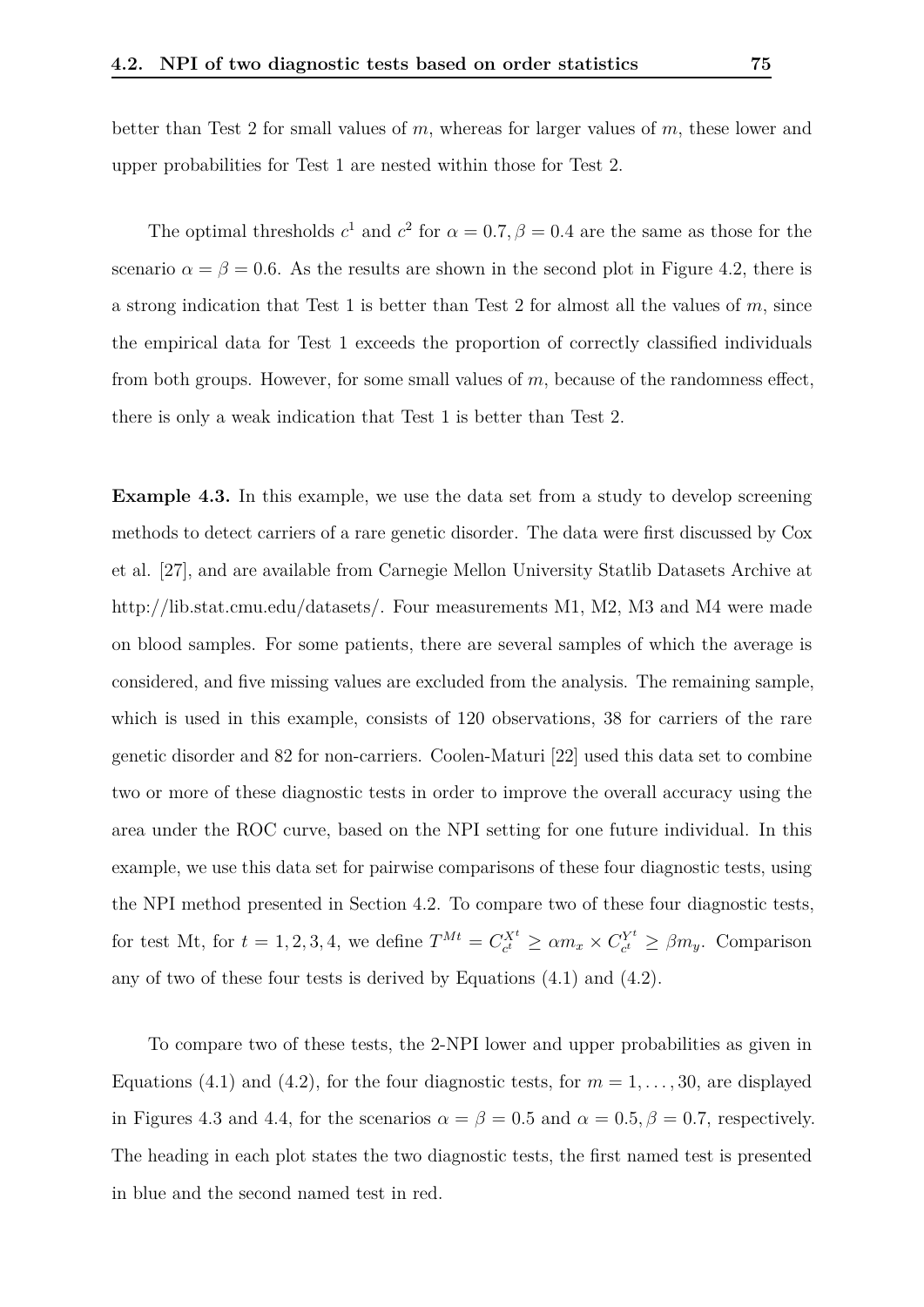<span id="page-81-0"></span>

Figure 4.3: Pairwise comparisons of  $T^{M1}$ ,  $T^{M2}$ ,  $T^{M3}$  and  $T^{M4}$ , with  $\alpha =$  $\beta = 0.5$ 

First, we find the optimal threshold for each test, then we apply the optimal threshold in their empirical data to find the numbers of correctly classified individuals from groups *X* and *Y*. After doing so, we find the following. For  $\alpha = \beta = 0.5$ , the numbers of correctly classified individuals from groups *X* and *Y* for  $T^{M1}$  are 70 out of 82 and 32 out of 38, respectively, regardless of the value of *m*. The numbers of correctly classified individuals from groups *X* and *Y* for  $T^{M2}$  are 56 out of 82 and 28 out of 38, respectively, for  $m = 1, 2$ . and 58 out of 82 and 27 out of 38, respectively, for  $m = 3, \ldots, 30$ . The numbers of correctly classified individuals from groups *X* and *Y* for  $T^{M3}$  are 74 out of 82 and 24 out of 38, respectively, for  $m = 1$ , and 70 out of 82 and 25 out of 38, respectively,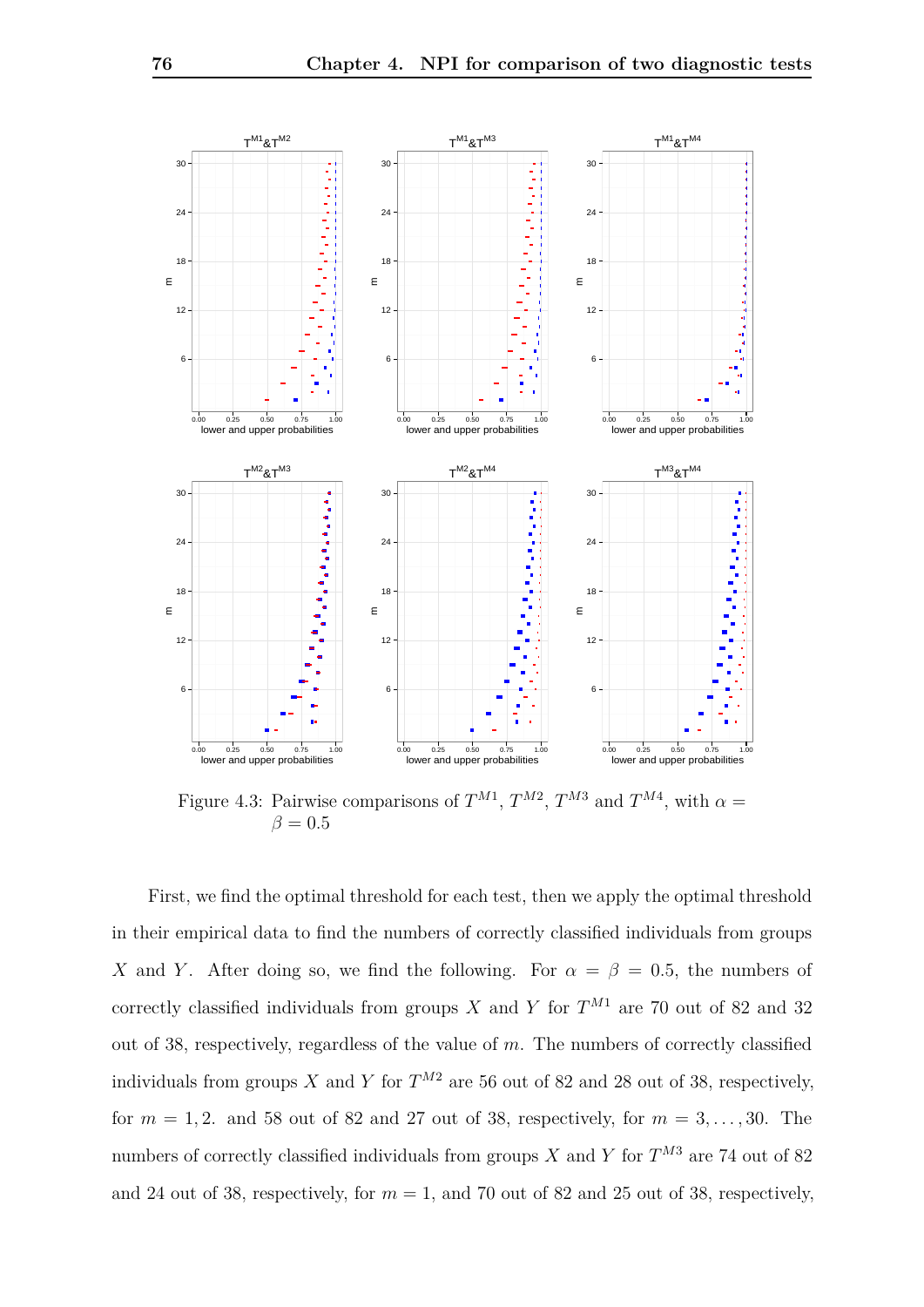for  $m = 2, ..., 11$ , and 57 out of 82 and 27 out of 38, respectively, for  $m = 12, ..., 30$ . The numbers of correctly classified individuals from groups *X* and *Y* for *T <sup>M</sup>*<sup>4</sup> are 67 out of 82 and 31 out of 38, respectively, regardless of the value *m*.

<span id="page-82-0"></span>

Figure 4.4: Pairwise comparisons of  $T^{M1}$ ,  $T^{M2}$ ,  $T^{M3}$  and  $T^{M4}$ , with  $\alpha =$  $0.5, \beta = 0.7$ 

Based on these numbers, the numbers of correctly classified individuals from both groups for  $T^{M1}$  are the greatest, followed by the corresponding number for  $T^{M4}$ . While, the numbers of correctly classified individuals from both groups for  $T^{M3}$  are greater than the corresponding number for  $T^{M2}$ , for  $m = 1, \ldots, 11$ , whereas for  $m = 12, \ldots, 30$ the number of correctly classified individuals from group *X* for  $T^{M2}$  is greater than the corresponding number for  $T^{M3}$  and the corresponding number from group Y are equal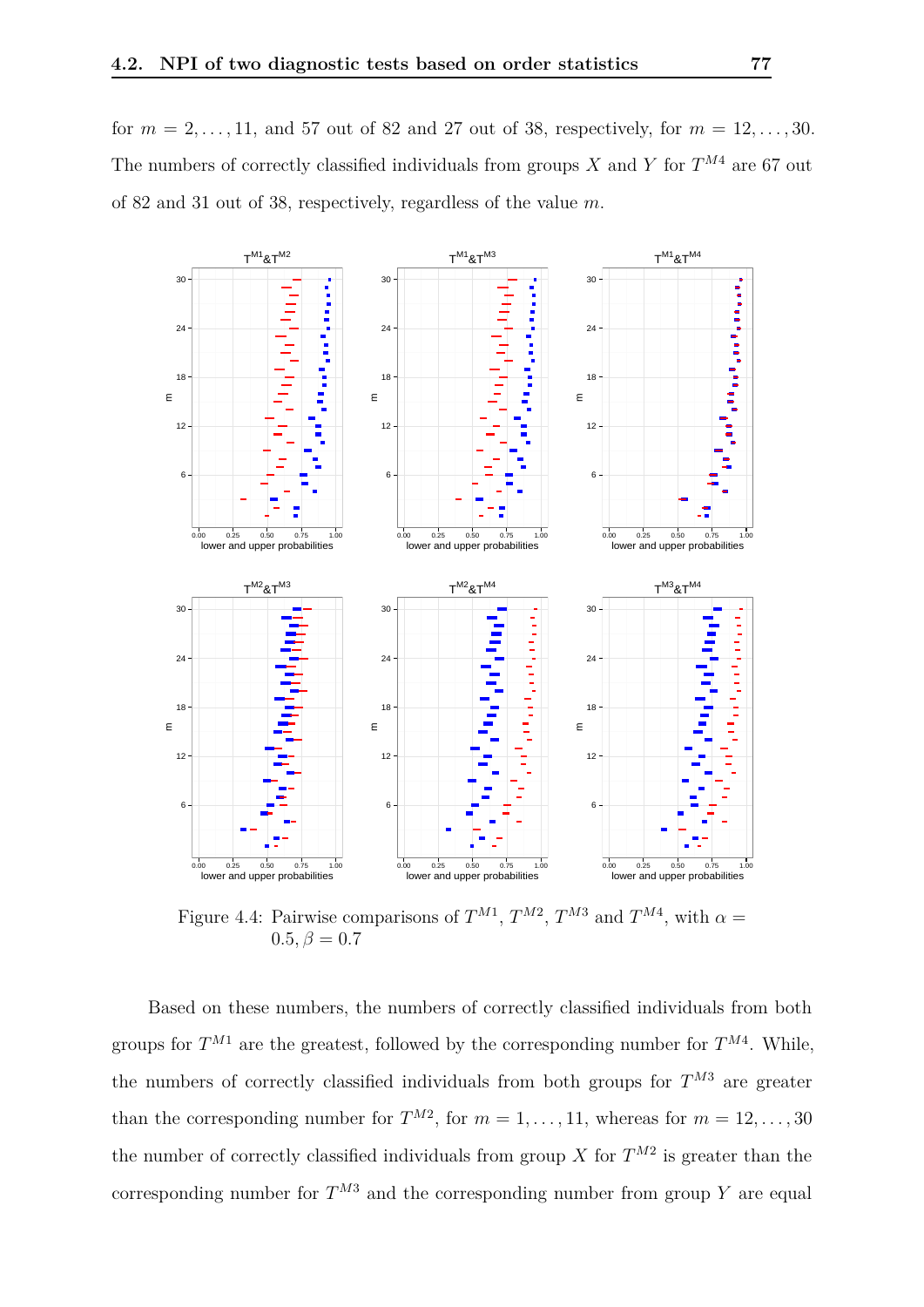for the two tests.

For scenario where  $\alpha = \beta = 0.5$  in Figure [4.3,](#page-81-0) in the first row we can say there is a strong indication that  $T^{M1}$  is better than  $T^{M2}$  and  $T^{M3}$  for all values of *m*. Whereas, there is only a weak indication that  $T^{M1}$  is better than  $T^{M4}$  for large values of *m*, since both have high values of the lower and upper probabilities, but for small values of *m* there is a strong indication that  $T^{M1}$  is better than  $T^{M4}$ , which is because of the randomness effect. In the second row, there is a strong indication that  $T^{M3}$  is better than  $T^{M2}$  for small values of *m* whereas for large values of *m* the corresponding lower and upper probabilities in Equations [\(4.1\)](#page-74-0) and [\(4.2\)](#page-74-1) for  $T^{M2}$  are nested within those for  $T^{M3}$ .  $T^{M4}$  is better than *T <sup>M</sup>*<sup>2</sup> and *T <sup>M</sup>*<sup>3</sup> with a strong indication for all values of *m*.

For  $\alpha = 0.5, \beta = 0.7$ , the numbers of correctly classified individuals from groups X and *Y* for  $T^{M1}$  are 70 out of 82 and 32 out of 38, respectively, for  $m = 1, 2, 4, 5, 7, 9, 11$ , and 56 out of 82 and 34 out of 38, respectively, for *m* = 6*,* 8*,* 12*,* 13*,* 16*,* 18*,* 22*,* 23*,* 24*,* 26*,* 28*,* 29*,* 30, and 60 out of 82 and 33 out of 38, respectively, for *m* = 3*,* 10*,* 14*,* 15*,* 17*,* 19*,* 20*,* 21*,* 25*,* 27. The numbers of correctly classified individuals from groups *X* and *Y* for  $T^{M2}$  are 56 out of 82 and 28 out of 38, respectively, for  $m = 1, 5, 7$  and 36 out of 82 and 35 out of 38, respectively, for  $m = 2, 3, 4, 6, 8, \ldots, 30$ . The numbers of correctly classified individuals from groups *X* and *Y* for  $T^{M3}$  are 74 out of 82 and 24 out of 38, respectively, for  $m = 1$ , and 42 out of 82 and 35 out of 38, respectively, for *m* = 2*,* 3*,* 4*,* 5*,* 6*,* 8*,* 9*,* 12*,* 13*,* 16, and 52 out of 82 and 30 out of 38, respectively, for  $m = 7, 10, 11, 15, 17, \ldots, 30$ . The numbers of correctly classified individuals from groups *X* and *Y* for *T <sup>M</sup>*<sup>4</sup> are 67 out of 82 and 31 out of 38, respectively, for  $m = 1$ , and 55 out of 82 and 34 out of 38, respectively, for  $m = 2, 6$ , and 61 out of 82 and 33 out of 38, respectively, for  $m = 3, 4, 5, 7, \ldots, 30$ .

Thus, under the scenario  $\alpha = 0.5, \beta = 0.7$ , the empirical data for  $T^{M1}$  exceed the proportion of correctly classified individuals from both groups more than the empirical data for  $T^{M2}$  and  $T^{M3}$  do. While the empirical data for both  $T^{M1}$  and  $T^{M4}$  are quite similar regarding to the number of correctly classified individuals from groups. The empirical data for  $T^{M3}$  exceed the proportion of correctly classified individuals from both groups more than the empirical data for  $T^{M2}$  does, for most values of m.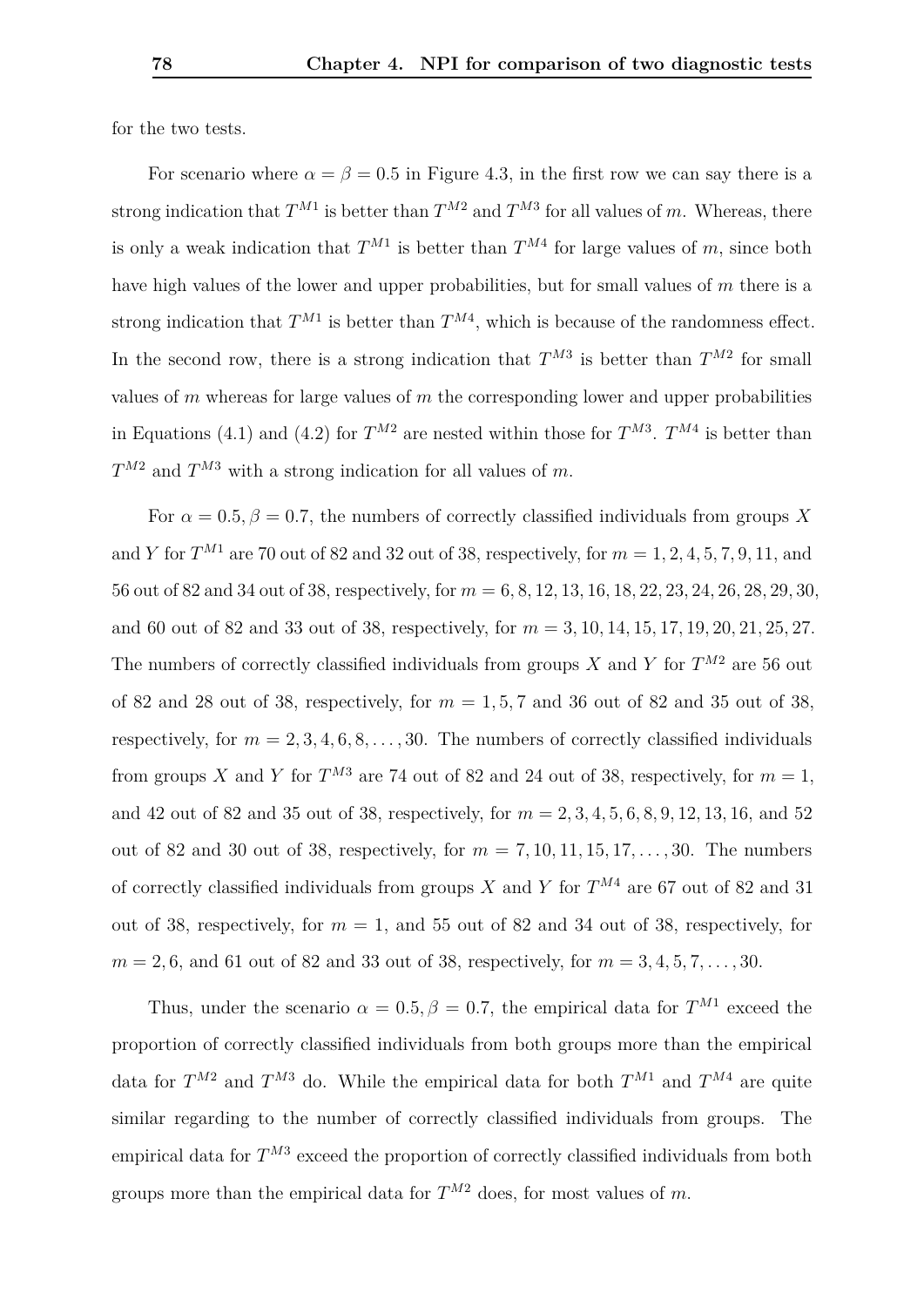In Figure [4.4,](#page-82-0) for  $\alpha = 0.5$ ,  $\beta = 0.7$ , similar results hold as for scenario  $\alpha = \beta = 0.5$ . However, the values of the corresponding lower and upper probabilities for these tests are lower, because the required numbers of correctly classified future individuals from group *Y* is harder to achieve than with  $\beta = 0.5$ . However, the third and fourth plots show different results than for scenario  $\alpha = \beta = 0.5$ . The third plot shows that  $T^{M_1}$  is better than  $T^{M4}$  with only a weak indication for small values of *m*, but for large values of *m*, the corresponding lower and upper probabilities in Equations [\(4.1\)](#page-74-0) and [\(4.2\)](#page-74-1) for  $T^{M1}$  are nested within those for  $T^{M4}$ . The fourth plot shows that  $T^{M3}$  is better than  $T^{M2}$  with a strong indication for some values of *m*, while with a weak indication for others.

# <span id="page-84-0"></span>**4.3 Comparison of two diagnostic tests using NPI for Bernoulli quantities**

The method presented in Section [4.2](#page-73-0) can be also set up using NPI for Bernoulli quantities as presented in Section [1.3.3.](#page-16-0) In this Section we compare the two tests by considering the total number of correct diagnoses for  $m_x$  future healthy individuals and  $m_y$  future patients for one test with those for the other test, using NPI for Bernoulli quantities. The same notations will be used as introduced in Section [4.2,](#page-73-0) and again the 2-NPI-L method presented in Section [2.2](#page-20-0) is used to select the optimal threshold  $c<sup>t</sup>$ . The number of successes in  $n_x$  and  $n_y$  data observations are denoted by  $s_x^t$  and  $s_y^t$ , respectively, for test *t*. Let  $C_{m_x}^{X^t}$  denote the random number of successful diagnoses for the healthy future individuals out of  $m_x$  for test *t*, and  $C_{m_i}^{Y^t}$  $\frac{N^t}{m_y}$  denote the random number of successful diagnoses for the diseased future individuals out of *m<sup>y</sup>* for test *t*. The total number of correct diagnoses for  $m_x$  future healthy individuals and  $m_y$  future patients in Test 1 is  $C_{m_x}^{X^1} + C_{m_y}^{Y^1}$  $\binom{Y^1}{m_y}$ , and the total number of correct diagnoses for  $m_x$  and  $m_y$  in Test 2 is  $C_{m_x}^{X^2} + C_{m_y}^{Y^2}$  $\binom{m_y}{m_y}$ . We now consider the event  $C_{m_x}^{X^1} + C_{m_y}^{Y^1} > C_{m_x}^{X^2} + C_{m_y}^{Y^2}$  $m_y^{\gamma^2}$ . The NPI upper probability for this event, for  $C_{m_x}^{X^1}, C_{m_x}^{X^2} \in \{0, ..., m_x\}$ , and  $C_{m_y}^{Y^1}$  $C_{m_y}^{Y^1}, C_{m_y}^{Y^2} \in \{0, ..., m_y\}$ , based on data  $(n_x, s_x^1), (n_y, s_y^1)$ and  $(n_x, s_x^2), (n_y, s_y^2)$ , is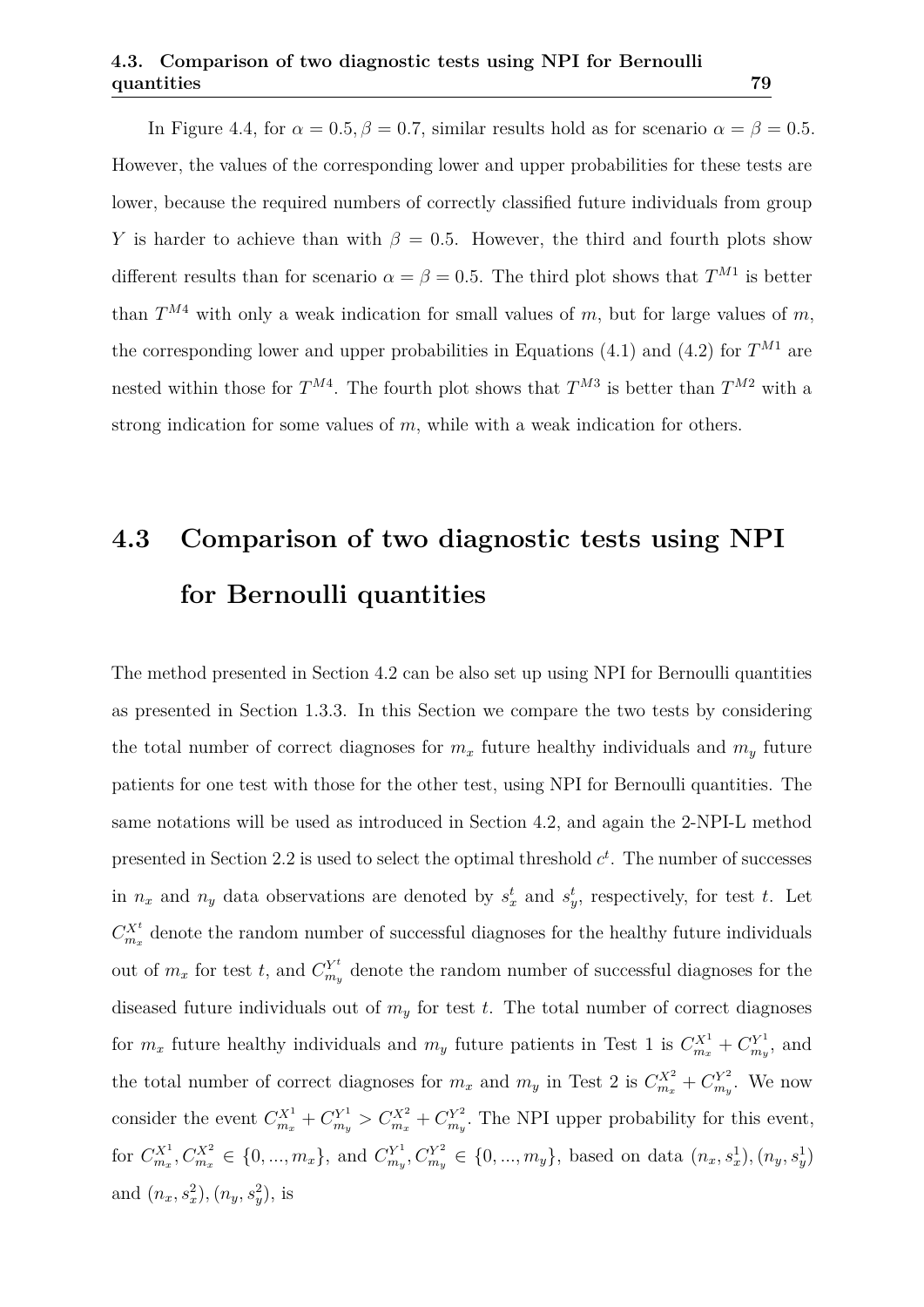<span id="page-85-0"></span>
$$
\overline{P}(C_{m_x}^{X^1} + C_{m_y}^{Y^1} > C_{m_x}^{X^2} + C_{m_y}^{Y^2})
$$
\n
$$
= \sum_{k=0}^{m_x + m_y} \overline{P}(C_{m_x}^{X^2} + C_{m_y}^{Y^2} < k) \times [\overline{P}(C_{m_x}^{X^1} + C_{m_y}^{Y^1} \ge k) - \overline{P}(C_{m_x}^{X^1} + C_{m_y}^{Y^1} \ge k+1)] \tag{4.9}
$$

This equation follows from the fact that  $\overline{P}(C_{m_x}^{X^2} + C_{m_y}^{Y^2} < k)$  is increasing in *k*, thus, we put the maximum possible probability mass for  $C_{m_x}^{X^1} + C_{m_y}^{Y^1}$  $C_{m_y}^{Y^1}$  at the event  $C_{m_x}^{X^1} + C_{m_y}^{Y^1} \ge m_x + m_y$ , followed by assigning the maximum possible remaining probability mass for  $C_{m_x}^{X^1} + C_{m_y}^{Y^1}$ *my* at the event  $C_{m_x}^{X^1} + C_{m_y}^{Y^1} \ge m_x + m_y - 1$ , etc [\[18\]](#page-100-0). Then, we can write Equation [\(4.9\)](#page-85-0) as follows,

$$
\sum_{k=0}^{m_x + m_y} \overline{P}(C_{m_x}^{X^2} + C_{m_y}^{Y^2} < k) \times [\overline{P}(C_{m_x}^{X^1} + C_{m_y}^{Y^1} \ge k) - \overline{P}(C_{m_x}^{X^1} + C_{m_y}^{Y^1} \ge k + 1)]
$$
\n
$$
= \sum_{k=0}^{m_x + m_y} \left[ \sum_{v=0}^{m_y} \overline{P}(C_{m_x}^{X^2} < k - v) \times [\overline{P}(C_{m_y}^{Y^2} \le v) - \overline{P}(C_{m_y}^{Y^2} \le v - 1)] \right]
$$
\n
$$
\times \left[ \sum_{v=0}^{m_y} \overline{P}(C_{m_x}^{X^1} \ge k - v) \times [\overline{P}(C_{m_y}^{Y^1} \ge v) - \overline{P}(C_{m_y}^{Y^1} \ge v + 1)]
$$
\n
$$
- \sum_{v=0}^{m_y} \overline{P}(C_{m_x}^{X^1} \ge k + 1 - v) \times [\overline{P}(C_{m_y}^{Y^1} \ge v) - \overline{P}(C_{m_y}^{Y^1} \ge v + 1)] \right]
$$
\n
$$
= \sum_{k=0}^{m_x + m_y} \left[ \sum_{v=0}^{m_y} \overline{P}(C_{m_x}^{X^2} < k - v) \times [\overline{P}(C_{m_y}^{Y^2} \le v) - \overline{P}(C_{m_y}^{Y^2} \le v - 1)] \right]
$$
\n
$$
\times \left[ \sum_{v=0}^{m_y} [\overline{P}(C_{m_x}^{X^1} \ge k - v) - \overline{P}(C_{m_x}^{X^1} \ge k + 1 - v)] \times [\overline{P}(C_{m_y}^{Y^1} \ge v) - \overline{P}(C_{m_y}^{Y^1} \ge v + 1)] \right]
$$
\n(4.10)

<span id="page-85-1"></span>In equation [\(4.10\)](#page-85-1), we are optimistic for Test 1 by putting the maximum possible probability mass for this test at the larger value of  $C_{m_x}^{X^1}$  and  $C_{m_y}^{Y^1}$  $m_y^{Y^1}$ , and pessimistic for Test 2 by putting the maximum possible probability mass for this test at the smaller value of  $C_{m_x}^{X^2}$  and  $C_{m_y}^{Y^2}$ *m*<sub>*y*</sub>. We may also be interested in the event  $C_{m_x}^{X^1} + C_{m_y}^{Y^1} \ge C_{m_x}^{X^2} + C_{m_y}^{Y^2}$  $\binom{Y^2}{m_y}$ , for which the NPI upper probability follow similarly and is equal to

$$
\overline{P}(C_{m_x}^{X^1} + C_{m_y}^{Y^1} \ge C_{m_x}^{X^2} + C_{m_y}^{Y^2})
$$
\n
$$
= \sum_{k=0}^{m_x + m_y} \overline{P}(C_{m_x}^{X^2} + C_{m_y}^{Y^2} \le k) \times [\overline{P}(C_{m_x}^{X^1} + C_{m_y}^{Y^1} \ge k) - \overline{P}(C_{m_x}^{X^1} + C_{m_y}^{Y^1} \ge k+1)]
$$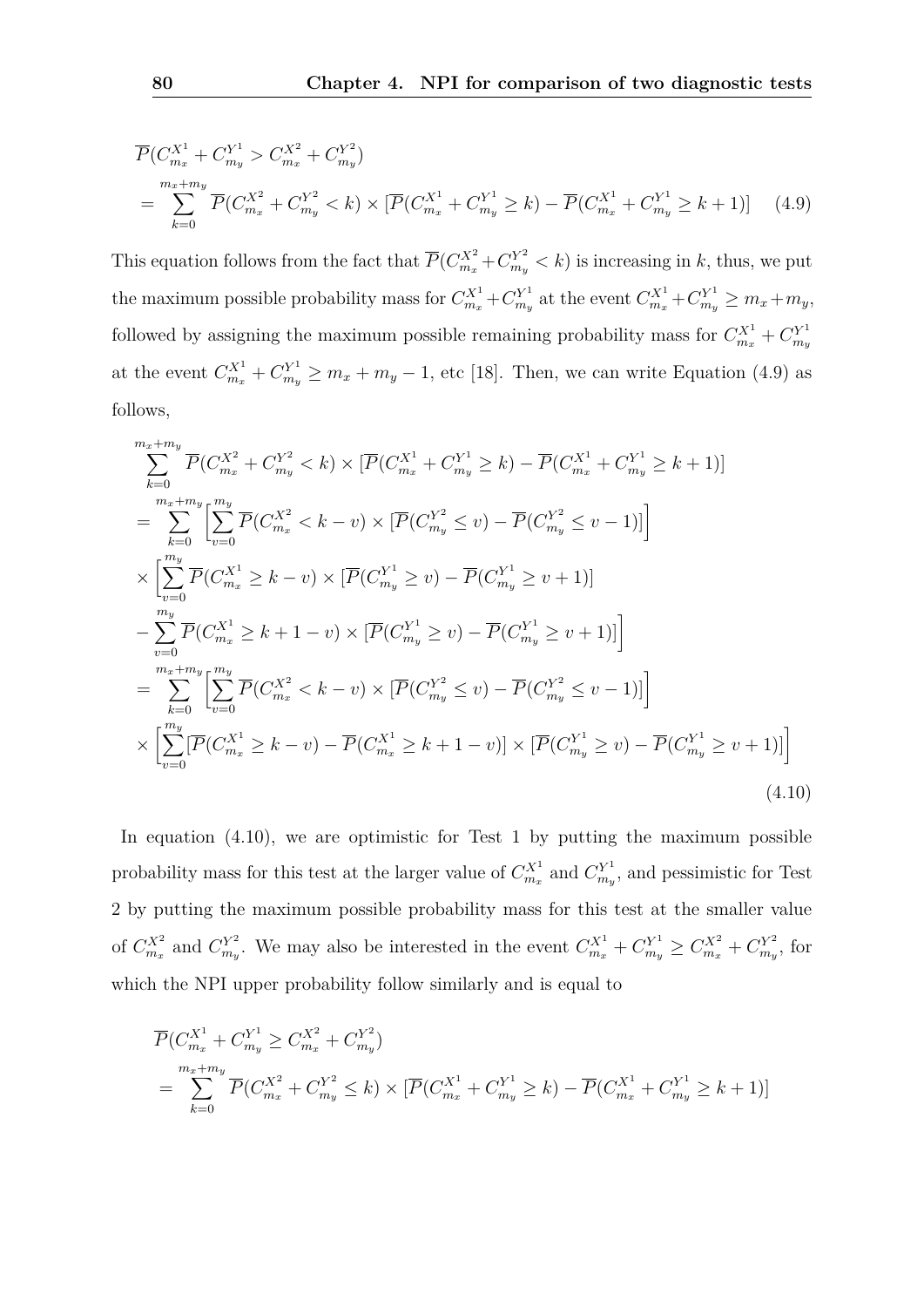$$
= \sum_{k=0}^{m_x + m_y} \left[ \sum_{v=0}^{m_y} \overline{P}(C_{m_x}^{X^2} \le k - v) \times \left[ \overline{P}(C_{m_y}^{Y^2} \le v) - \overline{P}(C_{m_y}^{Y^2} \le v - 1) \right] \right]
$$
  
 
$$
\times \left[ \sum_{v=0}^{m_y} \left[ \overline{P}(C_{m_x}^{X^1} \ge k - v) - \overline{P}(C_{m_x}^{X^1} \ge k + 1 - v) \right] \times \left[ \overline{P}(C_{m_y}^{Y^1} \ge v) - \overline{P}(C_{m_y}^{Y^1} \ge v + 1) \right] \right]
$$
(4.11)

The corresponding lower probability can again be derived via the conjugacy property  $\underline{P}(A) = 1 - \overline{P}(A^c)$ . This method will be illustrated in examples in Section [4.5,](#page-88-0) but before that we show how to include weights in the next section.

## <span id="page-86-0"></span>**4.4 Comparison of tests using weighted numbers of successful diagnoses**

In Section [4.3,](#page-84-0) we present a method for comparison of two diagnostic tests applied to the same individuals from two groups, healthy and diseased individuals, where both groups are treated equally in the event of interest. When unequal weights are requested to reflect the relative importance of the two groups, weights can be added to the method presented in Section [4.3.](#page-84-0) Let  $w_x, w_y \in \mathbb{N}^+$  be the weights for group *X* and *Y*, respectively. We are interested in the event  $w_x C_{m_x}^{X^1} + w_y C_{m_y}^{Y^1} > w_x C_{m_x}^{X^2} + w_y C_{m_y}^{Y^2}$  $m_y^{Y^2}$ , the NPI upper probability for this event is

$$
\overline{P}(w_x C_{m_x}^{X^1} + w_y C_{m_y}^{Y^1} > w_x C_{m_x}^{X^2} + w_y C_{m_y}^{Y^2})
$$
\n
$$
= \sum_{k=0}^{w_x m_x + w_y m_y} \overline{P}(w_x C_{m_x}^{X^2} + w_y C_{m_y}^{Y^2} < k) \times [\overline{P}(w_x C_{m_x}^{X^1} + w_y C_{m_y}^{Y^1} \ge k)
$$
\n
$$
- \overline{P}(w_x C_{m_x}^{X^1} + w_y C_{m_y}^{Y^1} \ge k + 1)]
$$
\n
$$
= \sum_{k=0}^{w_x m_x + w_y m_y} \left[ \sum_{v=0}^{m_y} \overline{P}(C_{m_x}^{X^2} < \frac{k - (w_y v)}{w_x}) \times [\overline{P}(C_{m_y}^{Y^2} \le v) - \overline{P}(C_{m_y}^{Y^2} \le v - 1)] \right]
$$
\n
$$
\times \left[ \sum_{v=0}^{m_y} \overline{P}(C_{m_x}^{X^1} \ge \frac{k - (w_y v)}{w_x}) \times [\overline{P}(C_{m_y}^{Y^1} \ge v) - \overline{P}(C_{m_y}^{Y^1} \ge v + 1)]
$$
\n
$$
- \sum_{v=0}^{m_y} \overline{P}(C_{m_x}^{X^1} \ge \frac{k + 1 - (w_y v)}{w_x}) \times [\overline{P}(C_{m_y}^{Y^1} \ge v) - \overline{P}(C_{m_y}^{Y^1} \ge v + 1)]
$$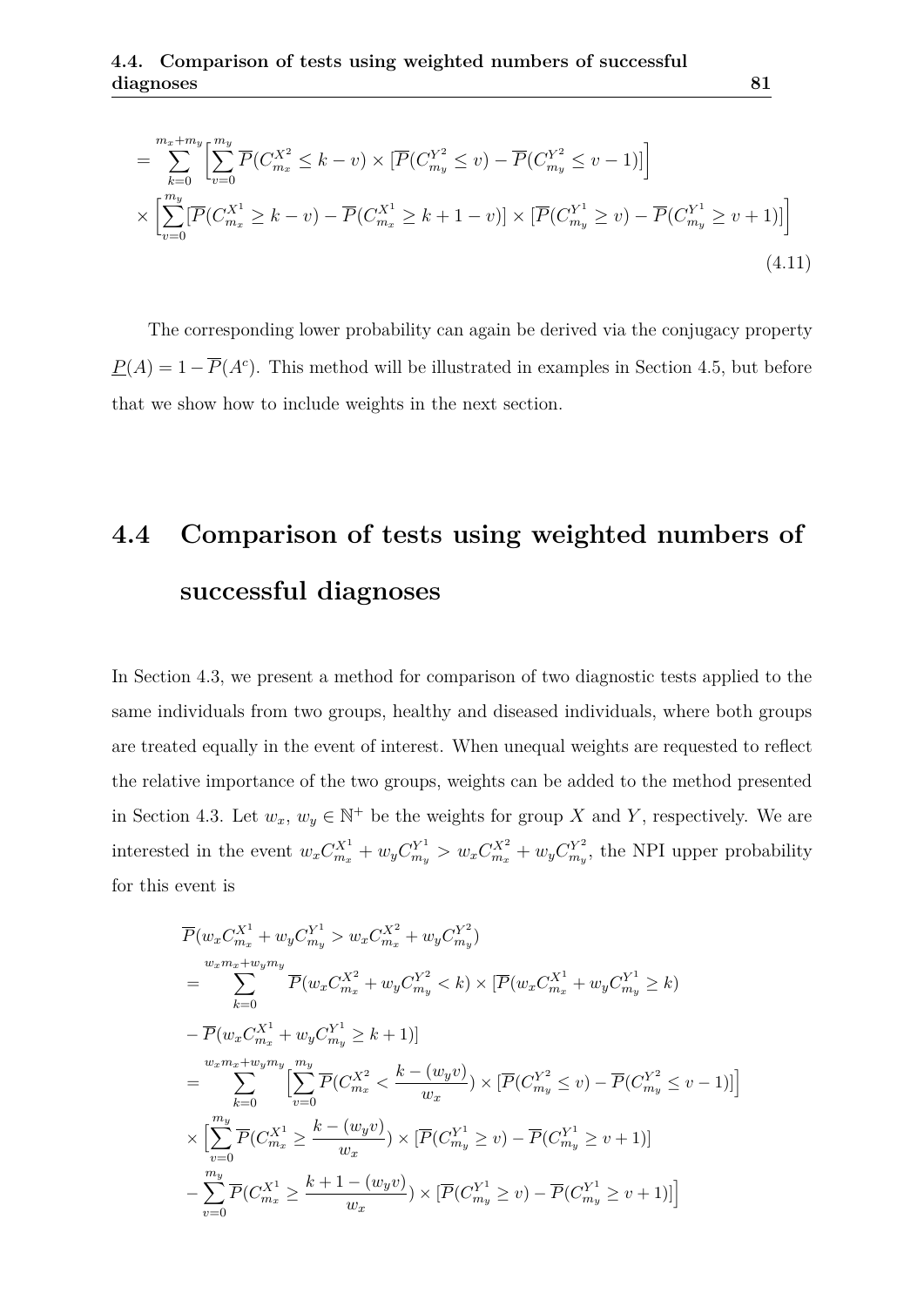<span id="page-87-0"></span>
$$
= \sum_{k=0}^{w_x m_x + w_y m_y} \left[ \sum_{v=0}^{m_y} \overline{P}(C_{m_x}^{X^2} < \frac{k - (w_y v)}{w_x}) \times \left[ \overline{P}(C_{m_y}^{Y^2} \le v) - \overline{P}(C_{m_y}^{Y^2} \le v - 1) \right] \right]
$$
\n
$$
\times \left[ \sum_{v=0}^{m_y} \left[ \overline{P}(C_{m_x}^{X^1} \ge \frac{k - (w_y v)}{w_x}) - \overline{P}(C_{m_x}^{X^1} \ge \frac{k + 1 - (w_y v)}{w_x}) \right] \times \left[ \overline{P}(C_{m_y}^{Y^1} \ge v) - \overline{P}(C_{m_y}^{Y^1} \ge v + 1) \right] \right]
$$
\n(4.12)

The corresponding lower probability can again be derived via the conjugacy property  $\underline{P}(A) = 1 - \overline{P}(A^c).$ 

We choose the weights  $w_x$  and  $w_y$  as positive integers because this simplifies notation in the derivation of Equation [4.12,](#page-87-0) as this ensures that  $w_x m_x + w_y m_y$  is integer. Of course, the overall inference for the event  $w_x C_{m_x}^{X^1} + w_y C_{m_y}^{Y^1} > w_x C_{m_x}^{X^2} + w_y C_{m_y}^{Y^2}$  $\int_{m_y}^{Y^2}$  is not affected by multiplication of both  $w_x$  and  $w_y$  by the same positive constant, hence one could scale them, e.g. to be in (0*.*1] or even to sum up to 1.

In the case of  $m_x = m_y = 1$  in Equation [\(4.12\)](#page-87-0), we notice that there are three possible events depending on  $w_x < w_y$ ,  $w_x > w_y$  and  $w_x = w_y$ . Therefore, for  $m_x = m_y = 1$ , Equation [\(4.12\)](#page-87-0) can be expressed in a simple expression as follows.

For  $w_x < w_y$ 

<span id="page-87-1"></span>
$$
\overline{P}(w_x C_1^{X^1} + w_y C_1^{Y^1} > w_x C_1^{X^2} + w_y C_1^{Y^2})
$$
\n
$$
= \{\overline{P}(C_1^{Y^2} = 0) [\overline{P}(C_1^{X^2} = 0) \overline{P}(C_1^{X^1} = 1) \underline{P}(C_1^{Y^1} = 0)
$$
\n
$$
+ \overline{P}(C_1^{Y^1} = 1)(1 - \overline{P}(C_1^{X^1} = 1) \overline{P}(C_1^{X^2} = 0))]\}
$$
\n
$$
+ \overline{P}(C_1^{X^1} = 1) \overline{P}(C_1^{Y^1} = 1) \overline{P}(C_1^{X^2} = 0)
$$
\n(4.13)

For  $w_x > w_y$ 

$$
\overline{P}(w_x C_1^{X^1} + w_y C_1^{Y^1} > w_x C_1^{X^2} + w_y C_1^{Y^2})
$$
\n
$$
= \{\overline{P}(C_1^{X^2} = 0) [\overline{P}(C_1^{Y^2} = 0) \overline{P}(C_1^{Y^1} = 1) \underline{P}(C_1^{X^1} = 0)
$$
\n
$$
+ \overline{P}(C_1^{X^1} = 1)(1 - \overline{P}(C_1^{Y^1} = 1) \overline{P}(C_1^{Y^2} = 0))]\}
$$
\n
$$
+ \overline{P}(C_1^{Y^1} = 1) \overline{P}(C_1^{X^1} = 1) \overline{P}(C_1^{Y^2} = 0)
$$
\n(4.14)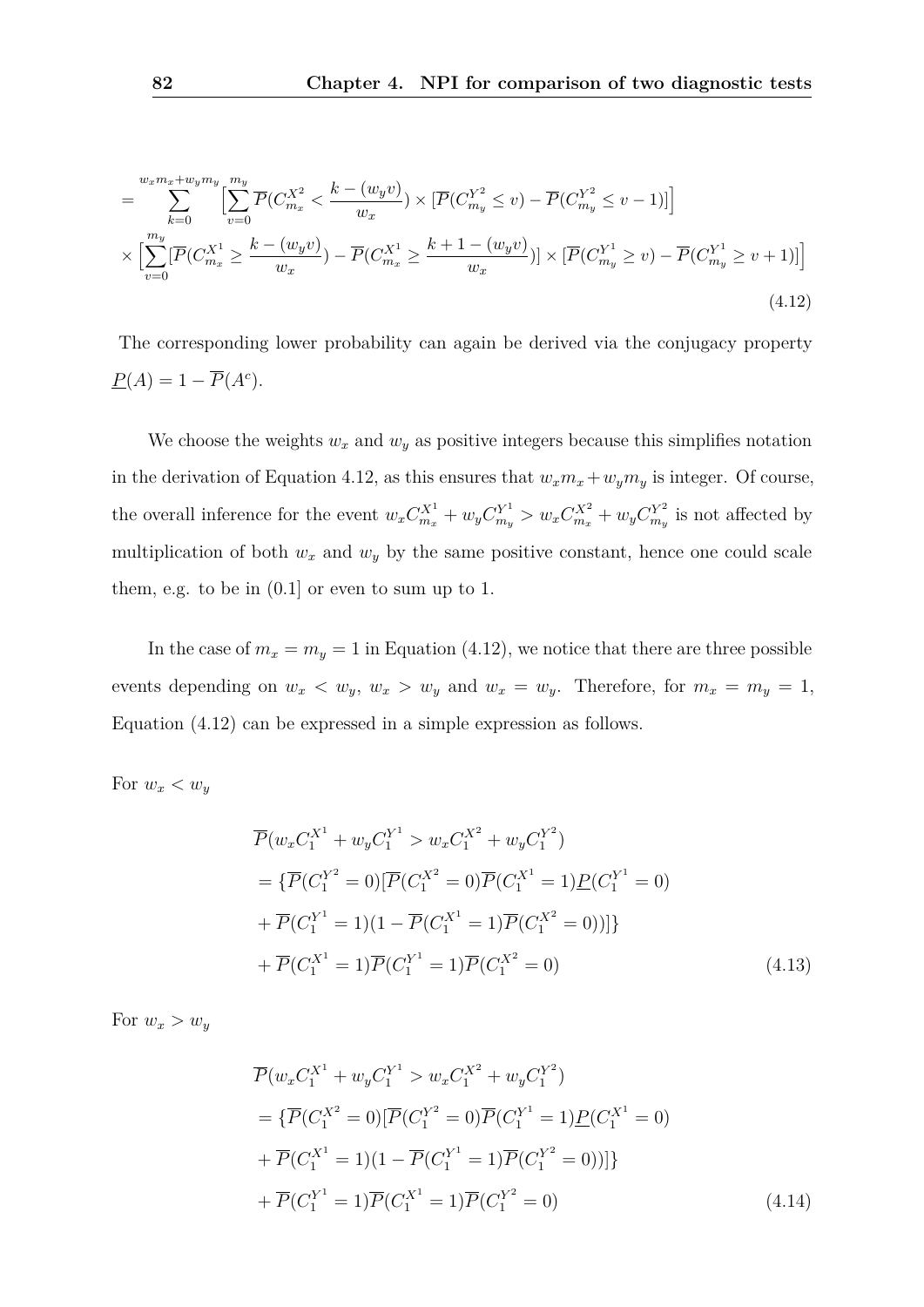For  $w_y = w_x$ 

<span id="page-88-1"></span>
$$
\overline{P}(w_x C_1^{X^1} + w_y C_1^{Y^1} > w_x C_1^{X^2} + w_y C_1^{Y^2})
$$
\n
$$
= \overline{P}(C_1^{X^2} = 0)\overline{P}(C_1^{Y^2} = 0)[\overline{P}(C_1^{X^1} = 1) + \overline{P}(C_1^{Y^1} = 1)]
$$
\n
$$
+ \overline{P}(C_1^{X^1} = 1)\overline{P}(C_1^{Y^1} = 1)[\overline{P}(C_1^{Y^2} = 0) + \overline{P}(C_1^{X^2} = 0)]
$$
\n
$$
- 3\overline{P}(C_1^{X^2} = 0)\overline{P}(C_1^{Y^2} = 0)\overline{P}(C_1^{X^1} = 1)\overline{P}(C_1^{Y^1} = 1) \tag{4.15}
$$

The weights,  $w_x$  and  $w_y$ , are introduced to reflect the relative importance of one group over the other. Varying the values of  $w_x$  and  $w_y$  will depend on which group is more important to be successfully diagnosed. The proof for Equations [4.13-](#page-87-1)[4.15](#page-88-1) is given in Appendix [A.](#page-107-0) This method will be illustrated in Example [4.5](#page-90-0) in the next section.

#### <span id="page-88-0"></span>**4.5 Examples**

In this section, three examples are given to illustrate the NPI comparison of two diagnostic tests, as presented in Section [4.3.](#page-84-0) The data for Examples [4.4](#page-88-2) and [4.5](#page-90-0) are small artificial data sets. Example [4.6](#page-92-0) uses data from the literature. Also, Example [4.5](#page-90-0) illustrates the comparison of tests using weighted numbers of successful diagnoses presented Section [4.4.](#page-86-0)

<span id="page-88-2"></span>**Example 4.4.** Suppose that we are interested in comparing between two diagnostic tests for a particular disease. Each test is applied to the same individuals from two groups *X* and *Y*, with  $n_x = n_y = 10$ . Assume that the threshold values  $c^1$  and  $c^2$  are set before the comparison, and they provide the following numbers of successful diagnoses from groups *X* and *Y*,  $s_x^1 = s_y^1 = 8$  for Test 1, and  $s_x^2 = s_y^2 = 6$  for Test 2. In this example,  $T^1$  refers  $\mathbf{t}_{0} C_{m_x}^{X^1} + C_{m_y}^{Y^1}$  $C_{m_y}^{Y^1}$  and  $T^2$  refers to  $C_{m_x}^{X^2} + C_{m_y}^{Y^2}$  $\frac{rY^2}{m_y}$ .

Tables [4.1](#page-89-0) and [4.2](#page-89-1) present the NPI upper probabilities given by Equation [\(4.10\)](#page-85-1) and the corresponding NPI lower probabilities, for comparison of  $T^1$  and  $T^2$  for different values of  $m_x$  and  $m_y$ . In Table [4.1,](#page-89-0) equal number of future individuals for diseased and healthy groups are considered, so  $m_x = m_y = m$ . Table [4.2](#page-89-1) some cases with  $m_x \neq m_y$ are presented. In this example, the total number of correct diagnoses for  $T<sup>1</sup>$  is greater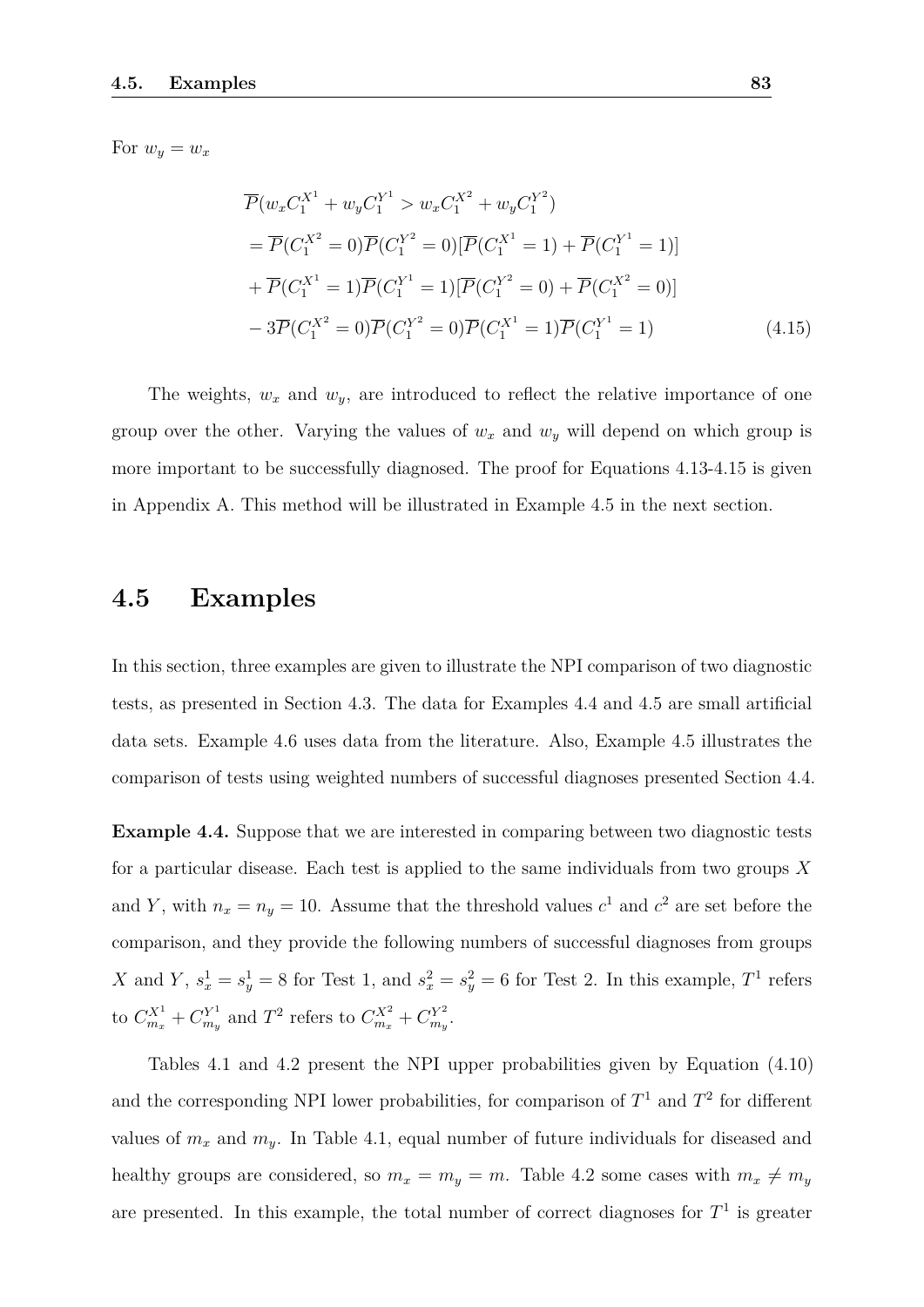than that for  $T^2$ . Hence, it is likely that the total number of correct diagnoses for  $m_x$ future healthy individuals and  $m_y$  future patients for  $T^1$  is greater than that for  $T^2$ , if *m* is not too small. Indeed, Table [4.1](#page-89-0) shows that the values of the lower and upper probabilities for  $T^1 > (\geq) T^2$  are greater than for  $T^2 > (\geq) T^1$ . Moreover, these values show that the differences between the two tests become clearer for larger values of *m*, as equal outcomes become less likely. This is shown by the large differences of the lower and upper probabilities for the events  $T^1 > T^2$  and  $T^1 \geq T^2$  for small m.

<span id="page-89-0"></span>

| m   | $[\underline{P}, \overline{P}](T^1 > T^2)$ | $[\underline{P}, \overline{P}](T^1 \geq T^2)$ | $[\underline{P}, \overline{P}](T^2 > T^1)$ | $[\underline{P}, \overline{P}](T^2 \geq T^1)$ |
|-----|--------------------------------------------|-----------------------------------------------|--------------------------------------------|-----------------------------------------------|
| 1   | [0.3672, 0.5317]                           | [0.7748, 0.8853]                              | [0.1147, 0.2252]                           | [0.4683, 0.6328]                              |
| 3   | [0.5133, 0.7564]                           | [0.7286, 0.8996]                              | [0.1004, 0.2714]                           | [0.2436, 0.4867]                              |
| 5   | [0.5702, 0.8342]                           | [0.7232, 0.9179]                              | [0.0821, 0.2768]                           | [0.1658, 0.4298]                              |
| 15  | [0.6644, 0.9321]                           | [0.7298, 0.9535]                              | [0.0465, 0.2702]                           | [0.0679, 0.3356]                              |
| 30  | [0.7019, 0.9578]                           | [0.7374, 0.9664]                              | [0.0336, 0.2626]                           | [0.0422, 0.2981]                              |
| 50  | [0.7199, 0.9675]                           | [0.7421, 0.9721]                              | [0.0279, 0.2579]                           | [0.0325, 0.2801]                              |
| 100 | [0.7350, 0.9743]                           | [0.7464, 0.9764]                              | [0.0236, 0.2536]                           | [0.0257, 0.2650]                              |

Table 4.1: NPI lower and upper probabilities for comparison of two tests with  $m_x = m_y = m$ 

<span id="page-89-1"></span>

| $m_x$ | $m_{y}$ | $[\underline{P}, \overline{P}](T^1 > T^2)$ | $[\underline{P}, \overline{P}](T^1 \geq T^2)$ | $[\underline{P}, \overline{P}](T^2 > T^1)$ | $[\underline{P}, \overline{P}](T^2 \geq T^1)$ |
|-------|---------|--------------------------------------------|-----------------------------------------------|--------------------------------------------|-----------------------------------------------|
| 3     | 5       | [0.5459, 0.8008]                           | [0.7230, 0.9078]                              | [0.0922, 0.2770]                           | [0.1992, 0.4541]                              |
| 5     | 3       | [0.5459, 0.8008]                           | [0.7230, 0.9078]                              | [0.0922, 0.2770]                           | [0.1992, 0.4541]                              |
| 30    | 15      | [0.6823, 0.9430]                           | [0.7272, 0.9564]                              | [0.0436, 0.2728]                           | [0.0570, 0.3177]                              |
| 50    | 70      | [0.7225, 0.9683]                           | [0.7410, 0.9720]                              | [0.0280, 0.2590]                           | [0.0317, 0.2775]                              |
| 100   | 80      | [0.7322, 0.9729]                           | [0.7447, 0.9752]                              | [0.0248, 0.2553]                           | [0.0271, 0.2678]                              |

Table 4.2: NPI lower and upper probabilities for comparison of two tests with  $m_x \neq m_y$ 

Table [4.2](#page-89-1) shows that when the number of future individuals from one group is increased more than the other,  $T^1$  stays better than  $T^2$  as in the results for  $m_x = m_y$ . However the values of the lower and upper probabilities for  $T^1 > T^2$  are higher than for  $m_x = m_y$ . For example, for  $m_x = m_y = 15$  the lower and upper probabilities for the event  $T^1 > T^2$  are equal to 0.6644 and 0.9321 respectively, while for  $m_x = 30$  and  $m_y = 15$  these values become 0*.*6823 and 0*.*9430 respectively. It is also noticed that in this table, when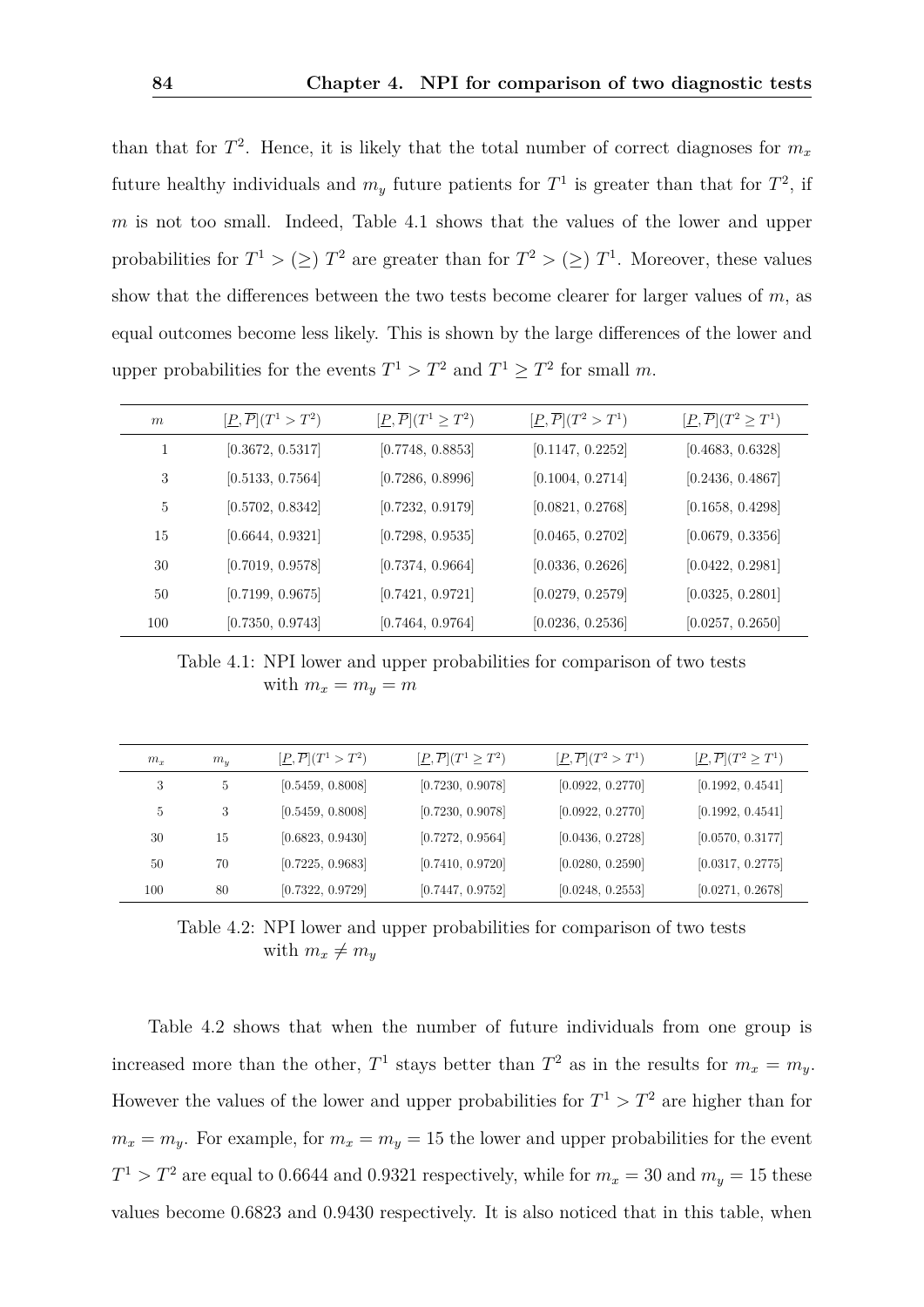$m_x$  and  $m_y$  are interchanged, these lower and upper probabilities are the same since the total number of correct diagnoses from *X* and *Y* are equal for both the tests  $(s_x^1 = s_y^1 = 8,$  $s_x^2 = s_y^2 = 6$ .

<span id="page-90-0"></span>**Example 4.5.** Example [4.4](#page-88-2) consisted of two tests that have different performance in terms of the total number of successfully diagnosed individuals from groups *X* and *Y* . In this example, we consider two tests that have more similar total numbers of correct diagnoses from *X* and *Y*, with  $n_x = n_y = 10$ , the data are  $s_x^1 = 7$  and  $s_y^1 = 9$  for Test 1, and  $s_x^2 = 9$  and  $s_y^2 = 6$  for Test 2.

<span id="page-90-1"></span>

| m   | $[\underline{P}, \overline{P}](T^1 > T^2)$ | $[\underline{P}, \overline{P}](T^1 \geq T^2)$ | $[\underline{P}, \overline{P}](T^2 > T^1)$ | $[\underline{P}, \overline{P}](T^2 \geq T^1)$ |
|-----|--------------------------------------------|-----------------------------------------------|--------------------------------------------|-----------------------------------------------|
|     | [0.2331, 0.3920]                           | [0.6970, 0.8371]                              | [0.1629, 0.3030]                           | [0.6080, 0.7669]                              |
| 5   | [0.3294, 0.6610]                           | [0.5109, 0.8121]                              | [0.1879, 0.4891]                           | [0.3390, 0.6706]                              |
| 6   | [0.3344, 0.6851]                           | [0.4948, 0.8153]                              | [0.1847, 0.5052]                           | [0.3149, 0.6656]                              |
| 10  | [0.3442, 0.7432]                           | [0.4552, 0.8269]                              | [0.1731, 0.5448]                           | [0.2568, 0.6558]                              |
| 50  | [0.3534, 0.8420]                           | [0.3819, 0.8595]                              | [0.1405, 0.6181]                           | [0.1580, 0.6466]                              |
| 100 | [0.3540, 0.8577]                           | [0.3688, 0.8664]                              | [0.1336, 0.6312]                           | [0.1423, 0.6460]                              |

Table 4.3: NPI lower and upper probabilities for comparison of two tests with  $m_x = m_y = m$ 

<span id="page-90-2"></span>

| $m_x$ | $m_u$ | $[\underline{P}, \overline{P}](T^1 > T^2)$ | $[\underline{P}, P](T^1 \geq T^2)$ | $[\underline{P}, \overline{P}](T^2 > T^1)$ | $[\underline{P}, \overline{P}](T^2 \geq T^1)$ |
|-------|-------|--------------------------------------------|------------------------------------|--------------------------------------------|-----------------------------------------------|
| 15    | 30    | [0.5510, 0.9101]                           | [0.6069, 0.9315]                   | [0.0685, 0.3931]                           | [0.0899, 0.4490]                              |
| 30    | 15    | [0.1850, 0.6315]                           | [0.2286, 0.6856]                   | [0.3144, 0.7714]                           | [0.3685, 0.8150]                              |
| 50    | 70    | [0.4670, 0.9034]                           | [0.4918, 0.9137]                   | [0.0863, 0.5082]                           | [0.0966, 0.5330]                              |
| 70    | 50    | [0.2515, 0.7658]                           | [0.2726, 0.7847]                   | [0.2153, 0.7274]                           | [0.2342, 0.7485]                              |

Table 4.4: NPI lower and upper probabilities for comparison of two tests for  $m_x \neq m_y$ 

Tables [4.3](#page-90-1) and [4.4](#page-90-2) present the NPI upper probabilities for comparison of *T* <sup>1</sup> and  $T^2$ , for different values of  $m_x$  and  $m_y$ . Table [4.3](#page-90-1) presents results for  $m_x = m_y = m$ , while Table [4.4](#page-90-2) presents some cases with  $m_x \neq m_y$ . The values of the lower and upper probabilities for the events  $T^1 > (\geq) T^2$  are a bit higher than for the events  $T^2 > (\geq) T^1$ . For all the values of *m*, these values for the event  $T^1 > T^2$  are slightly increasing with *m* as equal outcomes become less likely. This is shown by the fact that the lower and upper probabilities for  $T^1 > T^2$  become close to those for  $T^1 \geq T^2$  for larger *m*.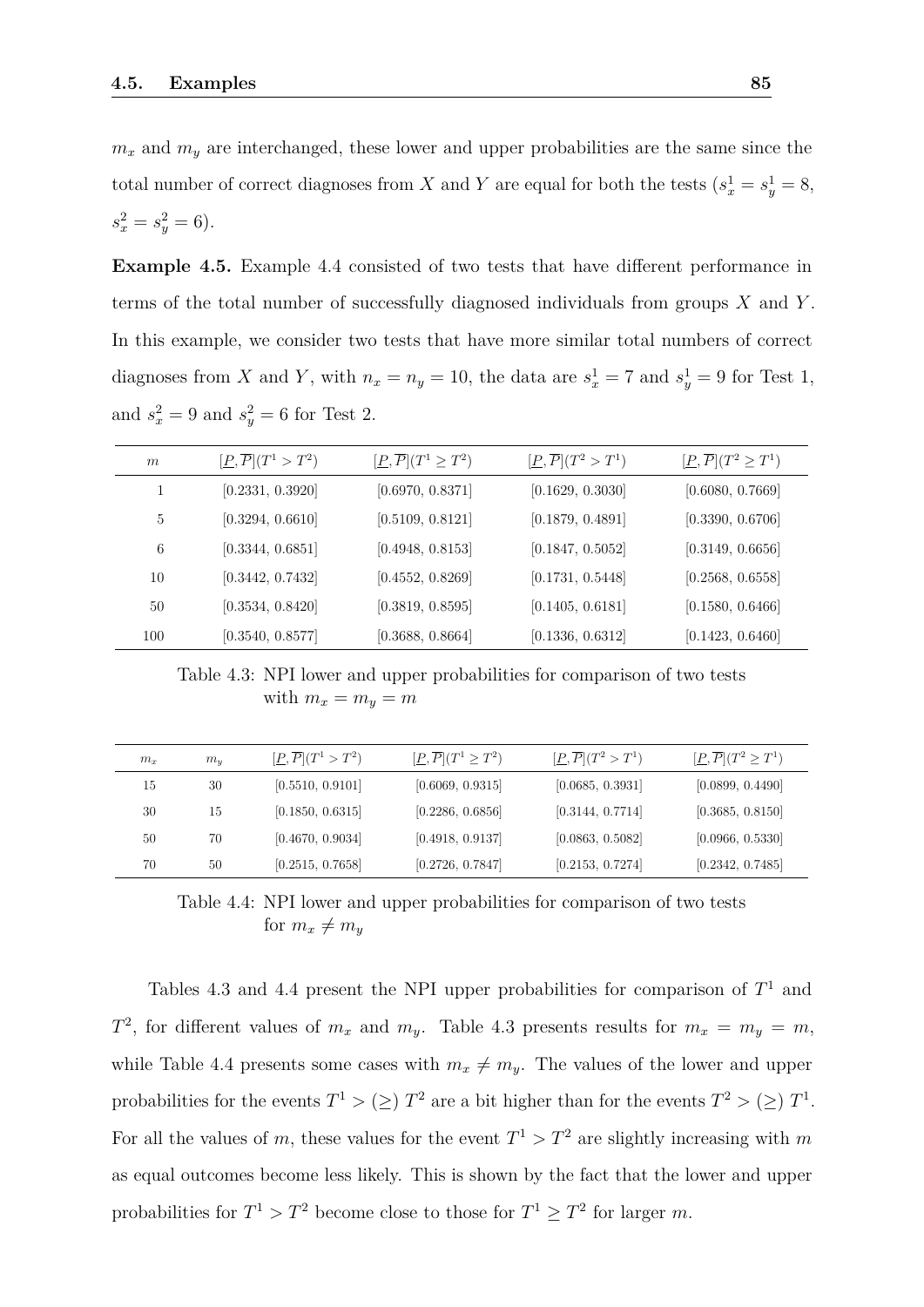There is a tendency for the imprecision to increase with *m*, which is intuitively attractive when considering more future observations. However, this does not always happen, for example if an event is quite unlikely to happen then its upper probability will be close to zero, hence the imprecision will be quite small also for larger values of *m*. The decision which test is the best can be supported by the use of relevant values of these lower and upper probabilities. Therefore, one can prefer the better test for the values of *m* that have the lower probability that exceed 0*.*5, so that can be a strong indication of this test being better than the other. So, in this example, one can conclude that Test 1 is at least as good as Test 2 for the next 5 patients and 5 non-patients as the lower probability for  $T^1 \geq T^2$  is equal to 0.5109 for  $m = 5$ . However for  $m_x$  and  $m_y$  are equal to 6 or more, we could conclude that neither test is really better than the other.

Table [4.4](#page-90-2) shows different behavior than Table [4.3,](#page-90-1) since the numbers of future individuals from diseased and healthy groups differ. From these tables, the decision of which test is the best clearly depends on the values of the number of successful diagnoses from diseased and healthy groups and also the number of future individuals from both the groups. For example, for  $m_x = 15$  and  $m_y = 30$ ,  $T^1$  is better than  $T^2$ , whereas for  $m_x = 30$  and  $m_y = 15$ ,  $T^2$  is better than  $T^1$ .

<span id="page-91-0"></span>

|                    | $[\underline{P}, \overline{P}](T^1 > T^2)$ | $[\underline{P}, \overline{P}](T^1 \geq T^2)$ | $[\underline{P}, \overline{P}](T^2 > T^1)$ | $[\underline{P}, \overline{P}](T^2 \geq T^1)$ |  |  |
|--------------------|--------------------------------------------|-----------------------------------------------|--------------------------------------------|-----------------------------------------------|--|--|
| $\,m$              |                                            | $w_x = 4, w_y = 2$                            |                                            |                                               |  |  |
| $\mathbf{1}$       | [0.2398, 0.3986]                           | [0.5987, 0.7449]                              | [0.2551, 0.4013]                           | [0.6014, 0.7602]                              |  |  |
| 5                  | [0.2418, 0.5521]                           | [0.3490, 0.6666]                              | [0.3334, 0.6510]                           | [0.4479, 0.7582]                              |  |  |
| 15                 | [0.2063, 0.6207]                           | [0.2487, 0.6707]                              | [0.3293, 0.7513]                           | [0.3793, 0.7937]                              |  |  |
| 50                 | [0.1785, 0.6629]                           | [0.1919, 0.6803]                              | [0.3197, 0.8081]                           | [0.3371, 0.8215]                              |  |  |
| 100                | [0.1702, 0.6747]                           | [0.1770, 0.6837]                              | [0.3163, 0.8230]                           | [0.3253, 0.8298]                              |  |  |
| $w_x = 2, w_y = 4$ |                                            |                                               |                                            |                                               |  |  |
| 1                  | [0.3315, 0.4843]                           | [0.6903, 0.8305]                              | [0.1695, 0.3097]                           | [0.5157, 0.6685]                              |  |  |
| 5                  | [0.4954, 0.7880]                           | [0.6097, 0.8650]                              | [0.1350, 0.3903]                           | [0.2120, 0.5046]                              |  |  |
| 15                 | [0.5464, 0.8896]                           | [0.5974, 0.9128]                              | [0.0872, 0.4026]                           | [0.1104, 0.4536]                              |  |  |
| 50                 | [0.5764, 0.9346]                           | [0.5944, 0.9404]                              | [0.0596, 0.4056]                           | [0.0654, 0.4236]                              |  |  |
| 100                | [0.5847, 0.9446]                           | [0.5941, 0.9473]                              | [0.0527, 0.4059]                           | [0.0554, 0.4153]                              |  |  |

Table 4.5: NPI lower and upper probabilities for comparison of two tests for  $m_x = m_y = m$ , using different weights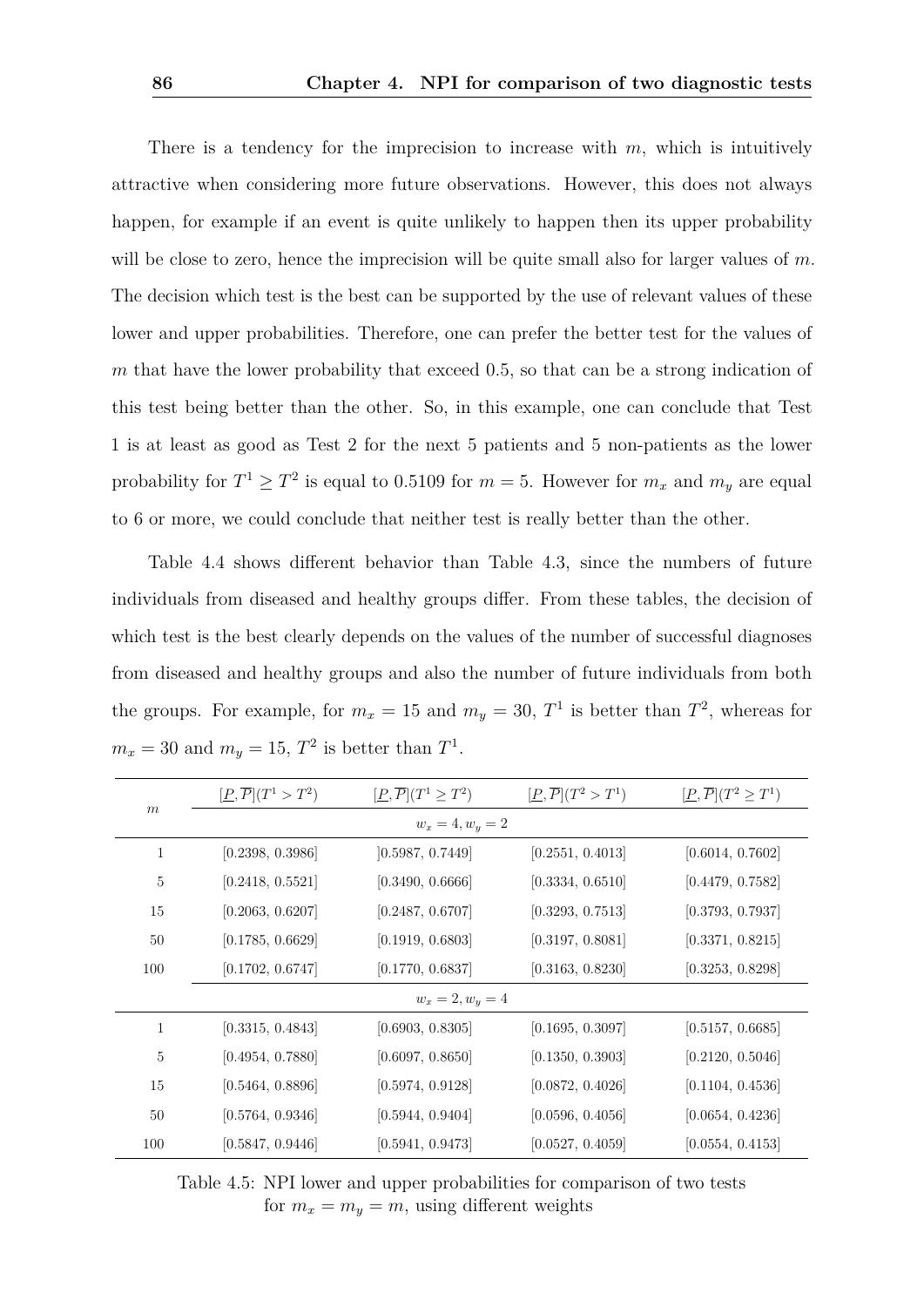Table [4.5](#page-91-0) presents the NPI upper probabilities given by Equation [\(4.12\)](#page-87-0) and the corresponding NPI lower probabilities, for comparison of the two tests using different weights. For  $w_x = 4, w_y = 2, T^2$  is better than  $T^1$  for all the different values of *m* since the number of successful diagnoses in the data from group  $X$  for  $T<sup>2</sup>$  is greater than the corresponding number for  $T^1$ . For  $w_x = 2$ ,  $w_y = 4$ ,  $T^1$  is better than  $T^2$  for all the different values of *m* since the number of successful diagnoses in the data from group  $Y$  for  $T^1$  is greater than the corresponding number for  $T^2$ .

<span id="page-92-0"></span>**Example 4.6.** In this example, the data set presented in Example [4.3](#page-80-0) involving four tests: M1, M2, M3 and M4, is used. We define the number of successful diagnoses for all four tests by identifying the optimal thresholds *c <sup>t</sup>* using the 2-NPI-L method, for different values of *m* and  $\alpha = \beta = 0.5$ , and then we count the number of successfully diagnosed individuals in the data for both the groups. To compare the two of these four diagnostic tests, for test Mt, for  $t = 1, 2, 3, 4$ , we define  $T^{Mt} = C_{m_x}^{X^t} + C_{m_y}^{Y^t}$  $s_x^{Nt}$ , and  $s_x^{Mt}$ ,  $s_y^{Mt}$  are the numbers of successful diagnoses from healthy and diseased groups for Mt. Comparison any of two of these four tests is derived by the upper probability in Equation [\(4.10\)](#page-85-1) and the corresponding lower probability.

<span id="page-92-1"></span>

| $m$ :                |        | 5      | 10     | 30     | 100    |
|----------------------|--------|--------|--------|--------|--------|
| $s_x^{M1}, s_y^{M1}$ | 70, 32 | 70, 32 | 70, 32 | 70, 32 | 70, 32 |
| $s_x^{M2}, s_y^{M2}$ | 56, 28 | 58, 27 | 58, 27 | 58, 27 | 58, 27 |
| $s_x^{M3}, s_u^{M3}$ | 74, 24 | 70, 25 | 70, 25 | 57, 27 | 57, 27 |
| $s_x^{M4}, s_y^{M4}$ | 67, 31 | 67, 31 | 67, 31 | 67, 31 | 67, 31 |

Table 4.6: The number of successful diagnoses in the data from groups *X* and *Y* for  $T^{M1}$ ,  $T^{M2}$ ,  $T^{M3}$  and  $T^{M4}$ 

Table [4.6](#page-92-1) shows the number of successful diagnoses in the data from healthy and diseased groups for every test, for different values of *m*. Based on these numbers, the total number of successfully diagnosed individuals in the data for  $T^{M1}$  is the greatest one, followed by the corresponding number for  $T^{M4}$ . While the total number of successfully diagnosed individuals in the data for  $T^{M3}$  is greater than the corresponding number for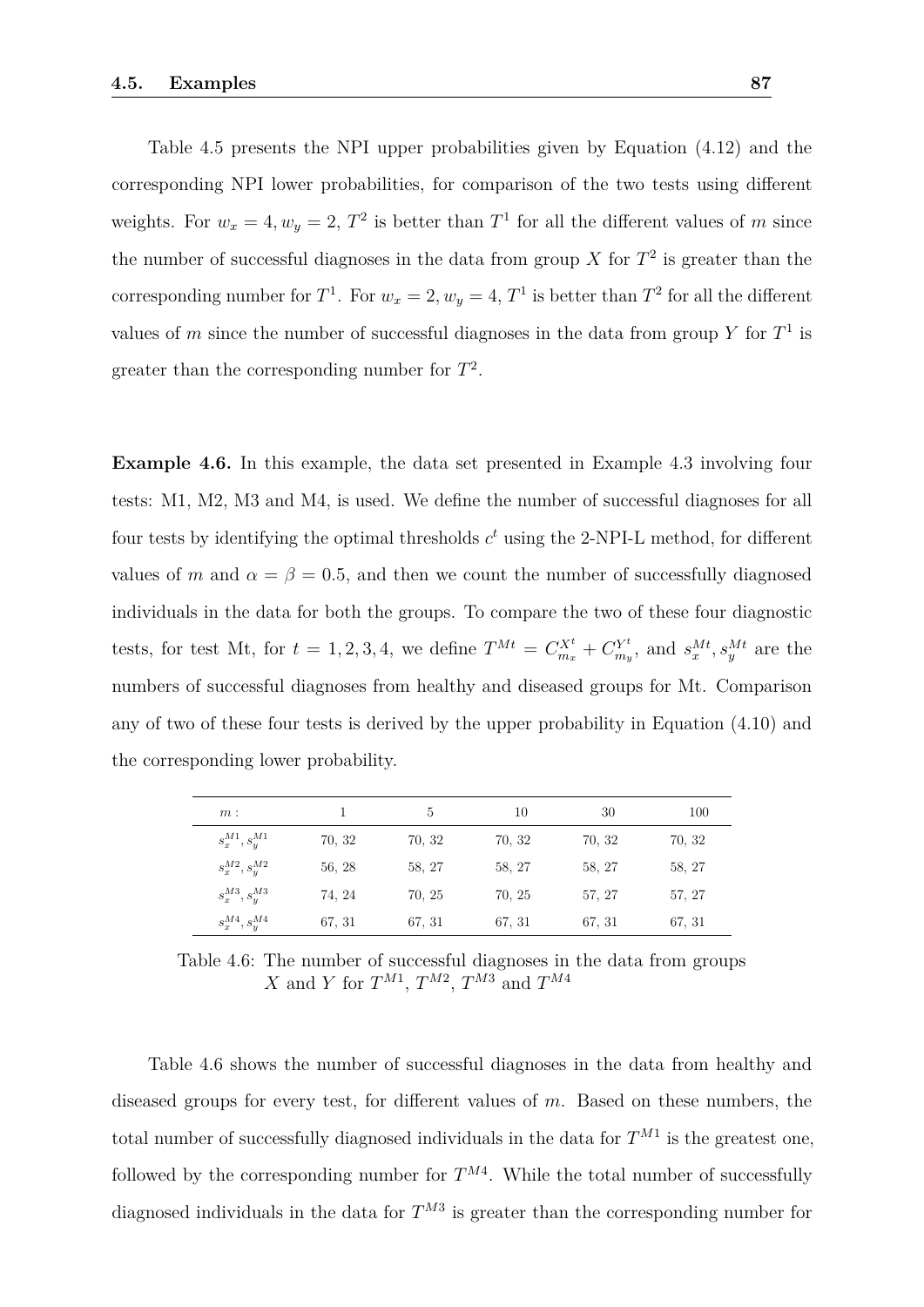$T^{M2}$ , for  $m = 1, 5, 10$ , whereas for  $m = 30, 100$  the number of successfully diagnosed from group *X* for  $T^{M2}$  is greater than the corresponding number for  $T^{M3}$  and the corresponding number from group  $Y$  are equal for the two tests.

<span id="page-93-0"></span>

| $\,m$          | $[\underline{P}, \overline{P}](T^{M1} > T^{M2})$ | $[\underline{P},\overline{P}](T^{M1}\geq T^{M2})$   | $[\underline{P}, \overline{P}](T^{M2} > T^{M1})$ | $[\underline{P}, \overline{P}](T^{M2} \geq T^{M1})$ |
|----------------|--------------------------------------------------|-----------------------------------------------------|--------------------------------------------------|-----------------------------------------------------|
| $\mathbf{1}$   | [0.3611, 0.3955]                                 | [0.8312, 0.8568]                                    | [0.1432, 0.1688]                                 | [0.6035, 0.6389]                                    |
| 5              | [0.6392, 0.7119]                                 | [0.8115, 0.8621]                                    | [0.1379, 0.1885]                                 | [0.2881, 0.3608]                                    |
| 10             | [0.7448, 0.8245]                                 | [0.8445, 0.9014]                                    | [0.0986, 0.1555]                                 | [0.1755, 0.2552]                                    |
| 30             | [0.8783, 0.9428]                                 | [0.9104, 0.9605]                                    | [0.0395, 0.0896]                                 | [0.0572, 0.1217]                                    |
| 100            | [0.9500, 0.9860]                                 | [0.9569, 0.9883]                                    | [0.0117, 0.0431]                                 | [0.0140, 0.0500]                                    |
|                | $[\underline{P}, \overline{P}](T^{M1} > T^{M3})$ | $[\underline{P}, \overline{P}](T^{M1} \geq T^{M3})$ | $[\underline{P}, \overline{P}](T^{M3} > T^{M1})$ | $[\underline{P}, \overline{P}](T^{M3} \geq T^{M1})$ |
| $\mathbf{1}$   | [0.3008, 0.3373]                                 | [0.8107, 0.8394]                                    | [0.1606, 0.1893]                                 | [0.6627, 0.6992]                                    |
| 5              | [0.5473, 0.6290]                                 | [0.7490, 0.8120]                                    | [0.3710, 0.4527]                                 | [0.3710, 0.4527]                                    |
| 10             | [0.6345, 0.7350]                                 | [0.7625, 0.8415]                                    | [0.2650, 0.3655]                                 | [0.2650, 0.3655]                                    |
| 30             | [0.8900, 0.9492]                                 | [0.9197, 0.9652]                                    | [0.0348, 0.0803]                                 | [0.0508, 0.1100]                                    |
| 100            | [0.9580, 0.9886]                                 | [0.9639, 0.9905]                                    | [0.0095, 0.0361]                                 | [0.0114, 0.0420]                                    |
|                | $[\underline{P}, \overline{P}](T^{M1} > T^{M4})$ | $[\underline{P}, \overline{P}](T^{M1} \geq T^{M4})$ | $[\underline{P}, \overline{P}](T^{M4} > T^{M1})$ | $[\underline{P}, \overline{P}](T^{M4} \geq T^{M1})$ |
| $\mathbf{1}$   | [0.2359, 0.2694]                                 | [0.7847, 0.8157]                                    | [0.1843, 0.2153]                                 | [0.7306, 0.7641]                                    |
| $\mathbf 5$    | [0.4114, 0.4975]                                 | [0.6418, 0.7199]                                    | [0.2801, 0.3582]                                 | [0.5025, 0.5886]                                    |
| 10             | [0.4592, 0.5760]                                 | [0.6142, 0.7209]                                    | [0.2791, 0.3858]                                 | [0.4240, 0.5408]                                    |
| 30             | [0.5173, 0.6865]                                 | [0.5946, 0.7525]                                    | [0.2475, 0.4054]                                 | [0.3135, 0.4827]                                    |
| 100            | [0.5598, 0.7719]                                 | [0.5907, 0.7950]                                    | [0.2050, 0.4093]                                 | [0.2281, 0.4402]                                    |
|                | $[\underline{P}, \overline{P}](T^{M2} > T^{M3})$ | $[\underline{P}, \overline{P}](T^{M2} \geq T^{M3})$ | $[\underline{P}, \overline{P}](T^{M3} > T^{M2})$ | $[\underline{P}, \overline{P}](T^{M3} \geq T^{M2})$ |
| $\mathbf{1}$   | [0.2185, 0.2475]                                 | [0.6659, 0.6986]                                    | [0.3014, 0.3341]                                 | [0.7525, 0.7815]                                    |
| 5              | [0.2846, 0.3515]                                 | [0.4700, 0.5448]                                    | [0.4552, 0.5300]                                 | [0.6485, 0.7154]                                    |
| 10             | [0.2733, 0.3633]                                 | [0.3939, 0.4935]                                    | [0.5065, 0.6061]                                 | [0.6367, 0.7267]                                    |
| 30             | [0.4188, 0.5638]                                 | [0.4825, 0.6262]                                    | [0.3738, 0.5175]                                 | [0.4362, 0.5812]                                    |
| 100            | [0.4246, 0.6192]                                 | [0.4503, 0.4638]                                    | [0.3562, 0.5497]                                 | [0.3808, 0.5754]                                    |
|                | $[\underline{P}, \overline{P}](T^{M2} > T^{M4})$ | $[\underline{P}, \overline{P}](T^{M2} \geq T^{M4})$ | $[\underline{P}, \overline{P}](T^{M4} > T^{M2})$ | $[\underline{P}, \overline{P}](T^{M4} \geq T^{M2})$ |
| $\mathbf{1}$   | [0.1725, 0.1992]                                 | [0.6263, 0.6604]                                    | [0.3396, 0.3737]                                 | [0.8008, 0.8275]                                    |
| $\bf 5$        | [0.1848, 0.2420]                                 | [0.3505, 0.4251]                                    | [0.5749, 0.6495]                                 | [0.7580, 0.8152]                                    |
| 10             | [0.1499, 0.2201]                                 | [0.2448, 0.3347]                                    | [0.6653, 0.7552]                                 | [0.7799, 0.8501]                                    |
| 30             | [0.0831, 0.1618]                                 | [0.1129, 0.2077]                                    | [0.7923, 0.8871]                                 | [0.8382, 0.9169]                                    |
| 100            | [0.0381, 0.1075]                                 | [0.0443, 0.1210]                                    | [0.8790, 0.9557]                                 | [0.8925, 0.9619]                                    |
|                | $[\underline{P}, \overline{P}](T^{M3} > T^{M4})$ | $[\underline{P}, \overline{P}](T^{M3} \geq T^{M4})$ | $[\underline{P},\overline{P}](T^{M4}>T^{M3})$    | $[\underline{P}, \overline{P}](T^{M4} \geq T^{M3})$ |
| $\mathbf{1}$   | [0.1931, 0.2228]                                 | [0.6843, 0.7190]                                    | [0.2810, 0.3157]                                 | [0.7772, 0.8069]                                    |
| $\overline{5}$ | [0.2451, 0.3137]                                 | [0.4389, 0.5196]                                    | [0.4804, 0.5611]                                 | [0.6863, 0.7549]                                    |
| 10             | [0.2279, 0.3188]                                 | [0.3500, 0.4556]                                    | [0.5444, 0.6500]                                 | [0.6812, 0.7721]                                    |
| 30             | [0.0746, 0.1477]                                 | [0.1020, 0.1910]                                    | [0.8090, 0.8980]                                 | [0.8523, 0.9254]                                    |
| 100            | [0.0318, 0.0927]                                 | [0.0371, 0.1048]                                    | [0.8952, 0.9629]                                 | [0.9073, 0.9682]                                    |

Table 4.7: NPI lower and upper probabilities for pairwise comparison for  $T^{M1}$ ,  $T^{M2}$ ,  $T^{M3}$  and  $T^{M4}$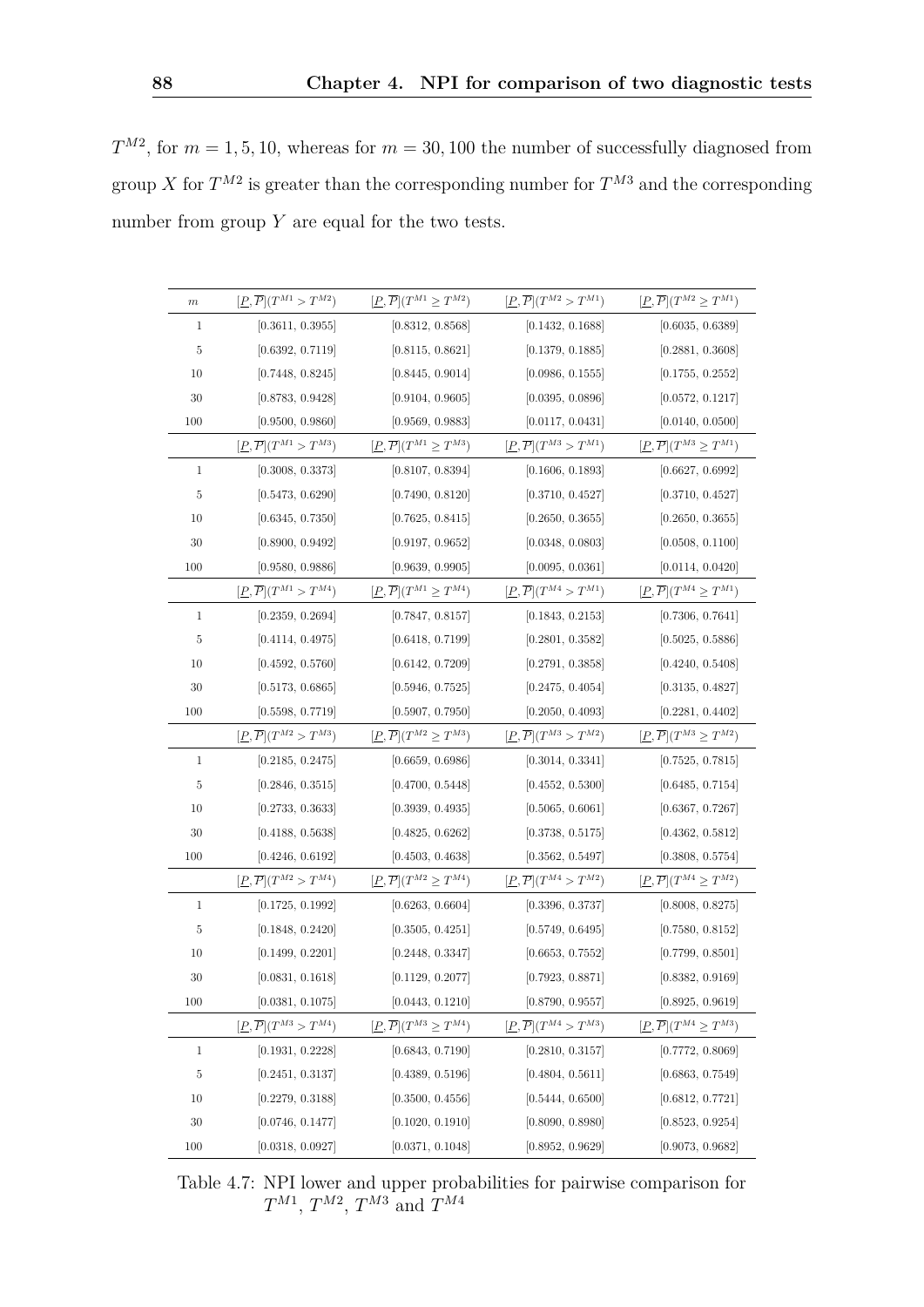To compare two of these tests, the NPI upper probabilities as given in Equation [\(4.10\)](#page-85-1) and the corresponding NPI lower probabilities are presented in Table [4.7,](#page-93-0) for  $m_x = m_y = m$ . It is noticed that  $T^{M1}$  is better than both  $T^{M2}$  and  $T^{M3}$ , and the differences between the two tests become greater for large values of *m* as equal outcomes become less likely. When we look at the total number of successfully diagnosed in the data in Table [4.6,](#page-92-1) the total number of successfully diagnosed for  $T^{M1}$  is greater than the corresponding number for both  $T^{M2}$  and  $T^{M3}$ . It is also noticed that the imprecision is very low since the lower and upper probabilities are both close to 1 in the cases of  $T^{M1} > T^{M2}$  and  $T^{M1} > T^{M3}$ .  $T^{M1}$  is also better than  $T^{M4}$  but the values of these lower and upper probabilities for the events  $T^{M1} > (\geq) T^{M4}$  are not very high, although they increase for large values of *m*. Further, the imprecision tends to increase for large values of *m*. The total number of successfully diagnosed in the data for  $T^{M1}$  is greater than the corresponding numbers for  $T^{M4}$ , but still the differences between these numbers for both groups are small.

To compare  $T^{M2}$  and  $T^{M3}$ , we notice that  $T^{M3}$  is better than  $T^{M2}$  for  $m = 1, 5, 10$ , while  $T^{M2}$  is better than  $T^{M3}$  for  $m = 30, 100$ . That is because the total number of successful diagnoses in the data for  $T^{M3}$  is greater than the corresponding number for  $T^{M2}$  for  $m = 1, 5, 10$ , whereas for  $m = 30, 100$  the number of successful diagnoses from group *X* for  $T^{M2}$  is greater than the corresponding number for  $T^{M3}$  and the corresponding number from group  $Y$  are equal for the two tests. Finally, the last two tables from Table [4.7](#page-93-0) show that  $T^{M4}$  is better than both  $T^{M2}$  and  $T^{M3}$  where the differences between the two tests become greater for large values of *m*. It is clear because the total number of successful diagnoses in the data for  $T^{M4}$  is greater than the corresponding number for  $T^{M2}$  and  $T^{M3}$ .

Table [4.8](#page-95-1) presents the NPI lower and upper probabilities for comparison of  $T^{M2}$  and *T M*3 . Here, we use the same value of *c* for all *m*, in order to consider the impression for different *m*. Actually, we use *c* resulting from the 2-NPI-L method with  $m = 30$ and  $\alpha = \beta = 0.5$ . So, the numbers of successful diagnoses from groups *X* and *Y* are  $s_x^2 = 58, s_y^2 = 27$  for  $T^{M2}$  and  $s_x^3 = 57, s_y^3 = 27$  for  $T^{M3}$ . This table shows that the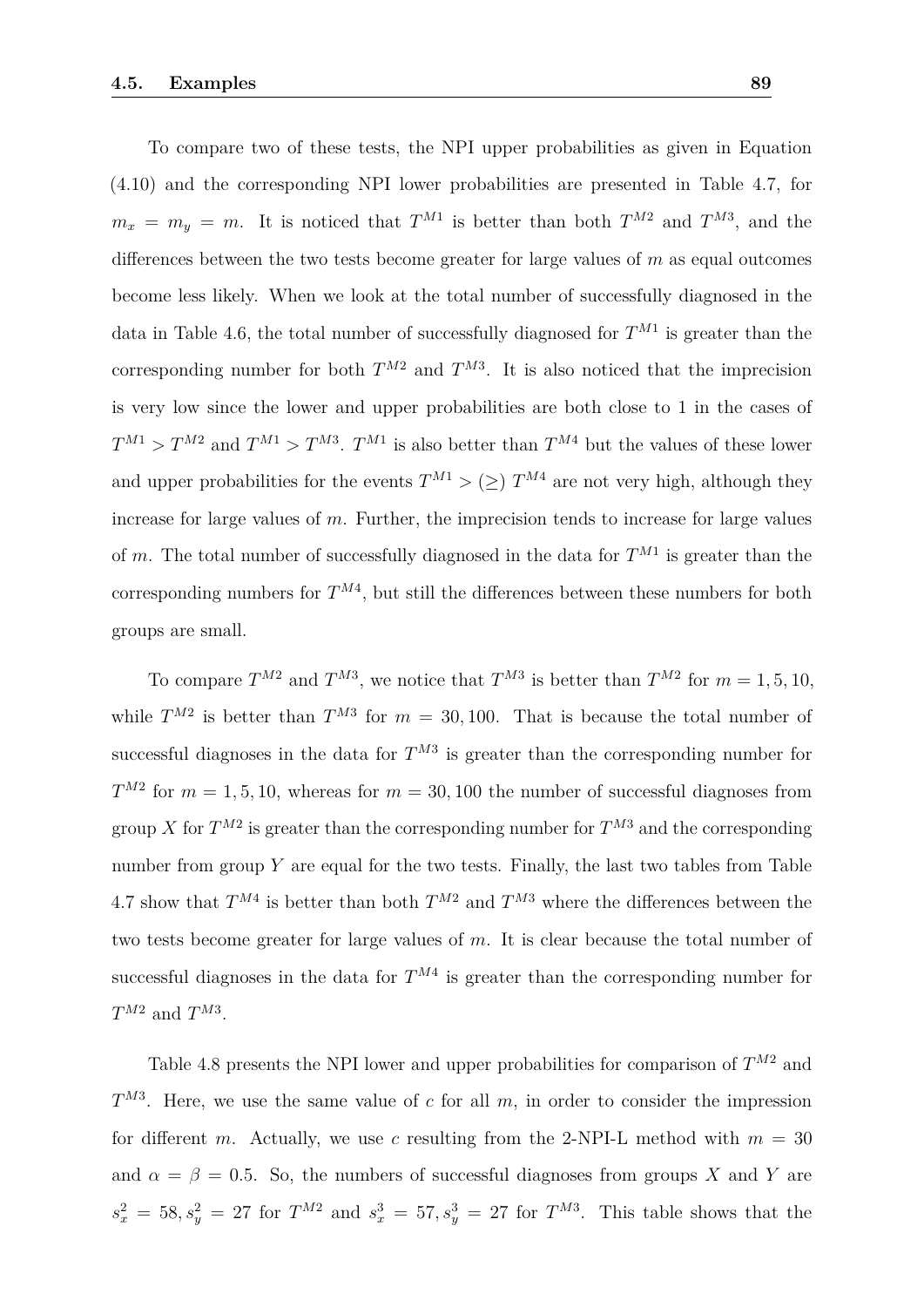values of the lower and upper probabilities for  $T^{M2}$  > ( $\geq$ )  $T^{M3}$  are a bit higher than for  $T^{M3}$  > ( $\geq$ )  $T^{M2}$ , but the values between the two tests are close. The imprecision tends to increase with *m*. The decision which test is the best can be supported using the relevant values of these lower and upper probabilities. Therefore, one can prefer the better test for the values of *m* that have the lower probability that exceed 0*.*5, so that can be a strong indication of this test being better than the other. Thus, in this example, one can conclude that  $T^{M2}$  is at least as good as  $T^{M3}$  for the next 19 patients and 19 non-patients as the lower probability for  $T^{M2}(\geq)$   $T^{M3}$  is equal to 0.5009 for  $m = 19$ . However when  $m_x$  and  $m_y$  equal to 20 or more, we could conclude that neither test is really better than the other.

<span id="page-95-1"></span>

| $\boldsymbol{m}$ | $[\underline{P}, \overline{P}](T^{M2} > T^{M3})$ | $[\underline{P}, \overline{P}](T^{M2} \geq T^{M3})$ | $[\underline{P}, \overline{P}](T^{M3} > T^{M2})$ | $[\underline{P}, \overline{P}](T^{M3} \geq T^{M2})$ |
|------------------|--------------------------------------------------|-----------------------------------------------------|--------------------------------------------------|-----------------------------------------------------|
|                  | [0.2771, 0.3070]                                 | [0.7027, 0.7323]                                    | [0.2677, 0.2973]                                 | [0.6930, 0.7229]                                    |
| 5                | [0.3829, 0.4532]                                 | [0.5695, 0.6389]                                    | [0.3611, 0.4305]                                 | [0.5468, 0.6171]                                    |
| 10               | [0.4040, 0.5001]                                 | [0.5309, 0.6258]                                    | [0.3742, 0.4691]                                 | [0.4999, 0.5960]                                    |
| 19               | [0.4148, 0.5389]                                 | [0.5009, 0.6236]                                    | [0.3764, 0.4991]                                 | [0.4611, 0.5852]                                    |
| 20               | [0.4154, 0.5418]                                 | [0.4987, 0.6238]                                    | [0.3762, 0.5013]                                 | [0.4582, 0.5846]                                    |
| 50               | [0.4207, 0.5884]                                 | [0.4649, 0.6314]                                    | [0.3686, 0.5351]                                 | [0.4116, 0.5793]                                    |
| 100              | [0.4208, 0.6148]                                 | [0.4464, 0.6394]                                    | [0.3606, 0.5536]                                 | [0.3852, 0.5792]                                    |

Table 4.8: NPI lower and upper probabilities for comparison of *T <sup>M</sup>*<sup>2</sup> and *T M*3

As mentioned in section [4.1,](#page-72-0) the area under the ROC curve (AUC) has been used in the literature for comparison of two diagnostic tests. We compare the results in this example with the empirical AUCs, which are equal to  $\widehat{AUC}_{M1} = 0.9034$ ,  $\widehat{AUC}_{M2} = 0.7526$ ,  $\widehat{AUC}_{M3} = 0.8232$  and  $\widehat{AUC}_{M4} = 0.8798$ . These results are in line with our results, however  $T^{M2}$  can be better than  $T^{M3}$  for large values of *m*, which does not show in the comparison of the  $\widehat{AUC}$  where *m* does not play a role.

#### <span id="page-95-0"></span>**4.6 Concluding remarks**

This chapter introduced comparison of two diagnostic tests, assuming the tests are applied on the same individuals from two groups, healthy and diseased individuals, explicitly as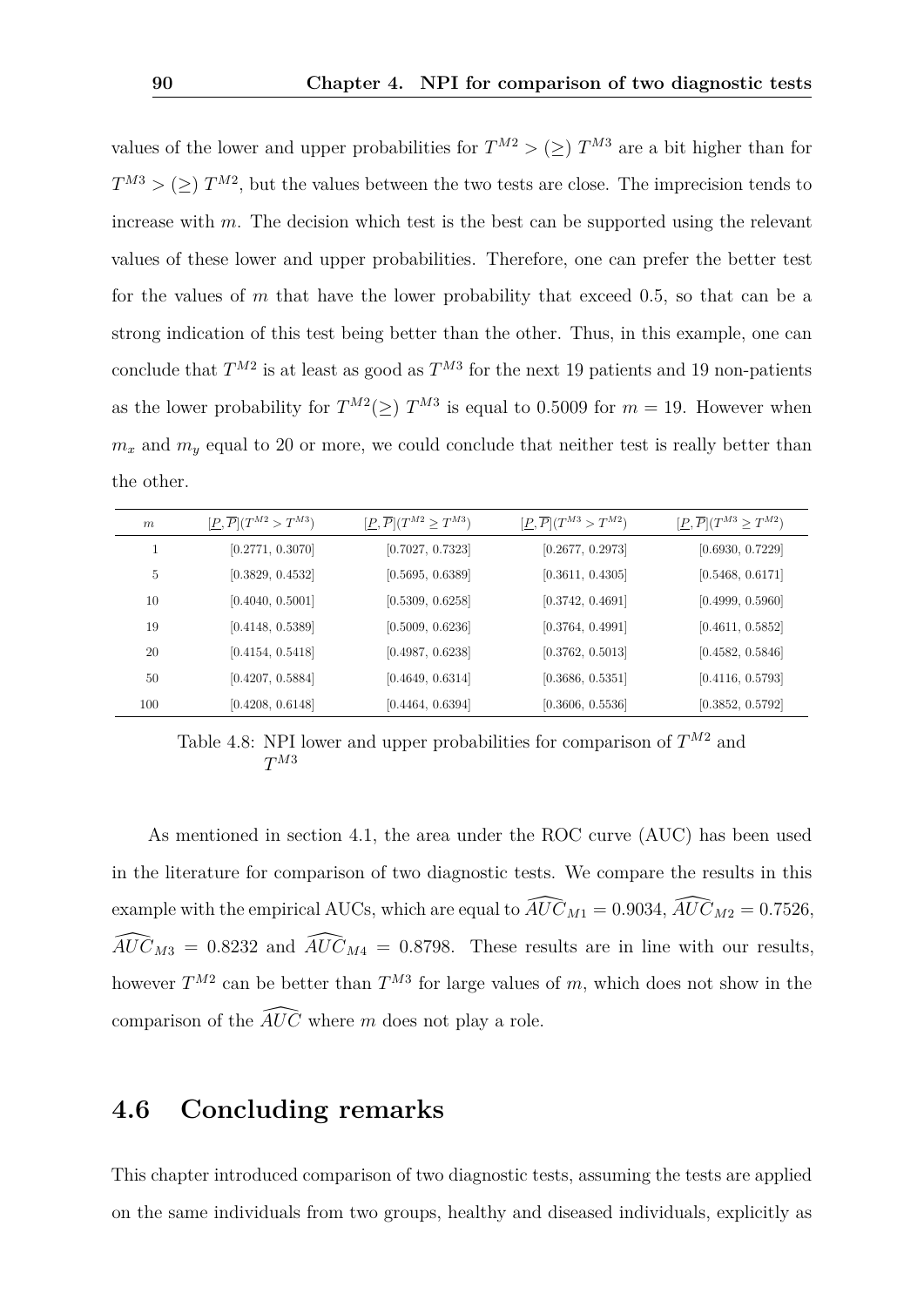a predictive problem where the inference is based on future individuals. We considered comparison of the total number of correct diagnoses for *m<sup>x</sup>* future healthy individuals and *m<sup>y</sup>* future patients in one test with those in the other test. We discussed the influence of the choice of the number of future individuals considered via examples.

If the tests perform similarly, it is possible that there is no strong, or even week, indication of one test being better than the other, due to the imprecision in our method. It may happen that there is a strong indication of one test being better than another. In such cases, one would recommend the better test only for such small numbers of future patients and ideally reconsider the decision once more information is available. Real world implementation of such recommendations will required further research. Similar reasoning is used in [\[12\]](#page-100-1) to determine maximum group size for simultaneous testing in high potential risk scenarios. We also introduced weights to reflect the relative importance of the two groups.

The NPI approach can be attractive for inference to promote decisions on medical diagnoses for a predetermined number of future patients. We have restricted attention to comparison between two diagnostic tests on individuals from two groups. This can be generalized to such comparison on individuals from more than two groups. We leave that for future research. Comparison of more than two diagnostic tests is also an interesting topic for further research.

In some medical applications, the false-positive rates should be restricted within the medical interest. For example, to accept cancer screening tests, the false-positive rates have to be very small [\[46\]](#page-103-1). Many researchers have suggested the use of the partial area under the ROC carve for such problems, for example, Baker and Pinsky [\[8\]](#page-99-0) designed a study using this in order to compare the performance of the digital and analog mammography for breast cancer screening over false-positive rates not exceeding 0*.*01. We have not linked our methods to such a setting, but this provides an interesting topic for future research.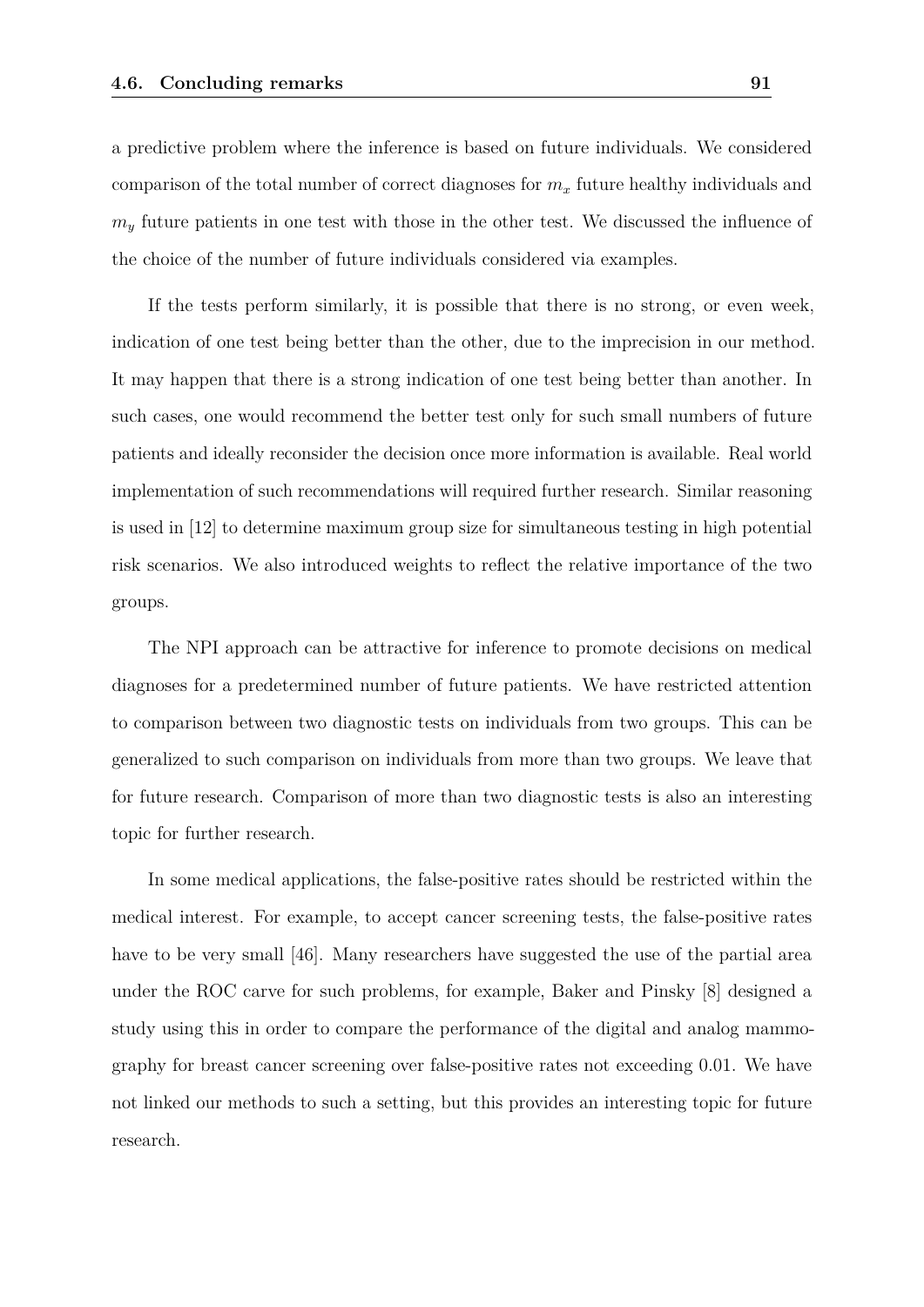### **Chapter 5**

### **Concluding Remarks**

In this thesis, we have presented new NPI methods to determine optimal diagnostic thresholds by considering specific numbers of future individuals in each of the groups. We have seen that the optimal thresholds might change if the numbers of future individuals change. This raises the question how to choose those numbers in practical applications, where it should be noted that we would not actually know the group to which a future individual, to whom the test is applied, belongs. Guidance on the choice of those numbers in practical situations is left as a topic for future research. One would expect that it is good to choose those numbers reflecting expected numbers of patients and healthy people over a specific period of time.

We have presented NPI methods for selecting optimal thresholds for two- and threegroup classification problems. We have considered *m* future individuals in each group for whom the threshold would be applied, and criteria in terms of the proportions of successful diagnoses. These methods were shown to depend on the target success proportions (*α*, *β* and  $\gamma$ ) and also on the value of *m*. How  $\alpha$ ,  $\beta$  and  $\gamma$  can be chosen in real applications would require further research in future. We have restricted attention to compare our method with the empirical Youden index and the maximum area (volume) methods, as these methods also take only few model assumptions, it is of interest to compare our NPI approach with other methods presented in Section [1.2.](#page-10-0)

In addition, we have presented the NPI for comparison of two diagnostic tests for a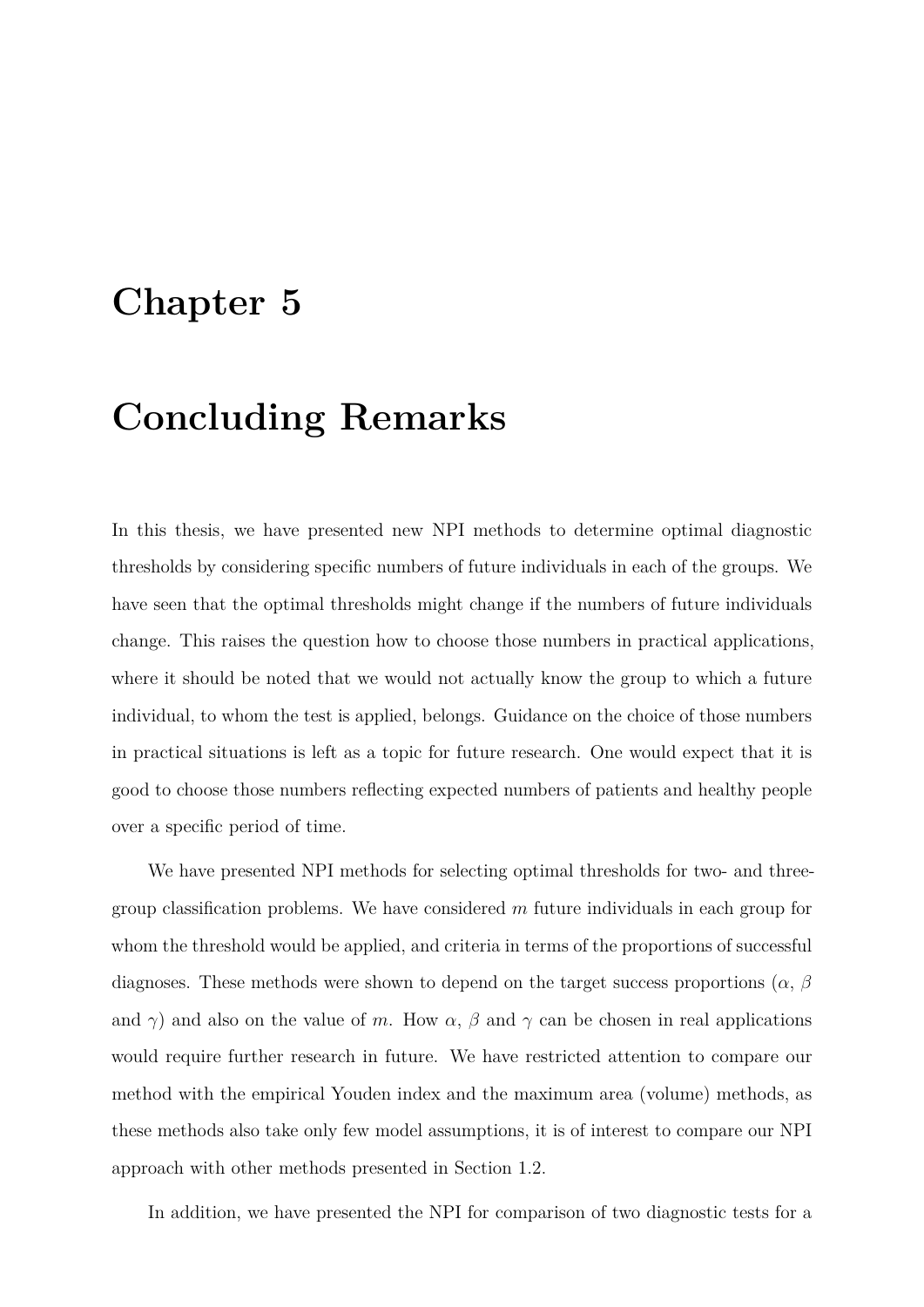particular number of future individuals from two groups. If the tests preform similarly, it is possible that there is no strong, or even weak, indication that one test is better than the other, due to the imprecision in our method. It may be that there is a strong indication that one test is better than another. Then, the better test is recommended only for such small numbers of future patients and ideally we should reconsider the decision once more information is available. Weights have also been introduced to reflect the relative importance of the two groups.

Further research will be needed to consider aspects of practical implementation of our methods. One issue is that, if we wish to choose one test for implementation, based on the results presented in Chapter [4,](#page-72-1) then we may e.g. have a strong indication that Test 1 is better than Test 2 for a range of values of  $m_x$  and  $m_y$ . But in practice we may only be able to decide on the use of a test for the next total number of people, not knowing whether they are patients or healthy. One careful way to resolve this is to only recommend a Test 1 for the next *mmin* people, who can be either patients or healthy, with *m<sub>min</sub>* the largest value such that Test 1 is strongly indicated to be better than Test 2 for  $m_{min} = \min\{m_x, m_y\}.$ 

NPI is a statistics method with strong frequentist properties, in line with the notion of exact calibration as introduced by Lawless and Fredette [\[44\]](#page-103-2). Contrary to most classical frequentist statistics methods, NPI does not consider data as resulting from an assumed sampling method related to an assumed population. Instead, by focusing on future observations, the variation is in the possible orderings of the data observations and future observations, so the randomness is explicitly in the prediction. In absence of knowledge about the an underling population distribution, this is an alternative approach. If one had such additional knowledge, then one could attempt to combine NPI with aspects of sample variation; this is an interesting topic for future research.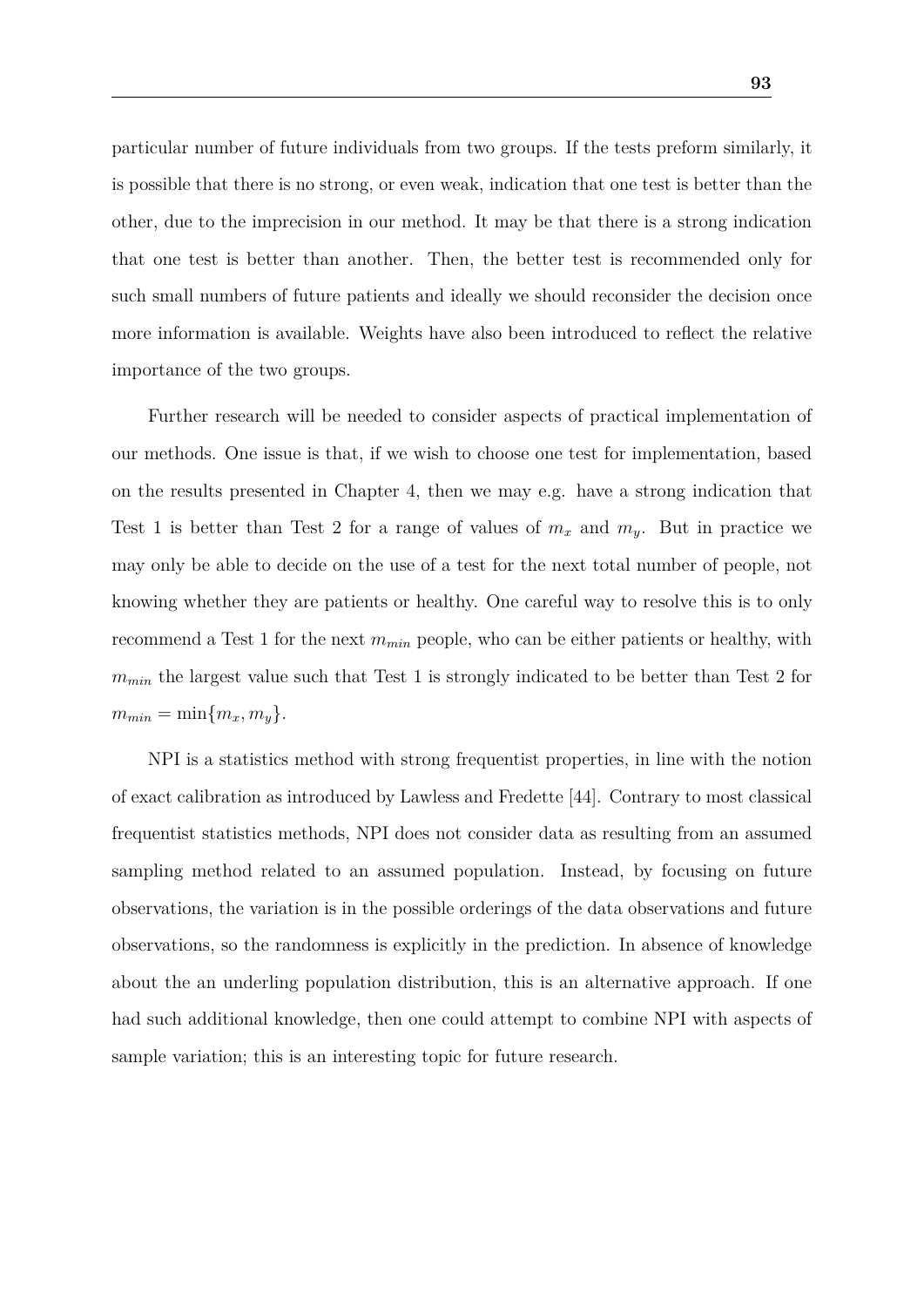### **Bibliography**

- [1] Alonzo, T.A., Nakas, C.T., Yiannoutsos, C.T. and Bucher, S. (2009). A comparison of tests for restricted orderings in the three-class case. *Statistics in Medicine*, 28, 1144-1158.
- [2] Alqifari, H. (2017). *Nonparametric Predictive Inference for Future Order Statistics*. PhD thesis, Durham University.
- [3] Aoki, K., Misumi, J., Kimura, T., Zhao, W. and Xie, T. (1997). Evaluation of cutoff levels for screening of gastric cancer using serum pepsinogens and distributions of levels of serum pepsinogen I, II and of PG I/PG II ratios in a gastric cancer case-control study. *Journal of Epidemiology*, 7, 143-151.
- [4] Attwood, K., Tian, L. and Xiong, C. (2014). Diagnostic thresholds with three ordinal groups. *Journal of Biopharmaceutical Statistics*, 24, 608-633.
- [5] Augustin, T., Coolen, F.P.A, de Cooman, G. and Troffaes, M.C. (eds) (2014). Introduction to Imprecise Probabilities. Wiley, Chichester.
- [6] Augustin, T. and Coolen, F.P.A. (2004). Nonparametric predictive inference and interval probability. *Journal of Statistical Planning and Inference*, 124, 251-272.
- [7] Baker, R. (2010). *Multinomial Nonparametric Predictive Inference: Selection, Classification and Subcategory data*. PhD thesis, Durham University.
- <span id="page-99-0"></span>[8] Baker, S.G. and Pinsky, P.F. (2001). A proposed design and analysis for comparing digital and analog mammography: special receiver operating characteristic methods for cancer screening. *Journal of the American Statistical Association*, 96, 421-428.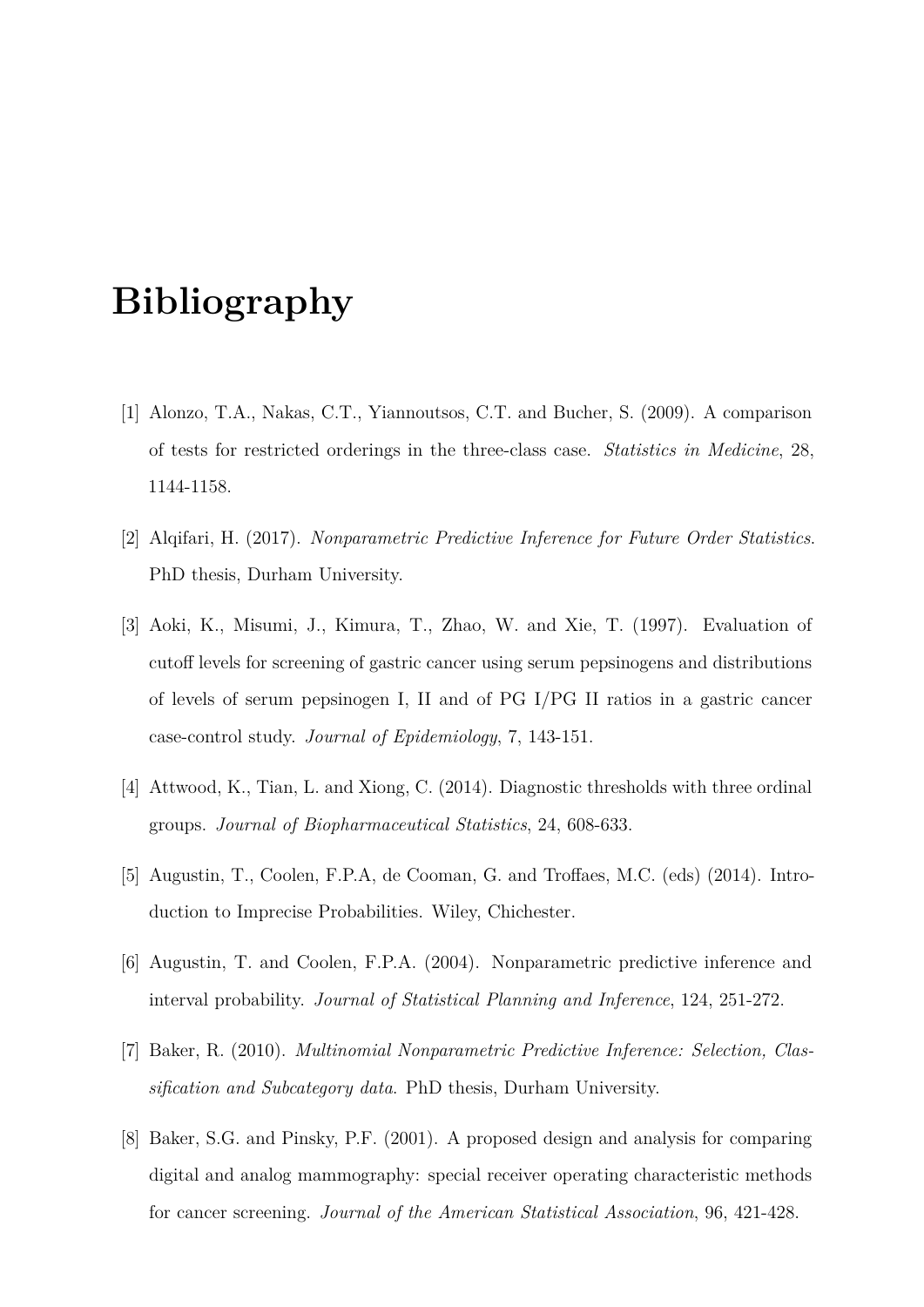- [9] Bellotti, T. and Crook, J. (2009). Support vector machines for credit scoring and discovery of significant features. *Expert Systems with Applications*, 36, 3302-3308.
- [10] Betensky, R.A. and Rabinowitz, D. (1999). Maximally selected  $\chi^2$  statistics for  $k \times 2$ tables. *Biometrics*, 55, 317-320.
- [11] Coffin, M. and Sukhatme, S. (1997). Receiver operating characteristic studies and measurement errors. *Biometrics*, 53, 823-837.
- <span id="page-100-1"></span>[12] Coolen, F.P.A. (2013). Maximum group sizes for simultaneous testing in high potential risk scenarios. *Proceedings of the Institution of Mechanical Engineers, Part O: Journal of Risk and Reliability,* 227, 569-575.
- [13] Coolen, F.P.A. (1998). Low structure imprecise predictive inference for Bayes' problem. *Statistics & Probability Letters*, 36, 349-357.
- [14] Coolen, F.P.A. (2011). Nonparametric predictive inference. *International Encyclopedia of Statistical Science*, Lovric M (ed.). Springer, Berlin, 968-970.
- [15] Coolen, F.P.A. and Augustin, T. (2005). Learning from multinomial data: a nonparametric predictive alternative to the Imprecise Dirichlet Model. In *Proceedings of the Fourth International Symposium on Imprecise Probabilities and Their Applications*, 5, 125-134.
- [16] Coolen, F.P.A., Coolen-Maturi, T. and Alqifari, H.N. (2017). Nonparametric predictive inference for future order statistics. *Communications in Statistics-Theory and Methods*, to appear.
- [17] Coolen, F.P.A and van der Laan, P. (2001). Imprecise predictive selection based on low structure assumptions. *Journal of Statistical Planning and Inference*, 98, 259-277.
- <span id="page-100-0"></span>[18] Coolen, F.P.A. and Coolen-Schrijner P. (2007). Nonparametric predictive comparison of proportions. *Journal of Statistical Planning and Inference*, 137, 23-33.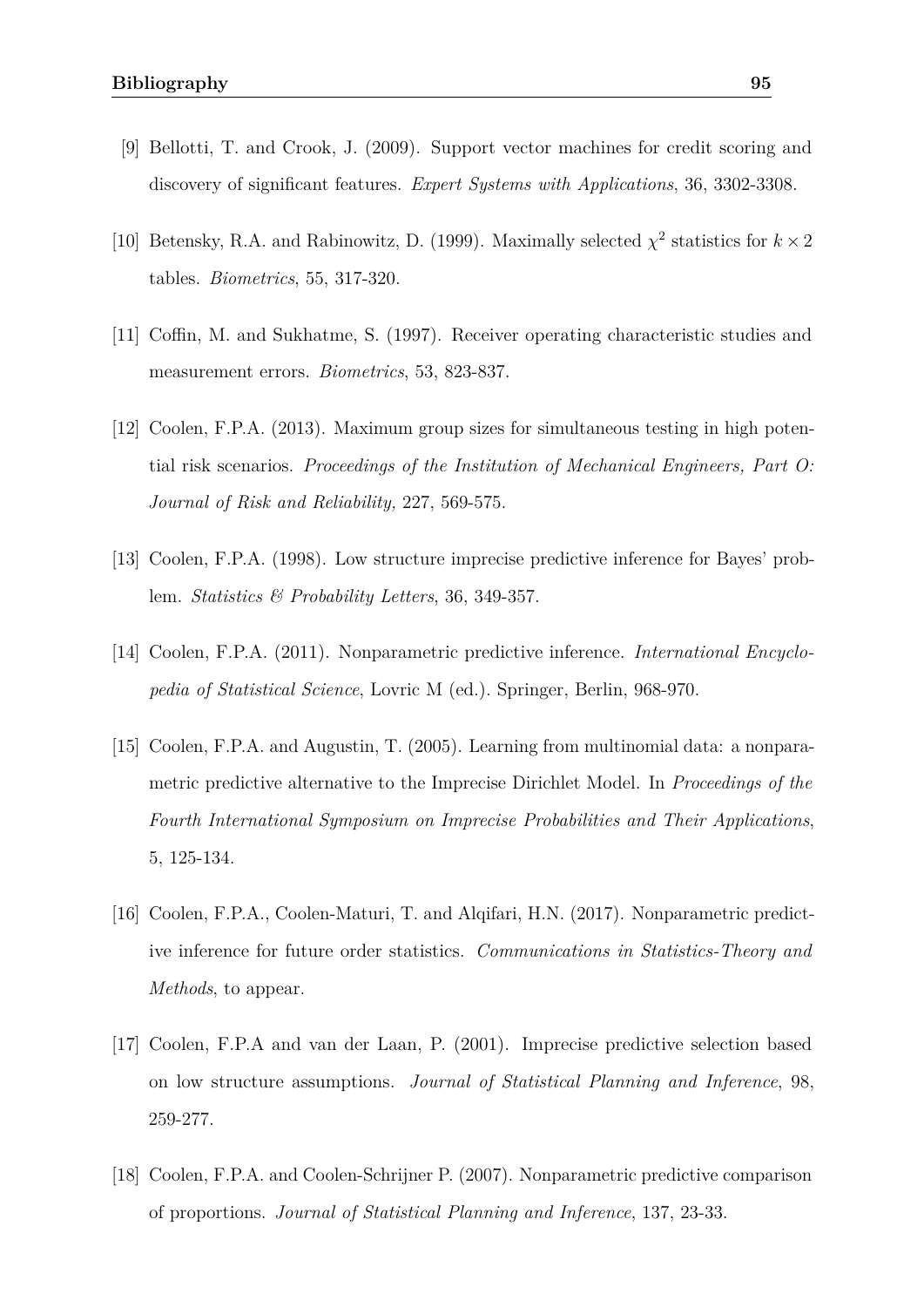- [19] Coolen, F.P.A. and Yan, K.J. (2003). Nonparametric Predictive Comparison of Two Groups of Lifetime Data. In *Proceedings of the Third International Symposium on Imprecise Probabilities and Their Applications,* 3, 148-161.
- [20] Coolen, F.P.A. and Yan, K.J. (2004). Nonparametric predictive inference with rightcensored data. *Journal of Statistical Planning and Inference*, 126, 25-54.
- [21] Coolen-Maturi, T. (2017). Three-group ROC predictive analysis for ordinal outcomes. *Communications in Statistics: Theory and Methods*, 46, 9476-9493.
- <span id="page-101-1"></span>[22] Coolen-Maturi, T. (2017). Predictive inference for best linear combination of biomarkers subject to limits of detection. *Statistics in Medicine*, 36, 2844-2874.
- [23] Coolen-Maturi, T., Coolen, F.P.A. and Muhammad, N. (2016). Predictive inference for bivariate data: Combining nonparametric predictive inference for marginals with an estimated copula. *Journal of Statistical Theory and Practice*, 10, 515-538.
- [24] Coolen-Maturi, T., Coolen-Schrijner, P. and Coolen, F.P.A. (2012). Nonparametric predictive inference for diagnostic accuracy. *Journal of Statistical Planning and Inference*, 142, 1141-1150.
- [25] Coolen-Maturi, T., Coolen-Schrijner, P. and Coolen, F.P.A. (2012). Nonparametric predictive inference for binary diagnostic tests. *Journal of Statistical Theory and Practice*, 6, 665-680.
- [26] Coolen-Maturi, T., Elkhafifi, F.F. and Coolen, F.P.A. (2014). Three-group ROC analysis: A nonparametric predictive approach. *Computational Statistics & Data Analysis*, 78, 69-81.
- <span id="page-101-0"></span>[27] Cox, L.H, Johnson, M.M and Kafadar, K. (1982). Exposition of statistical graphics technology. *ASA Statistical Computing Section*, 55–56.
- [28] Crystal, H., Dickson, D., Fuld, P., Masur, D., Scott, R., Mehler, M., Masdeu, J., Kawas, C., Aronson, M. and Wolfson, L. (1988). Clinico-pathologic studies in de-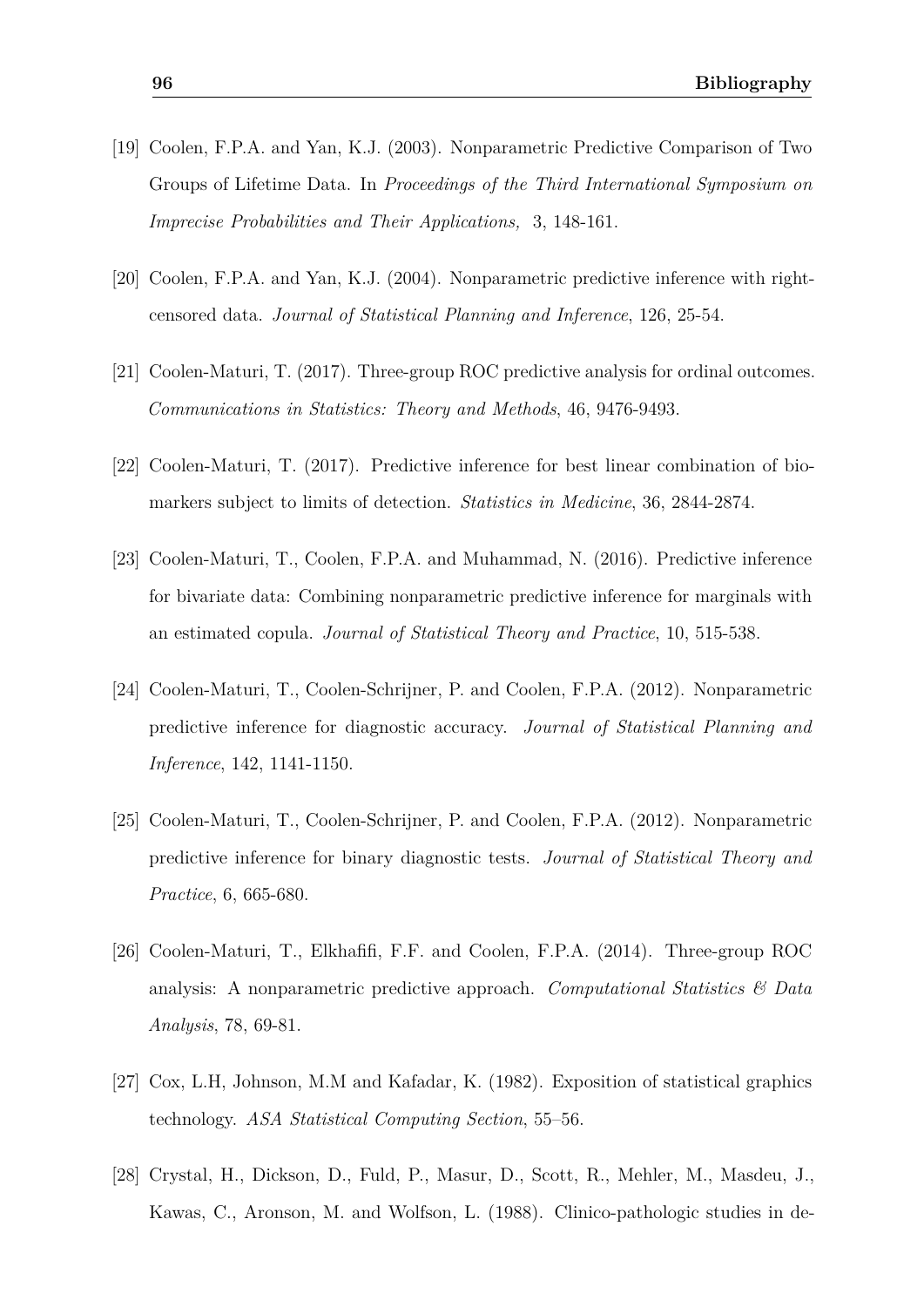mentia nondemented subjects with pathologically confirmed Alzheimer's disease. *Neurology*, 38, 1682-1682.

- [29] De Finetti, B. (1974) *Theory of Probability.* Wiley, London.
- [30] Demir, A., Yarali, N., Fisgin, T., Duru, F. and Kara, A. (2002). Most reliable indices in differentiation between thalassemia trait and iron deficiency anemia. *Pediatrics International*, 44, 612-616.
- <span id="page-102-0"></span>[31] Dodd, L.E. and Pepe, M.S. (2003). Partial AUC estimation and regression. *Biometrics*, 59, 614-623.
- [32] Elkhafifi, F.F. and Coolen, F.P.A. (2012). Nonparametric predictive inference for accuracy of ordinal diagnostic tests. *Journal of Statistical Theory and Practice*, 6, 681-697.
- [33] Fluss, R., Faraggi, D. and Reiser, B. (2005). Estimation of the Youden index and its associated cutoff point. *Biometrical Journal*, 47, 458-472.
- [34] Geisser, S. (1993). *Predictive Inference: an Introduction.* Chapman and Hall, London.
- [35] Greiner, M., Pfeiffer, D. and Smith, R. (2000). Principles and practical application of the receiver-operating characteristic analysis for diagnostic tests. *Preventive Veterinary Medicine*, 45, 23-41.
- [36] Hand, D.J. (2009). Measuring classifier performance: a coherent alternative to the area under the ROC curve. *Machine Learning*, 77, 103-123.
- [37] Hill, B.M. (1968). Posterior distribution of percentiles: Bayes' theorem for sampling from a population. *Journal of the American Statistical Association*, 63, 677-691.
- [38] Hill, B.M. (1988). De Finetti's Theorem, Induction, and *A*(*n*) or Bayesian nonparametric predictive inference (with discussion). In J.M. Bernardo, et al. (eds.), *Bayesian Statistics*, 3, 211-241. Oxford University Press.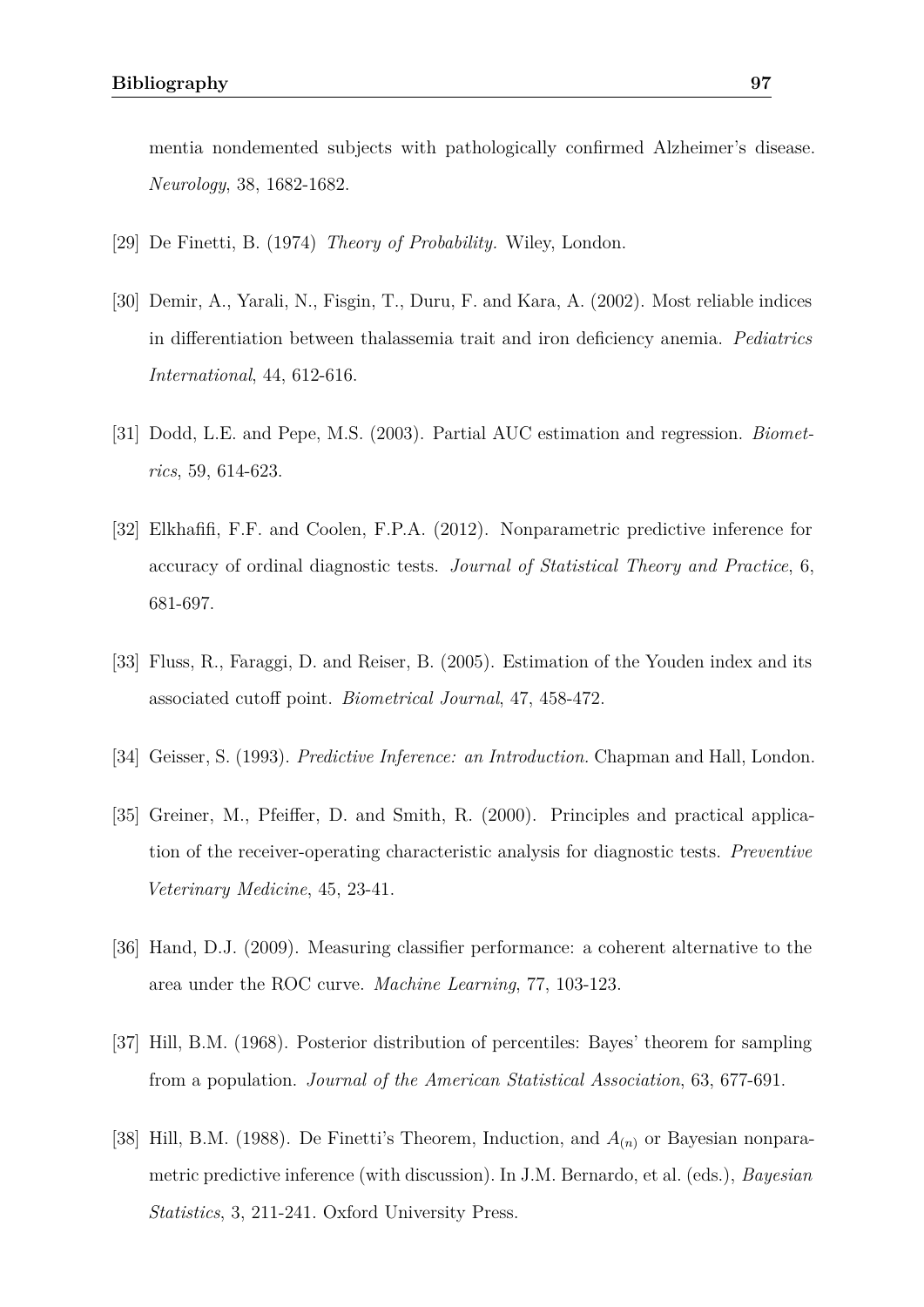- [39] Hothorn, T. and Zeileis, A. (2008). Generalized maximally selected statistics. *Biometrics*, 64, 1263-1269.
- [40] Hsiao, J.K., Bartko, J.J. and Potter, W.Z. (1989). Diagnosing diagnoses: Receiver operating characteristic methods and psychiatry. *Archives of General Psychiatry*, 46, 664-667.
- [41] Jalali, R. and Rezaie, M. (2005). Predicting pressure ulcer risk: comparing the predictive validity of 4 scales. *Advances in Skin & Wound Care*, 18, 92-97.
- [42] Krzanowski, W.J. and Hand, D.J. (2009). *ROC Curves for Continuous Data*. CRC Press, Boca Raton.
- [43] Lai, C.Y., Tian, L. and Schisterman, E.F. (2012). Exact confidence interval estimation for the Youden index and its corresponding optimal cut-point. *Computational Statistics & Data Analysis*, 56, 1103-1114.
- <span id="page-103-2"></span>[44] Lawless, J.F. and Fredette, M. (2005). Frequentist prediction intervals and predictive distributions. *Biometrika*, 92, 529-542.
- <span id="page-103-0"></span>[45] Li, C.R., Liao, C.T. and Liu, J.P. (2008). A non-inferiority test for diagnostic accuracy based on the paired partial areas under ROC curves. *Statistics in Medicine*, 27, 1762-1776.
- <span id="page-103-1"></span>[46] Lilienfeld, A.M. (1974). Some limitations and problems of screening for cancer. *Cancer*, 33, 1720-1724.
- [47] Liu, X. (2012) Classification accuracy and cut point selection. *Statistics in Medicine*, 31, 2676-2686.
- [48] Metz, C.E. (1989). Some practical issues of experimental design and data analysis in radiological ROC studies. *Investigative Radiology*, 24, 234-245.
- [49] Miller, R. and Siegmund, D. (1982). Maximally selected chi square statistics. *Biometrics*, 38, 1011-1016.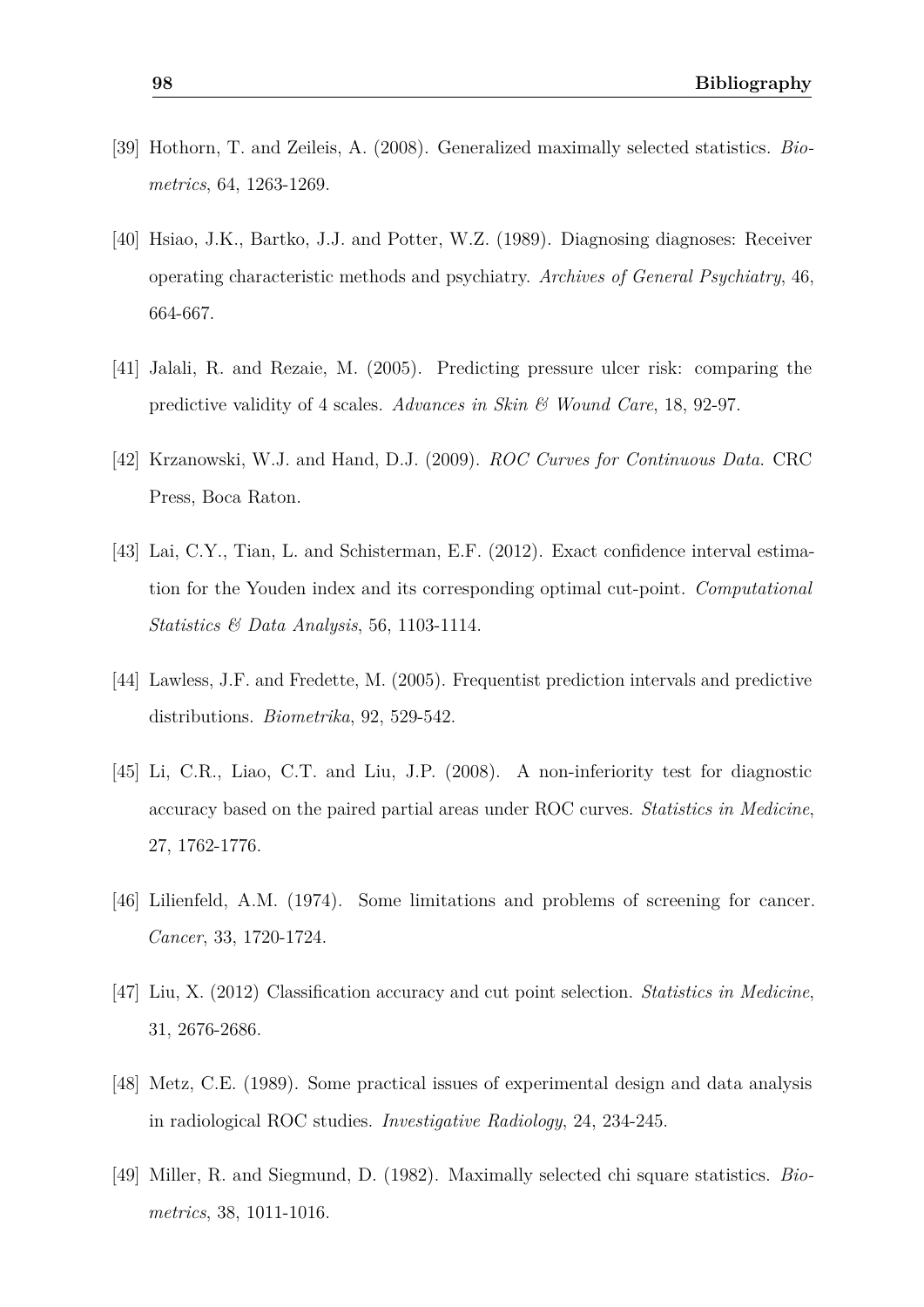- [50] Molanes-López, E.M. and Letón, E. (2011). Inference of the Youden index and associated threshold using empirical likelihood for quantiles. *Statistics in Medicine*, 30, 2467-2480.
- [51] Morris, J.C., McKeel, D.W., Storandt, M., Rubin, E.H., Price, J.L., Grant, E.A., Ball, M.J. and Berg, L. (1991). Very mild Alzheimer's disease Informant-based clinical, psychometric, and pathologic distinction from normal aging. *Neurology*, 41, 469-469.
- [52] Mossman, D. (1999). Three-way ROCs. *Medical Decision Making*, 19, 78-89.
- [53] Nakas, C.T. (2014). Developments in ROC surface analysis and assessment of diagnostic markers in three-class classification problems. *REVSTAT-Statistical Journal*, 12, 43-65.
- [54] Nakas, C.T., Alonzo, T.A. and Yiannoutsos, C.T. (2010). Accuracy and cut-off point selection in three-class classification problems using a generalization of the Youden index. *Statistics in Medicine*, 29, 2946-2955.
- [55] Nakas, C.T., Dalrymple-Alford, J.C., Anderson, T.J. and Alonzo, T.A. (2013). Generalization of Youden index for multiple-class classification problems applied to the assessment of externally validated cognition in Parkinson disease screening. *Statistics in Medicine*, 32, 995-1003.
- [56] Nakas, C.T. and Yiannoutsos, C.T. (2004). Ordered multiple-class ROC analysis with continuous measurements. *Statistics in Medicine*, 23, 3437-3449.
- [57] Ng, P.C., Cheng, S.H., Chui, K.M., Fok, T.F., Wong, M.Y., Wong, W., Wong, R.P.O and Cheung, K.L. (1997). Diagnosis of late onset neonatal sepsis with cytokines, adhesion molecule, and C-reactive protein in preterm very low birthweight infants. *Archives of Disease in Childhood-Fetal and Neonatal Edition*, 77,F221-F227.
- [58] Pekkanen, J. and Pearce, N. (1999). Defining asthma in epidemiological studies. *European Respiratory Journal*, 14, 951-957.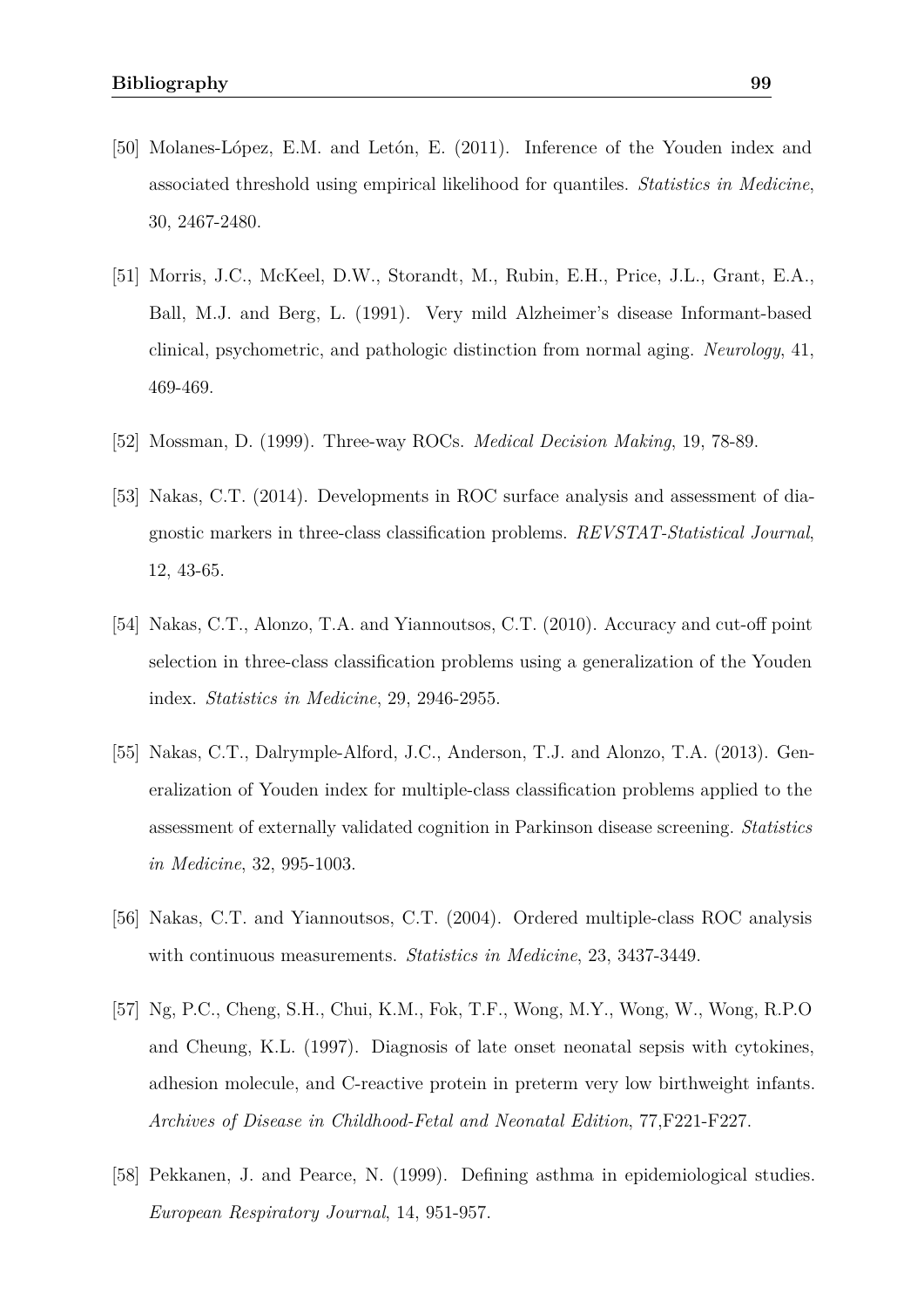- <span id="page-105-0"></span>[59] Pepe, M.S. (2003). *The Statistical Evaluation of Medical Tests for Classification and Prediction*. Oxford University Press, Oxford.
- [60] Perkins, N. J. and Schisterman, E. F. (2006). The inconsistency of 'ptimal' cutpoints obtained using two criteria based on the receiver operating characteristic curve. *American Journal of Epidemiology*, 163, 670-675.
- [61] Sarafidis, K., Soubasi-Griva, V., Piretzi, K., Thomaidou, A., Agakidou, E., Taparkou, A., Diamanti, E. and Drossou-Agakidou, V. (2010). Diagnostic utility of elevated serum soluble triggering receptor expressed on myeloid cells (sTREM)-1 in infected neonates. *Intensive Care Medicine*, 36, 864-868.
- [62] Schäfer, H. (1989). Constructing a cut-off point for a quantitative diagnostic test. *Statistics in Medicine*, 8, 1381-1391.
- [63] Schisterman, E.F. and Perkins, N. (2007). Confidence intervals for the Youden index and corresponding optimal cut-point. *Communications in Statistic: Simulation and Computation*, 36, 549-563.
- [64] Schisterman, E.F., Perkins, N.J., Liu, A. and Bondell, H. (2005). Optimal cut-point and its corresponding Youden Index to discriminate individuals using pooled blood samples. *Epidemiology*, 16, 73-81.
- [65] Sharir, T., Berman, D.S., Waechter, P.B., Areeda, J., Kavanagh, P.B., Gerlach, J., Kang, X and Germano, G. (2001). Quantitative analysis of regional motion and thickening by gated myocardial perfusion SPECT: Normal heterogeneity and criteria for abnormality. *Journal of Nuclear Medicine*, 42, 1630-1638.
- [66] Unal, I. (2017). Defining an Optimal Cut-Point Value in ROC Analysis: An Alternative Approach. *Computational and Mathematical Methods in Medicine*.
- [67] Verboon-Maciolek, M.A., Thijsen, S.F., Hemels, M.A., Menses, M., van Loon, A.M., Krediet, T.G., Fleer, A., Voorbij, H.A. and Rijkers, G.T. (2006). Inflammatory mediators for the diagnosis and treatment of sepsis in early infancy. *Pediatric Research*, 59, 457-461.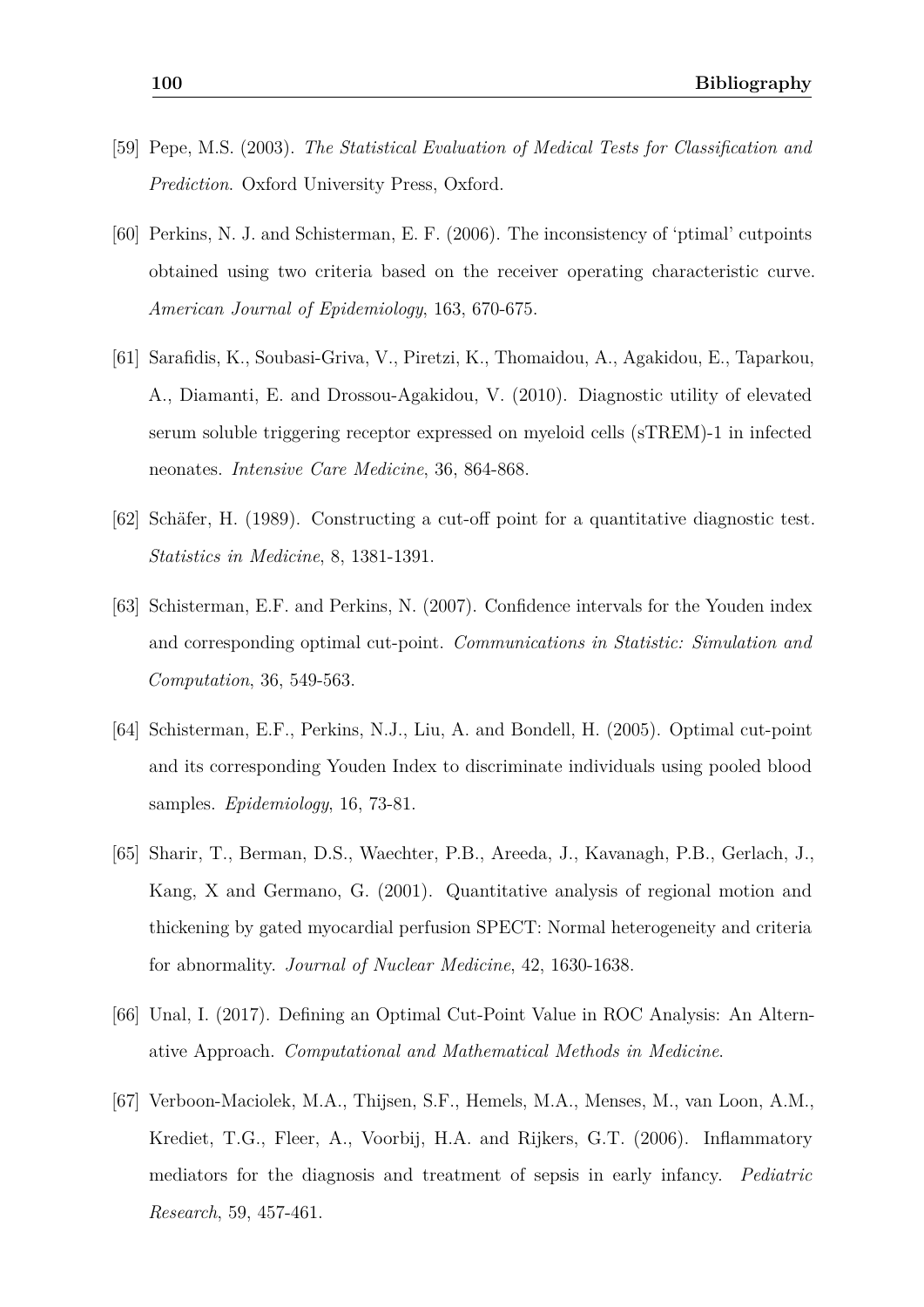- [68] Walley, P. (1991). *Statistical Reasoning with Imprecise Probabilities.* Chapman & Hall, London.
- [69] Weichselberger, K. (2000). The theory of interval-probability as a unifying concept for uncertainty. *International Journal of Approximate Reasoning*, 24, 149-170.
- [70] Xiong, C., van Belle, G., Miller, J.P. and Morris, J.C. (2006). Measuring and estimating diagnostic accuracy when there are three ordinal diagnostic groups. *Statistics in Medicine*, 25, 1251-1273.
- [71] Xiong, C., van Belle, G., Miller, J.P., Yan, Y., Gao, F., Yu, K. and Morris, J.C. (2007). A parametric comparison of diagnostic accuracy with three ordinal diagnostic groups. *Biometrical Journal*, 49, 682-693.
- [72] Youden, W.J. (1950). Index for rating diagnostic tests. *Cancer*, 3, 32-35.
- <span id="page-106-0"></span>[73] Zhou, X.H., Obuchowski, N.A. and McClish, D.K. (2002). *Statistical Methods in Diagnostic Medicine.* Wiley, New York.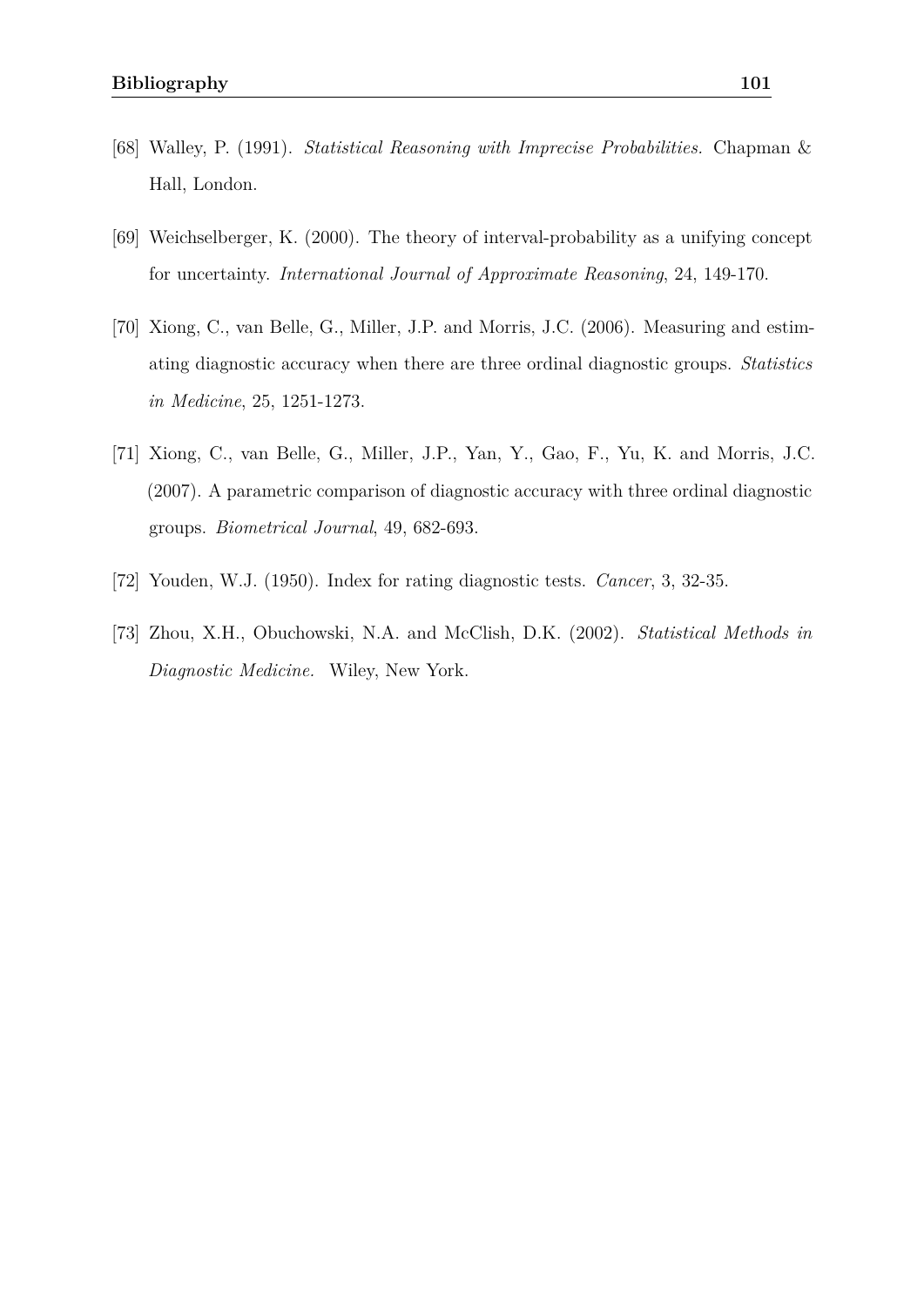## <span id="page-107-0"></span>**Appendix A**

# **Proof for the case**  $m_x = m_y = 1$

$$
\overline{P}(w_x C_{m_x}^{X^1} + w_y C_{m_y}^{Y^1} > w_x C_{m_x}^{X^2} + w_y C_{m_y}^{Y^2})
$$
\n
$$
= \sum_{k=0}^{w_x m_x + w_y m_y} \left[ \sum_{v=0}^{m_y} \overline{P}(C_{m_x}^{X^2} < \frac{k - (w_y v)}{w_x}) \times [\overline{P}(C_{m_y}^{Y^2} \le v) - \overline{P}(C_{m_y}^{Y^2} \le v - 1)] \right]
$$
\n
$$
\times \left[ \sum_{v=0}^{m_y} [\overline{P}(C_{m_x}^{X^1} \ge \frac{k - (w_y v)}{w_x}) - \overline{P}(C_{m_x}^{X^1} \ge \frac{k + 1 - (w_y v)}{w_x})] \times [\overline{P}(C_{m_y}^{Y^1} \ge v) - \overline{P}(C_{m_y}^{Y^1} \ge v + 1)] \right]
$$
\n(A.1)

For  $m_x = m_y = 1$ , the equation [\(A.1\)](#page-107-1) becomes

<span id="page-107-2"></span><span id="page-107-1"></span>
$$
\overline{P}(w_x C_{m_x}^{X^1} + w_y C_{m_y}^{Y^1} > w_x C_{m_x}^{X^2} + w_y C_{m_y}^{Y^2})
$$
\n
$$
= \sum_{k=0}^{w_x + w_y} {\overline{P}(C_1^{X^2} < \frac{k}{w_x}) \times \overline{P}(C_1^{Y^2} \le 0)}
$$
\n
$$
+ \overline{P}(C_1^{X^2} < \frac{k - w_y}{w_x}) \times [\overline{P}(C_1^{Y^2} \le 1) - \overline{P}(C_1^{Y^2} \le 0)]
$$
\n
$$
\times \{ [\overline{P}(C_1^{X^1} \ge \frac{k}{w_x}) - \overline{P}(C_1^{X^1} \ge \frac{k+1}{w_x})] \times [\overline{P}(C_1^{Y^1} \ge 0) - \overline{P}(C_1^{Y^1} \ge 1)]
$$
\n
$$
+ [\overline{P}(C_1^{X^1} \ge \frac{k - w_y}{w_x}) - \overline{P}(C_1^{X^1} \ge \frac{k+1 - w_y}{w_x})] \times \overline{P}(C_1^{Y^1} \ge 1)
$$
\n(A.2)

We consider all the events in the Equation [\(A.2\)](#page-107-2).

1. 
$$
\overline{P}(C_1^{X^2} < \frac{k}{w_x}) = \begin{cases} \overline{P}(C_1^{X^2} < 1) = \overline{P}(C_1^{X^2} = 0) & \text{if } k = 1, ..., w_x \\ \overline{P}(C_1^{X^2} < 2) = 1 & \text{if } k = w_x + 1, ..., w_x + w_y \end{cases}
$$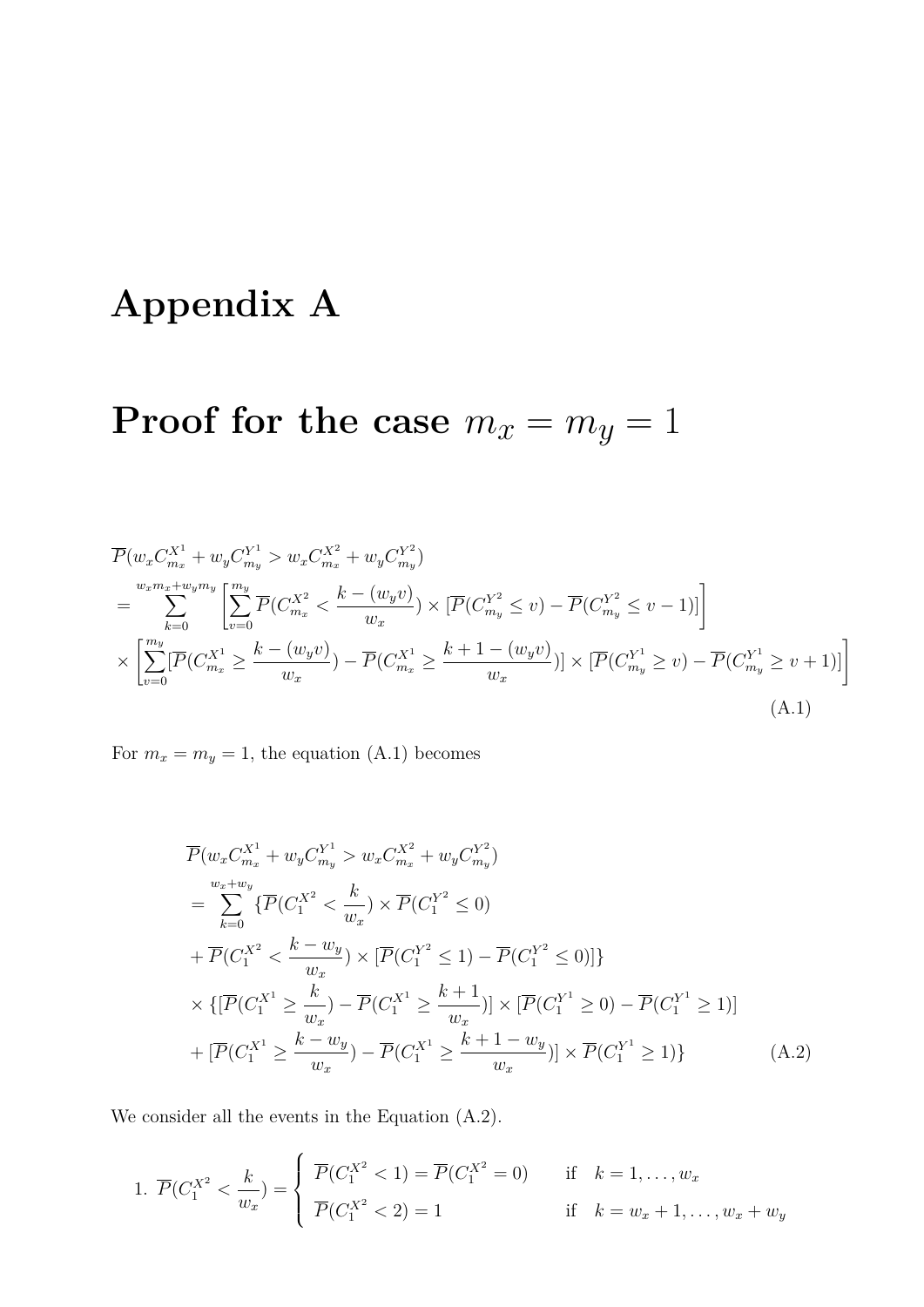2. 
$$
\overline{P}(C_1^{X^2} < \frac{k - w_y}{w_x}) = \begin{cases} \overline{P}(C_1^{X^2} < 0) = 0 & \text{if } k = 1, ..., w_y \\ \overline{P}(C_1^{X^2} < 1) = \overline{P}(C_1^{X^2} = 0) & \text{if } k = w_y + 1, ..., w_x + w_y \end{cases}
$$

3. 
$$
\overline{P}(C_1^{X^1} \ge \frac{k}{w_x}) = \begin{cases} \overline{P}(C_1^{X^1} \ge 1) = \overline{P}(C_1^{X^1} = 1) & \text{if } k = 1, ..., w_x \\ \overline{P}(C_1^{X^1} \ge 2) = 0 & \text{if } k = w_x + 1, ..., w_x + w_y \end{cases}
$$

4. 
$$
\overline{P}(C_1^{X^1} \ge \frac{k+1}{w_x}) = \begin{cases} \overline{P}(C_1^{X^1} \ge 1) = \overline{P}(C_1^{X^1} = 1) & \text{if } k = 1, ..., w_x - 1 \\ \overline{P}(C_1^{X^1} \ge 2) = 0 & \text{if } k = w_x, ..., w_x + w_y \end{cases}
$$

5. 
$$
\overline{P}(C_1^{X^1} \ge \frac{k - w_y}{w_x}) = \begin{cases} \overline{P}(C_1^{X^1} \ge 0) = 1 & \text{if } k = 1, ..., w_y \\ \overline{P}(C_1^{X^1} \ge 1) = \overline{P}(C_1^{X^1} = 1) & \text{if } k = w_y + 1, ..., w_x + w_y \end{cases}
$$

6. 
$$
\overline{P}(C_1^{X^1} \ge \frac{k+1-w_y}{w_x}) = \begin{cases} \overline{P}(C_1^{X^1} \ge 0) = 1 & \text{if } k = 1, ..., w_y - 1 \\ \overline{P}(C_1^{X^1} \ge 1) = \overline{P}(C_1^{X^1} = 1) & \text{if } k = w_y, ..., w_x + w_y - 1 \\ \overline{P}(C_1^{X^1} \ge 2) = 0 & \text{if } k = w_x + w_y \end{cases}
$$

These simple form of the upper probabilities lead to the following results.

For  $w_x < w_y$ 

$$
\overline{P}(w_x C_1^{X^1} + w_y C_1^{Y^1} > w_x C_1^{X^2} + w_y C_1^{Y^2})
$$
\n
$$
= \{\overline{P}(C_1^{Y^2} = 0) [\overline{P}(C_1^{X^2} = 0) \overline{P}(C_1^{X^1} = 1) \underline{P}(C_1^{Y^1} = 0)
$$
\n
$$
+ \overline{P}(C_1^{Y^1} = 1)(1 - \overline{P}(C_1^{X^1} = 1) \overline{P}(C_1^{X^2} = 0))]\}
$$
\n
$$
+ \overline{P}(C_1^{X^1} = 1) \overline{P}(C_1^{Y^1} = 1) \overline{P}(C_1^{X^2} = 0)
$$
\n(A.3)

For  $w_x > w_y$ , the expression is effectively the same, but with *X* and *Y* interchanged.

For  $w_y = w_x$